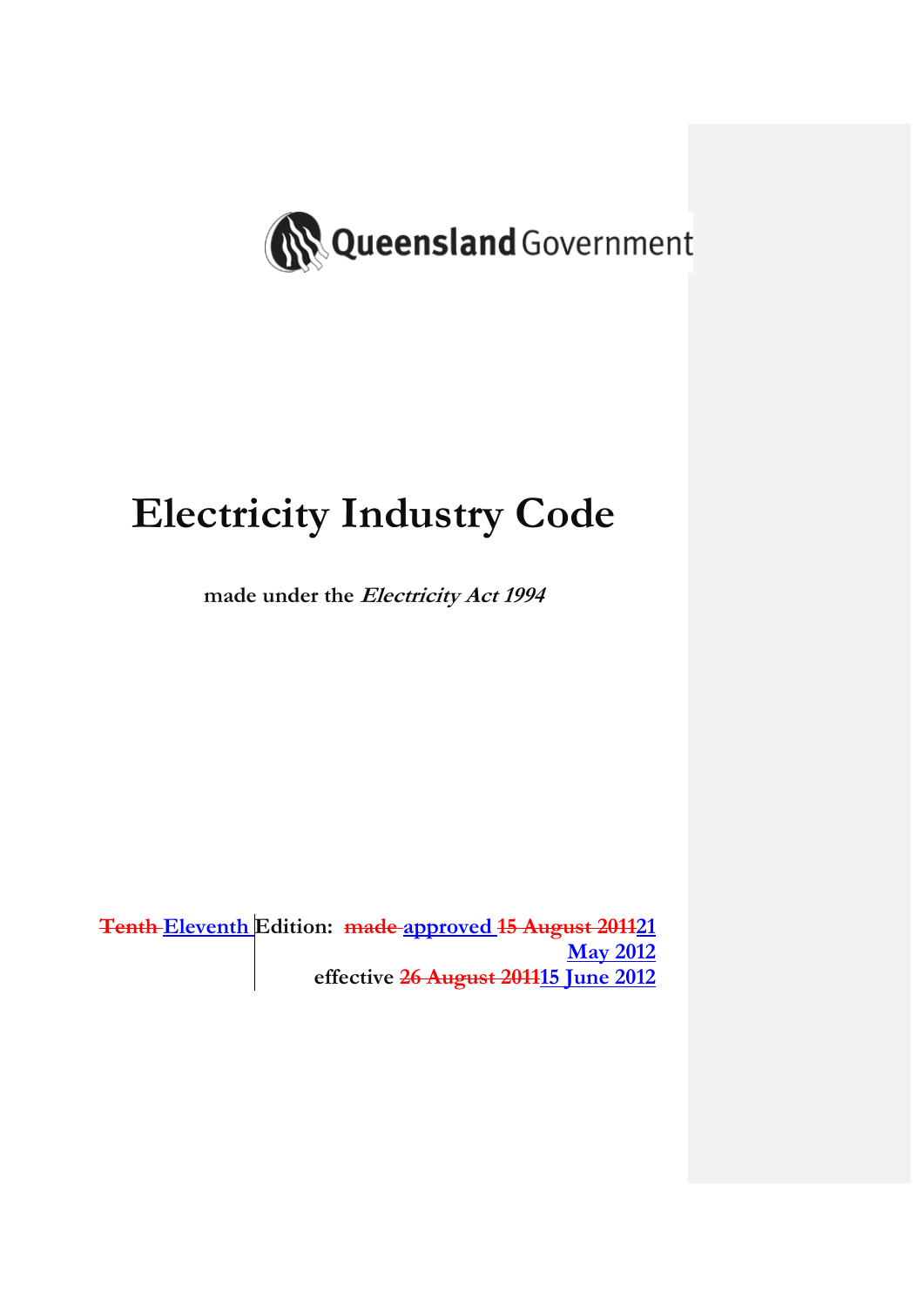This **TenthEleventh** Edition of the Electricity Industry Code—

- pursuant to section 120J(3) of the Act, comes into effect on 26 August 201115 June 2012; and
- replaces the Ninth-Tenth Edition of the Electricity Industry Code which was made approved on 30-15 June August 2011 and came into effect on  $\frac{1-26 \text{ July August}}{2011}$ .

# **Amendment History**

| <b>Edition</b> | Date made/approved by<br>the Regulator/Minister | <b>Effective date</b> |
|----------------|-------------------------------------------------|-----------------------|
| 1              | 9 December 2004                                 | 1 January 2005        |
| $\overline{2}$ | 20 July 2006                                    | 1 September 2006      |
| 3              | 29 June 2007                                    | 1 July 2007           |
| 4              | 31 July 2008                                    | 4 August 2008         |
| 5              | 20 November 2009                                | 1 July 2010           |
| 6              | 22 March 2010                                   | 1 July 2010           |
| 7              | 21 April 2010                                   | 31 July 2010          |
| 8              | 18 February 2011                                | 18 February 2011      |
| 9              | 30 June 2011                                    | 1 July 2011           |
| $\Lambda$      | 15 August 2011                                  | 26 August 2011        |
| 11             | <b>21 May 2012</b>                              | <b>15 June 2012</b>   |

**Formatted:** Font: Not Bold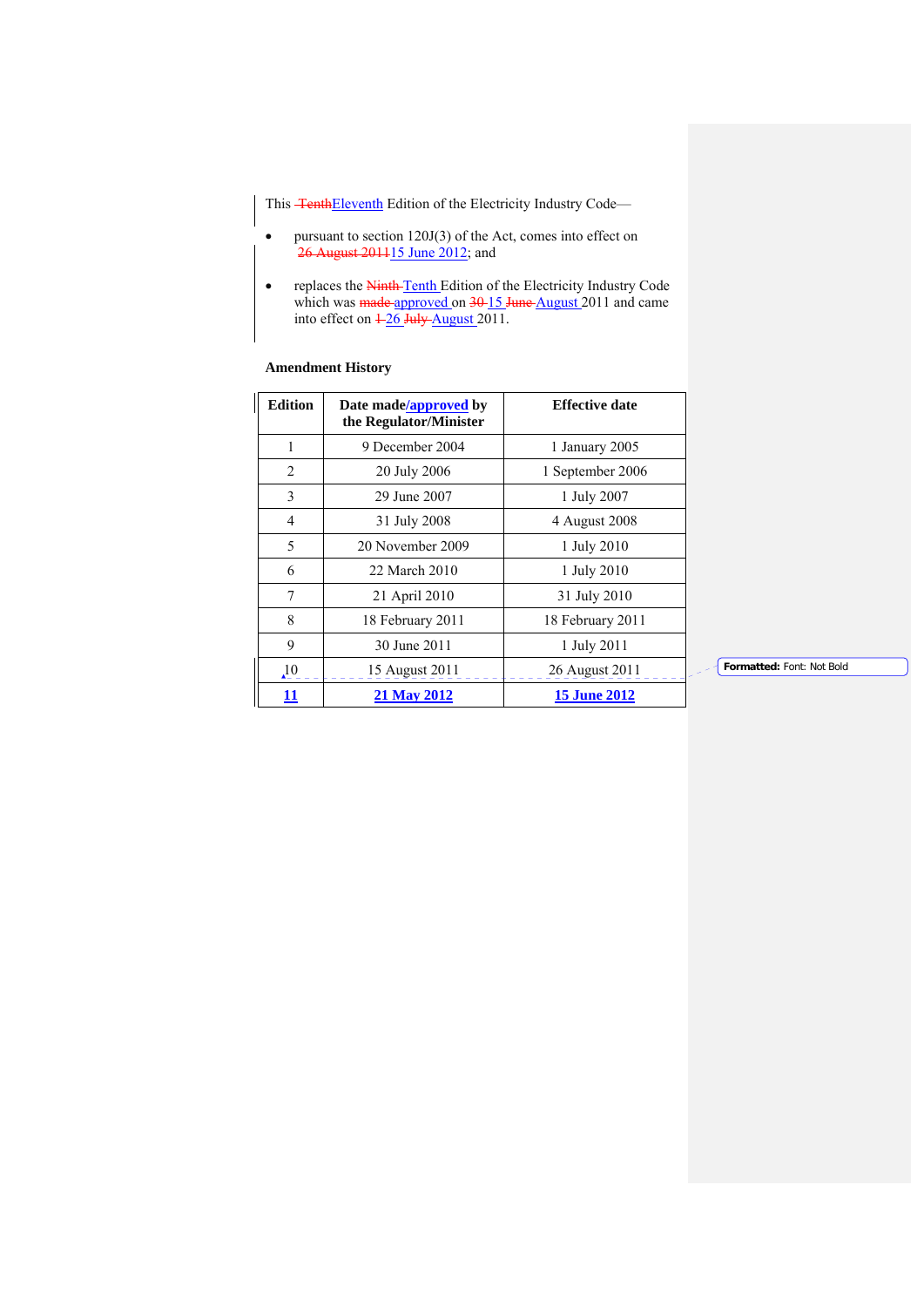# **Electricity Industry Code Contents**

| 1.1<br><b>Introduction</b><br>1.1.1<br>Code objective<br>1.1.2<br>Scope of the Code<br>1.1.3<br>Authority<br>1.1.4<br>Date of effect<br>11<br>1.1.5<br>11<br>Application<br>11<br>1.1.6<br>Obligation to remedy<br>1.1.7<br>Amendment of Code<br>11<br>1.1.8<br>11<br>Interpretation<br>1.1.9<br>Other relevant instruments<br>11<br><b>CHAPTER 2:</b><br><b>MANAGEMENT OF DISTRIBUTION BUSINESSES</b><br>2.1<br><b>Application of this Chapter</b><br>2.2<br>Summer preparedness plans<br>2.2.1<br>Summer preparedness plan<br>2.2.2<br>Content of summer preparedness plan<br>2.2.3<br>Submission of summer preparedness plans to QCA<br>2.2.4<br>Compliance and reporting | <b>THIS CODE</b><br>10<br><b>CHAPTER 1:</b> |    |  |
|------------------------------------------------------------------------------------------------------------------------------------------------------------------------------------------------------------------------------------------------------------------------------------------------------------------------------------------------------------------------------------------------------------------------------------------------------------------------------------------------------------------------------------------------------------------------------------------------------------------------------------------------------------------------------|---------------------------------------------|----|--|
|                                                                                                                                                                                                                                                                                                                                                                                                                                                                                                                                                                                                                                                                              |                                             | 10 |  |
|                                                                                                                                                                                                                                                                                                                                                                                                                                                                                                                                                                                                                                                                              |                                             | 10 |  |
|                                                                                                                                                                                                                                                                                                                                                                                                                                                                                                                                                                                                                                                                              |                                             | 10 |  |
|                                                                                                                                                                                                                                                                                                                                                                                                                                                                                                                                                                                                                                                                              |                                             | 11 |  |
|                                                                                                                                                                                                                                                                                                                                                                                                                                                                                                                                                                                                                                                                              |                                             |    |  |
|                                                                                                                                                                                                                                                                                                                                                                                                                                                                                                                                                                                                                                                                              |                                             |    |  |
|                                                                                                                                                                                                                                                                                                                                                                                                                                                                                                                                                                                                                                                                              |                                             |    |  |
|                                                                                                                                                                                                                                                                                                                                                                                                                                                                                                                                                                                                                                                                              |                                             |    |  |
|                                                                                                                                                                                                                                                                                                                                                                                                                                                                                                                                                                                                                                                                              |                                             |    |  |
|                                                                                                                                                                                                                                                                                                                                                                                                                                                                                                                                                                                                                                                                              |                                             |    |  |
|                                                                                                                                                                                                                                                                                                                                                                                                                                                                                                                                                                                                                                                                              |                                             | 13 |  |
|                                                                                                                                                                                                                                                                                                                                                                                                                                                                                                                                                                                                                                                                              |                                             | 13 |  |
|                                                                                                                                                                                                                                                                                                                                                                                                                                                                                                                                                                                                                                                                              |                                             | 13 |  |
|                                                                                                                                                                                                                                                                                                                                                                                                                                                                                                                                                                                                                                                                              |                                             | 13 |  |
|                                                                                                                                                                                                                                                                                                                                                                                                                                                                                                                                                                                                                                                                              |                                             | 13 |  |
|                                                                                                                                                                                                                                                                                                                                                                                                                                                                                                                                                                                                                                                                              |                                             | 14 |  |
|                                                                                                                                                                                                                                                                                                                                                                                                                                                                                                                                                                                                                                                                              |                                             | 14 |  |
| 2.3<br>Network management plans                                                                                                                                                                                                                                                                                                                                                                                                                                                                                                                                                                                                                                              |                                             | 14 |  |
| 2.3.1<br>Network management plans                                                                                                                                                                                                                                                                                                                                                                                                                                                                                                                                                                                                                                            |                                             | 14 |  |
| 2.3.2<br>Content of a network management plan                                                                                                                                                                                                                                                                                                                                                                                                                                                                                                                                                                                                                                |                                             | 15 |  |
| 2.3.3<br>Submission of network management plans to QCA                                                                                                                                                                                                                                                                                                                                                                                                                                                                                                                                                                                                                       |                                             | 16 |  |
| 2.3.4<br>Compliance                                                                                                                                                                                                                                                                                                                                                                                                                                                                                                                                                                                                                                                          |                                             | 16 |  |
| 2.4<br><b>Minimum service standards</b>                                                                                                                                                                                                                                                                                                                                                                                                                                                                                                                                                                                                                                      |                                             | 16 |  |
| 2.4.1<br>Purpose                                                                                                                                                                                                                                                                                                                                                                                                                                                                                                                                                                                                                                                             |                                             | 16 |  |
| 2.4.2<br>Minimum service standards                                                                                                                                                                                                                                                                                                                                                                                                                                                                                                                                                                                                                                           |                                             | 17 |  |
| 2.4.3<br>Exclusions from <i>minimum</i> service standards                                                                                                                                                                                                                                                                                                                                                                                                                                                                                                                                                                                                                    |                                             | 17 |  |
| 2.4.4<br>Review of <i>minimum</i> service standards                                                                                                                                                                                                                                                                                                                                                                                                                                                                                                                                                                                                                          |                                             | 17 |  |
| 2.5<br><b>Guaranteed service levels</b>                                                                                                                                                                                                                                                                                                                                                                                                                                                                                                                                                                                                                                      |                                             | 17 |  |
| 2.5.1<br>Distribution authorities                                                                                                                                                                                                                                                                                                                                                                                                                                                                                                                                                                                                                                            |                                             | 17 |  |
| 2.5.2<br>Application                                                                                                                                                                                                                                                                                                                                                                                                                                                                                                                                                                                                                                                         |                                             | 18 |  |
| Wrongful disconnection<br>2.5.3                                                                                                                                                                                                                                                                                                                                                                                                                                                                                                                                                                                                                                              |                                             | 18 |  |
| Connections<br>2.5.4                                                                                                                                                                                                                                                                                                                                                                                                                                                                                                                                                                                                                                                         |                                             | 18 |  |
| 2.5.5<br>Customer reconnection                                                                                                                                                                                                                                                                                                                                                                                                                                                                                                                                                                                                                                               |                                             | 19 |  |
| 2.5.6<br>Hot water supply                                                                                                                                                                                                                                                                                                                                                                                                                                                                                                                                                                                                                                                    |                                             | 20 |  |
| 2.5.7<br>Appointments                                                                                                                                                                                                                                                                                                                                                                                                                                                                                                                                                                                                                                                        |                                             | 21 |  |
| 2.5.8<br>Planned interruptions                                                                                                                                                                                                                                                                                                                                                                                                                                                                                                                                                                                                                                               |                                             | 22 |  |
| 2.5.9<br>Reliability                                                                                                                                                                                                                                                                                                                                                                                                                                                                                                                                                                                                                                                         |                                             | 22 |  |
| 2.5.10<br>Amount of GSL payments                                                                                                                                                                                                                                                                                                                                                                                                                                                                                                                                                                                                                                             |                                             | 24 |  |
| 2.5.11<br>Claiming a GSL payment                                                                                                                                                                                                                                                                                                                                                                                                                                                                                                                                                                                                                                             |                                             | 24 |  |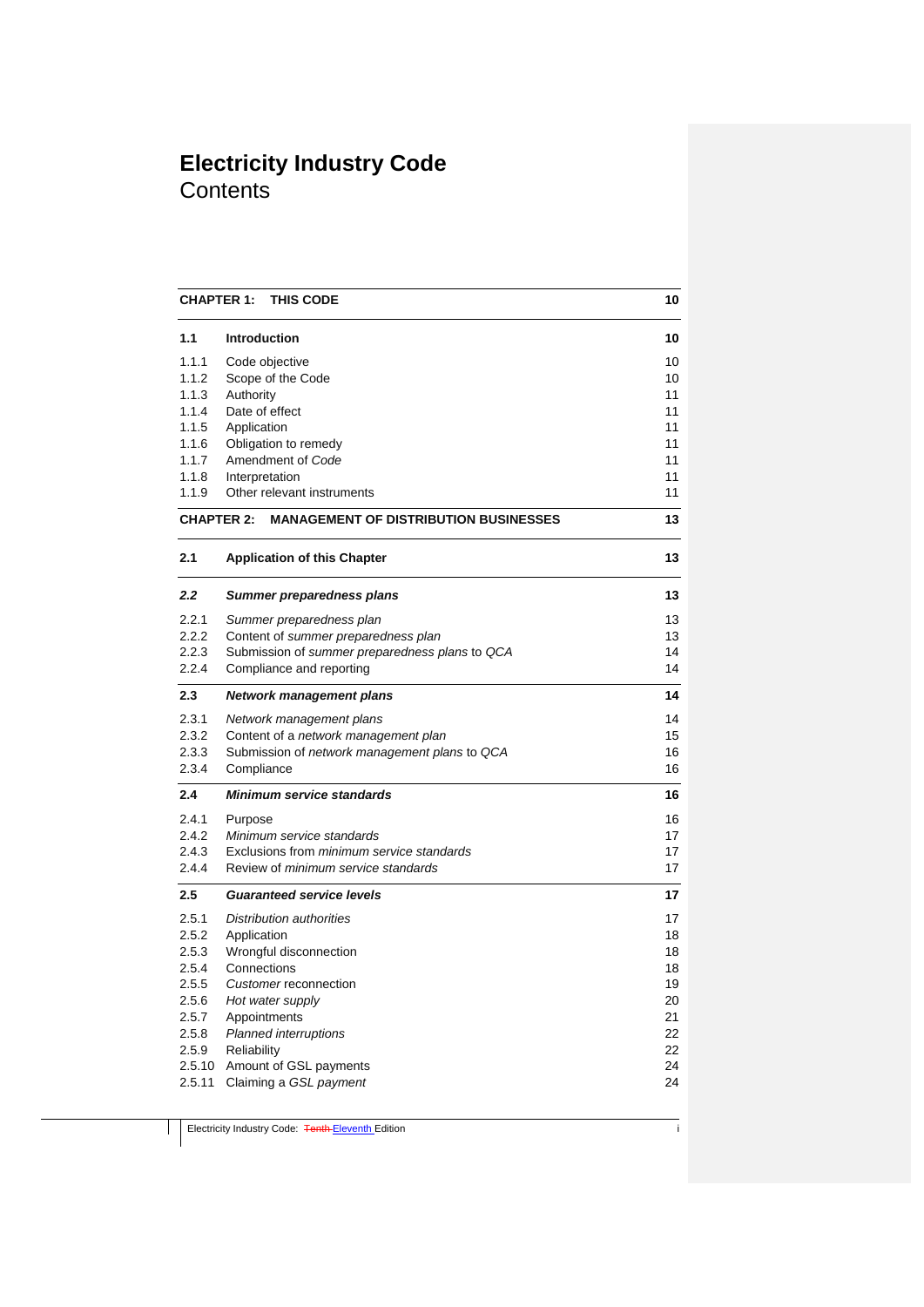|                   | 2.5.12 How a GSL payment is paid                                         | 24 |
|-------------------|--------------------------------------------------------------------------|----|
| 2.5.13            | Small customers with card operated meters                                | 25 |
|                   | 2.5.14 Processing claims                                                 | 25 |
| 2.5.15            | Caps on entitlements                                                     | 25 |
| 2.5.16 GST        |                                                                          | 25 |
| 2.5.17            | Effect of a GSL payment                                                  | 25 |
|                   | 2.5.18 Disputes about GSL payments involving a retail entity             | 26 |
| 2.5.19            | Review of <i>guaranteed</i> service levels                               | 26 |
| 2.6               | <b>Reporting and monitoring</b>                                          | 26 |
| 2.6.1             | Distribution entity must monitor performance                             | 26 |
| 2.6.2             | Reporting requirements                                                   | 26 |
| 2.6.3             | Audit of <i>minimum service standards</i> performance                    | 27 |
| <b>CHAPTER 3:</b> | <b>CUSTOMER CONNECTION SERVICES</b>                                      | 28 |
| 3.1               | <b>Application of this Chapter</b>                                       | 28 |
| 3.2               | <b>Customer Charter</b>                                                  | 28 |
| 3.2.1             | Obligation to prepare a Customer Charter                                 | 28 |
| 3.2.2             | Obligation to provide Customer Charter                                   | 28 |
| 3.2.3             | Charging for a Customer Charter                                          |    |
| 3.2.4             | Contents of a Customer Charter                                           | 28 |
| 3.3               | <b>Standard connection contract</b>                                      | 29 |
| 3.3.1             | Standard connection contract                                             | 29 |
| 3.4               | <b>Minimum terms and conditions</b>                                      | 29 |
| 3.5               | Liability                                                                | 29 |
| 3.5.1             | No indemnity                                                             | 29 |
| 3.5.2             | Restrictions on <i>distribution entities'</i> limitation of liability in |    |
|                   | negotiated connection contracts                                          | 30 |
| 3.6               | <b>Disconnection</b>                                                     | 30 |
| 3.6.1             | Disconnection                                                            | 30 |
| 3.6.2             | Disconnection procedures                                                 | 31 |
| 3.6.3             | Limitations on disconnection                                             | 32 |
| 3.7               | Small customer's liability for connection services                       | 32 |
| 3.8               | <b>Billing</b>                                                           | 33 |
| 3.9               | Differing terms and requirements                                         | 33 |
| 3.9.1             | Differing terms and requirements                                         |    |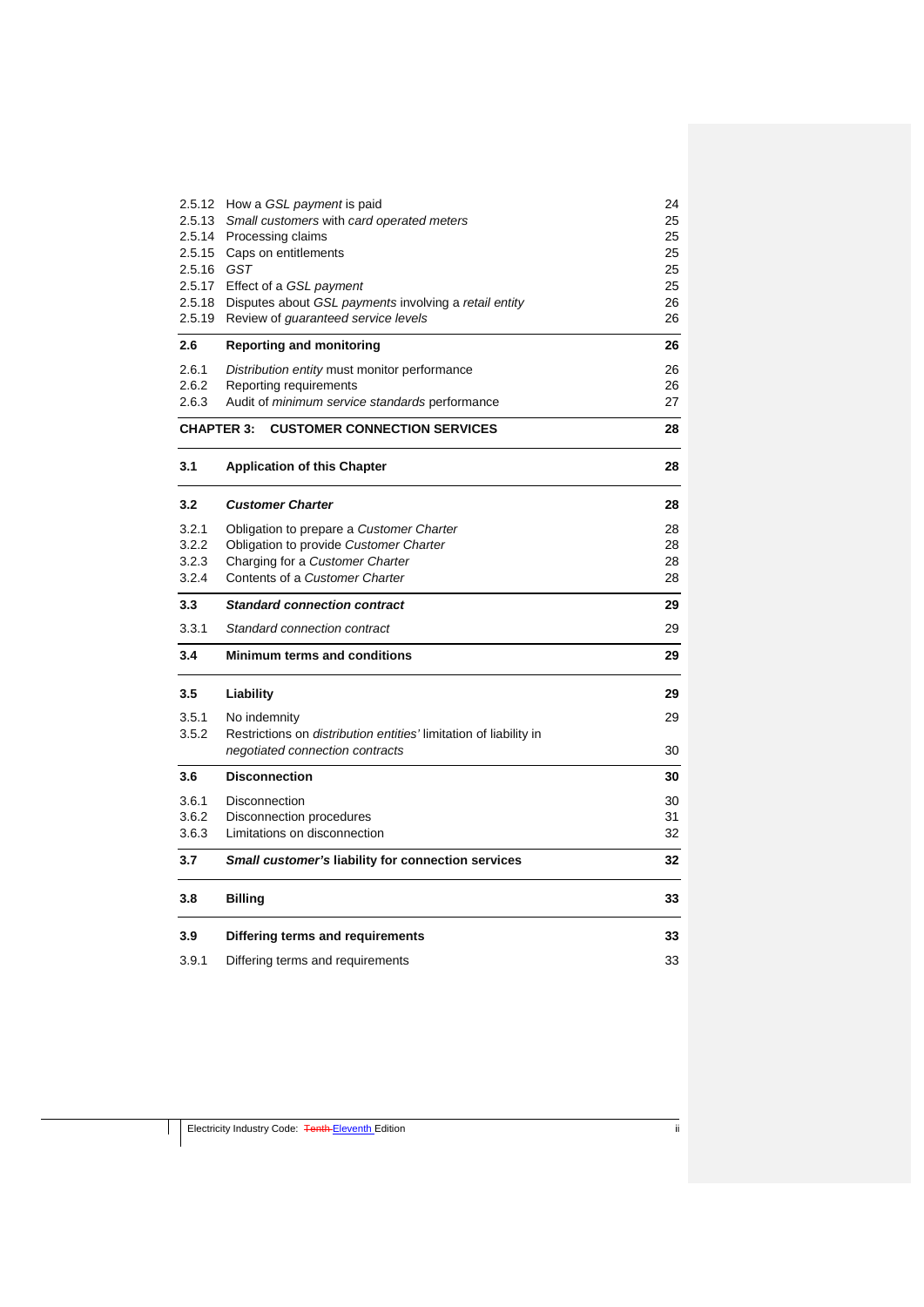| 3.10                                                                          | Maximum distribution non-network charges                                                                                                                                                                                                                                                                                                                                                                                                                     | 34                                           |  |
|-------------------------------------------------------------------------------|--------------------------------------------------------------------------------------------------------------------------------------------------------------------------------------------------------------------------------------------------------------------------------------------------------------------------------------------------------------------------------------------------------------------------------------------------------------|----------------------------------------------|--|
|                                                                               | <b>CHAPTER 4:</b><br><b>CUSTOMER RETAIL SERVICES</b><br>35                                                                                                                                                                                                                                                                                                                                                                                                   |                                              |  |
| 4.1                                                                           | <b>Application of this Chapter</b>                                                                                                                                                                                                                                                                                                                                                                                                                           | 35                                           |  |
| 4.1.1                                                                         | Application of this Chapter                                                                                                                                                                                                                                                                                                                                                                                                                                  | 35                                           |  |
| 4.2                                                                           | <b>Retail contracts</b>                                                                                                                                                                                                                                                                                                                                                                                                                                      | 36                                           |  |
| 4.2.1<br>4.2.2<br>4.2.3<br>4.2.4<br>4.2.5<br>4.2.6<br>4.2.7<br>4.2.8<br>4.2.9 | Terms of standard retail contract<br>Notice of contract where no application made<br>Minimum terms and conditions for negotiated retail contracts<br>Cooling-off<br>Compliance with applicable regulatory instruments<br>Commencement of financial responsibility under negotiated<br>retail contracts<br>Laws of Queensland to govern negotiated retail contracts<br>No indemnity<br>Restrictions on retail entities' limitation of liability in negotiated | 36<br>36<br>36<br>37<br>38<br>38<br>38<br>38 |  |
|                                                                               | retail contracts                                                                                                                                                                                                                                                                                                                                                                                                                                             | 38                                           |  |
| 4.2.10                                                                        | Identifying who is obliged to offer a standard retail contract                                                                                                                                                                                                                                                                                                                                                                                               | 39                                           |  |
| 4.3<br>4.3.1                                                                  | Commencement of standard retail contracts<br>Commencement of standard retail contracts                                                                                                                                                                                                                                                                                                                                                                       | 40                                           |  |
| 4.4                                                                           |                                                                                                                                                                                                                                                                                                                                                                                                                                                              | 40<br>40                                     |  |
| 4.4.1<br>4.4.2<br>4.4.3<br>4.4.4<br>4.4.5<br>4.4.6                            | <b>Ending of retail contracts</b><br>When a standard retail contract ends<br>Term of a negotiated retail contract<br>Termination of retail contracts by retail entities<br>Expiry of fixed-term contracts<br>Notice period<br>Transitional notice period                                                                                                                                                                                                     | 40<br>41<br>42<br>42<br>42<br>43             |  |
| 4.5                                                                           | <b>Customer Charter</b>                                                                                                                                                                                                                                                                                                                                                                                                                                      | 43                                           |  |
| 4.5.1<br>4.5.2<br>4.5.3<br>4.5.4                                              | Obligation to prepare Customer Charter<br>Obligation to provide Customer Charter<br>Charging for Customer Charters<br><b>Contents of Customer Charter</b>                                                                                                                                                                                                                                                                                                    | 43<br>43<br>44<br>44                         |  |
| 4.6                                                                           | Dealing with small customers                                                                                                                                                                                                                                                                                                                                                                                                                                 | 44                                           |  |
| 4.6.1<br>4.6.2<br>4.6.3<br>4.6.4                                              | Retail entities to prepare enquiry procedures<br>Approval and implementation of enquiry procedures<br>Complaint handling<br><b>Customer communications</b>                                                                                                                                                                                                                                                                                                   | 44<br>45<br>45<br>45                         |  |
| 4.7                                                                           | Applications and connections                                                                                                                                                                                                                                                                                                                                                                                                                                 | 46                                           |  |
| 4.7.1<br>4.7.2<br>4.7.3                                                       | Retail entities' requirements<br>Retail entities' requirements when a small customer moves in<br>without first making an application for services<br>Use of credit history information where a small customer                                                                                                                                                                                                                                                | 46<br>46                                     |  |
| 4.7.4                                                                         | seeks a standard retail contract<br>Retail entities' obligations to advise the distribution entity of<br>connection applications                                                                                                                                                                                                                                                                                                                             | 47<br>47                                     |  |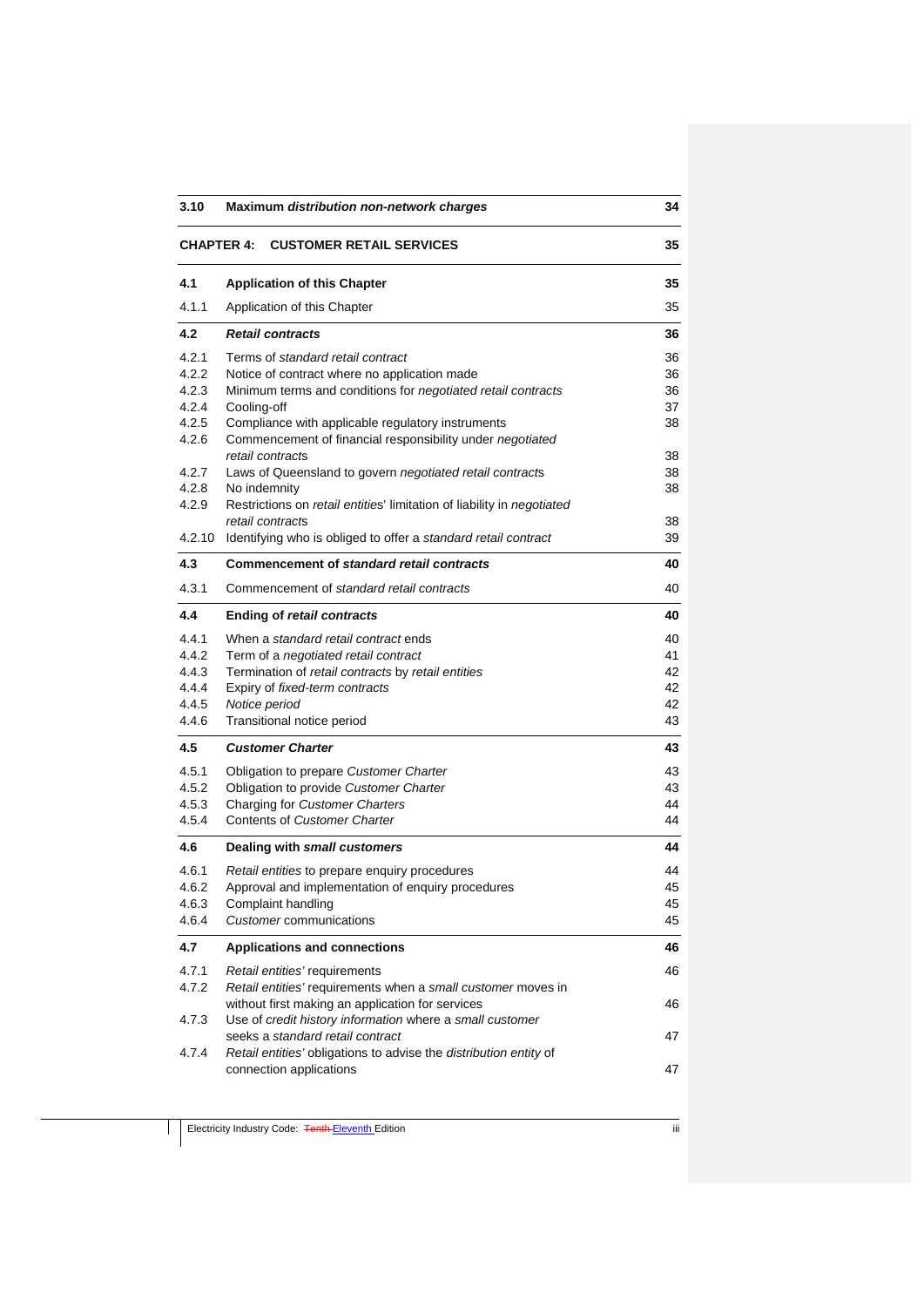| 4.8                                                                           | <b>Illegal use</b>                                                                                                                                                                                                                                                                                                                         | 47                                                       |
|-------------------------------------------------------------------------------|--------------------------------------------------------------------------------------------------------------------------------------------------------------------------------------------------------------------------------------------------------------------------------------------------------------------------------------------|----------------------------------------------------------|
| 4.8.1<br>4.8.2                                                                | Retail entities' rights of recovery for illegal use<br>Non-application of payment difficulties                                                                                                                                                                                                                                             | 47<br>47                                                 |
| 4.9                                                                           | <b>Billing</b>                                                                                                                                                                                                                                                                                                                             | 47                                                       |
| 4.9.1<br>4.9.2<br>4.9.3<br>4.9.4<br>4.9.5<br>4.9.6<br>4.9.7<br>4.9.8<br>4.9.9 | Obligation to bill quarterly*<br>How bills are issued<br>Information on charges which comprise a bill<br>Simultaneous payments for gas and electricity<br>Other goods and services to a small customer<br>Particulars on each bill<br>Average daily usage<br>Historical billing data<br><b>Bill format</b>                                 | 47<br>48<br>48<br>48<br>49<br>49<br>50<br>50<br>51       |
| 4.10                                                                          | <b>Meter reading</b>                                                                                                                                                                                                                                                                                                                       | 51                                                       |
| 4.10.1<br>4.10.5                                                              | Meter reading for billing purposes<br>4.10.2 Advice that a bill is estimated<br>4.10.3 Adjustments to subsequent bills<br>4.10.4 Pass through of cost where access is denied<br>Unmetered supplies                                                                                                                                         | 51<br>51<br>51<br>52<br>52                               |
| 4.11                                                                          | Undercharging and overcharging                                                                                                                                                                                                                                                                                                             | 52                                                       |
| 4.11.1<br>4.11.2<br>4.11.3                                                    | Recovery of undercharges from small customers<br>Process and limitations on recovery<br>Notice and payment to small customers of overcharges                                                                                                                                                                                               | 52<br>52<br>53                                           |
| 4.12                                                                          | <b>Tariff changes and options</b>                                                                                                                                                                                                                                                                                                          | 53                                                       |
| 4.12.1<br>4.12.2<br>4.12.3<br>4.12.6<br>4.12.7                                | Obligations on retail entities<br>Change of tariff within a billing cycle<br>Customer applications*<br>4.12.4 Effective date of transfer between tariffs<br>4.12.5 Change in use<br>No retrospective price changes<br>Notification of price changes                                                                                        | 53<br>54<br>54<br>54<br>54<br>54<br>55                   |
| 4.13                                                                          | <b>Payment</b>                                                                                                                                                                                                                                                                                                                             | 55                                                       |
| 4.13.1<br>4.13.2<br>4.13.3<br>4.13.4<br>4.13.6                                | Minimum time for payment of a bill*<br>Issue of reminder notices<br>Payment methods*<br>Direct debit<br>4.13.5 Other retail fees and charges<br>Pass through of distribution non-network charges<br>4.13.7 Payments in advance*<br>4.13.8 Long absence or illness<br>4.13.9 Concessions, rebates or grants<br>4.13.10 Payment difficulties | 55<br>55<br>55<br>56<br>56<br>56<br>57<br>57<br>57<br>57 |
| 4.14                                                                          | Paying by instalments                                                                                                                                                                                                                                                                                                                      | 58                                                       |
| 4.14.1<br>4.14.2<br>4.14.3<br>4.14.4                                          | Minimum instalment payment options*<br>When a retail entity may require instalments in advance<br>When a retail entity does not need to offer an instalment plan<br>Obligations on retail entities when offering instalment plans                                                                                                          | 58<br>58<br>58<br>58                                     |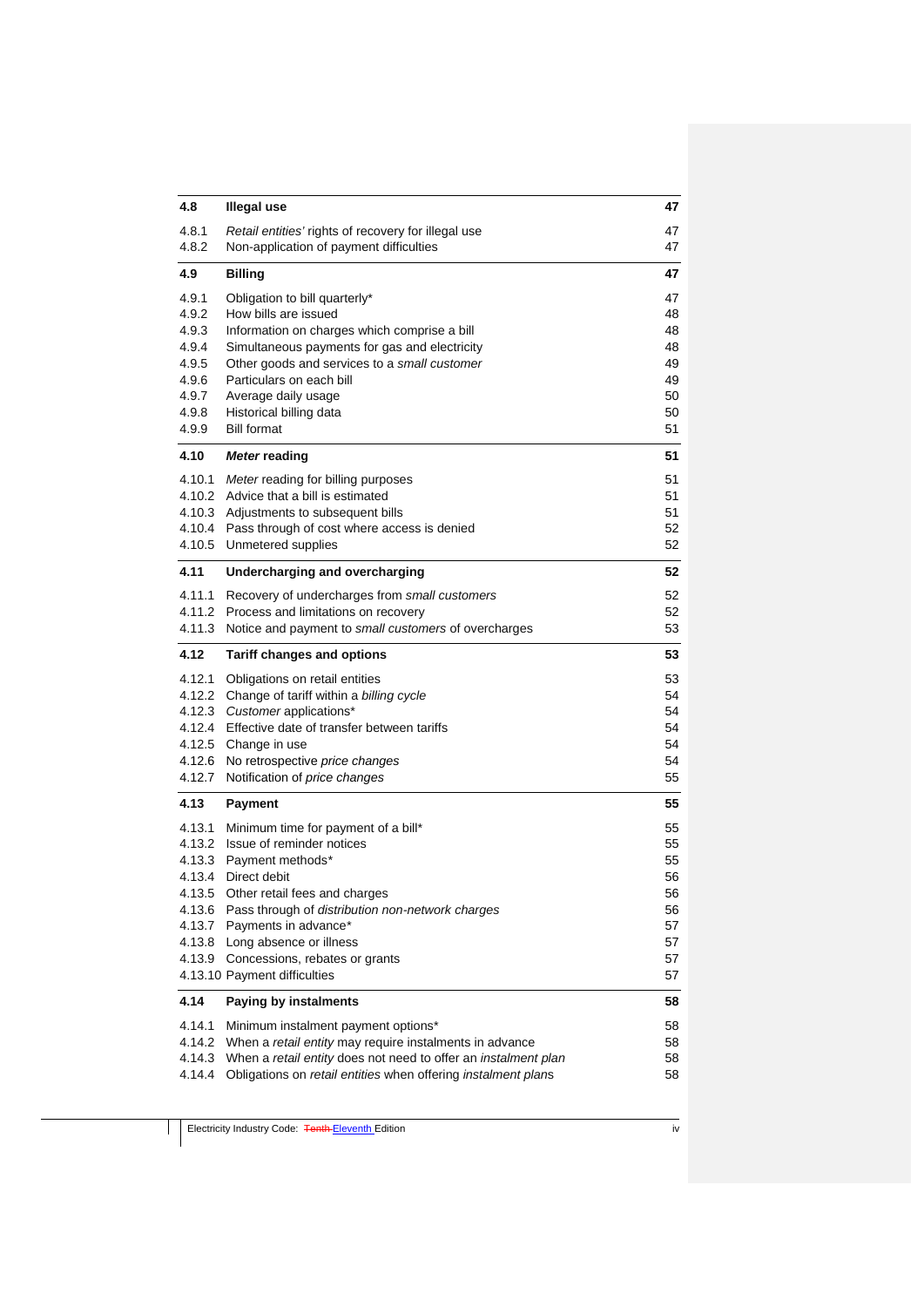|               | 4.14.5 No limitation on payment options                                                                           |          |
|---------------|-------------------------------------------------------------------------------------------------------------------|----------|
| 4.15          | Review of a bill                                                                                                  | 59       |
| 4.15.1        | Obligation to review a bill on request                                                                            | 59       |
|               | 4.15.2 Time frame for report on request                                                                           | 59       |
|               | 4.15.3 Payments during a review of a bill                                                                         | 59       |
|               | 4.15.4 Customer requests for testing of meters or metering data<br>4.15.5 Procedures following a review of a bill | 59<br>60 |
|               |                                                                                                                   |          |
| 4.16          | <b>Shortened collection period</b>                                                                                | 60       |
| 4.16.1        | Shortened collection period<br>4.16.2 Retail entities' obligations prior to placing a small customer on           | 60       |
|               | a shortened collection period                                                                                     | 60       |
| 4.16.3 Notice |                                                                                                                   | 61       |
| 4.16.4        | Effect of small customer compliance with shortened collection                                                     |          |
|               | period                                                                                                            | 61       |
| 4.17          | <b>Security deposits</b>                                                                                          | 61       |
| 4.17.1        | Requirement for security deposit                                                                                  | 61       |
|               | 4.17.2 Amount of security deposit                                                                                 | 61       |
|               | 4.17.3 Estimated monthly or quarterly bills                                                                       | 62       |
|               | 4.17.4 Residential customers                                                                                      | 62       |
|               | 4.17.5 Business customers                                                                                         | 62       |
|               | 4.17.6 Interest on security deposits                                                                              | 63       |
|               | 4.17.7 Obligation to return a security deposit                                                                    | 63       |
|               | 4.17.8 Return of bank guarantee                                                                                   | 63       |
|               | 4.17.9 Identification in a retail entity's accounts                                                               | 63       |
|               | 4.17.10 Use of a security deposit                                                                                 | 63       |
|               | 4.17.11 No unauthorised offset for goods and services other than<br>electricity                                   | 63       |
|               | 4.17.12 Obligation to account                                                                                     | 64       |
|               | 4.17.13 Transitional provision                                                                                    | 64       |
| 4.18          | Disconnection of a premises                                                                                       | 64       |
|               | 4.18.1 Disconnection                                                                                              | 64       |
|               | 4.18.2 Non-payment disconnection                                                                                  | 64       |
|               | 4.18.3 Limitation on disconnection of residential customers in cases                                              |          |
|               | of financial difficulties                                                                                         | 64       |
|               | 4.18.4 Obligations prior to disconnection of residential customers                                                | 65       |
|               | 4.18.5 Circumstances when a residential customer may be                                                           |          |
|               | disconnected                                                                                                      | 65       |
| 4.18.6        | No obligation to offer instalment plan                                                                            | 66       |
|               | 4.18.7 Limitation on disconnection of business customers                                                          | 66       |
|               | 4.18.8 Obligations on retail entity prior to disconnection of a business<br>customer                              | 66       |
|               | 4.18.9 Circumstances when a business customer may be                                                              |          |
|               | disconnected                                                                                                      | 67       |
|               | 4.18.10 Denying access to a meter                                                                                 | 67       |
|               | 4.18.11 Illegal use                                                                                               | 68       |
|               | 4.18.12 Security deposits                                                                                         | 68       |
|               | 4.18.13 Acceptable identification                                                                                 | 68       |
|               | 4.18.14 When a retail entity must not arrange disconnection<br>4.18.15 Request for final account or disconnection | 68<br>69 |
|               |                                                                                                                   |          |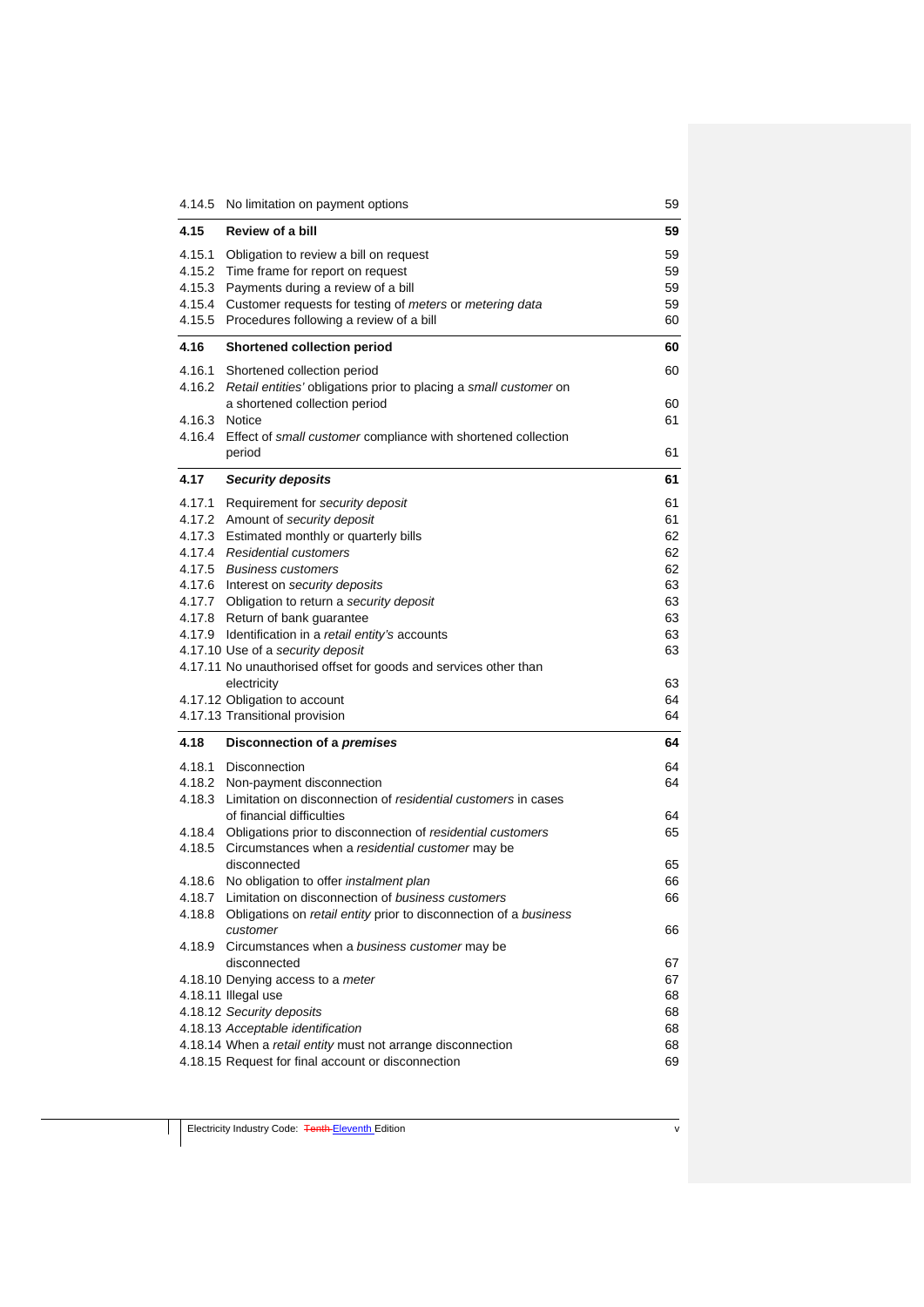| 4.19              | <b>Reconnection after disconnection</b>                         | 69 |
|-------------------|-----------------------------------------------------------------|----|
| 4.19.1            | Retail entity and small customer obligations                    | 69 |
| 4.20              | <b>Special needs</b>                                            | 70 |
| 4.20.1            | Life support equipment                                          | 70 |
| 4.20.2            | Cessation of requirement for life support equipment             | 70 |
| 4.20.3            | Definition of life support equipment                            | 70 |
|                   | 4.20.4 Language and large print needs                           | 70 |
| 4.21              | Advice on the use of electricity                                | 71 |
| 4.22              | Force majeure                                                   | 71 |
| 4.22.1            | Effect of force majeure event                                   | 71 |
| 4.22.2            | Deemed prompt notice                                            | 71 |
| 4.22.3            | Situations where clause 4.22.1(a) does not apply                | 71 |
| 4.22.4            | Obligation to overcome or minimise effects of force majeure     |    |
|                   | event                                                           | 71 |
|                   | 4.22.5 Settlement of industrial disputes                        | 72 |
|                   | 4.22.6 Non-exclusion                                            | 72 |
| 4.22.7            | Obligation to include force majeure clause in negotiated retail |    |
|                   | contracts                                                       | 72 |
| <b>CHAPTER 5:</b> | <b>SERVICES BETWEEN DISTRIBUTION AND RETAIL ENTITIES</b>        | 73 |
| 5.1               | <b>Application of this Chapter</b>                              | 73 |
| 5.2               | <b>Standard co-ordination agreement</b>                         | 73 |
| 5.3               | <b>Network billing</b>                                          | 73 |
| 5.4               | Service requests                                                | 74 |
| 5.4.1             | Purpose of clause 5.4 to 5.7                                    | 74 |
| 5.5               | <b>Process for initiating</b>                                   | 74 |
| 5.5.1             | Authority for standard service orders                           | 74 |
| 5.5.2             | Initiating standard service orders                              | 74 |
| 5.6               | <b>NMI</b> classification                                       | 74 |
| 5.6.1             | NMI classification - 'LARGE'                                    | 74 |
| 5.6.2             | NMI classification - 'SMALL'                                    | 75 |
| 5.7               | Completion of standard service order                            | 75 |
| 5.7.1             | Requirement to complete standard service order                  | 75 |
| 5.7.2             | Preconditions for completion                                    | 75 |
| 5.7.3             | Timeframes for completion                                       | 76 |
| <b>CHAPTER 6:</b> | <b>CUSTOMER TRANSFER AND CONSENT</b>                            | 81 |
| 6.1               | <b>Application of this Chapter</b>                              | 81 |
|                   |                                                                 |    |
| 6.1.1             | Application                                                     | 81 |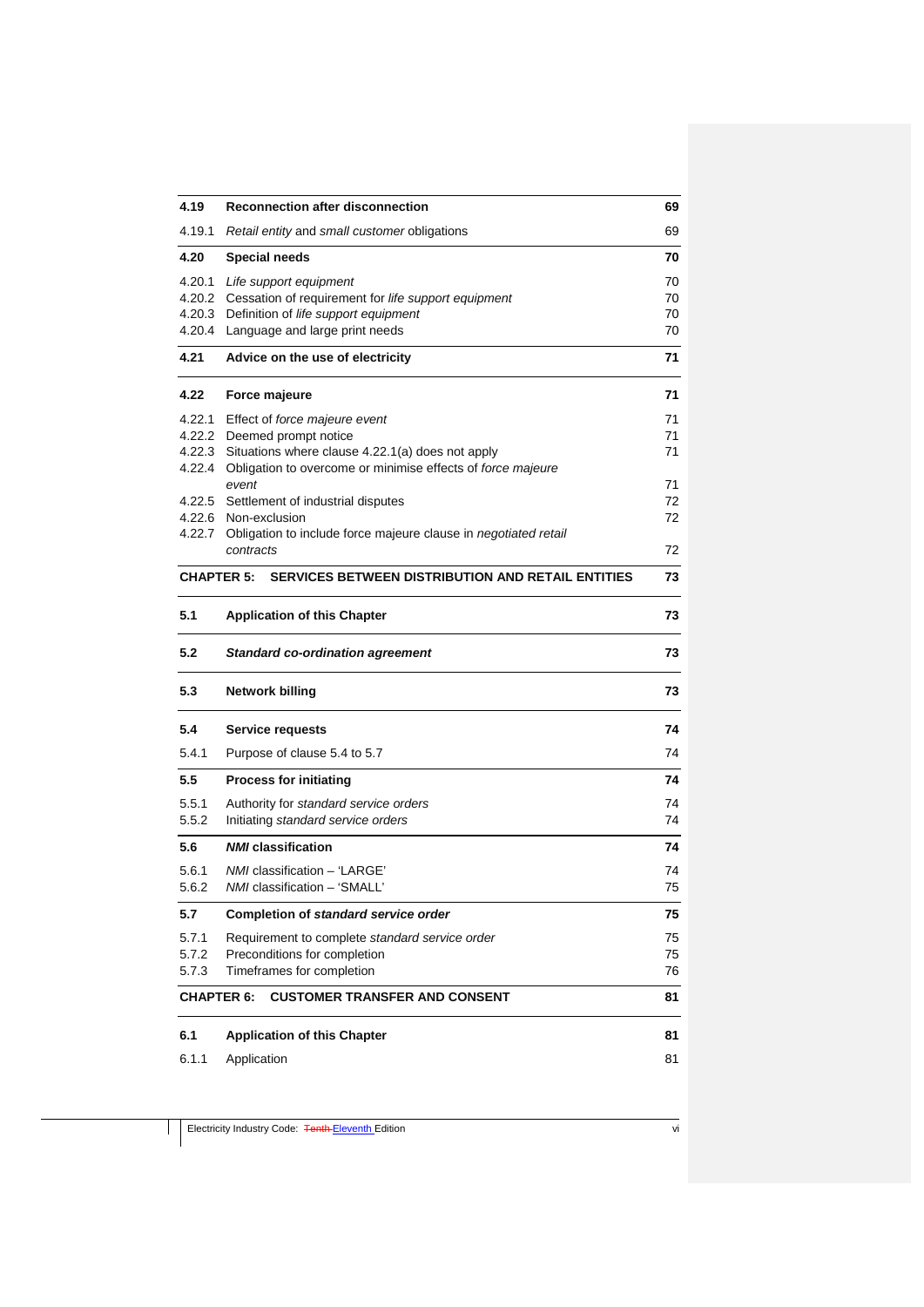| 6.2            | <b>Compliance obligations</b>                                               | 81       |
|----------------|-----------------------------------------------------------------------------|----------|
| 6.2.1<br>6.2.2 | Contracting customer transfer functions<br>Compliance with MSATS procedures | 81<br>81 |
| 6.3            | <b>Consent</b>                                                              | 81       |
| 6.3.1          | Obligation to obtain consent                                                | 81       |
| 6.3.2          | Form and retention of consent                                               | 81       |
| 6.4            | <b>NMI</b> discovery                                                        | 82       |
| 6.4.1<br>6.4.2 | NMI and NMI checksum<br>NMI standing data                                   | 82<br>82 |
| 6.4.3          | Information must not be available though MSATS                              | 82       |
| 6.4.4          | <b>Transitional provisions</b>                                              | 83       |
| 6.5            | Initiation of transfers by retail entities                                  | 83       |
| 6.5.1          | Proposed transfers                                                          | 83       |
| 6.5.2          | Cancellation of transfer                                                    | 83       |
| 6.6            | Meter read methods                                                          | 83       |
| 6.7            | Notification of non-occurrence of transfer                                  | 84       |
| 6.8            | <b>Minimalist transitioning approach</b>                                    | 84       |
| 6.8.1          | Application                                                                 | 84       |
| 6.8.2<br>6.8.3 | Discovery requests under a minimalist transitioning approach                | 84       |
|                | NMI creation requests under a minimalist transitioning<br>approach          | 85       |
| 6.8.4          | Request to create a NMI                                                     | 86       |
| 6.8.5          | Population of MSATS                                                         | 86       |
|                | <b>CHAPTER 7:</b><br><b>RETAIL MARKETING CONDUCT</b>                        | 87       |
| 7.1            | <b>Application of this Chapter</b>                                          | 87       |
| 7.1.1          | Application                                                                 | 87       |
| 7.1.2          | Non-application to Ergon Energy                                             | 87       |
| 7.1.3          | Non-application by agreement                                                | 87       |
| 7.2            | Compliance                                                                  | 88       |
| 7.2.1          | Compliance                                                                  | 88       |
| 7.2.2          | Statement of compliance                                                     | 88       |
| 7.3            | General conduct standards                                                   | 88       |
| 7.4            | Time of contact                                                             | 89       |
| 7.4.1          | Door knocking                                                               | 89       |
| 7.4.2          | Telephone marketing                                                         | 89       |
| 7.5            | <b>Marketing contacts</b>                                                   | 89       |
| 7.5.1<br>7.5.2 | Identification<br>Contact details                                           | 89       |
| 7.5.3          | Termination of <i>marketing contacts</i>                                    | 90<br>90 |
| 7.5.4          | Marketing in person                                                         | 90       |
|                |                                                                             |          |
|                |                                                                             |          |

Electricity Industry Code: Tenth Eleventh Edition viii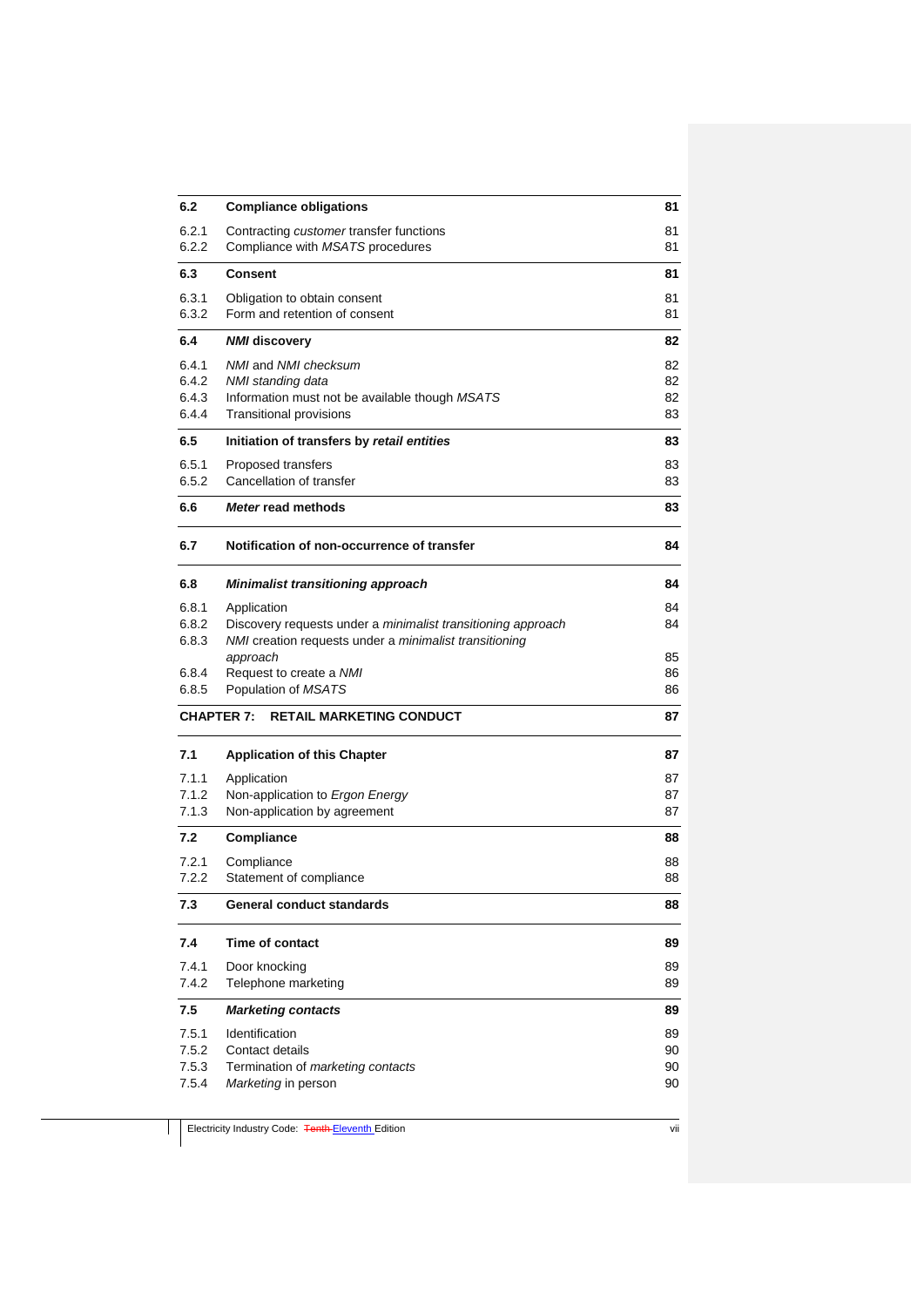| 7.5.5          | Information and details to be provided in writing where                                                     | 91       |  |
|----------------|-------------------------------------------------------------------------------------------------------------|----------|--|
| 7.5.6          | marketing is in person<br>Marketing by telephone                                                            |          |  |
| 7.5.7          | Marketing by electronic means                                                                               |          |  |
| 7.5.8          | Record keeping standards                                                                                    |          |  |
| 7.6            | Written disclosure statement                                                                                | 91       |  |
| 7.7            | <b>Consent</b>                                                                                              |          |  |
| 7.8            | <b>Training and product knowledge</b>                                                                       |          |  |
| 7.9            | Privacy                                                                                                     |          |  |
| 7.10           | Large non-market customer disclosure statement                                                              | 93       |  |
|                | <b>CHAPTER 8:</b><br><b>RETAIL MARKET INFORMATION</b>                                                       | 94       |  |
| 8.1            | <b>Application of this Chapter</b>                                                                          | 94       |  |
| 8.1.1          | Application                                                                                                 | 94       |  |
| 8.1.2          | Non-application to Ergon Energy                                                                             | 94       |  |
| 8.2            | <b>Price fact sheets</b>                                                                                    | 94       |  |
| 8.2.1          | Publishing price fact sheets                                                                                | 94<br>94 |  |
| 8.2.2          | Contents of price fact sheet                                                                                |          |  |
| 8.2.3<br>8.2.4 | Form of price fact sheet<br>Expression of price information                                                 | 95<br>95 |  |
| 8.3            | Provision of information to the QCA                                                                         |          |  |
| 8.3.1          | Provision of information to the QCA                                                                         | 95       |  |
| 8.3.2          | Changes to negotiated retail contracts                                                                      | 95       |  |
| 8.3.3          | Confidentiality of information                                                                              | 96       |  |
| 8.4            | <b>Price comparator</b>                                                                                     | 96       |  |
| 8.4.1          | Development of price comparator                                                                             | 96       |  |
| 8.5            | Review of developments in full retail competition                                                           | 97       |  |
| 8.5.1          | QCA monitoring and reporting role                                                                           | 97       |  |
| 8.5.2          | Retail entities to supply the number of market and non-market                                               |          |  |
|                | customers                                                                                                   | 97       |  |
| 8.5.3<br>8.5.4 | Retail entities to supply customer disconnection data                                                       | 97<br>98 |  |
| 8.5.5          | Retail entities to supply customer complaint data<br>Distribution entities to supply number of NMI premises | 99       |  |
| 8.5.6          | Distribution entities to supply disconnection data                                                          | 99       |  |
|                | <b>CHAPTER 9:</b><br><b>METERING</b>                                                                        | 100      |  |
| 9.1            | <b>Application</b>                                                                                          | 100      |  |
| 9.1.1          | Purpose                                                                                                     | 100      |  |
| 9.1.2          | Application of this chapter                                                                                 | 100      |  |
| 9.1.3          | Scope                                                                                                       | 100      |  |
| 9.1.4          | Responsibility for meter provision and energy data services                                                 | 101      |  |

Electricity Industry Code: Tenth Eleventh Edition viii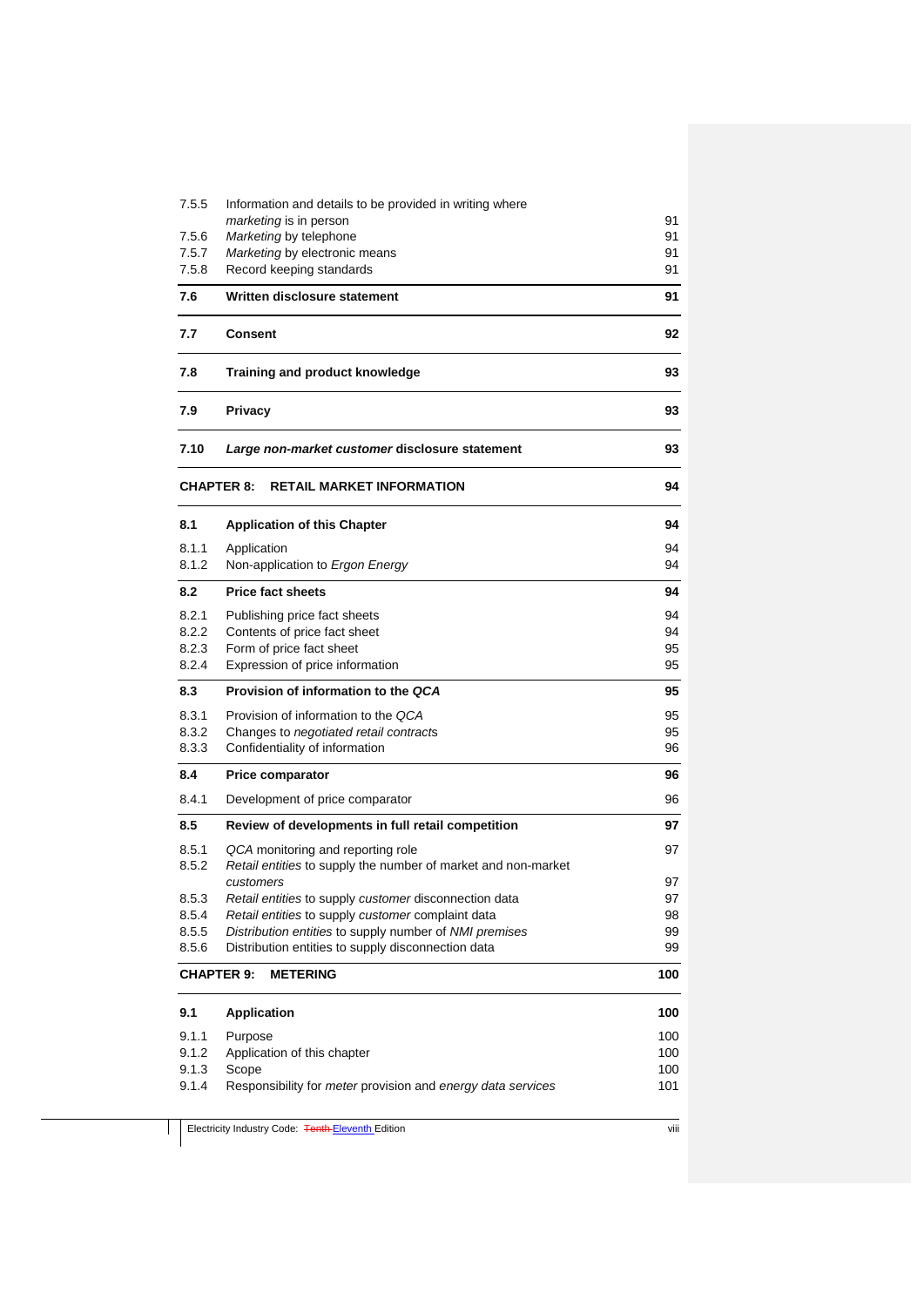| 9.1.5                                                                                                                                                    | Background information                                                                                                                                                                                                                                                                                                                                                         | 101                                                                |  |
|----------------------------------------------------------------------------------------------------------------------------------------------------------|--------------------------------------------------------------------------------------------------------------------------------------------------------------------------------------------------------------------------------------------------------------------------------------------------------------------------------------------------------------------------------|--------------------------------------------------------------------|--|
| 9.1.6                                                                                                                                                    | Interpretation                                                                                                                                                                                                                                                                                                                                                                 | 101                                                                |  |
| 9.2                                                                                                                                                      | <b>Preliminary issues</b>                                                                                                                                                                                                                                                                                                                                                      | 101                                                                |  |
| 9.2.1<br>9.2.2<br>9.2.3<br>9.2.4<br>9.2.5                                                                                                                | Metering installation components<br>Dispute resolution<br>Disaster recovery<br>Document responsibility<br>Appendix and Schedules                                                                                                                                                                                                                                               | 101<br>103<br>104<br>104<br>104                                    |  |
| 9.3                                                                                                                                                      | <b>Responsibility for meter provision</b>                                                                                                                                                                                                                                                                                                                                      | 104                                                                |  |
| 9.3.1<br>9.3.2<br>9.3.3<br>9.3.4<br>9.3.5<br>9.3.6<br>9.3.7                                                                                              | Application of clause 9.3<br>Overall responsibility requirements<br>Metering installation components – meter provision<br>Transitional provision for existing temporary builders' supplies<br>Reversion of <i>metering installation</i> types<br>Testing and inspection of <i>metering equipment</i><br>Installation of <i>meter</i>                                           | 104<br>104<br>105<br>106<br>106<br>106<br>107                      |  |
| 9.4                                                                                                                                                      | Responsibility for energy data services                                                                                                                                                                                                                                                                                                                                        | 108                                                                |  |
| 9.4.1<br>9.4.2<br>9.4.3<br>9.4.4<br>9.4.5<br>9.4.6<br>9.4.7<br>9.4.8<br>9.4.9<br>9.4.10                                                                  | Application of clause 9.4<br>Metering installation components - energy data services<br>Meter reading<br>Validation and substitution of energy data<br>Deleted<br>Calculation of energy data for type 7 metering installation<br>Data storage<br>Information<br>Validation of <i>metering installation database</i><br>Request for testing of the <i>metering installation</i> | 108<br>108<br>109<br>111<br>112<br>112<br>112<br>112<br>113<br>114 |  |
|                                                                                                                                                          | <b>CHAPTER 10:</b><br><b>GENERAL</b>                                                                                                                                                                                                                                                                                                                                           | 115                                                                |  |
| 10.1                                                                                                                                                     | Definitions and interpretation                                                                                                                                                                                                                                                                                                                                                 | 115                                                                |  |
|                                                                                                                                                          | <b>Definitions</b><br>115<br>10.1.1<br>10.1.2<br>Interpretation<br>125<br><b>Schedule 1 - Reliability limits</b><br>127                                                                                                                                                                                                                                                        |                                                                    |  |
|                                                                                                                                                          | <b>Schedule 2 - Excluded Locations</b>                                                                                                                                                                                                                                                                                                                                         | 130                                                                |  |
|                                                                                                                                                          | Schedule 3 - Not used                                                                                                                                                                                                                                                                                                                                                          | 131                                                                |  |
|                                                                                                                                                          | 134<br>Schedule 4 - Maximum charges (clause 3.10)                                                                                                                                                                                                                                                                                                                              |                                                                    |  |
| <b>ANNEXURE A - Standard connection contract</b><br><b>ANNEXURE B - Standard retail contract</b><br><b>ANNEXURE C - Standard co-ordination agreement</b> |                                                                                                                                                                                                                                                                                                                                                                                |                                                                    |  |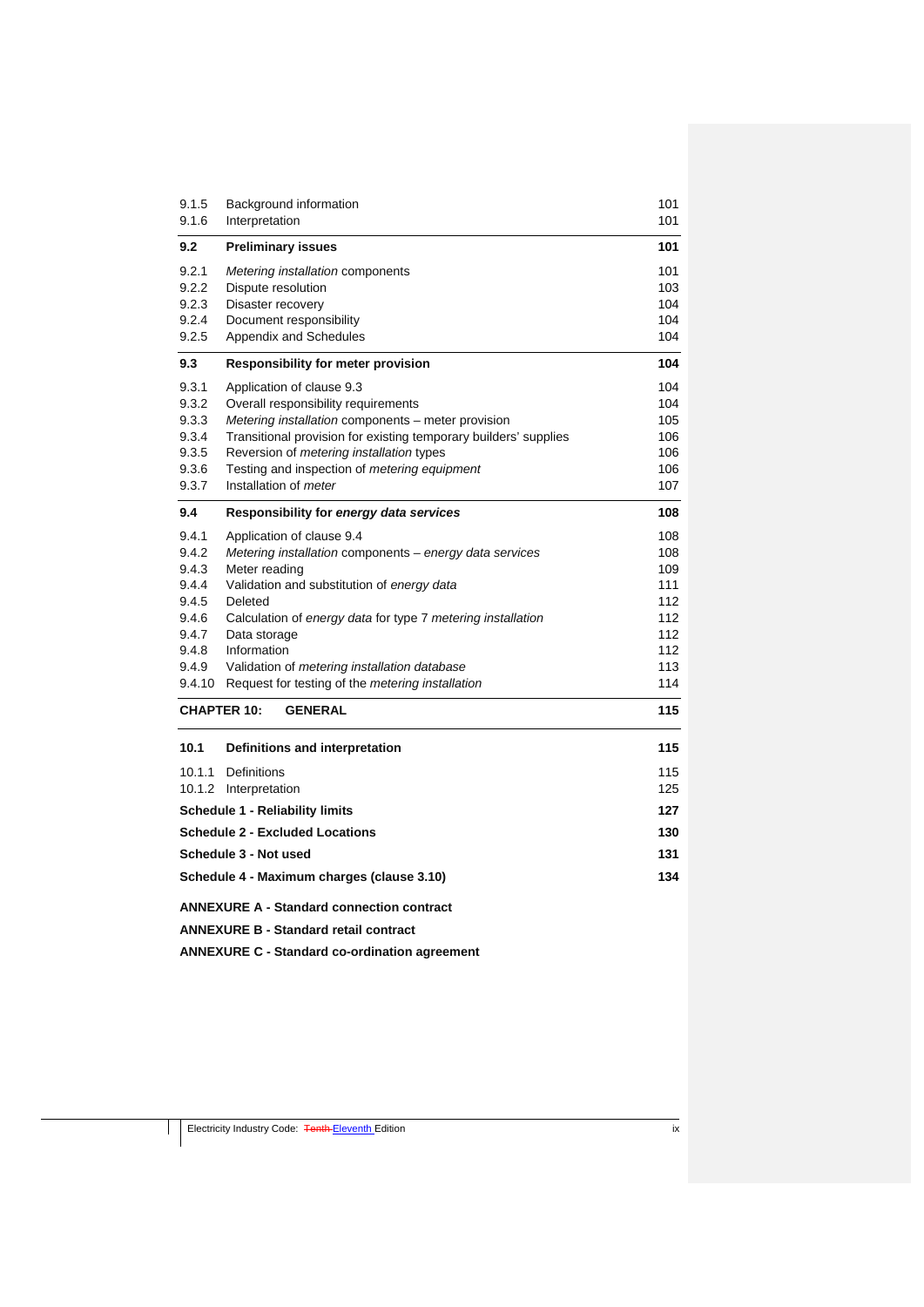# CHAPTER 1: THIS CODE

## **1.1 Introduction**

#### **1.1.1 Code objective**

The objective of this *Code* is to promote efficient investment in, and efficient use of, electricity services for the long-term interests of Queensland *customers* about:

- (a) price, quality, reliability and security of supply of electricity; and
- (b) the reliability, safety and security of the Queensland electricity system.

#### **1.1.2 Scope of the Code**

The scope of this *Code* is to:

- (a) require the preparation of annual management plans relating to a *distribution entity's supply network*;
- (b) set *minimum service standards* for a *distribution entity*;
- (c) set *guaranteed service levels* which require a *distribution entity* to provide a payment to a *small customer* where those service levels are not met;
- (d) require a *distribution entity* to report to the *QCA* on its performance against the *minimum service standards* and *guaranteed service levels*;
- (e) require *retail entities* to comply with specified *customer* protection provisions;
- (f) set out a framework for co-ordination of services between *distribution entities*  and *retail entities*;
- (g) impose obligations on *retail entities* and *distribution entities* with respect to:
	- (i) obtaining explicit informed consent of customers prior to customer transfers;
	- (ii) providing information regarding certain *NMI premises*, including, where relevant, the *NMI* and *NMI checksum*; and
	- (iii) notifying and advising *customers* regarding the transfer process;
- (h) require *retail entities* to comply with retail *marketing* and price disclosure rules;
- (i) set out the principles for the metering of electricity at certain *connection points*  and *points of supply* to which the *National Electricity Rules* do not apply and in other specified circumstances; and
- (j) state the terms for a *distribution entity's standard connection contract*, a *retail entity's standard retail contract* and the *standard co-ordination agreement.*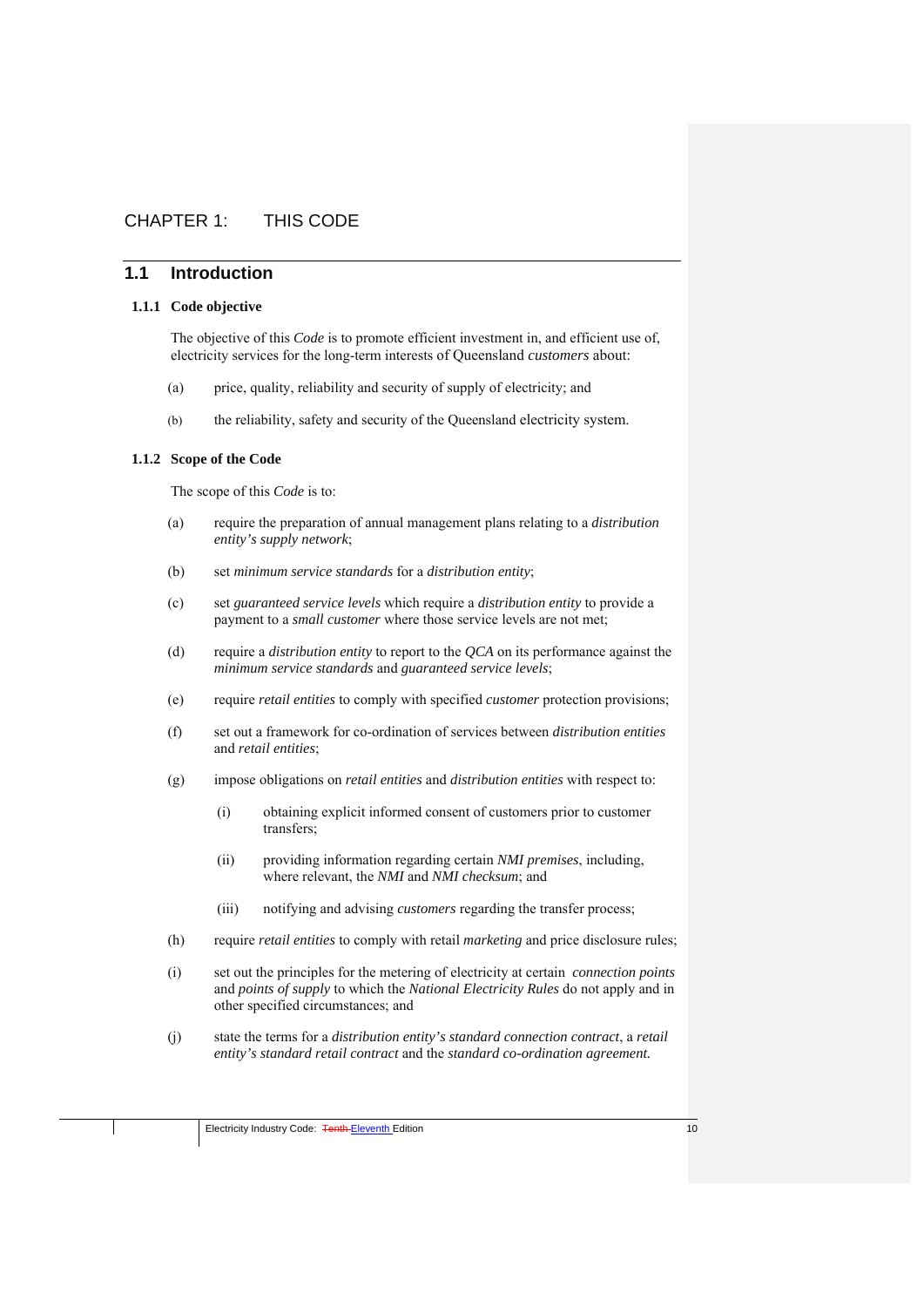#### **1.1.3 Authority**

This *Code* is made by the *Minister* under section 120B of the *Electricity Act*.

#### **1.1.4 Date of effect**

Subject to section 120J(3) of the *Electricity Act*, this eighth edition of the *Code* takes effect on and from 1 February 2011.

## **1.1.5 Application**

- (a) Each *distribution entity* must comply with this *Code* as a condition of its *distribution authority*.
- (b) Each *retail entity* must comply with this *Code* as a condition of its *retail authority*.
- (c) To avoid doubt, this *Code* does not apply to:
	- (i) *Essential Energy* in respect of *non-market customers* supplied under its special approval number SA01/11 ; and
	- (ii) *Origin Energy* Electricity Limited (ACN 071 052 287) in respect of non-market customers supplied under its special approval number SA02/11

## **1.1.6 Obligation to remedy**

If a *distribution entity* or *retail entity* breaches this *Code*, it must remedy that breach as soon as practicable.

#### **1.1.7 Amendment of** *Code*

This *Code* may only be amended in accordance with the procedure and consultation processes set out in the *electricity legislation*.

#### **1.1.8 Interpretation**

Words appearing like *this* are defined in clause 10.1.1.

## **1.1.9 Other relevant instruments**

Not all aspects of a *distribution entity's* or *retail entity's* obligations are regulated by this *Code*. Their obligations and some aspects of their relationships with a *customer* are also affected by a number of instruments, including:

- (a) the *Electricity Act*;
- (b) the *Electricity Regulation*;
- (c) the *Electrical Safety Act*;
- (d) the *Electrical Safety Regulation*;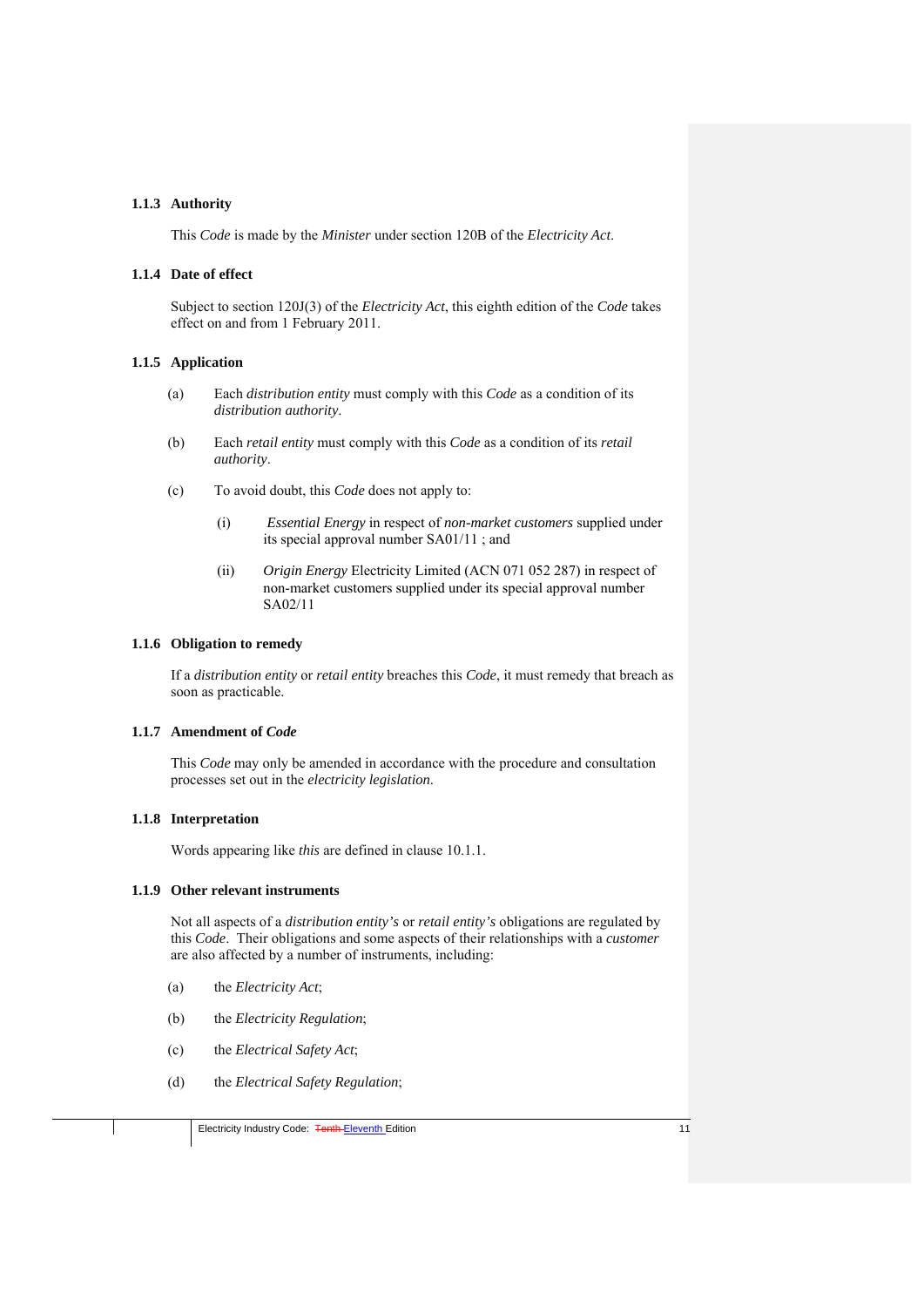- (e) the *National Electricity Law*;
- (f) the *National Electricity Rules*;
- (g) a *distribution entity's distribution authority* and a *retail entity's retail authority;*
- (h) a *distribution entity's connection contract* and a *retail entity's retail contract*;
- (i) the *co-ordination agreement* between a *distribution entity* and a *retail entity*;
- (j) the *Electricity Connection and Metering Manuals*;
- (k) the *Metrology Procedure*;
- (l) the *MSATS* procedures; and
- (m) consumer protection laws, including the *Competition and Consumer Act 2010 (Cth)* and the *Fair Trading Act*.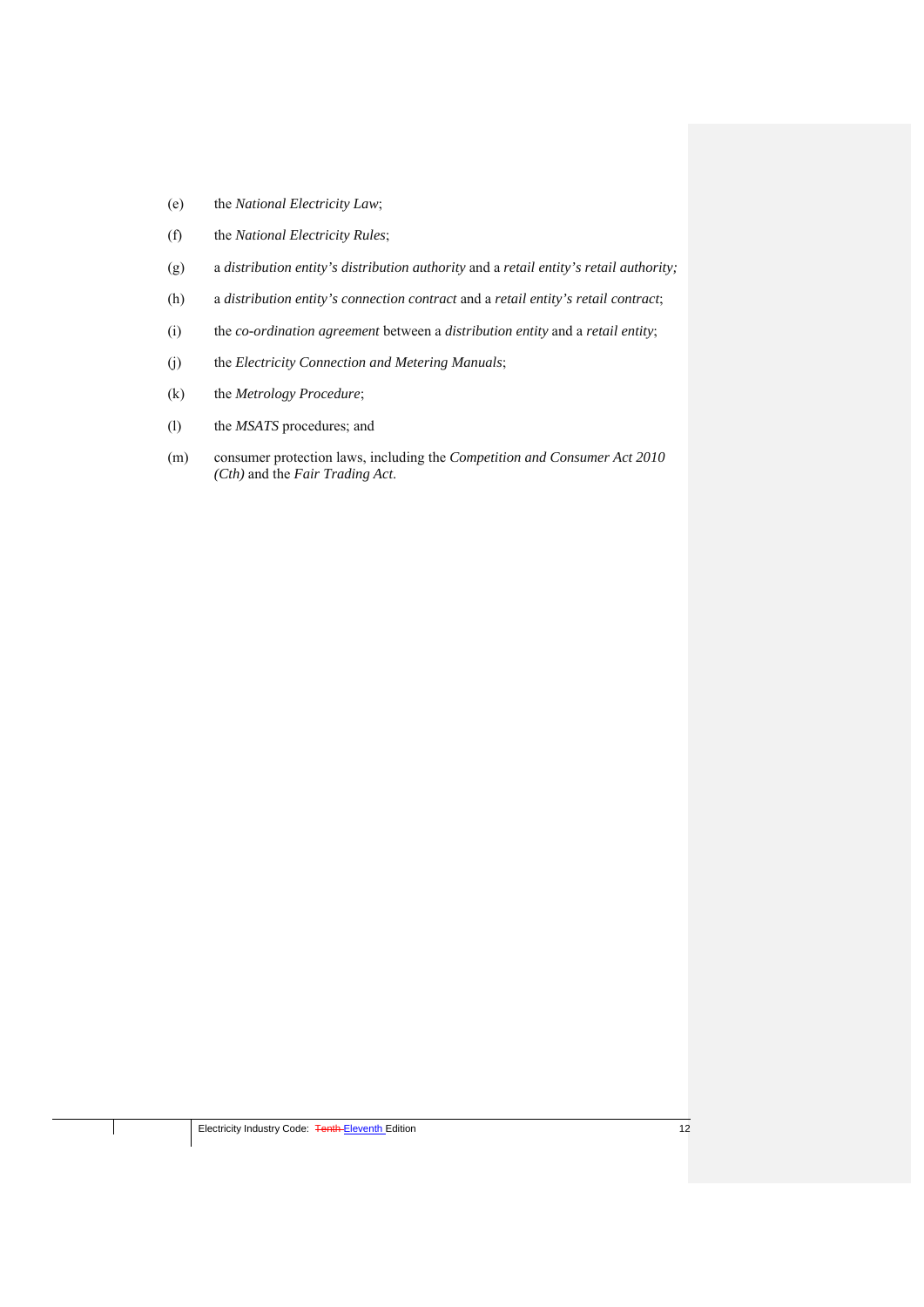# CHAPTER 2: MANAGEMENT OF DISTRIBUTION BUSINESSES

# **2.1 Application of this Chapter**

- (a) This Chapter applies to:
	- (i) all *distribution entities*; and
	- (ii) in respect of clauses 2.5.5(b) and 2.5.5(c), all *retail entities*; and
	- (iii) unless otherwise specified, in relation to *small* and *large customers*.
- (b) Where, in this Chapter 2, a clause refers to a *small customer* making a request of, agreeing with or otherwise providing information to its *distribution entity*, that includes the *retail entity* doing any of those things on the *small customer's* behalf.

# *2.2 Summer preparedness plans*

#### **2.2.1** *Summer preparedness plan*

If requested by the *QCA* before 31 May in any year, a *distribution entity* must prepare and submit a *summer preparedness plan* in accordance with this clause detailing how it plans to:

- (a) prepare its *supply network* for the upcoming summer to minimise outages of *customers*' electricity supply;
- (b) manage and minimise the impact of extreme weather events on *customers'* electricity supply;
- (c) identify and respond to *emergencies* that have the potential to impact on *customers'* electricity supply; and
- (d) keep *customers* informed of electricity supply issues over summer.

To avoid doubt, a request by the *regulator* before 31 May 2007 is deemed to be a request by the *QCA* for the next summer.

#### **2.2.2 Content of** *summer preparedness plan*

A *distribution entity* must include the following information in the *summer preparedness plan* (unless specified otherwise by the *QCA*):

- (a) specific activities to be undertaken before the start of summer and a timetable for implementing those activities, including:
	- (i) capital expenditure programs and initiatives; and
	- (ii) operational or maintenance expenditure programs and initiatives;
- (b) the capacity of the *distribution entity* to manage and respond to extreme weather events and *emergencies*, including: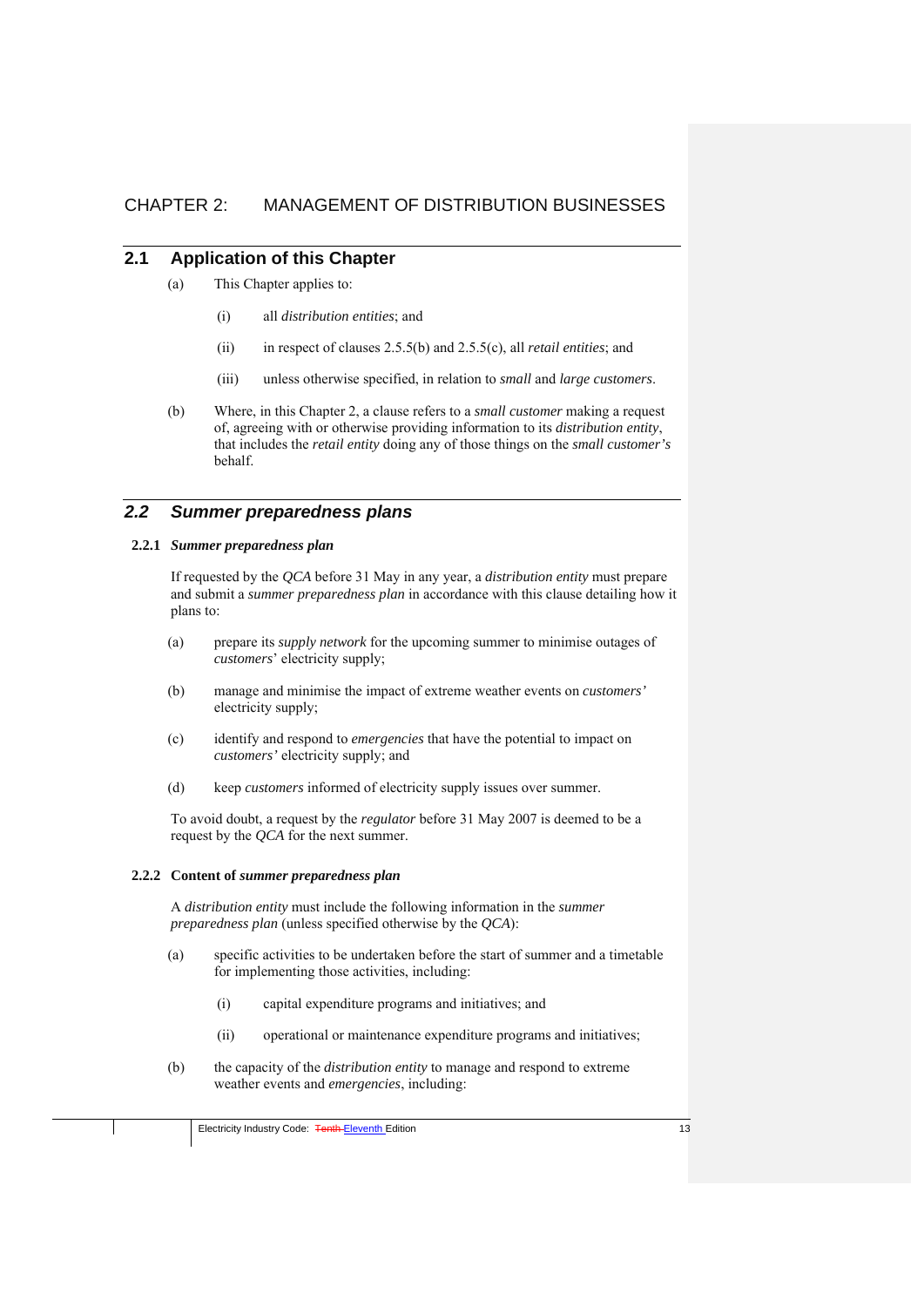- (i) *emergency* response programs;
- (ii) the capacity of existing telephone and other *customer* information systems over summer;
- (iii) its public communications strategy; and
- (iv) staffing levels over summer and the ability to call on extra resources; and
- (c) such other matters reasonably notified by the *QCA*.

#### **2.2.3 Submission of** *summer preparedness plans* **to** *QCA*

If the *QCA* has requested a *summer preparedness plan* under clause 2.2.1, then a *distribution entity* must:

- (a) submit a draft *summer preparedness plan* for the upcoming summer to the *QCA* by 31 July of that year;
- (b) consider in good faith any reasonable changes to the draft *summer preparedness plan* recommended by the *QCA* and if the *distribution entity* does not propose to include the recommended changes in its final plan, it must give the *QCA* written reasons why it rejected the recommended changes;
- (c) submit a final *summer preparedness plan* to the *QCA* by 31 August of that year;
- (d) publish the final *summer preparedness plan* on its website and, on request by a *customer*, must provide the *customer* with a copy of the final *summer preparedness plan*. The *distribution entity* may impose a reasonable charge for providing a *customer* with a copy of the *summer preparedness plan*; and
- (e) if the *distribution entity* does not accept a change to the draft *summer preparedness plan* recommended by the *QCA*, the *distribution entity* must publish in its final *summer preparedness plan* its reasons for not accepting such change. A *distribution entity* is not required to disclose any confidential information under this paragraph (e).

#### **2.2.4 Compliance and reporting**

- (a) A *distribution entity* must use its best endeavours to implement a final *summer preparedness plan*.
- (b) By 1 April of each year, a *distribution entity* must give a report to the *QCA* on the effectiveness, and its compliance with the implementation, of a *summer preparedness plan* (if any) for the previous summer.

# **2.3** *Network management plans*

## **2.3.1** *Network management plans*

(a) The *distribution entity* must prepare and submit a *network management plan* in accordance with this clause 2.3.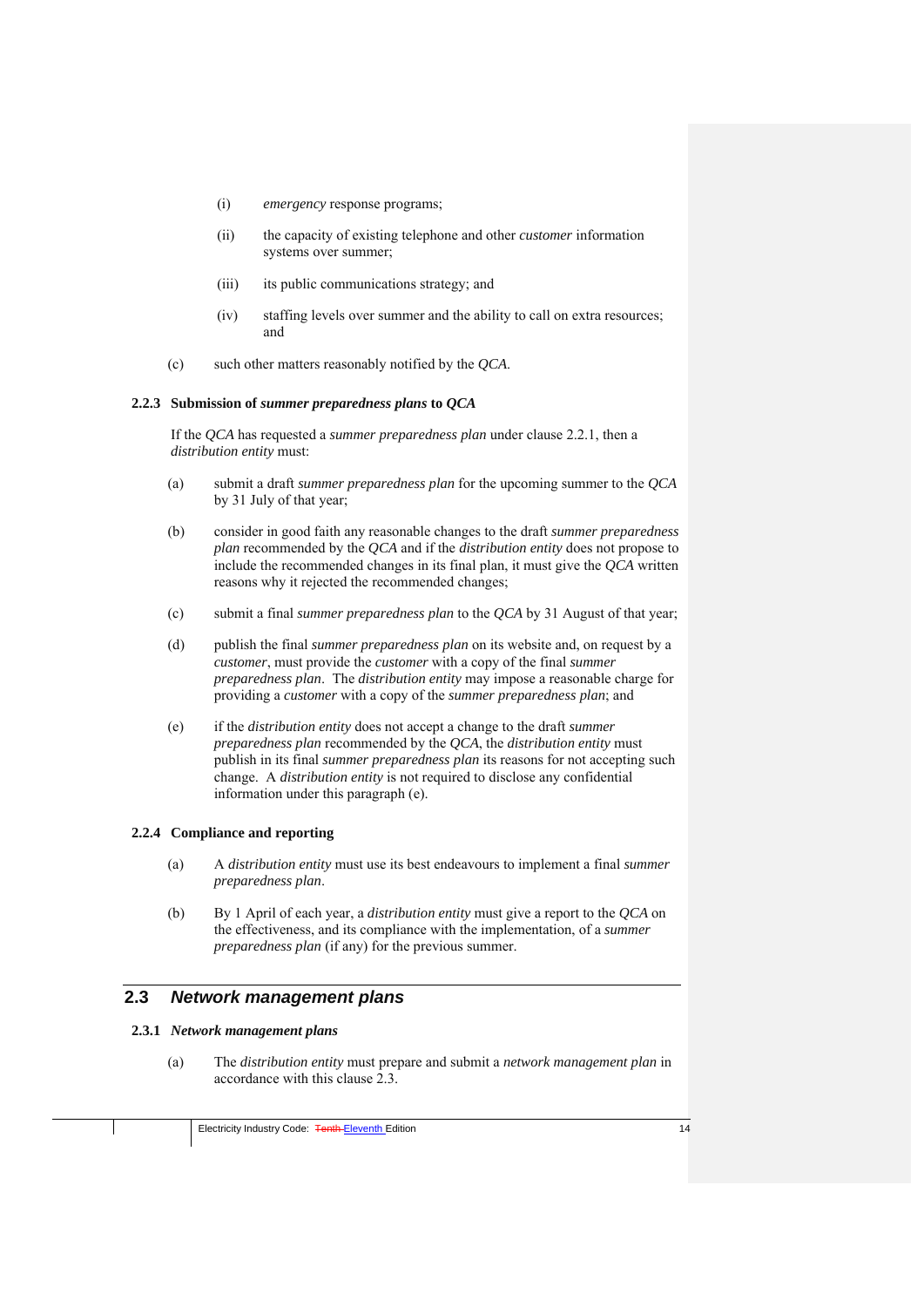(b) Each *network management plan* must detail how the *distribution entity* will manage and develop its *supply network* with the objective of delivering an adequate, economic, reliable and safe connection and supply of electricity to its *customers* over the following five *financial years*.

#### **2.3.2 Content of a** *network management plan*

The *distribution entity* must include the following information in each *network management plan* (unless otherwise specified by the *QCA*):

- (a) an explanation of the background to the *network management plan* and its purpose;
- (b) general information about the *distribution entity's supply network*;
- (c) the operating environment including growth forecasts;
- (d) a statement of the *distribution entity's* planning policy and a qualitative assessment of its compliance with that policy;
- (e) a statement of the *distribution entity's* asset management policy (including its current key programs) and a qualitative assessment of its compliance with that policy;
- (f) the *distribution entity's* demand management strategy, including a description of the existing and planned programs and opportunities for demand side participation;
- (g) an analysis of the historical reliability performance for the previous five year period;
- (h) a statement of the reliability targets for the next five years and a description of major existing and planned reliability improvement programs, including details of major capital and operating and maintenance expenditure initiatives;
- (i) an evaluation of the *distribution entity*'*s* performance in the preceding *financial year* against the *network management plan* for that year, including its implementation of major capital and operating and maintenance expenditure initiatives:
- (j) a risk assessment of the major constraints in the *distribution entity's* network and how they may be alleviated;
- (k) how worst performing feeders are defined and an analysis of the performance of worst performing feeders in the past *financial year* and of worst performing feeders identified in the preceding *network management plan*;
- (l) certification by the chief executive officer of the *distribution entity* that:
	- (i) the *network management plan* meets the *distribution entity's* obligations under its *distribution authority*;
	- (ii) the *network management plan* accurately represents the relevant policies of the *distribution entity*;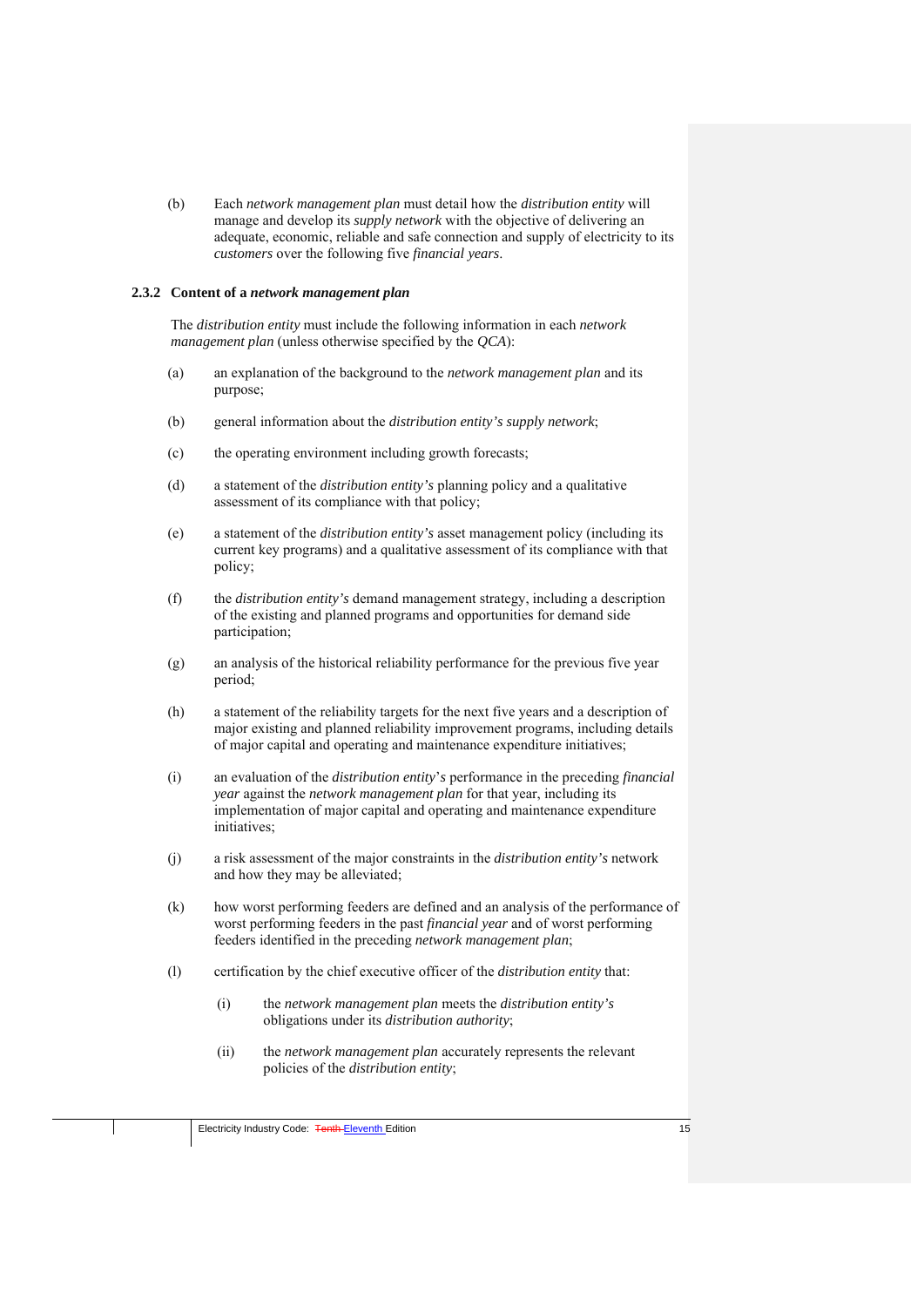- (iii) the *distribution entity* has complied with those policies or details of where it has not complied; and
- (iv) the *distribution entity* is committed to implementing the *network management plan*; and
- (m) such other matters reasonably notified by the *QCA*.

#### **2.3.3 Submission of** *network management plans* **to** *QCA*

- (a) The *distribution entity* must submit a draft *network management plan* for each five year period to the *QCA* by 30 June each year.
- (b) The *distribution entity* must consider in good faith any changes to the draft *network management plan* recommended by the *QCA*. If the *distribution entity* does not propose to include the recommended changes in its final *network management plan*, it must give the *QCA* written reasons why it rejected the recommended changes.
- (c) The *distribution entity* must submit a final *network management plan* for the five year period to the *QCA* by 31 August each year to take effect by 1 September of that year. A final *network management plan* shall remain in effect until 31 August of the following year.
- (d) The *distribution entity* must publish the final *network management plan* on its website and, on request by a *customer*, provide the *customer* with a copy. The *distribution entity* may impose a reasonable charge for providing a *customer* with a copy of the *network management plan*.
- (e) If the *distribution entity* does not accept a change to the draft *network management plan* recommended by the *QCA*, the *distribution entity* must publish in its final *network management plan* its reasons for not accepting such change. A *distribution entity* is not required to disclose any confidential information under this paragraph (e).

#### **2.3.4 Compliance**

The *distribution entity* must use its best endeavours to comply with its most recent final *network management plan*.

# **2.4** *Minimum service standards*

#### **2.4.1 Purpose**

- (a) The purpose of the *minimum service standards* is to:
	- (i) provide a standard against which a *distribution entity's* performance, by *feeder type*, will be assessed across the *supply network*; and
	- (ii) enable annual comparisons of a *distribution entity's* performance.
- (b) The *minimum service standards* do not constitute standards which are enforceable against a *distribution entity* by individual *customers*.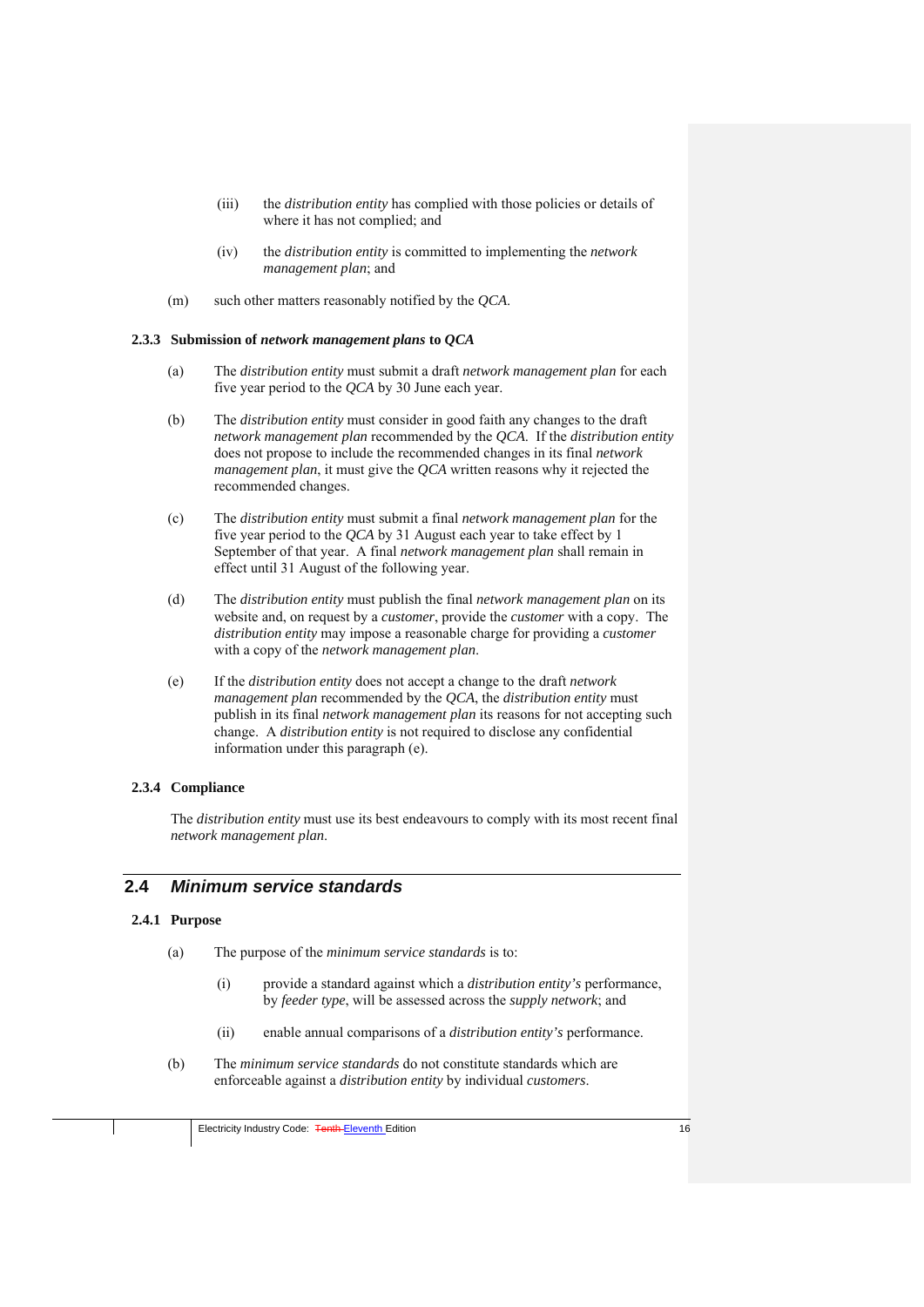#### **2.4.2** *Minimum service standards*

Subject to clause 2.4.3, a *distribution entity* must use its best endeavours to ensure that it does not exceed in a *financial year* the:

- (a) *SAIDI Limits*; and
- (b) *SAIFI Limits*,

applicable to its *feeder types* set out in the relevant table in Schedule 1.

#### **2.4.3 Exclusions from** *minimum service standards*

In determining whether a *distribution entity* has exceeded its *SAIDI Limits* or *SAIFI Limits*, the following *interruptions* will not be taken into account:

- (a) an *interruption* of a duration of one minute or less;
- (b) an *interruption* resulting from:
	- (i) load shedding due to a shortfall in generation;
	- (ii) a direction by *AEMO*, a *system operator* or any other body exercising a similar function under the *Electricity Act*, *National Electricity Rules* or *National Electricity Law*;
	- (iii) automatic shedding of load under the control of under-frequency relays following the occurrence of a power system under-frequency condition described in the *power system security and reliability standards*;
	- (iv) a failure of the shared *transmission grid*; or
	- (v) a direction by a police officer or another authorised person exercising powers in relation to public safety;
- (c) any *interruption* to the supply of electricity on a *distribution entity's supply network* which commences on a *major event day*; and
- (d) an *interruption* caused by a *customer's electrical installation* or failure of that *electrical installation*.

#### **2.4.4 Review of** *minimum service standards*

The *QCA* must review the *minimum service standards* to apply at the beginning of each *regulatory control period*. The *QCA* must consult with the *distribution entities* in conducting the review.

# **2.5** *Guaranteed service levels*

# **2.5.1** *Distribution authorities*

This clause 2.5 constitutes a *guaranteed service levels* regime notified by the *QCA* for the purposes of a *distribution authority*.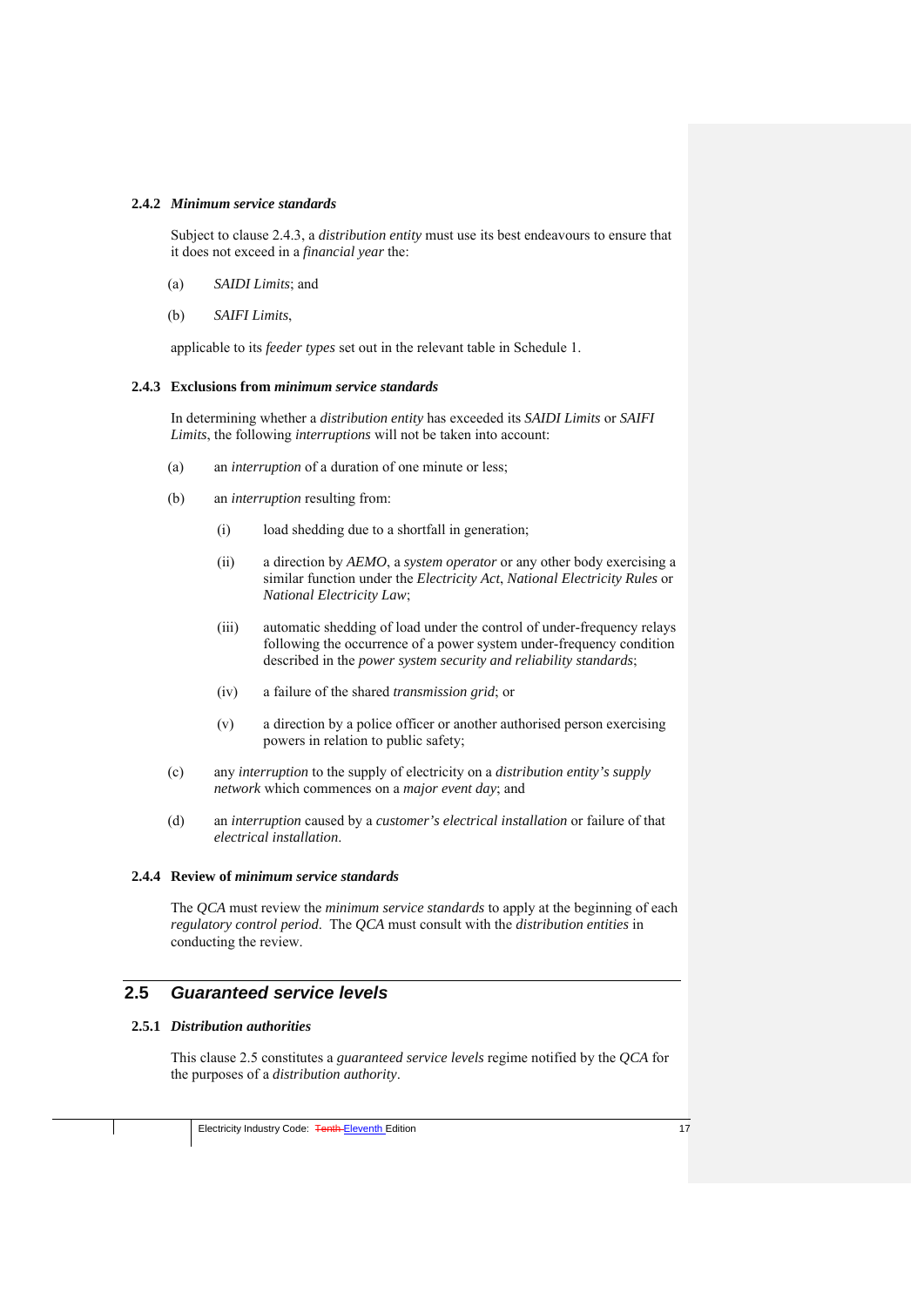#### **2.5.2 Application**

- (a) Subject to paragraph (c), this clause 2.5 applies to a *small customer*:
	- (i) who is the named electricity account holder for a *premises*; or
	- (ii) if there is a *card operated meter* at a *premises*, who is the occupier of that *premises*.
- (b) A *distribution entity* is required to give only one *GSL payment* per electricity account for each event giving rise to a *GSL payment* regardless of the number of account holders or *premises* listed on the account affected by the event.
- (c) A *small customer* is not eligible for a *GSL payment* for a *premises* which does not have a *meter*.
- (d) A *distribution entity's* obligation to give a *GSL payment* under clauses 2.5.3 to 2.5.7 applies notwithstanding that a *retail entity* may have caused the event giving rise to the *GSL payment*. 1

#### **2.5.3 Wrongful disconnection**

- (a) If a *distribution entity* wrongfully disconnects a *small customer*, then that *customer* is eligible for a *GSL payment* (applying on the date of the wrongful disconnection) from the *distribution entity*.
- (b) A *distribution entity* wrongfully disconnects a *small customer* when:
	- (i) it was not entitled to do so under *electricity legislation* or the *connection contract* with that *customer*;
	- (ii) it fails to comply with the procedures for disconnection required of the *distribution entity* under the *connection contract* with that *customer*; or
	- (iii) it disconnects the *customer* at the request of a *retail entity* and:
		- (A) the wrong *premises* is *disconnected* due to an error in the *retail entity's* request; or
		- (B) the *retail entity* does not give the *customer* a *disconnection warning* (where required under clause 4.18) at least five *business days* before the disconnection occurs. To avoid doubt, a *GSL payment* is not payable where a *retail entity* does not comply with any other disconnection procedures under clause 4.18.

## **2.5.4 Connections**

If:

1 1

A *distribution entity's* right to recover a *GSL payment* from a *retail entity* is provided for in the c*o-ordination agreement*.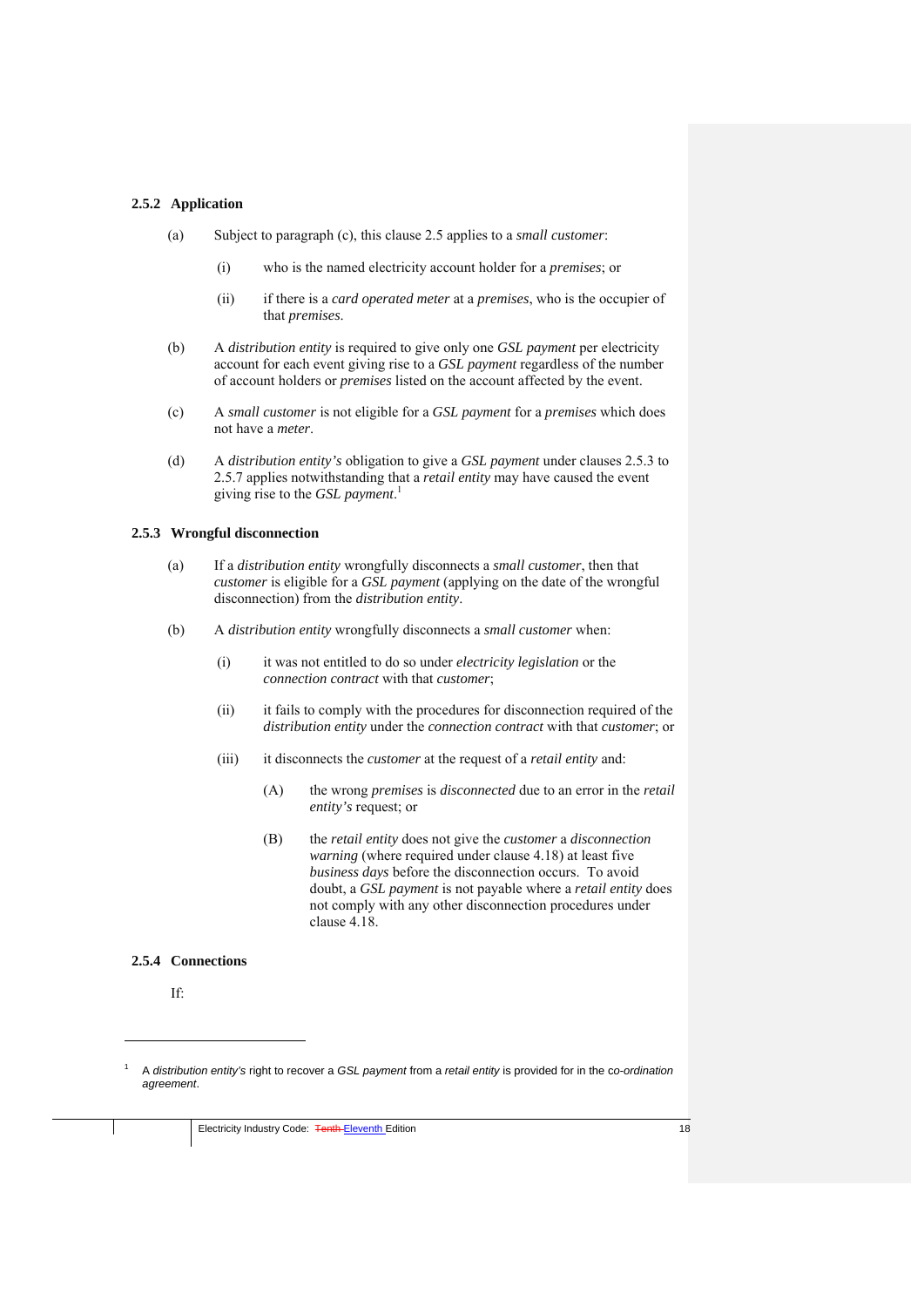- (a) a *small customer* is entitled, and has taken all necessary steps, to have its *premises* connected; and
- (b) that *customer's premises* do not require any extension of, or augmentation to, the *supply network* to enable the *customer's premises* to be connected; and
- (c) a *distribution entity* does not connect that *customer's premises* on the day agreed (or subsequently agreed) with that *customer*,

then that *small customer* is eligible for a *GSL payment* (applying on the relevant day) from the *distribution entity* for each day it is late.

## **2.5.5** *Customer* **reconnection**

- $(a)$  If:
	- (i) a *small customer*'s *premises* has been disconnected and the *customer* is entitled, and has taken all necessary steps, to have the *premises* reconnected; and
	- (ii) a *distribution entity* does not reconnect the *premises* within the time required in the table below,

then that *small customer* is eligible for a *GSL payment* (applying on the relevant day) from the *distribution entity* for each day it is late.

|  |  |  | <b>Premises in Ergon Energy's distribution area</b> |
|--|--|--|-----------------------------------------------------|
|--|--|--|-----------------------------------------------------|

| <i>Premises</i> description                                                    | Time required for reconnection                                                                                                                                                                                                   |
|--------------------------------------------------------------------------------|----------------------------------------------------------------------------------------------------------------------------------------------------------------------------------------------------------------------------------|
| <i>Premises</i> supplied through CBD<br>feeder / urban feeder                  | If the request is made by the <i>small</i><br><i>customer</i> to its <i>retail entity</i> by 12.00pm<br>on a <i>business day</i> , then on the same day<br>or as otherwise agreed with the small<br>customer.                    |
|                                                                                | If the request is made by the <i>small</i><br><i>customer</i> to its <i>retail entity</i> after 12.00pm<br>on a <i>business day</i> , then by the next<br><i>business day</i> or as otherwise agreed with<br>the small customer. |
|                                                                                | If the request is made by the <i>small</i><br><i>customer</i> to its <i>retail entity</i> on a non-<br>business day, then on the next business<br><i>day</i> or as otherwise agreed with the <i>small</i><br>customer.           |
| Premises supplied through short<br>rural feeder                                | By the next <i>business day</i> after the <i>small</i><br><i>customer's</i> request to its <i>retail entity</i> or<br>as otherwise agreed with the small<br>customer.                                                            |
| <i>Premises</i> supplied through <i>long rural</i><br>feeder / isolated feeder | Within 10 business days of the small<br>customer's request to its retail entity or<br>as otherwise agreed with the <i>small</i><br>customer.                                                                                     |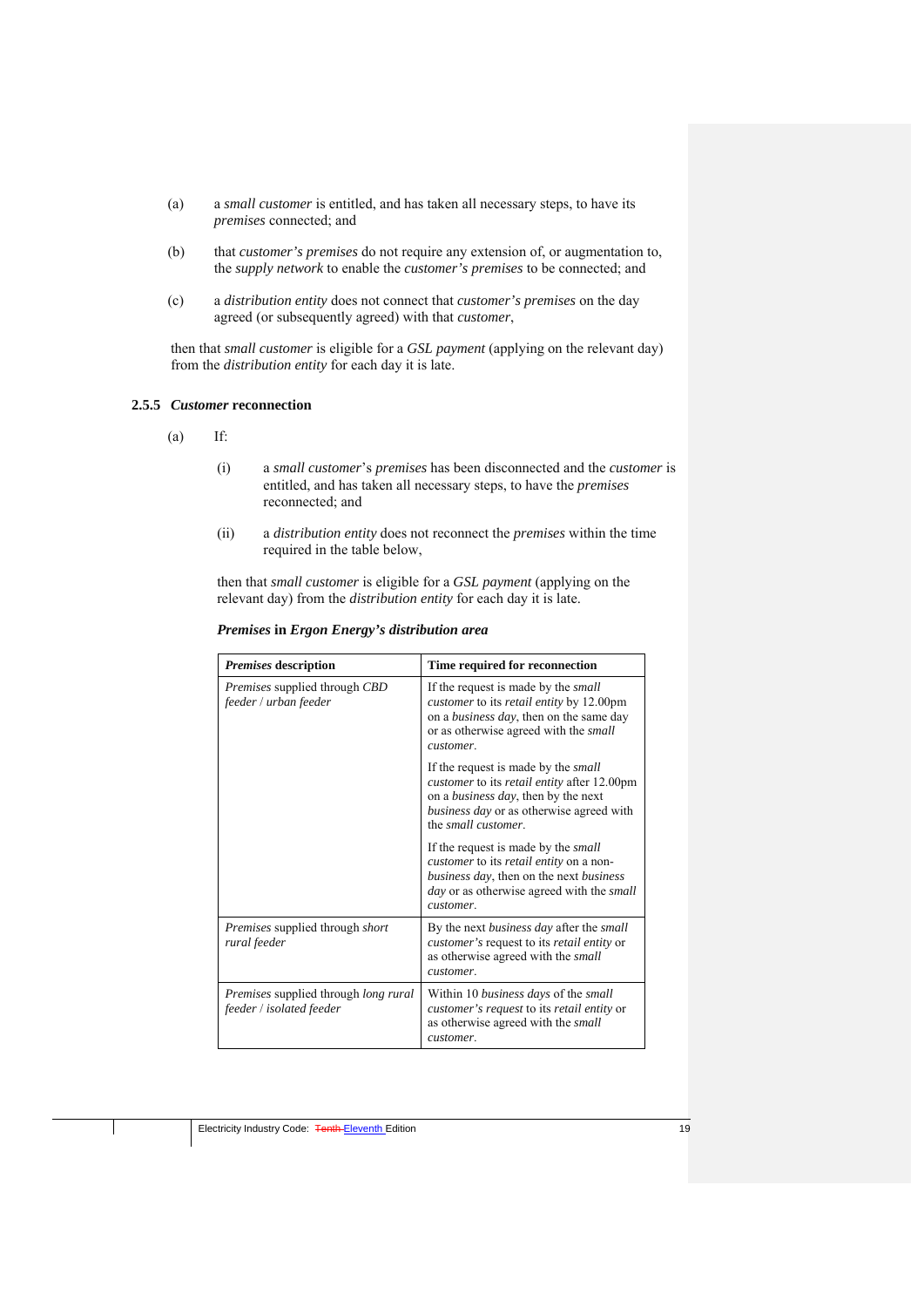#### *Premises* **in** *ENERGEX's distribution area*

| <i>Premises</i> description                                   | Time required for reconnection                                                                                                                                                                                                   |  |
|---------------------------------------------------------------|----------------------------------------------------------------------------------------------------------------------------------------------------------------------------------------------------------------------------------|--|
| All <i>premises</i> other than those in<br>excluded locations | If the request is made by the <i>small</i><br><i>customer</i> to its <i>retail entity</i> by 12.00pm<br>on a <i>business day</i> , then on the same day<br>or as otherwise agreed with the <i>small</i><br>customer.             |  |
|                                                               | If the request is made by the <i>small</i><br><i>customer</i> to its <i>retail entity</i> after 12.00pm<br>on a <i>business day</i> , then by the next<br>business day or as otherwise agreed with<br>the <i>small</i> customer. |  |
|                                                               | If the request is made by the <i>small</i><br><i>customer</i> to its <i>retail entity</i> on a non-<br><i>business day</i> , then on the next <i>business</i><br>day or as otherwise agreed with the <i>small</i><br>customer.   |  |
| Premises in excluded locations                                | Within 10 <i>business days</i> of the <i>small</i><br><i>customer's</i> request to its <i>retail entity</i> or<br>as otherwise agreed with the <i>small</i><br>customer.                                                         |  |

- (b) When a *retail entity* receives a request for reconnection from a *small customer* who is entitled to reconnection before 12.00 pm on a *business day*, the *retail entity* must, by 1.00 pm that *business day*, initiate a request for reconnection of the *small customer's premises* in accordance with Chapter 5 of this *Code*.
- (c) The *retail entity* on behalf of the *small customer* may request that the *distribution entity* reconnect the *small customer* sooner than is required under clause 2.5.5(a). If the *small customer* or its *retail entity* does so, the *distribution entity*:
	- (i) must use its best endeavours to reconnect the *small customer* in the requested timeframe; and
	- (ii) if the reconnection is made in the requested timeframe, may charge the relevant fee published in the *distribution entity's* price list.
- (d) In this clause 2.5.5, a "*business day*" does not include a *local holiday* in the district where the *premises* is located.

## **2.5.6** *Hot water supply*

- (a) Subject to paragraph (b), if:
	- (i) a *small customer* (or its *retail entity*) makes an inquiry to a *distribution entity* about a loss of *hot water supply*; and
	- (ii) the *distribution entity* fails to attend the *premises* within the time required in the following table,

then that *small customer* is eligible for a *GSL payment* (applying on the relevant day) from the *distribution entity* for each day it is late.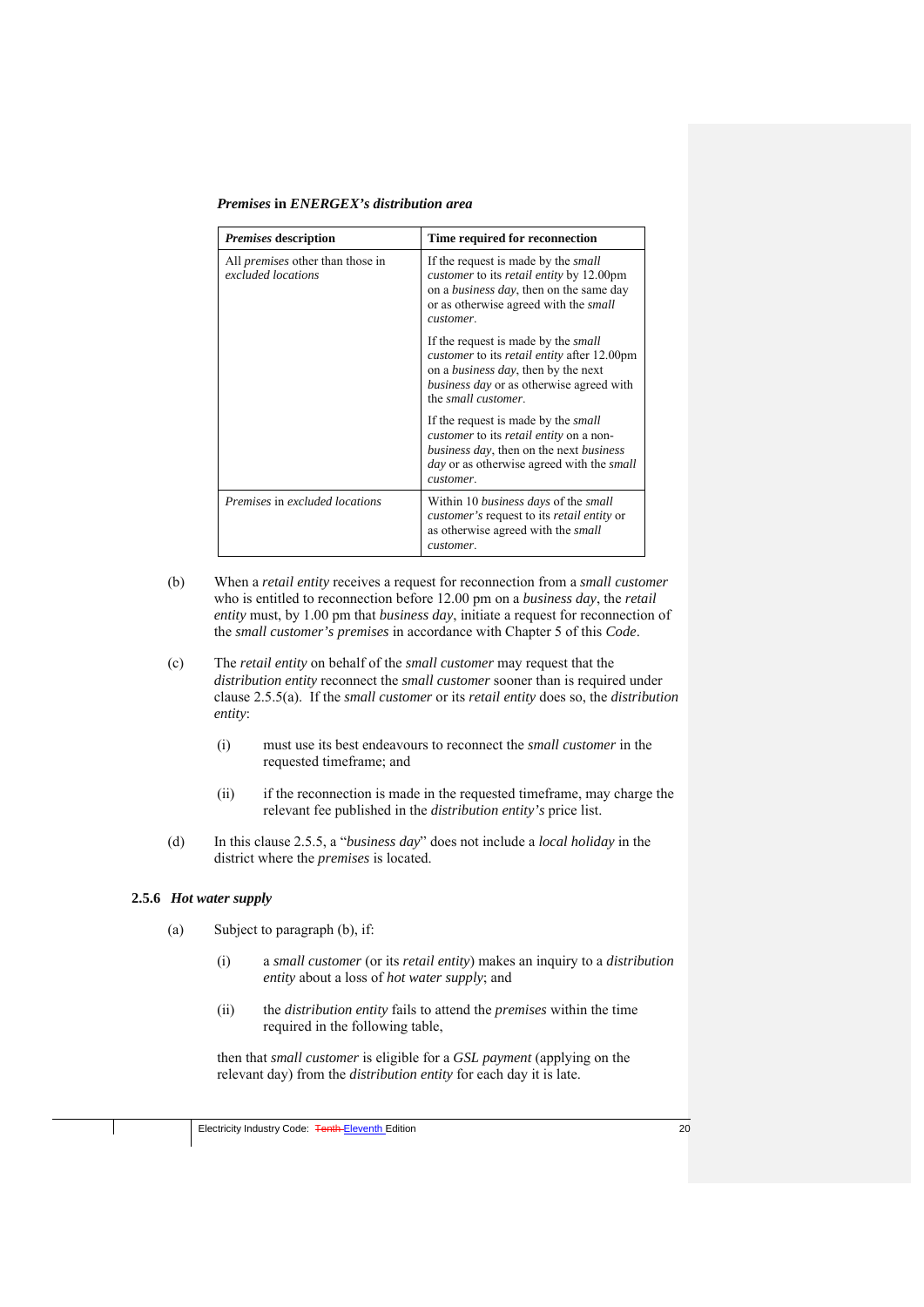| Feeder type through which the small<br>customer's premises is supplied | Time required to attend                                                                                                       |
|------------------------------------------------------------------------|-------------------------------------------------------------------------------------------------------------------------------|
| long rural feeder / isolated feeder                                    | By the <i>business day</i> agreed with the<br>small customer (or its retail entity).                                          |
| All other <i>feeder</i> types                                          | Within one <i>business day</i> of the<br>inquiry or as otherwise agreed with<br>the small customer (or its retail<br>entity). |

- (b) A *distribution entity* is not required to attend the *premises* in response to a *hot water supply* inquiry under paragraph (a) if the *distribution entity* reasonably believes the loss of *hot water supply* is not caused by its *supply network* or associated *control equipment*, or if the loss of *hot water supply* is the result of an outage on its *supply network* or associated *control equipment*.
- (c) In this clause 2.5.6, a "*business day*" does not include a *local holiday* in the district where the *premises* is located.

#### **2.5.7 Appointments**

- (a) This clause 2.5.7 applies to an appointment which:
	- (i) is made between a *distribution entity* and a *small customer* (or its *retail entity*) who has an existing account for the *premises*; and
	- (ii) relates to the *distribution entity* attending the *premises* for the purpose of:
		- (A) reading, testing, maintaining or inspecting the *meter*; or
		- (B) inspecting, altering or adding to the *customer's electrical installation*.
- (b) This clause 2.5.7 does not apply if a *small customer* is eligible for a *GSL payment* under clauses 2.5.4 to 2.5.6.
- (c) When making an appointment, a *distribution entity* must specify a time or time period for the appointment. Any time period must not exceed the following:
	- (i) for *ENERGEX* a five hour period within a day; and
	- (ii) for *Ergon Energy* a day.
- (d) A *distribution entity* may reschedule an appointment provided it notifies the *small customer* before the day scheduled for the appointment.
- (e) Subject to paragraph (d), if a *distribution entity* makes an appointment and does not attend the *premises* at the specified time, or within the specified time period, then the *small customer* is eligible for a *GSL payment* (applying on the date of the appointment) from the *distribution entity*.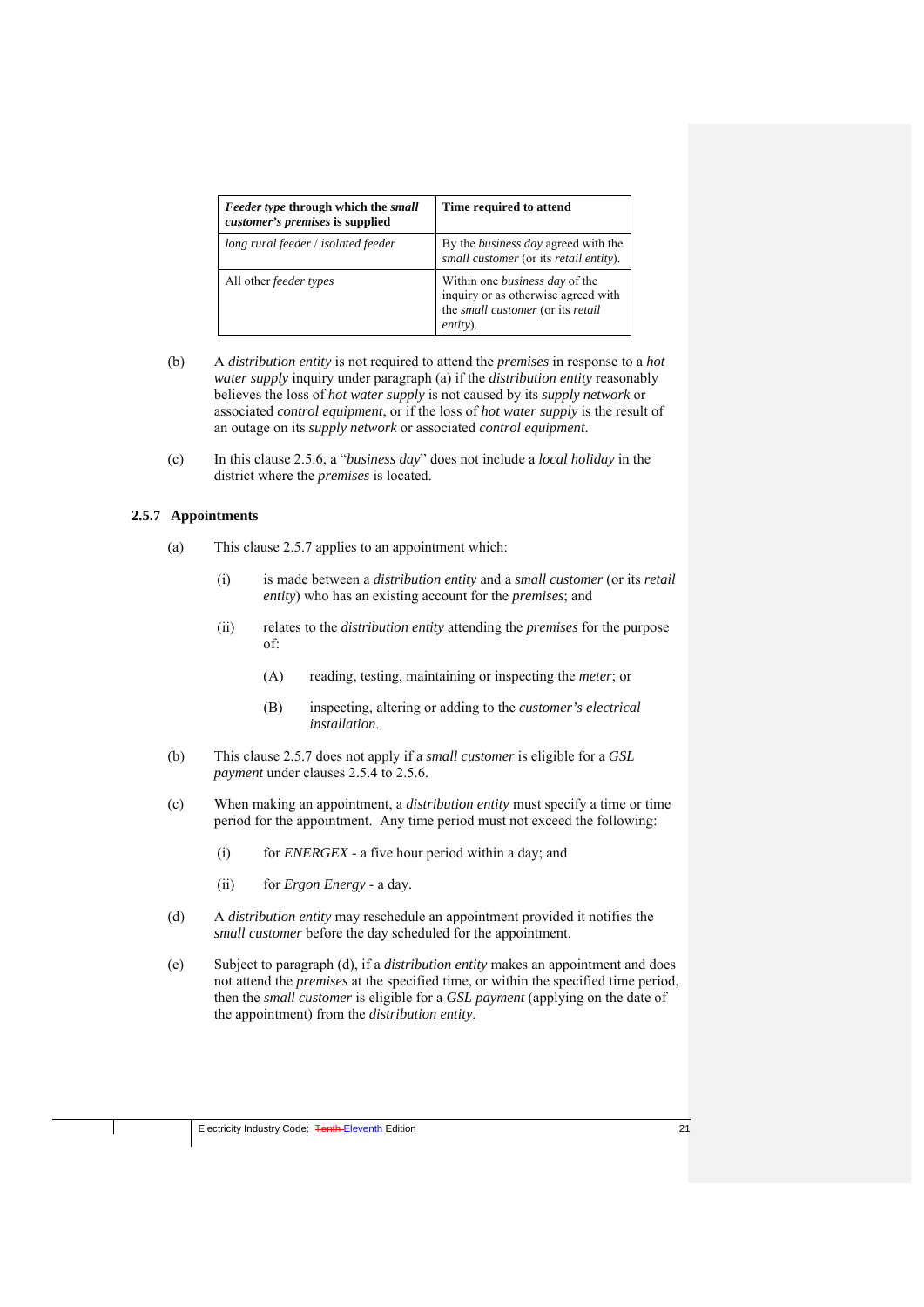#### **2.5.8** *Planned interruptions*

- (a) Except in the case of *emergencies*, if a *distribution entity* does not give a *small customer* at least two *business days*' notice of a *planned interruption* to that *customer's premises*, then the *small customer* is eligible for a *GSL payment* (applying on the date of the *planned interruption*) from the *distribution entity.*
- (b) A notice may be given by mail, letterbox drop, press advertisement or any other means which are appropriate and reasonable in the circumstances.
- (c) If a notice is sent by post, a *small customer* is taken to have received it on the second *business day* after posting.

#### **2.5.9 Reliability**

- (a) Subject to paragraph (b), a *small customer* is eligible for a *GSL payment* (applying in the relevant *financial year*) from its *distribution entity* in either of the following circumstances:
	- (i) for each *interruption* to its *premises* which, if connected to:
		- (A) a *CBD feeder*  lasts longer than eight hours;
		- (B) an *urban* or *short rural feeder*  lasts longer than 18 hours; or
		- (C) a *long rural* or *isolated feeder*  lasts longer than 24 hours,

("*interruption duration GSL*"); or

(ii) once that *small customer* experiences the relevant number of *interruptions* at its *premises* in a *financial year* as set out in the following table ("*interruption frequency GSL*"). Irrespective of when during a *financial year* that a *small customer* becomes eligible for a *GSL payment* under this *interruption frequency GSL*, the *distribution entity* is only required to assess the eligibility of a *small customer* to a *GSL payment* (including an automatic payment under clause 2.5.11(b)) after the end of that *financial year*.

| <b>Distribution</b><br>entity | <b>Feeder type through which</b><br>the small customer's<br><i>premises</i> is supplied                   | Number of <i>interruptions</i> in<br>a financial year * |  |
|-------------------------------|-----------------------------------------------------------------------------------------------------------|---------------------------------------------------------|--|
| <b>ENERGEX</b>                | CBD feeder                                                                                                | 10                                                      |  |
|                               | Urban feeder                                                                                              | 10                                                      |  |
|                               | Short rural feeder                                                                                        | 16                                                      |  |
| Ergon<br>Energy               | Urban feeder                                                                                              | 13                                                      |  |
|                               | Short rural feeder                                                                                        | 21                                                      |  |
|                               | Long rural feeder                                                                                         | 21                                                      |  |
|                               | Isolated feeder                                                                                           | 21                                                      |  |
|                               | A customer is not entitled to more than one GSL payment<br>under clause 2.5.9(a)(ii) in a financial year. |                                                         |  |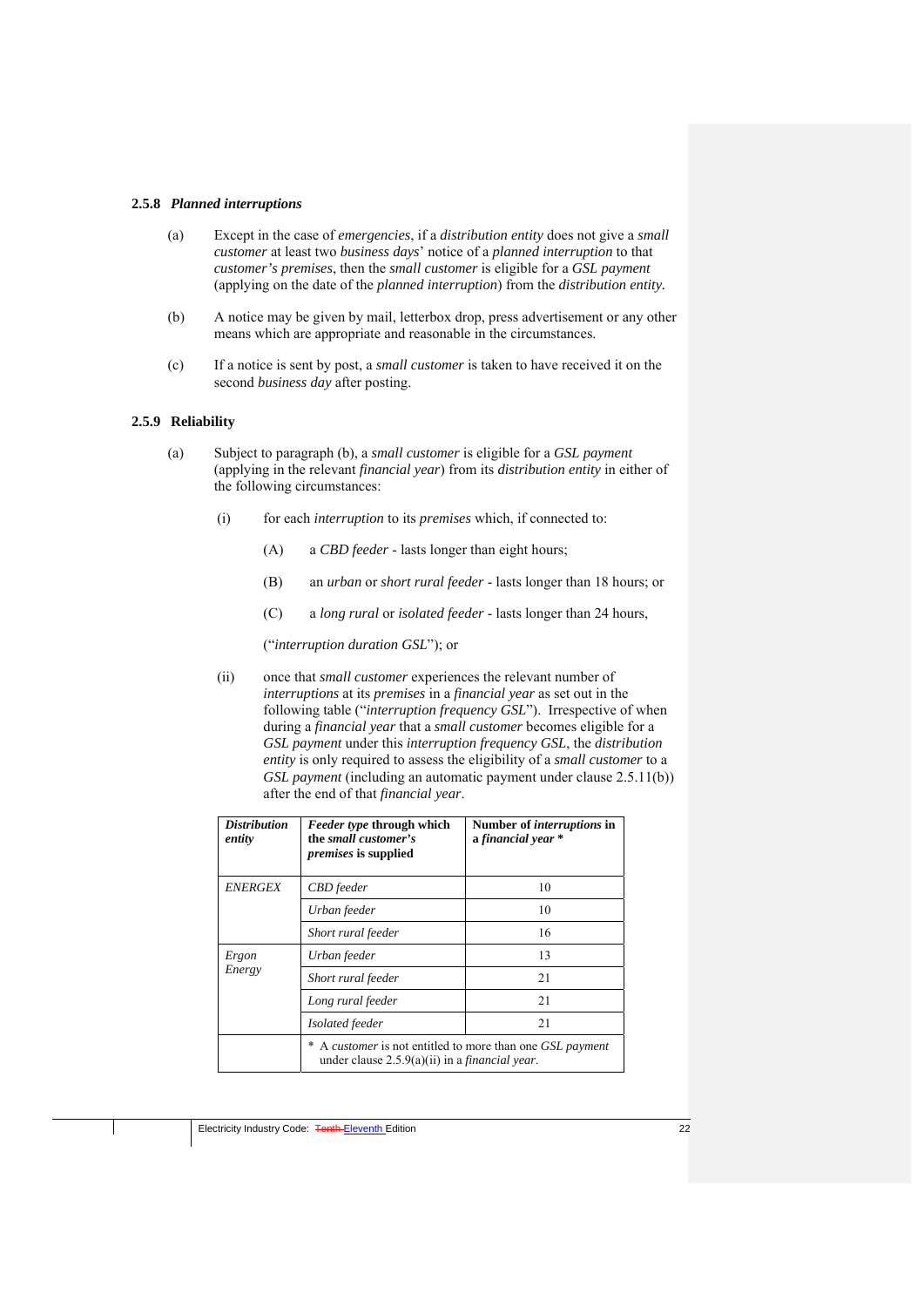- (b) The following types of *interruptions* are excluded from paragraph (a):
	- (i) an *interruption* of a duration of one minute or less;
	- (ii) an *interruption* resulting from:
		- (A) load shedding due to a shortfall in generation;
		- (B) a direction by *AEMO*, a *system operator* or any other body exercising a similar function under the *Electricity Act*, *National Electricity Rules* or *National Electricity Law*;
		- (C) automatic shedding of load under the control of underfrequency relays following the occurrence of a power system under-frequency condition described in the *power system security and reliability standards*;
		- (D) a failure of the shared *transmission grid*; or
		- (E) a direction by a police officer or another authorised person exercising powers in relation to public safety;
	- (iii) a *planned interruption*;
	- (iv) an *interruption* requested, or initiated, by the *small customer*;
	- (v) an *interruption* caused by the *small customer*'s *electrical installation* or failure of that *electrical installation*;
	- (vi) an *interruption* to a *small customer*'s *premises* within a region in which a natural disaster has occurred, where:
		- (A) the Queensland Minister for Emergency Services has notified the Commonwealth of the occurrence of an eligible disaster under the *Natural Disaster Relief and Recovery Arrangements*  in respect of that natural disaster for that region; and
		- (B) the *interruption* occurred during the period for which the *Natural Disaster Relief and Recovery Arrangements* have been notified.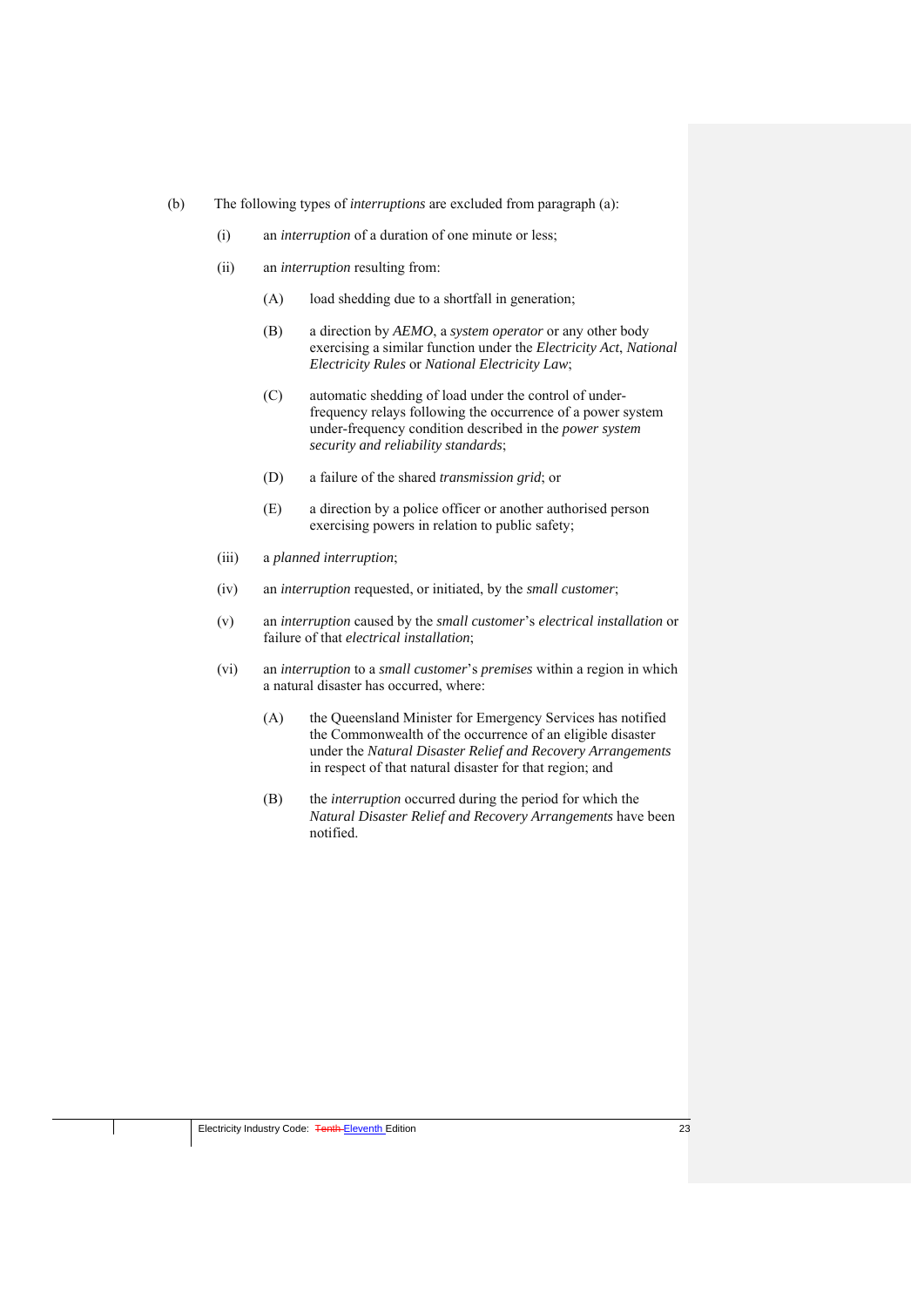#### **2.5.10 Amount of GSL payments**

This table sets out the amount of a GSL payment applicable for the date or *financial year* in which a *guaranteed service level* is not met in accordance with clauses 2.5.3 to 2.5.9.

| Electricity<br><b>Industry Code</b> | <b>GSL</b>                                                                                                            | <b>GSL</b> Payment for<br>1 July 2007 to<br>30 June 2010                            | <b>GSL</b> Payment for<br>1 July 2010 to<br>30 June 2015                            |
|-------------------------------------|-----------------------------------------------------------------------------------------------------------------------|-------------------------------------------------------------------------------------|-------------------------------------------------------------------------------------|
| Clause 2.5.3                        | Wrongful disconnections                                                                                               | \$100                                                                               | \$130                                                                               |
| Clause $2.5.4$                      | Connection not provided by<br>the agreed date                                                                         | \$40 per day                                                                        | \$52 per day                                                                        |
| Clause 2.5.5                        | Reconnection not provided<br>within the required time.                                                                | \$40 per day                                                                        | \$52 per day                                                                        |
| Clause $2.5.6$                      | Failure to attend to<br><i>customer's premises</i> within<br>the time required concerning<br>loss of hot water supply | \$40 per day                                                                        | \$52 per day                                                                        |
| Clause $2.5.7$                      | Failure to attend<br>appointments on time                                                                             | \$40                                                                                | \$52                                                                                |
| Clause 2.5.8                        | Notice of a <i>planned</i><br><i>interruption</i> to supply not<br>given                                              | \$20 for small<br>residential customers<br>and \$50 for small<br>business customers | \$26 for small<br>residential customers<br>and \$65 for small<br>business customers |
| Clause $2.5.9(a)(i)$                | Interruption duration GSL                                                                                             | \$80                                                                                | \$104                                                                               |
| Clause $2.5.9(a)(ii)$               | Interruption frequency GSL                                                                                            | \$80                                                                                | \$104                                                                               |

#### **2.5.11 Claiming a** *GSL payment*

- (a) A *distribution entity* must use best endeavours to automatically give a *GSL payment* to a *small customer* eligible for it under clauses 2.5.3 to 2.5.8. However, a *small customer* may make a claim for a *GSL payment* within three months of the event giving rise to the claim where a *distribution entity* has not done so.
- (b) A *distribution entity* must use best endeavours to automatically give a *GSL payment* to a *small customer* eligible for it under clause 2.5.9. However, a *small customer* may make a claim for a *GSL payment* where a *distribution entity* has not done so:
	- (i) within three months of the relevant *interruption* for an *interruption duration GSL*; and
	- (ii) within three months of the end of the relevant *financial year* for an *interruption frequency GSL*.

## **2.5.12 How a** *GSL payment* **is paid**

A *distribution entity* must use its best endeavours to pay a *GSL payment* to a *small customer* entitled to it by cheque, electronic funds transfer or any other means agreed with the *small customer*.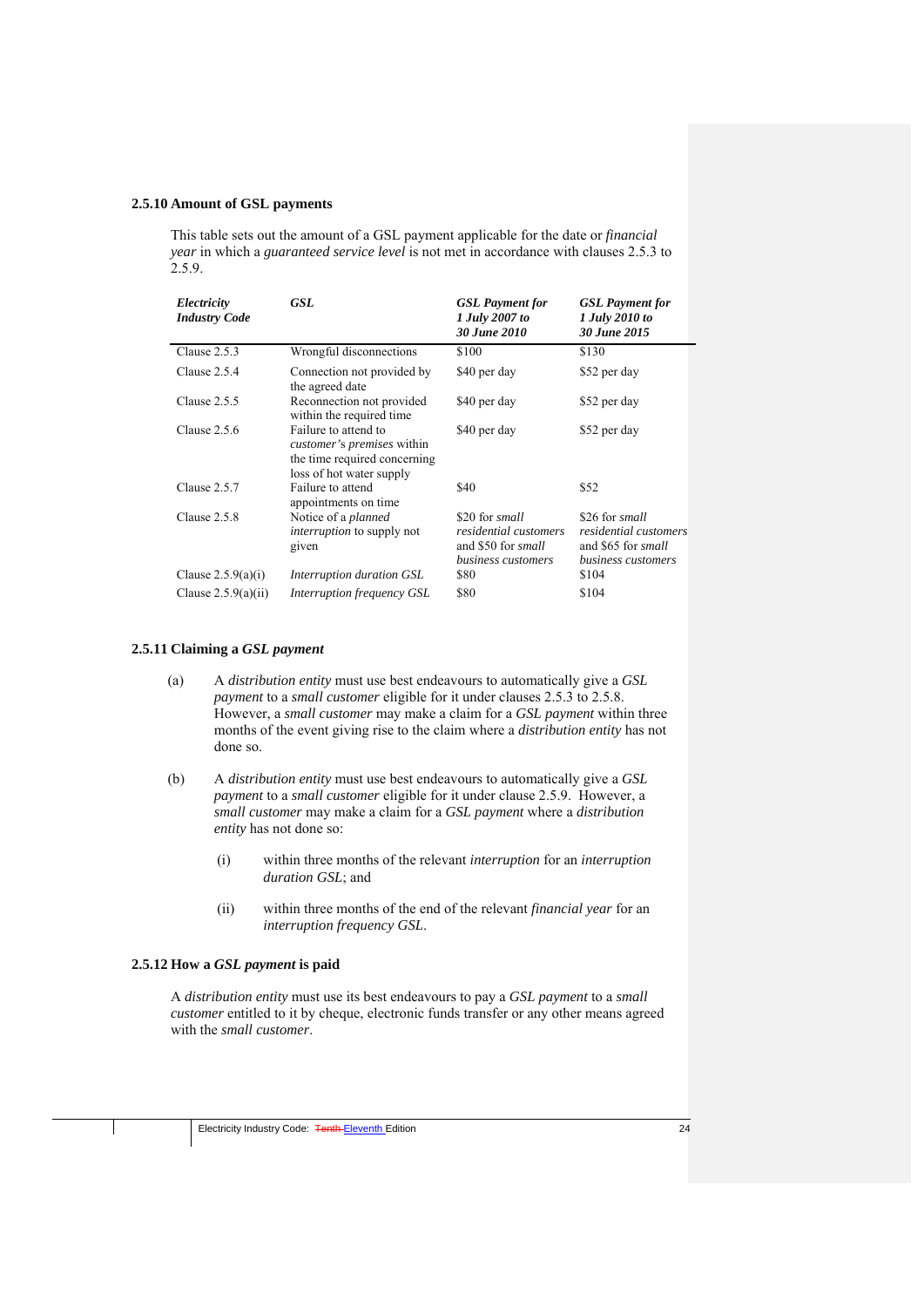## **2.5.13** *Small customers* **with** *card operated meters*

- (a) This clause 2.5.13 applies to *small customers* who have *card operated meters* instead of clauses 2.5.11 and 2.5.12.
- (b) A *small customer* who becomes eligible for a *GSL payment* under clauses 2.5.3 to 2.5.9 must make a claim from the *distribution entity* within one month of the event giving rise to the claim to be entitled to that *GSL payment*.
- (c) To remove doubt, if there are multiple occupiers of a *premises*, a *distribution entity* is only required to give one *GSL payment*.
- (d) A *distribution entity* must pay a *GSL payment* to a *small customer* entitled to it by cheque, electronic funds transfer or any other means agreed with the *small customer*.

#### **2.5.14 Processing claims**

A *distribution entity* must use best endeavours to process a claim for a *GSL payment*:

- (a) within one month after receiving a claim under clauses 2.5.11(a) and  $2.5.11(b)(i)$ ; and
- (b) in respect of a claim for an *interruption frequency GSL* under clause 2.5.11(b)(ii), within one month after the end of the *financial year* or one month after receiving a claim, whichever is the later.

#### **2.5.15 Caps on entitlements**

- (a) Subject to paragraph (b), a *small customer* is not entitled to receive more than \$320 worth of *GSL payments* (more than \$416 worth of GSL payments from 1 July 2010) in any one *financial year* per electricity account.
- (b) *GSL payments* received by a *small customer* in respect of wrongful disconnection under clause 2.5.3 are not to be taken into account in determining whether that *customer* has reached the cap under paragraph (a).

## **2.5.16** *GST*

All amounts specified in this clause 2.5 include *GST* (if any is payable).

## **2.5.17 Effect of a** *GSL payment*

- (a) A *small customer*'s receipt of a *GSL payment* does not in any way alter or diminish any rights which it may have against any person under trade practices or other applicable legislation, common law or contract.
- (b) A *distribution entity* does not make any admission of legal liability or a breach of the *Code* in giving a *GSL payment*.
- (c) A *retail entity* does not make any admission of legal liability or a breach of the *Code* when a *distribution entity* makes a *GSL payment* which is reimbursed by the *retail entity* under a *co-ordination agreement*.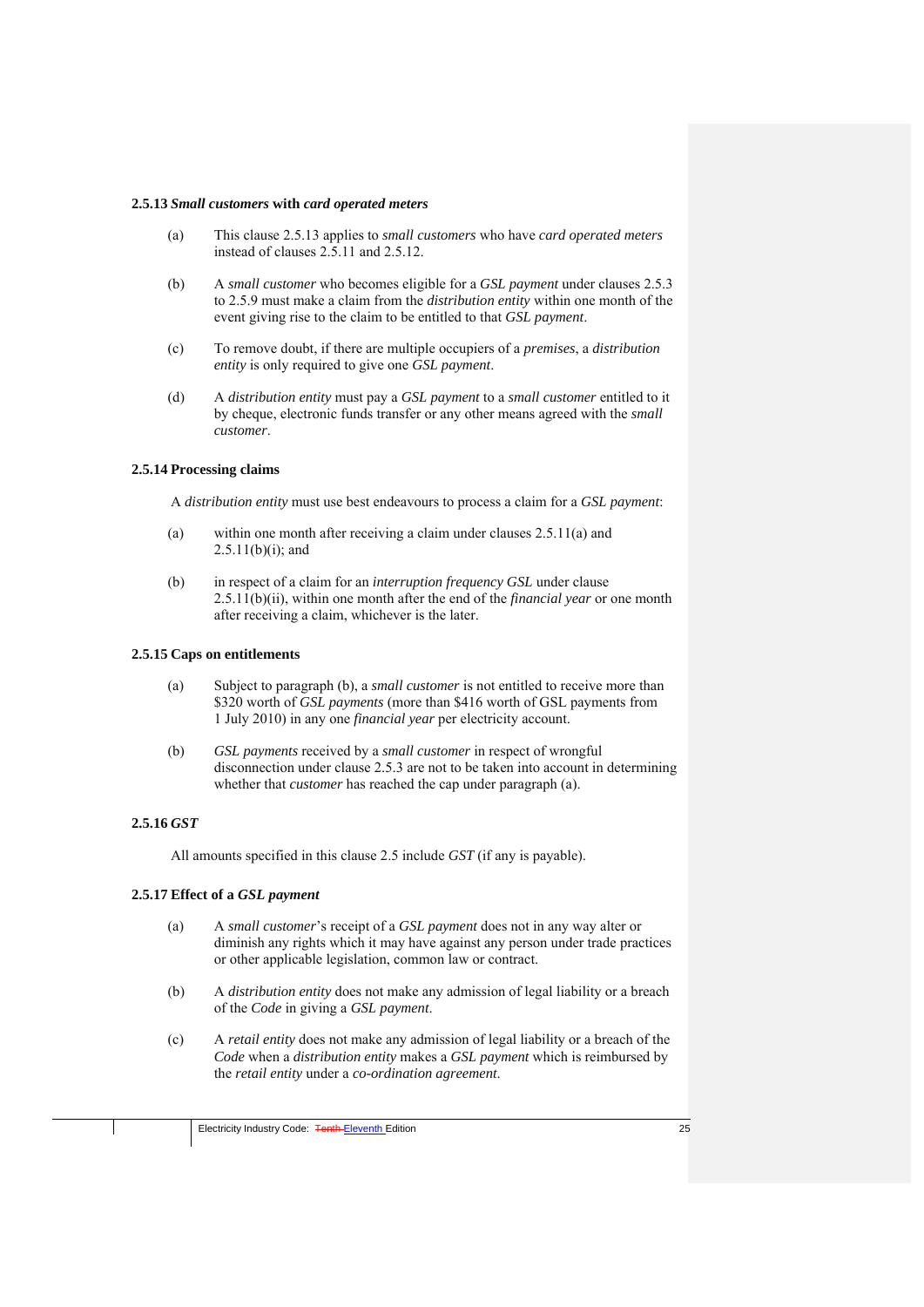(d) This clause 2.5 does not alter, vary or exclude the operation of sections 97 and 97A of the *Electricity Act* and sections 119 and 120 of the *National Electricity Law,* or any other limitations of liability or immunities granted to a *distribution entity* under *electricity legislation*.

#### **2.5.18 Disputes about** *GSL payments* **involving a** *retail entity*

- (a) If a *small customer* has a dispute about a *GSL payment* relating to clauses 2.5.3 to 2.5.7*,* where a *retail entity* caused (or is claimed to have caused) the event giving rise to the *GSL payment*, it must be dealt in accordance with the *retail entity's* complaint handling process under clause 4.6.3.
- (b) If the dispute is not resolved under the *retail entity's* complaint handling process, the *small customer* may refer the dispute to the *Energy and Water Ombudsman Queensland*.
- (c) To avoid doubt, the *Energy and Water Ombudsman Queensland* may decide whether a *GSL payment* is payable or not without referring the matter to the *QCA*. A decision by the *Energy and Water Ombudsman Queensland* that a *distribution entity* must make a *GSL payment* (or that a *retail entity* caused the event giving rise to the *GSL payment*) is not evidence that the relevant entity has breached the *Code*.

## **2.5.19 Review of** *guaranteed service levels*

The *QCA* must review the *guaranteed service levels* and *GSL payment* amounts to apply at the beginning of each *regulatory control period*.

# **2.6 Reporting and monitoring**

#### **2.6.1** *Distribution entity* **must monitor performance**

- (a) A *distribution entity* must monitor:
	- (i) its performance against the *minimum service standards*; and
	- (ii) its compliance with the *guaranteed service levels*,

to enable it to provide the reports to the *QCA* specified in clause 2.6.2.

(b) A *distribution entity* must monitor its compliance with, and implementation of, any current and final *summer preparedness plan* and *network management plan* to enable it to meet its reporting obligations under clauses 2.2.4 and 2.3.2(i) respectively.

## **2.6.2 Reporting requirements**

(a) Within two months of the end of each *quarter*, a *distribution entity* must submit a report to the *QCA* detailing the following for the preceding *quarter* and for the *financial year* to the end of that *quarter*: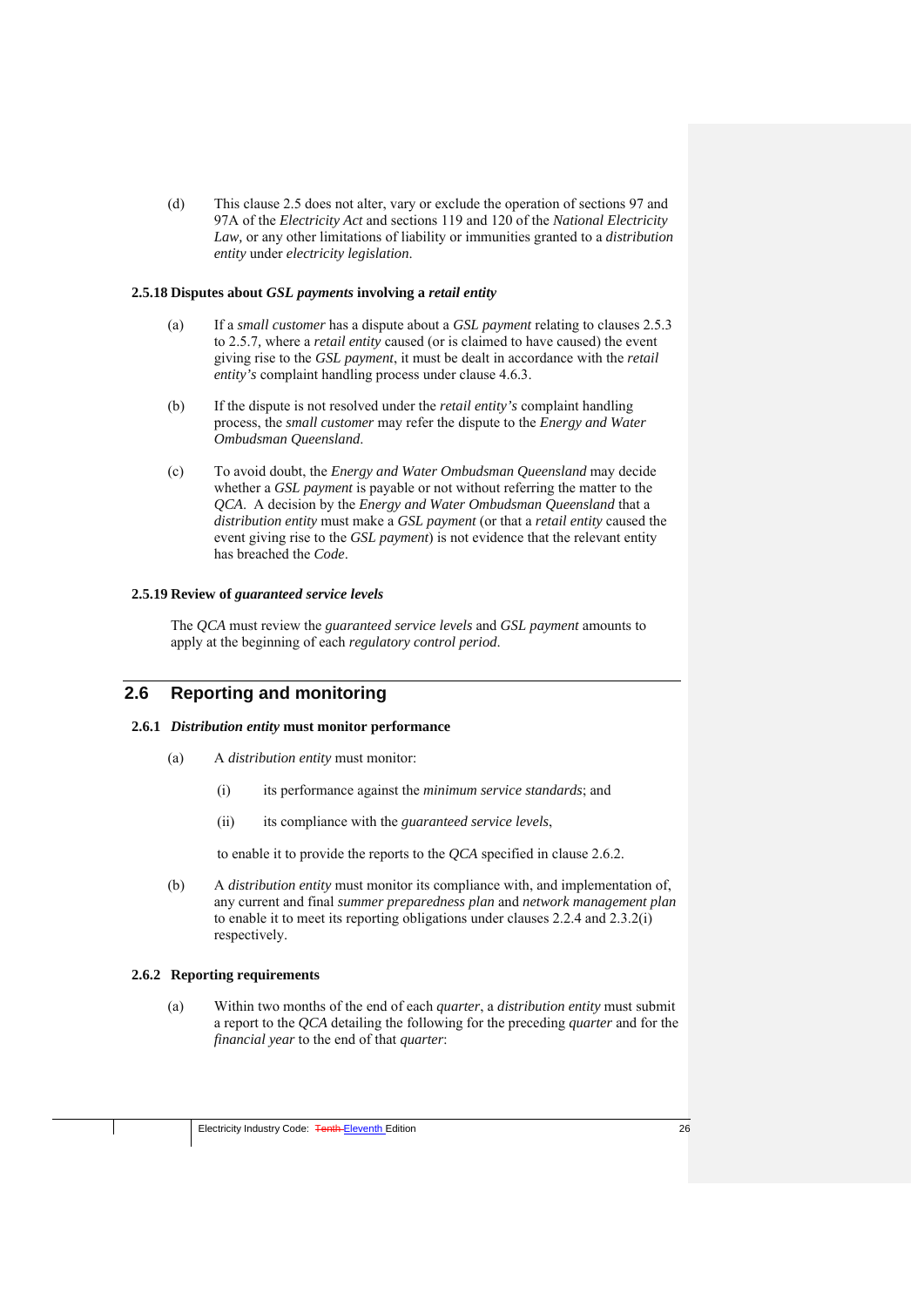- (i) compliance with *minimum service standards* outlined in clause 2.4, including:
	- (A) performance against the *SAIDI Limits* and *SAIFI Limits*, by *feeder type*, including those *interruptions* listed in clause 2.4.3;
	- (B) performance against the *SAIDI Limits* and *SAIFI Limits*, by *feeder type*, excluding those *interruptions* listed in clause 2.4.3;
	- (C) details of the *interruptions* excluded under clause 2.4.3, including the number of minutes and *interruptions* excluded by *feeder type* and category of exclusion;
	- (D) a description of any *major event days*; and
	- (E) an explanation of reasons for a *distribution entity* exceeding (where applicable) those *minimum service standards* and proposals to improve performance;
- (ii) compliance with the *guaranteed service levels*, including;
	- (A) the number of *GSL payments* given by category and the amount of such payments;
	- (B) the number of *GSL payment* claims by category; and
	- (C) the number of rejected *GSL payment* claims by category; and
- (iii) any other matter reasonably notified by the *QCA*.
- (b) The *distribution entity* must also provide any other further reports reasonably required by the *QCA* in respect of the *minimum service standards* or *guaranteed service levels* from time to time.
- (c) Each report must be submitted in the format determined by the *QCA*.

## **2.6.3 Audit of** *minimum service standards* **performance**

- (a) Subject to paragraph (b), a *distribution entity* must appoint an independent auditor to audit the *distribution entity's* performance against the *minimum service standards* by 30 September after the end of each *financial year*.
- (b) A *distribution entity's* obligation under paragraph (a) applies until such time as the independent auditor confirms that, for its *feeder types* as set out in the relevant table in schedule 1, the *distribution entity's* reported performance is accurate within  $+/-5%$ .
- (c) After paragraph (b) applies, the *QCA* may appoint, or require the *distribution entity* to appoint, an independent auditor to audit the *distribution entity's* performance against the *minimum service standards* when the *QCA* reasonably considers it necessary (but no more than once in any 12 month period).
- (d) If a *distribution entity* has appointed an independent auditor under this clause, the *distribution entity* must promptly give the *QCA* a copy of the independent auditor's report after it has been received.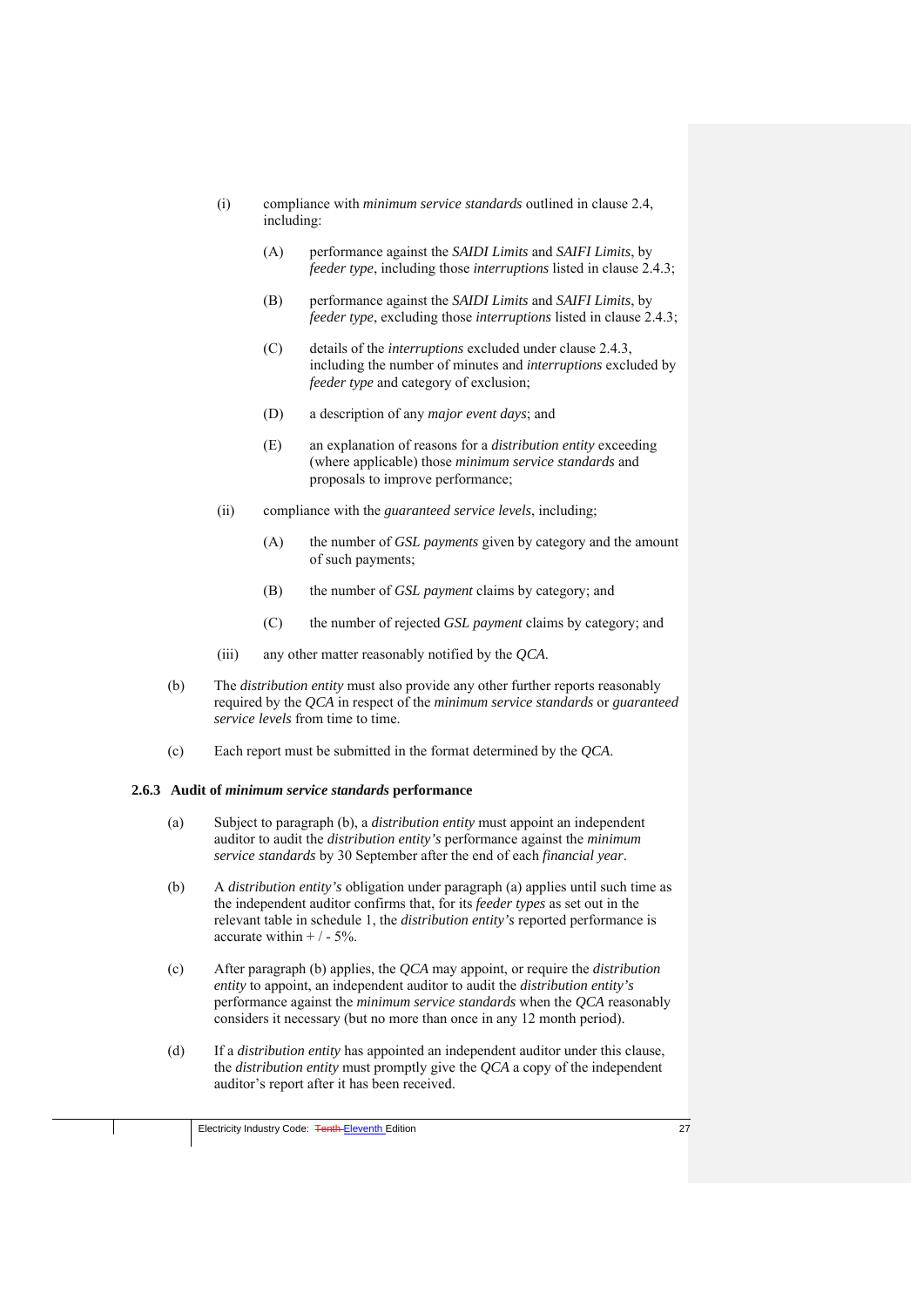# CHAPTER 3: CUSTOMER CONNECTION SERVICES

# **3.1 Application of this Chapter**

This chapter applies to all *distribution entities*:

- (a) in respect of clauses 3.2 and 3.3, in relation to all *customers* with whom a *distribution entity* has a *standard connection contract*; and
- (b) in respect of clauses 3.4 to 3.8, in relation to all *small customers* with whom a *distribution entity* has a *connection contract*; and
- (c) in respect of clause 3.10, in relation to all *customers* with whom a *distribution entity* has a *connection contract*."

## **3.2** *Customer Charter*

#### **3.2.1 Obligation to prepare a** *Customer Charter*

A *distribution entity* must prepare a *Customer Charter* within 20 *business days* after the *FRC commencement date*.

#### **3.2.2 Obligation to provide** *Customer Charter*

A *distribution entity* must:

- (a) make the *Customer Charter* readily available on its website; and
- (b) send a copy of its *Customer Charter* to a *small customer* as soon as practicable following entry into a *connection contract* after the *FRC commencement date;*  and
- (c) free of charge, send a copy of its *Customer Charter* to a *customer* as soon as practicable following a request.

A *distribution entity* is not required to provide a copy of its *Customer Charter* to its existing *small customers* on the *FRC commencement date*.

#### **3.2.3 Charging for a** *Customer Charter*

If a *customer* has already received a copy of its *distribution entity's Customer Charter*  under clause 3.2.2(c), that *distribution entity* may impose a reasonable charge for provision of the *Customer Charter* on any subsequent request from the *customer* within a 12 month period.

#### **3.2.4 Contents of a** *Customer Charter*

A *distribution entity's Customer Charter* must contain at least:

(a) a summary of the rights and obligations of a *customer* under Chapter 3 of this *Code* and how a copy of the *Code* may be obtained;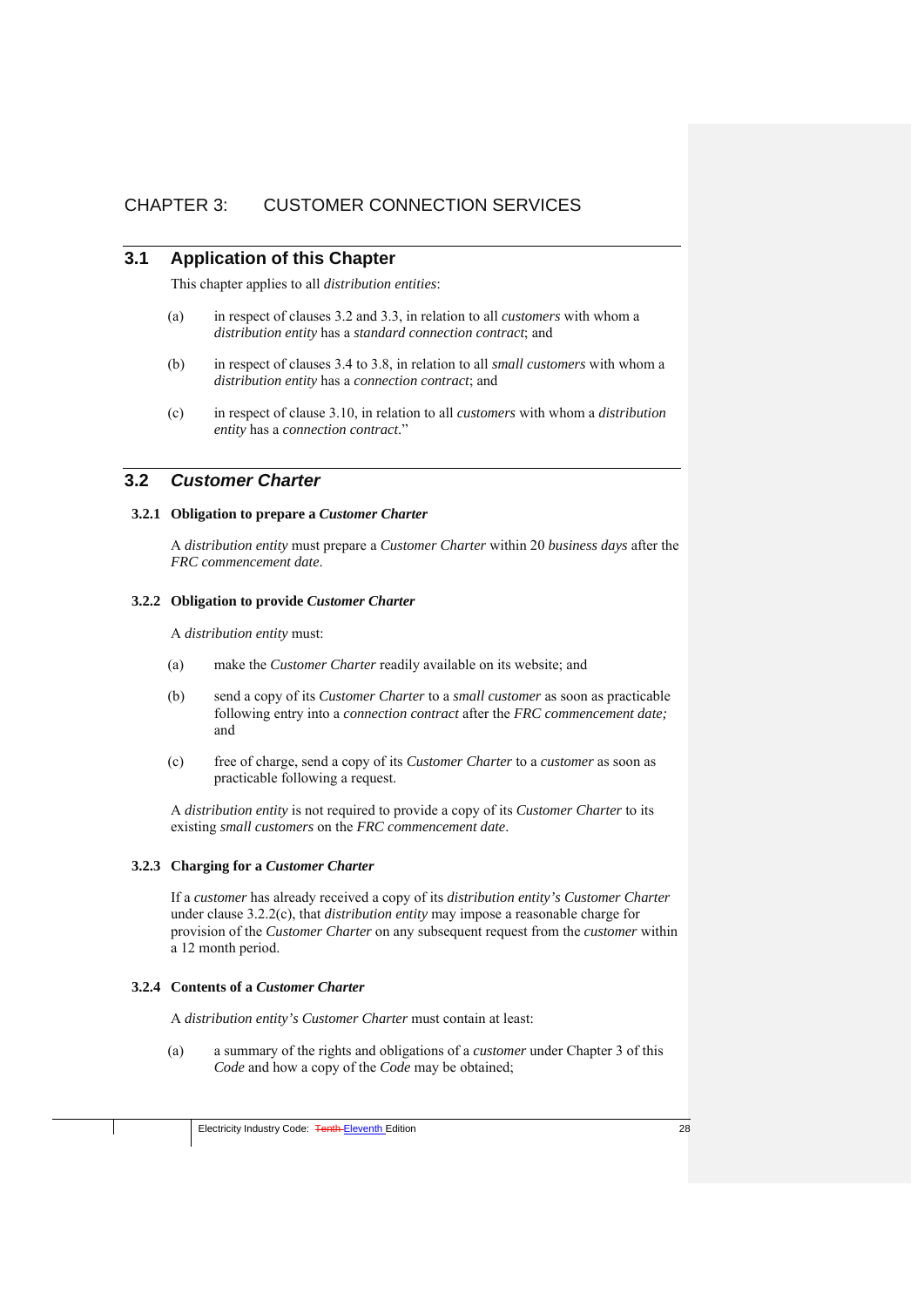- (b) a summary of the terms and conditions of the *standard connection contract* in Annexure A to this *Code*;
- (c) a statement that the following can be obtained from the *distribution entity's*  website or on request:
	- (i) a description of how to read a *meter* and the process to check the reliability of a *meter*;
	- (ii) information on electrical safety, including safety switches and vegetation control;
	- (iii) if any overhead or underground lines are to be owned by the *customer*, a clear indication of the rules that are applied to determine the extent of the *customer's* responsibility in relation to those lines;
	- (iv) information on the prospect of, and preventative measures to protect against, voltage fluctuations (ie. power surges, spikes, blackouts and brownouts); and
- (d) any other information reasonably required by the *QCA* on no less than six months' notice.

# **3.3** *Standard connection contract*

#### **3.3.1** *Standard connection contract*

- (a) For the purpose of section 40DB(3) of the *Electricity Act*, the terms of a *distribution entity's standard connection contract* are the terms set out in Annexure A.
- (b) Where a *distribution entity* is a party to a *standard connection contract*, the *distribution entity* must comply with the terms of the *standard connection contract*.

# **3.4 Minimum terms and conditions**

For the purposes of section 40DE(2) of the *Electricity Act*, clauses 3.5 to 3.8 are minimum terms for the provision of *customer connection services* to *small customers*.

# **3.5 Liability**

#### **3.5.1 No indemnity**

A *distribution entity* must not include an indemnity or other term or condition in any *negotiated connection contract* with a *small customer* the effect of which is to entitle the *distribution entity* to recover from the *customer* in respect of:

- (a) any breach by the *customer* of the contract; or
- (b) any negligence by the *customer* in relation to the contract,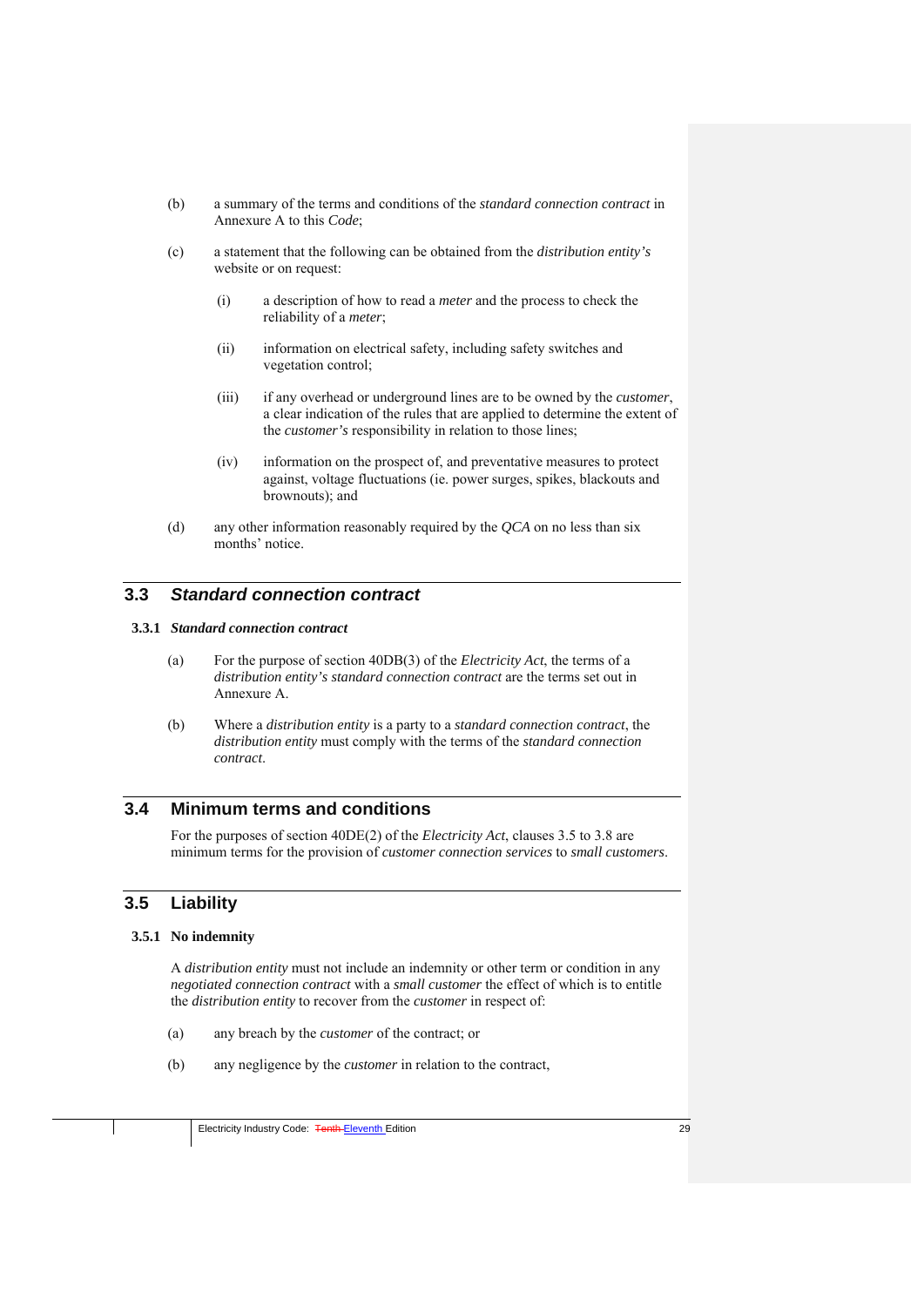any greater amount than that which, under common law (including in equity) or statute, the *distribution entity* is entitled to as compensation for the *customer's* breach of contract or negligence.

#### **3.5.2 Restrictions on** *distribution entities'* **limitation of liability in** *negotiated connection contracts*

A *distribution entity* must ensure that any clause in any *negotiated connection contract* it enters into with a *small customer* limiting the liability of the *distribution entity* to the *small customer* does not provide any greater limitation of liability than that provided for in clause 6 of the *standard connection contract*.

# **3.6 Disconnection**

#### **3.6.1 Disconnection**

A *distribution entity* is only entitled to disconnect a *small customer's premises* if:

- (a) the *small customer's retail entity* informs the *distribution entity* that they have a right to arrange for disconnection under their *retail contract* with the *small customer* and requests that the *distribution entity* arrange such disconnection;
- (b) the *small customer* refuses or fails to pay the *distribution entity* following a request by the *distribution entity* for a capital contribution towards the costs incurred, or to be incurred, by the *distribution entity* in extending, or increasing the capacity of, its *supply network* to provide the *customer connection services* to the *premises*;
- (c) the *small customer* does not provide and maintain space, equipment, access, facilities or anything else the *small customer* must provide for the *customer connection services* under the *electricity legislation* or a *customer connection contract*;
- (d) the *small customer* fails to give safe access as required under the *electricity legislation*;
- (e) there are health and safety reasons;
- (f) there is an *emergency*;
- (g) required to do so at the direction of State or Federal police;
- (h) the *small customer* provided false information to the *distribution entity* (in circumstances where the *small customer* would not have been entitled to be connected if the false information had not been provided);
- (i) either the *small customer* does any of the following or fails to take reasonable steps to ensure others do not do any of the following:
	- (i) illegally uses electricity supplied to the *small customer's premises*;
	- (ii) interferes or allows interference with any of the *distribution entity's* equipment which is at the *premises* except as may be permitted by law;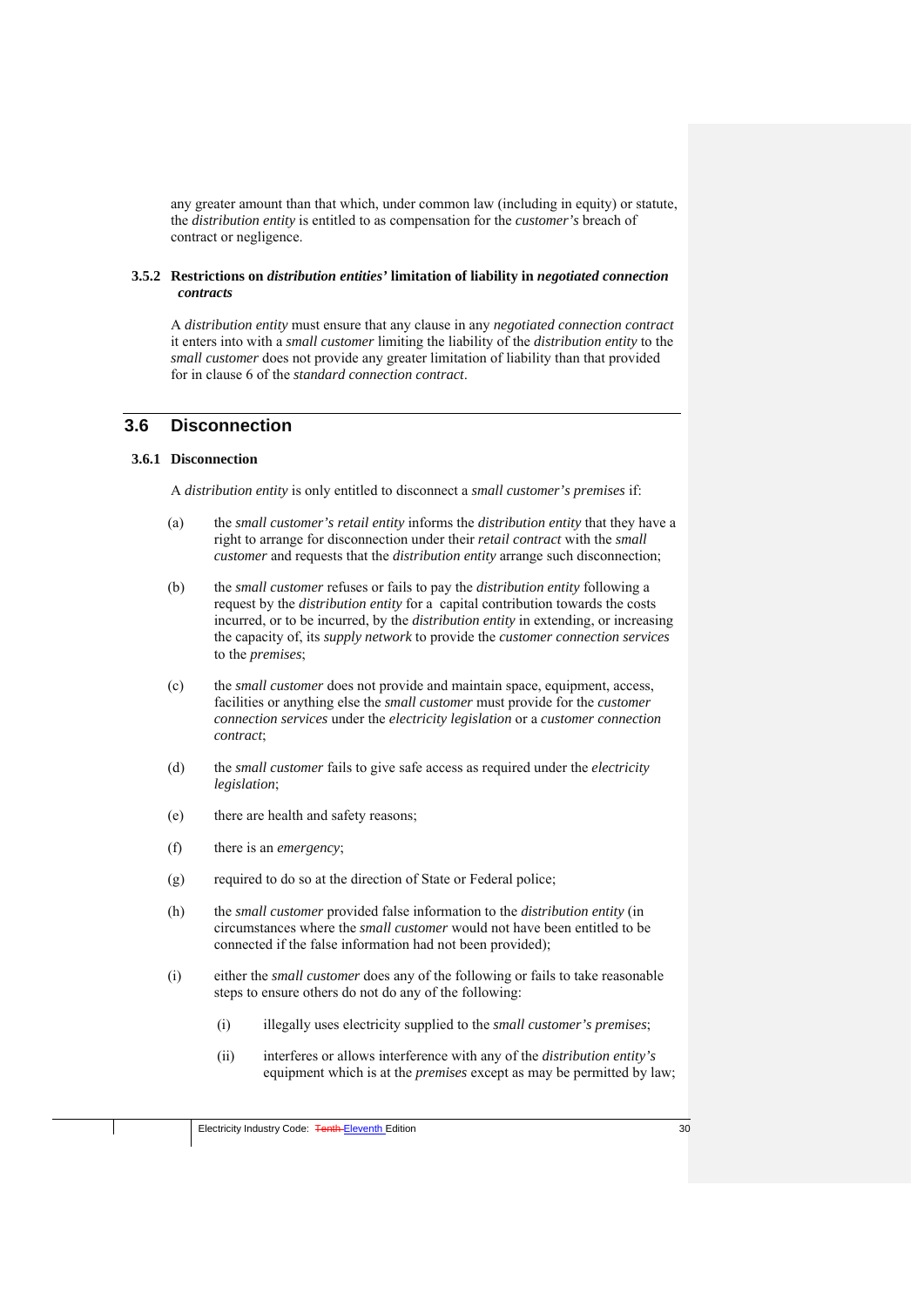- (iii) uses the electricity supplied to the *small customer's premises* or any *electrical equipment* in a manner which:
	- (aa) unreasonably interferes with the connection or supply of electricity to another *customer*; or
	- (bb) causes damage or interference to any third party;
- (iv) allows *customer connection services* provided by the *distribution entity* to be used other than in accordance with the *connection contract* or the *electricity legislation*; or
- (j) the *small customer* tampers with, or permits tampering with, any *meters* or associated equipment;
- (k) the *distribution entity* is billing the *small customer* directly and the *small customer* fails to pay a bill by a due date;
- (l) the *distribution entity* is entitled to require a *security deposit* from the *small customer* and upon request, the *small customer* does not provide a *security deposit*;
- (m) the *distribution entity* is otherwise entitled under the *electricity legislation* to disconnect the *small customer*.

#### **3.6.2 Disconnection procedures**

- (a) The *distribution entity* may only disconnect the *premises* under clauses 3.6.1(b)  $, 3.6.1(c), 3.6.1(d), 3.6.1(h), 3.6.1(l),$  if:
	- (i) the *distribution entity* has sent the *small customer* a *disconnection warning* that:
		- (A) requires the *small customer* to rectify, within five *business days*  after receipt of the *disconnection warning*, the issue that could lead to disconnection; and
		- (B) carries a warning of the consequences of failing to comply with the *disconnection warning*; and
	- (ii) the *small customer* fails to comply with the *disconnection warning* within five *business days* after its receipt.
- (b) The *distribution entity* may only disconnect the *premises* under clause 3.6.1(k) if:
	- (i) the *distribution entity* has sent the *small customer* a reminder notice that:
		- (A) requires the *small customer* to rectify, within five *business days*  after receipt of the reminder notice, the failure to pay; and
		- (B) carries a warning of the consequences of failing to comply with the reminder notice;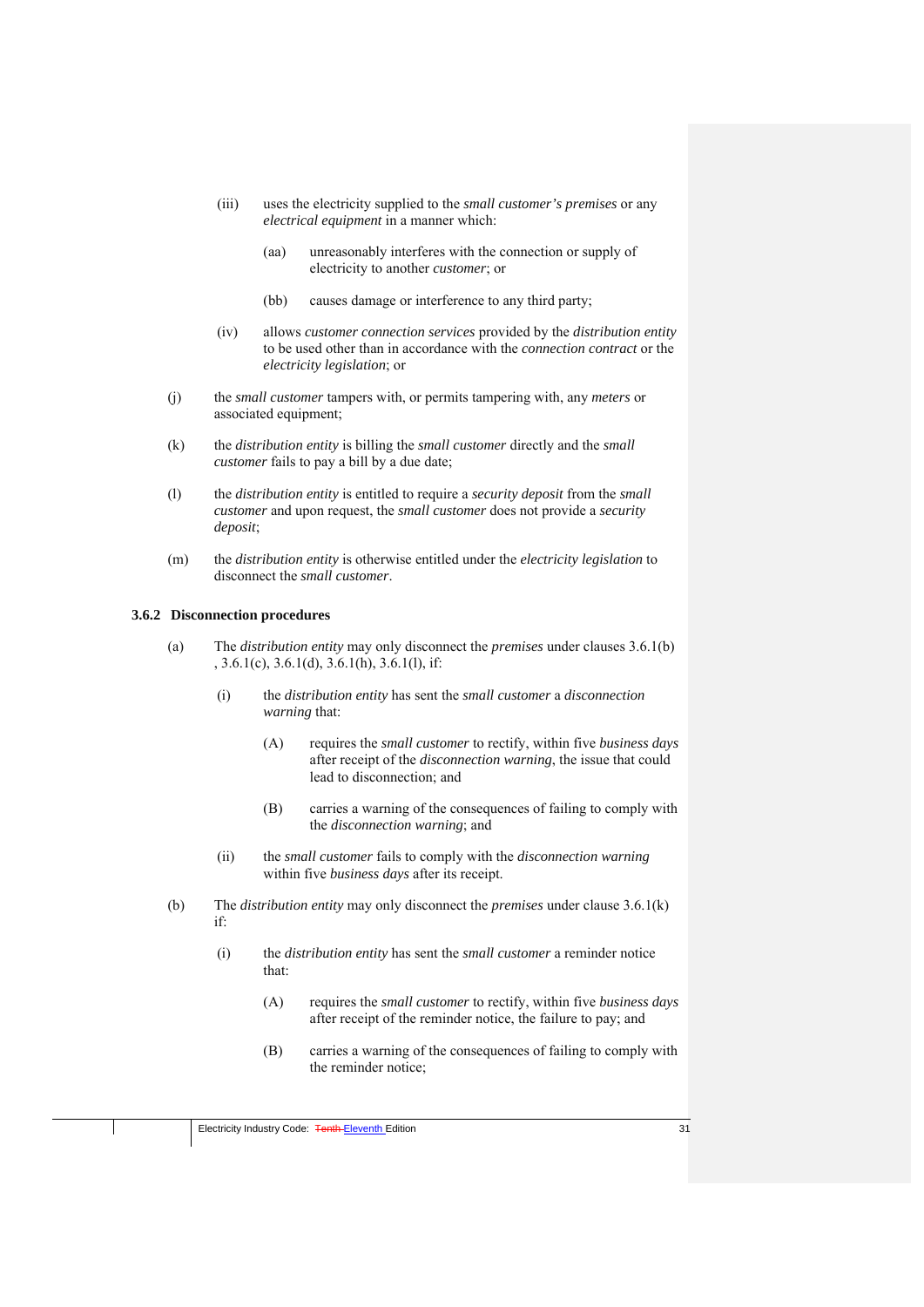- (ii) the *distribution entity* has sent the *small customer* a *disconnection warning* upon the *small customer* failing to comply with the reminder notice; and
- (iii) the *small customer* fails to comply with the *disconnection warning* within five *business days* after it receipt; and
- (iv) the amount due is not less than the amount approved by the *QCA*.
- (c) A *distribution entity* must include on a *disconnection warning* given to a *small customer* details of the existence and operation of the *Energy and Water Ombudsman Queensland*, including the *Energy and Water Ombudsman Queensland's* contact details.

#### **3.6.3 Limitations on disconnection**

- (a) A *distribution entity* must not disconnect a *small customer's premises* under clauses  $3.6.1(a)$ ,  $3.6.1(b)$ ,  $3.6.1(c)$ ,  $3.6.1(d)$ ,  $3.6.1(h)$ ,  $3.6.1(k)$  and  $3.6.1(l)$ :
	- (i) after 3 pm on a *business day*;
	- (ii) on a Friday or the day before a public holiday;
	- (iii) on a weekend or a public holiday; or
	- (iv) between 20 December and 31 December (inclusive) in any year.
- (b) To avoid doubt, paragraph (a) does not apply if the *small customer* has requested the disconnection.
- (c) In this clause 3.6.3, public holiday means a Queensland wide public holiday and a *local holiday* in the district where the *premises* is located.

# **3.7** *Small customer's* **liability for connection services**

- (a) A *small customer* is not liable to pay the *distribution entity* for providing *customer connection services* to the *small customer's premises* under a *negotiated connection contract* with the *distribution entity* for the period following:
	- (i) disconnection of the *premises*;
	- (ii) subject to paragraph (b), the end of the *notice period* set out in clause 4.4.5 commencing on the *small customer* or the *small customer's retail entity* notifying the *distribution entity* orally or in writing that *customer connection services* are no longer needed at the *premises*; or
	- (iii) electricity is supplied to the *premises* by arrangement with another *customer* or under a different *connection contract* with the *small customer*.
- (b) If the *small customer* gives notice under clause 3.7(a)(ii) but does not, if required by the *distribution entity*, give the *distribution entity* safe access to the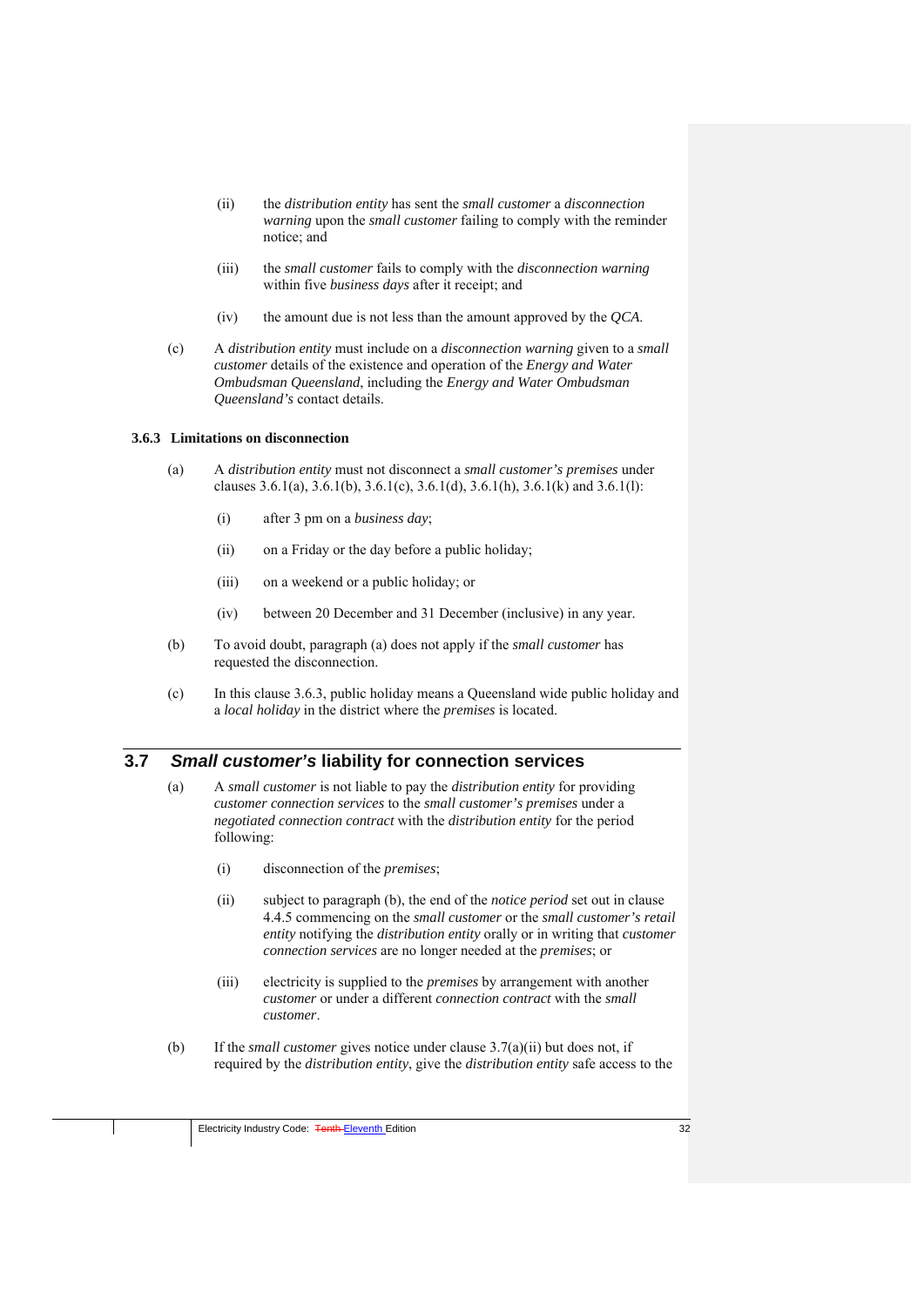*premises* for a *final meter reading*, the *small customer* is liable for *customer connection services* provided at the *premises* until the earlier of the following:

- (i) the end of the *notice period* commencing on safe access being given to the *distribution entity* for a *final meter reading*;
- (ii) the end of the day the *distribution entity* reads the *meter*.
- (c) The *standard connection contract* sets out a *small customer's* liability if the *small customer* is on a *standard connection contract*.

# **3.8 Billing**

- (a) Subject to paragraph (b), a *negotiated connection contract* with a *small customer* must include an obligation on the *distribution entity* to bill the *small customer* for *network charges* through the *small customer's retail entity* and not directly.
- (b) Paragraph (a) will not apply to a *distribution entity* where the *distribution entity* has agreed in writing with a *small customer*, by obtaining that *small customer's explicit informed consent*, that the *distribution entity* may bill the *small customer* directly, if the *customer*:
	- (i) is a *business customer*;
	- (ii) has one or more relevant *premises* or a group of *premises*;
	- (iii) is a *small customer* in respect of one or more of those *premises*; and
	- (iv) the aggregate of the annual electricity *consumption* level for those *premises* equals or exceeds 100*MWh* of electricity per annum.

## **3.9 Differing terms and requirements**

#### **3.9.1 Differing terms and requirements**

Nothing in this *Code* prevents:

- (a) a *distribution entity* requiring different *small customers* on *negotiated connection contracts* to pay differing security;
- (b) a *distribution entity* requiring different *small customers* to pay different capital contributions prior to entering into or during the term of a *connection contract*;
- (c) a *distribution entity* using differing methods of charging for the provision of *customer connection services* to different *small customers* on *connection contracts*; and
- (d) subject to clause 3.4, a *distribution entity* providing *customer connection services* on different terms to different *small customers* or types of *small customers* on *negotiated connection contracts*.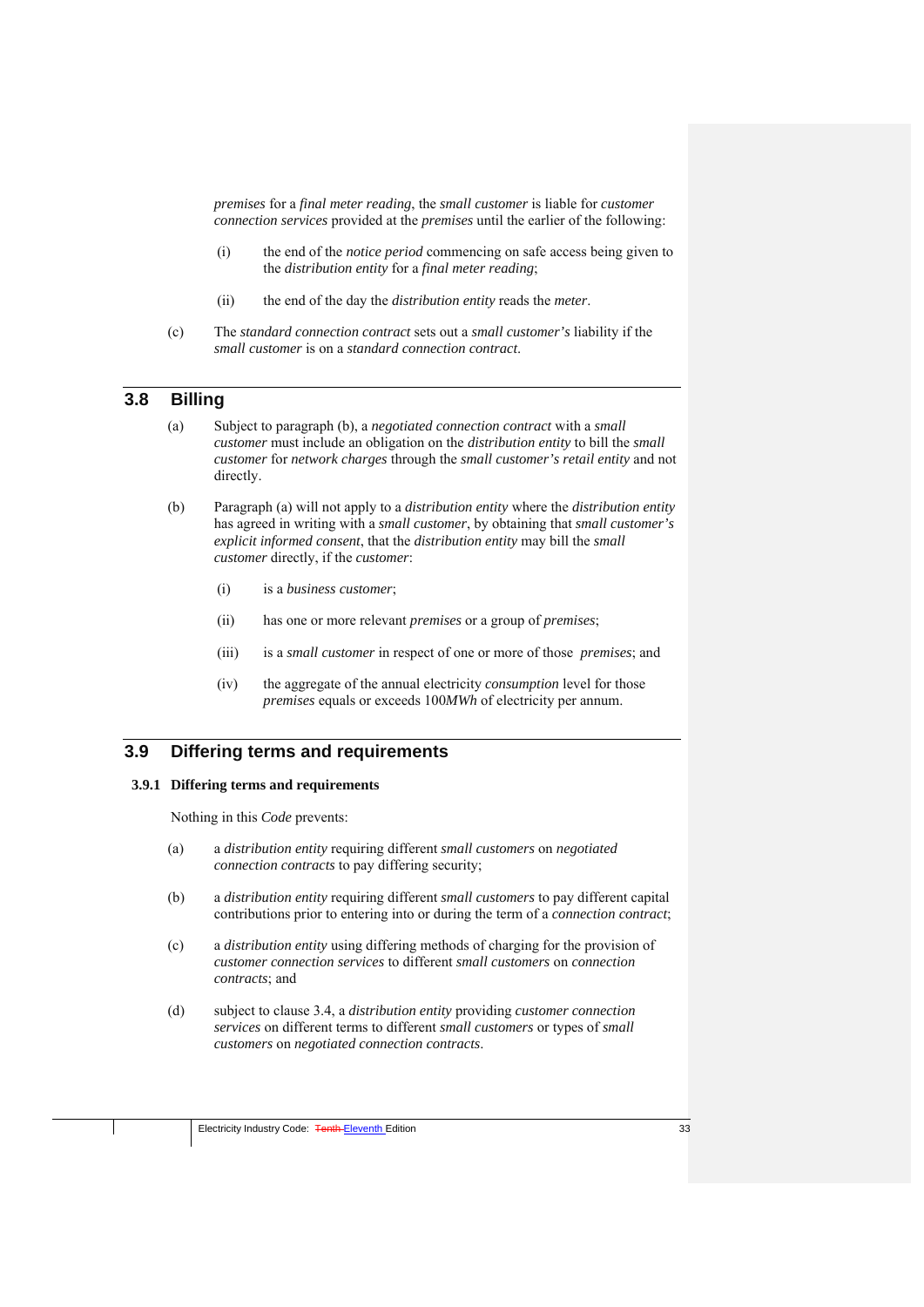# **3.10 Maximum** *distribution non-network charges*

Until the end of 30 June 2008:

- (a) a *distribution entity* must not charge a *distribution non-network charge* for a service listed in Schedule 4 which is in excess of the charge set out for that service in Schedule 4;
- (b) a *distribution entity's* published price list must take into account the maximum charges listed in Schedule 4; and
- (c) this clause 3.10 applies despite the *QCA* approving, under a price determination, a charge for any service listed in Schedule 4 which is in excess of the charge set out for that service in Schedule 4.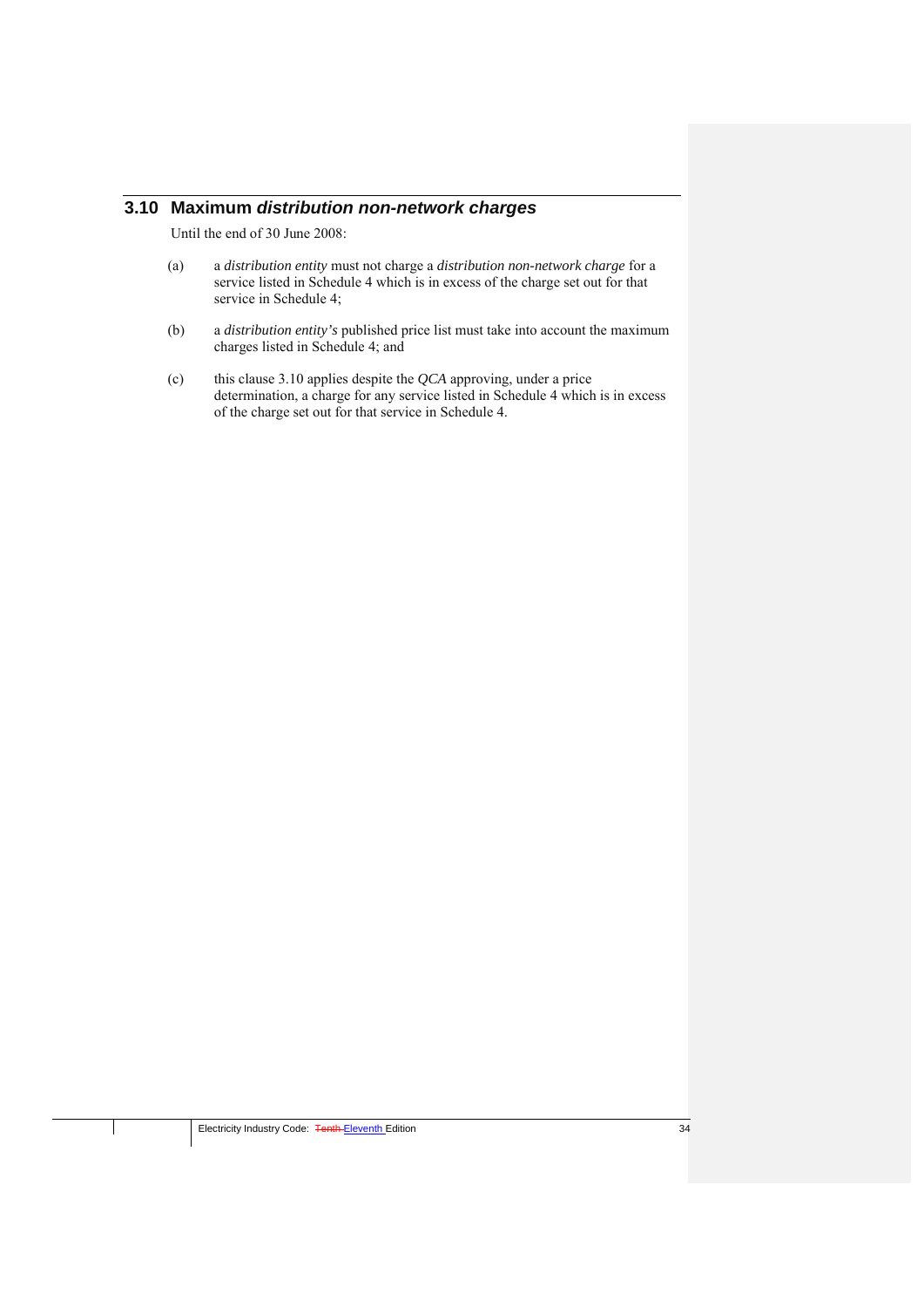# CHAPTER 4: CUSTOMER RETAIL SERVICES

# **Preamble**

# **How does Chapter 4 apply?**

|                           | <b>Market customer</b>                                                                                                                                                                                                                                                                                                            | <b>Non-market customer</b>                                                                                                                                                                                                    |
|---------------------------|-----------------------------------------------------------------------------------------------------------------------------------------------------------------------------------------------------------------------------------------------------------------------------------------------------------------------------------|-------------------------------------------------------------------------------------------------------------------------------------------------------------------------------------------------------------------------------|
| large<br><b>customers</b> | Chapter 4 does not apply.<br>×                                                                                                                                                                                                                                                                                                    | Chapter 4 does not apply.<br>×<br>These customers should refer<br>to their retail entity's "standard"<br>large customer retail contract"<br>available from their retail entity<br>(including its website) or from<br>the OCA. |
| small<br>customers        | Chapter 4 applies. The terms and<br>v<br>conditions of a <i>negotiated</i> retail<br>contract with a small customer<br>must be consistent with the<br>minimum terms set out in Chapter<br>4. The terms marked * in Chapter<br>4 may be varied for this category<br>of customers with the customer's<br>explicit informed consent. | Chapter 4 applies. These<br>✓<br>customers are on the<br>standard retail contract in<br>Annexure B.                                                                                                                           |

# **4.1 Application of this Chapter**

# **4.1.1 Application of this Chapter**

- (a) This chapter applies to:
	- (i) all *retail entities*;
	- (ii) in respect of clause 4.2.10(b), all *distribution entities*; and
	- (iii) subject to paragraph (b), in relation to *retail contracts* with all *small customers;* and
	- (iv) in respect of clauses 4.12.6 and 4.12.7, *negotiated retail contracts* with all *small customers* made before or after the date this *Code* takes effect.
- (b) Chapter 4, or specified provisions of Chapter 4, will not apply to a *retail entity* where the *retail entity* has agreed in writing with a *customer*, by obtaining that *customer's explicit informed consent* in a *negotiated retail contract*, that Chapter 4, or specified provisions of Chapter 4, will not apply in respect of a contract for *customer retail services*, if:
	- (i) the *customer*:
		- (A) is a *business customer*;
		- (B) has one or more relevant *premises* or a group of *premises*;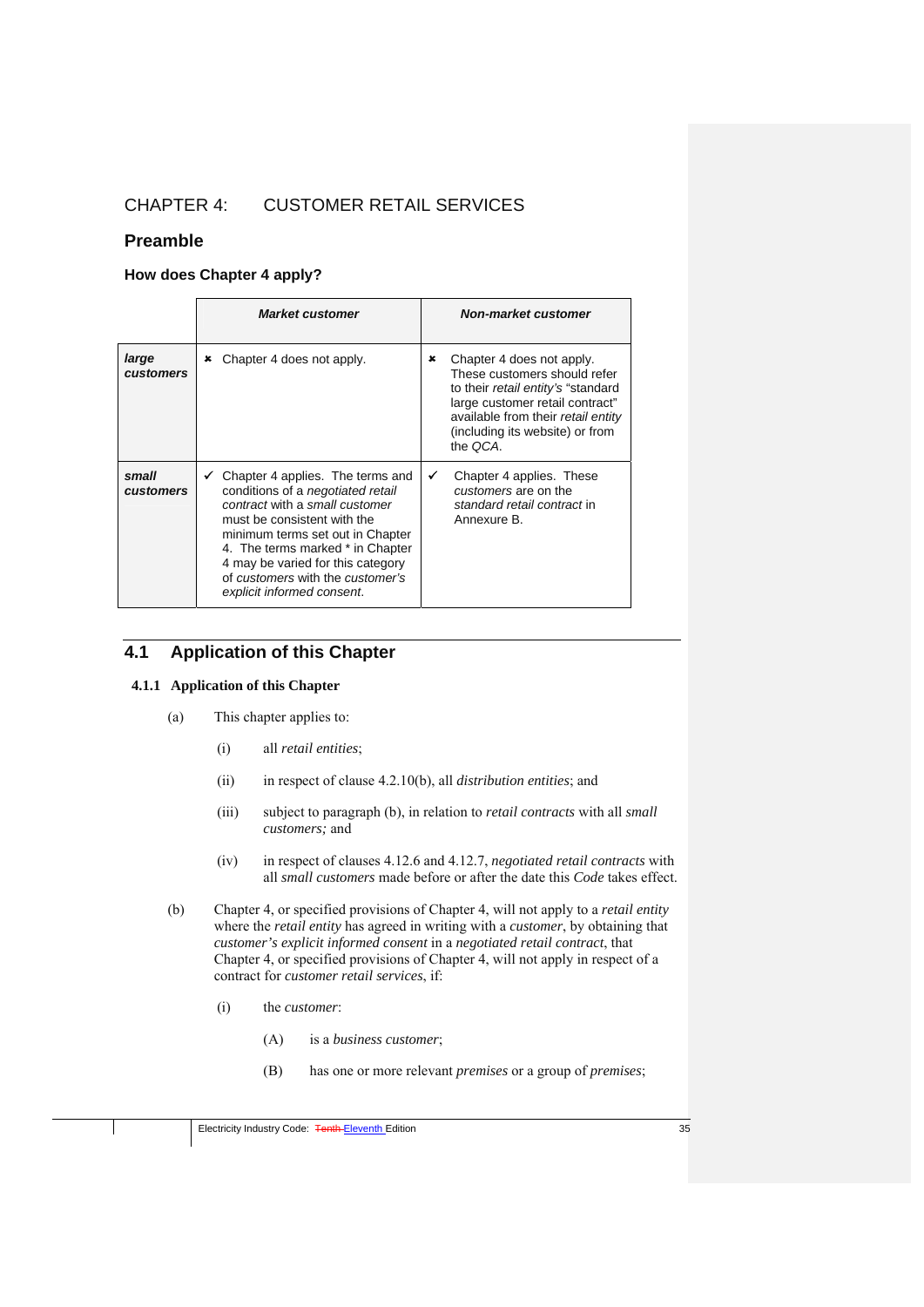- (C) is a *small customer* in respect of one or more of those *premises*; and
- (ii) the aggregate of the actual or estimated annual energy consumption level for those *premises* equals or exceeds:
	- (A) in the case of an electricity only contract, 100*MWh* of electricity per annum; or
	- (B) in the case of a *dual fuel contract*, 100*MWh* of electricity per annum or 1TJ of gas per annum.

# **4.2** *Retail contracts*

# **4.2.1 Terms of** *standard retail contract*

- (a) The contract set out in Annexure B to this *Code* applies to a s*mall customer* that does not have a *negotiated retail contract* with its *retail entity*.
- (b) For the purpose of the *Electricity Act*, the terms of a *retail entity's standard retail contract* are the terms set out in Annexure B to this *Code*.
- (c) If a *small customer* negotiates a contract with its *retail entity* then that contract must not be inconsistent with the terms of Chapter 4 of this *Code.*

#### **4.2.2 Notice of contract where no application made**

A *retail entity* must, as soon as practicable after becoming aware that a *small customer*  is a *move-in customer*, advise that *small customer* of:

- (a) the terms and conditions of the *standard retail contract*;
- (b) the existence and a general description of the *retail entity's negotiated retail contracts*, if any; and
- (c) the ability of the *small customer* to choose a *retail entity* from whom it wishes to purchase *customer retail services.*

## **4.2.3 Minimum terms and conditions for** *negotiated retail contracts*

- (a) Subject to paragraph (d), the provisions of Chapter 4 which are not permitted to be varied under this clause 4.2.3 are the minimum terms for the provision of *customer retail services* to *small customers* for the purposes of section 55C(2) of the *Electricity Act*.
- (b) The terms and conditions of a *negotiated retail contract* with a *small customer* must not be inconsistent with such provisions and are unenforceable to the extent they are.
- (c) At the request of a *retail entity* the *QCA* may at its absolute discretion, prior to the commencement of a *negotiated retail contract*, approve terms and conditions for that *negotiated retail contract* which do not conform with all or any of the provisions of Chapter 4 of this *Code*.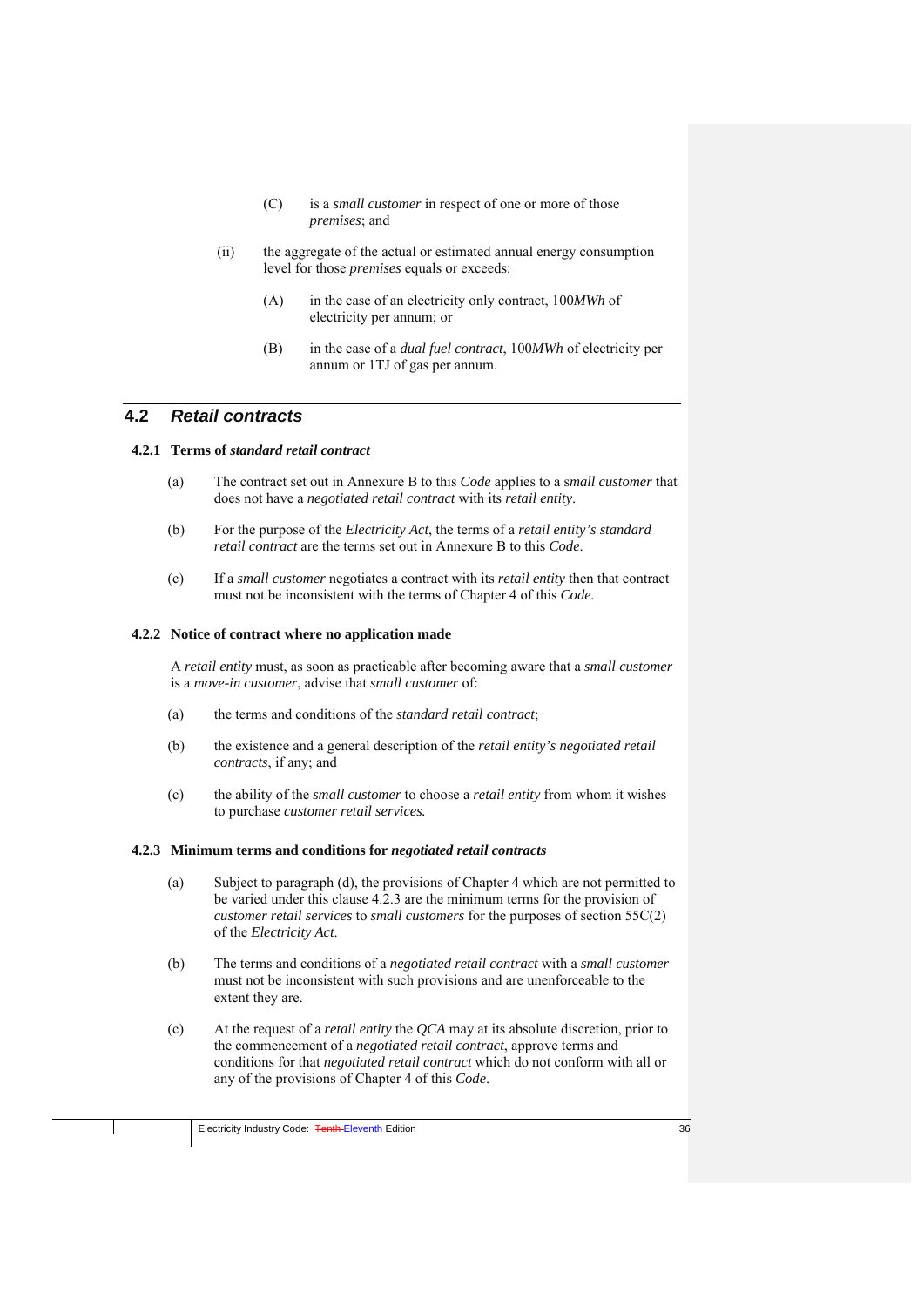- (d) For the purposes of paragraph (a), the following clauses of Chapter 4 (marked with an asterisk (**\***) and an annotation throughout) may be varied in a *negotiated retail contract*:
	- (i) Clause 4.9.1 (obligation to bill quarterly);
	- (ii) Clause 4.9.6(r) (list of available payment methods on bill);
	- (iii) Clause 4.9.6(t) (notice of *customer's* right to nominate apportionment being on bill);
	- (iv) Clause 4.12.3 (*customer* applications for alternative tariffs or tariff options);
	- (v) Clause 4.13.1 (minimum time for payment of a bill);
	- (vi) Clause 4.13.3 (minimum payment methods offered);
	- (vii) Clause 4.13.7 (acceptance of payments in advance); and
	- (viii) Clause 4.14.1 (minimum instalment payment options).

#### **4.2.4 Cooling-off**

- (a) A *retail entity* must ensure that each *negotiated retail contract* it enters into with a *small customer* confers on the *small customer* the right to rescind that *negotiated retail contract* in accordance with this clause within the period of 10 *business days* commencing on, and including, the date of receipt by the *small customer* of the disclosure statement provided in respect of that *negotiated retail contract*.
- (b) A right of rescission conferred under this clause may be exercised notwithstanding affirmation of the contract by the *small customer*.
- (c) Notice of rescission must be provided to the *retail entity* by the *small customer* in a form which clearly indicates an intention on the part of the *small customer* to rescind the *negotiated retail contract*.
- (d) A notice of rescission provided in writing by a *small customer* will be deemed to have been received by the *retail entity* on the date it was sent where the notice was sent by:
	- (i) post to the *retail entity's* postal address as stated in the disclosure statement provided in respect of the *negotiated retail contract*;
	- (ii) facsimile to the *retail entity*'s facsimile number as stated in the disclosure statement provided in respect of the *negotiated retail contract*; or
	- (iii) email to the *retail entity*'s email address as stated in the disclosure statement provided in respect of the *negotiated retail contract*.
- (e) Nothing in this clause affects other rights in law or in equity which a *small customer* may have in relation to the *negotiated retail contract* or the conduct of a *retail entity*.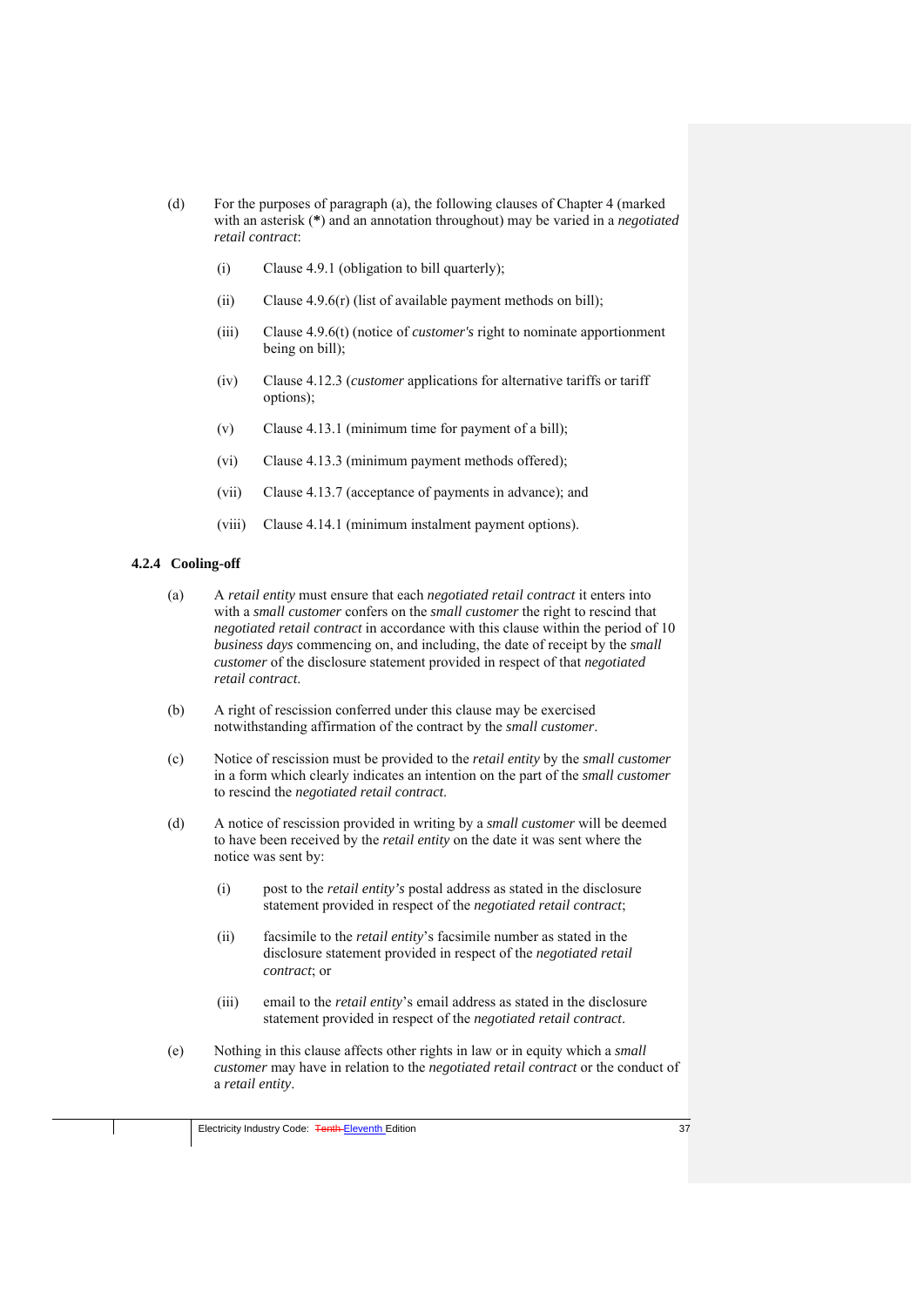- (f) A *retail entity* must include in each *negotiated retail contract* it enters into with a *small customer* express provisions setting out the rights and obligations provided for by this clause 4.2.4.
- (g) A *retail entity* must retain records of a notice of rescission given by a *small customer* under clause (c) for a period of two years and in a format which permits the *retail entity* to answer any enquiries relating to that notice by the *small customer*, the *QCA*, the *Energy and Water Ombudsman Queensland* or any other entity permitted by *electricity legislation* to access that information.

## **4.2.5 Compliance with applicable regulatory instruments**

A *retail entity* must ensure that when a *negotiated retail contract* it enters into with a *small customer* confers an obligation on the *small customer* to comply with all relevant requirements imposed by *electricity legislation*, that *negotiated retail contract* must also confer on the *retail entity* a contractual obligation to comply with all relevant requirements imposed by *electricity legislation*.

### **4.2.6 Commencement of financial responsibility under** *negotiated retail contract***s**

The obligation under a *negotiated retail contract* for a *retail entity* to provide *customer retail services*, and for a *small customer* to pay for such services, does not become binding between the *retail entity* and the *small customer* until and unless:

- (a) the *retail entity* becomes the *financially responsible retail entity* for the *premises*; and
- (b) any cooling-off period applicable to the *negotiated retail contract* has expired.

#### **4.2.7 Laws of Queensland to govern** *negotiated retail contract***s**

A *retail entity* must ensure that each *negotiated retail contract* it enters into with a *small customer* is governed by the laws of Queensland.

## **4.2.8 No indemnity**

A *retail entity* must ensure that any *negotiated retail contract* it enters into with a *small customer* does not include an indemnity or other term and condition the effect of which is to entitle the *retail entity* to recover from the *small customer* in respect of:

- (a) any breach by the *small customer* of the contract; or
- (b) any negligence by the *small customer* in relation to the contract,

any greater amount than that which, under common law (including in equity) or statute, the *retail entity* is entitled to as compensation for the *small customer's* breach of contract or negligence.

#### **4.2.9 Restrictions on** *retail entitie***s' limitation of liability in** *negotiated retail contract***s**

A *retail entity* must ensure that any clause in any *negotiated retail contract* it enters into with a *small customer* limiting the liability of the *retail entity* to the *small customer*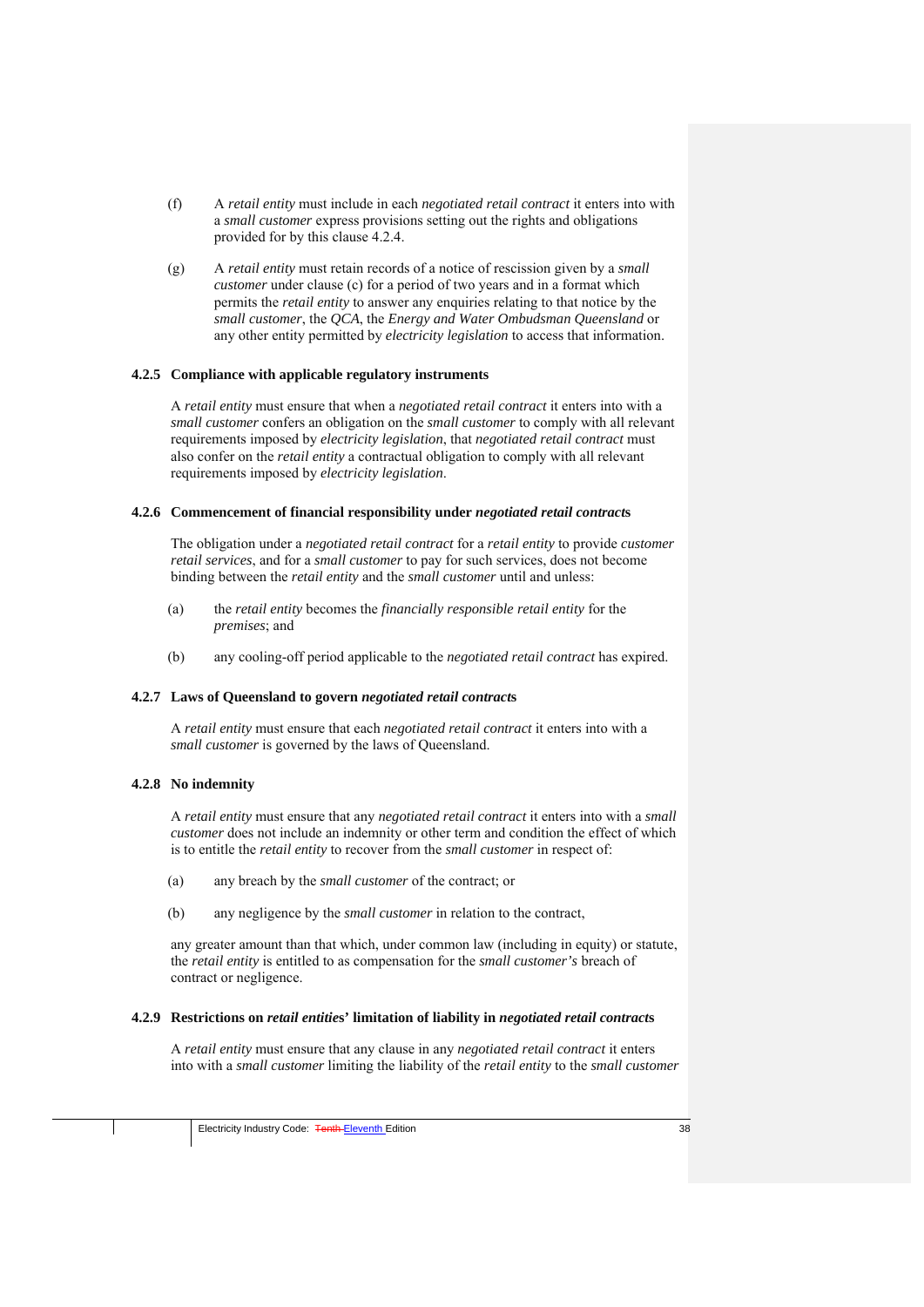does not provide any greater limitation of liability than that provided for in clause 7 of the *standard retail contract*.

#### **4.2.10 Identifying who is obliged to offer a** *standard retail contract*

- (a) If a *retail entity* is contacted by a *small customer* for a *premises* and the *retail entity* does not offer the *small customer* a *negotiated retail contract* on request, the *retail entity* must:
	- (i) if the *retail entity* is not the *financially responsible retail entity* for the *premises*:
		- (A) refer the *small customer* to the *distribution entity* for the *premises*; and
		- (B) inform the *small customer* that the *distribution entity* will be able to advise the *customer* which *retail entity* has the obligation to provide *customer retail services* to the *small customer* on the terms of the *standard retail contract* at *notified prices;* or
	- (ii) if the *retail entity* is the *financially responsible retail entity* for the *premises*, advise the *small customer* that it has an obligation to provide *customer retail services* to the *small customer* on the terms of the *standard retail contract* at *notified prices*.
- (b) If a *distribution entity* is contacted by a *small customer* directly or on referral from a *retail entity* seeking the information referred to under paragraph (a), the *distribution entity* must:
	- (i) where the *small customer* is a *move-in customer* or is seeking to connect the *premises* to the *supply network*, inform the *small customer*:
		- (A) that associated *service order requests* must be made through a *retail entity*;
		- (B) that the *small customer* may be able to choose their *retail entity* and may benefit from exercising this choice;
		- (C) that a list of *retail entities* who are offering *small customers negotiated retail contracts* can be obtained from the *QCA* or the *QCA's* website; and
		- (D) if requested, the *retail entity* who has the obligation to provide *customer retail services* to the *small customer* on the terms of the *standard retail contract* at *notified prices*; or
	- (ii) in all other circumstances, inform the *small customer* of the *retail entity* who has the obligation to provide *customer retail services* to the *small customer* on the terms of the *standard retail contract* at *notified prices*.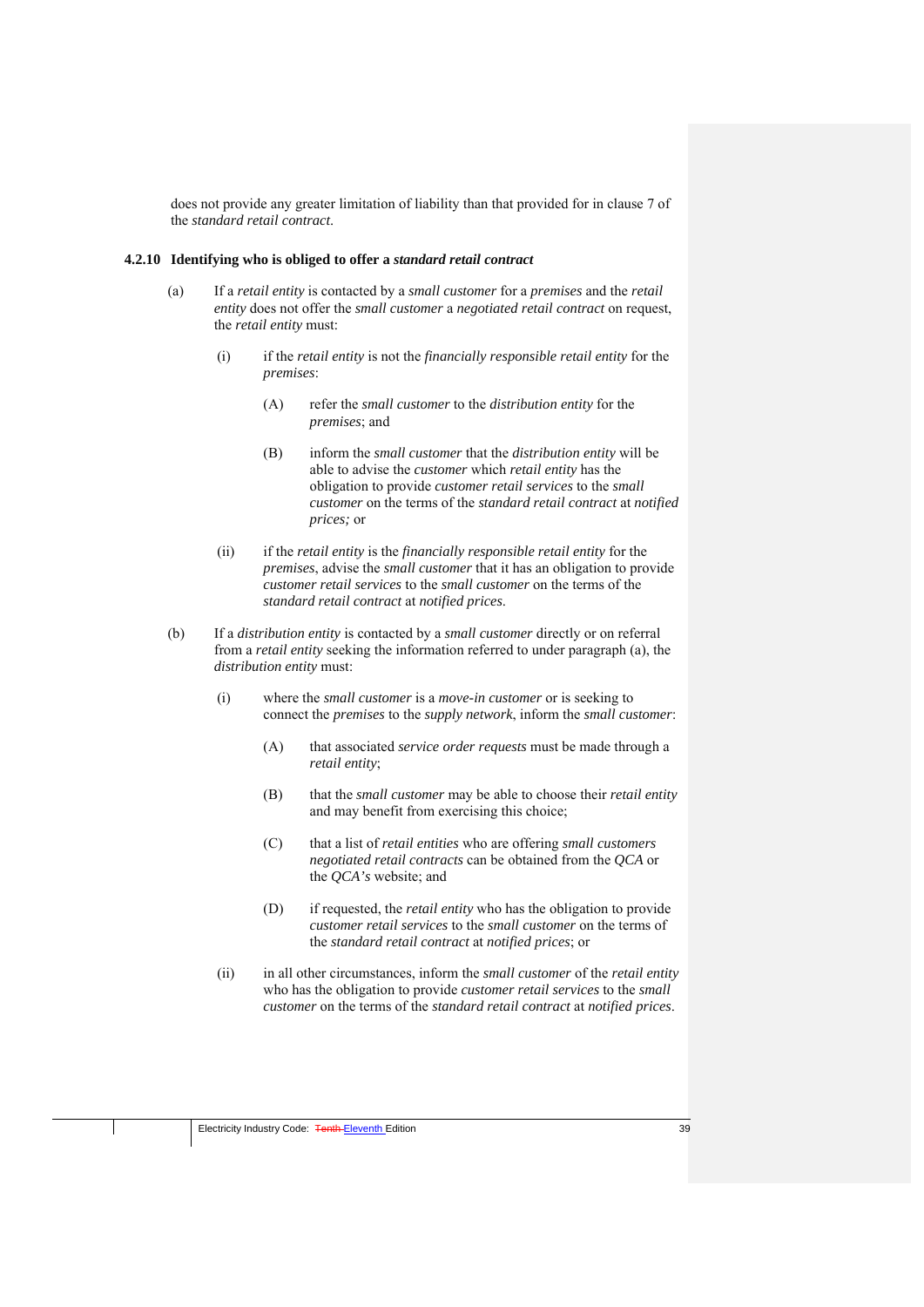# **4.3 Commencement of** *standard retail contracts*

## **4.3.1 Commencement of** *standard retail contracts*

A *standard retail contract* commences on the provision of *customer retail services* to a *small customer* by the *retail entity* in accordance with the *Electricity Act*.

# **4.4 Ending of** *retail contracts*

#### **4.4.1 When a** *standard retail contract* **ends**

- (a) A *standard retail contract* ends on the earliest of the following to occur:
	- (i) subject to paragraph (c), the end of the *notice period* set out in clause 4.4.5 after the *small customer* notifies the *retail entity* (a "*termination notice*") that it wishes the provision of *customer retail services* to the *small customer* at the *premises* to be terminated (even if the *small customer* has vacated the *premises* earlier);
	- (ii) a date agreed between the *retail entity* and the *small customer*;
	- (iii) when the provision of *customer retail services* to the *premises* commences under a *negotiated retail contract* between the *retail entity*  and the *small customer*;
	- (iv) when a *small customer* becomes a *large customer* with respect to the *premises*;
	- (v) when the provision of *customer retail services* to the *premises* commences under a *retail contract* with a different *customer*;
	- (vi) a different *retail entity* has become the *financially responsible retail entity* for the *premises*; or
	- (vii) the *small customer's premises* is disconnected and the *small customer*  no longer has a right to be reconnected under clause 4.19.
- (b) Where a *small customer* gives a *termination notice* and notifies the *retail entity*  of a date on which the *small customer* intends to vacate the *premises*, the *retail entity* must:
	- (i) use its best endeavours to ensure that the relevant *meters* are read, or the relevant *metering data* are obtained, at that *premises* on the date and at the time agreed with the *small customer* (or as soon as possible after that date if the *small customer* has not provided access to the relevant *meters* on the date or at that time); and
	- (ii) prepare and send to the *small customer* at the forwarding address provided by the *small customer* a final bill based on the relevant *metering data*.
- (c) If the *small customer* gives a *termination notice* but does not give safe access to the *premises* to conduct a *final meter reading* (where relevant), then the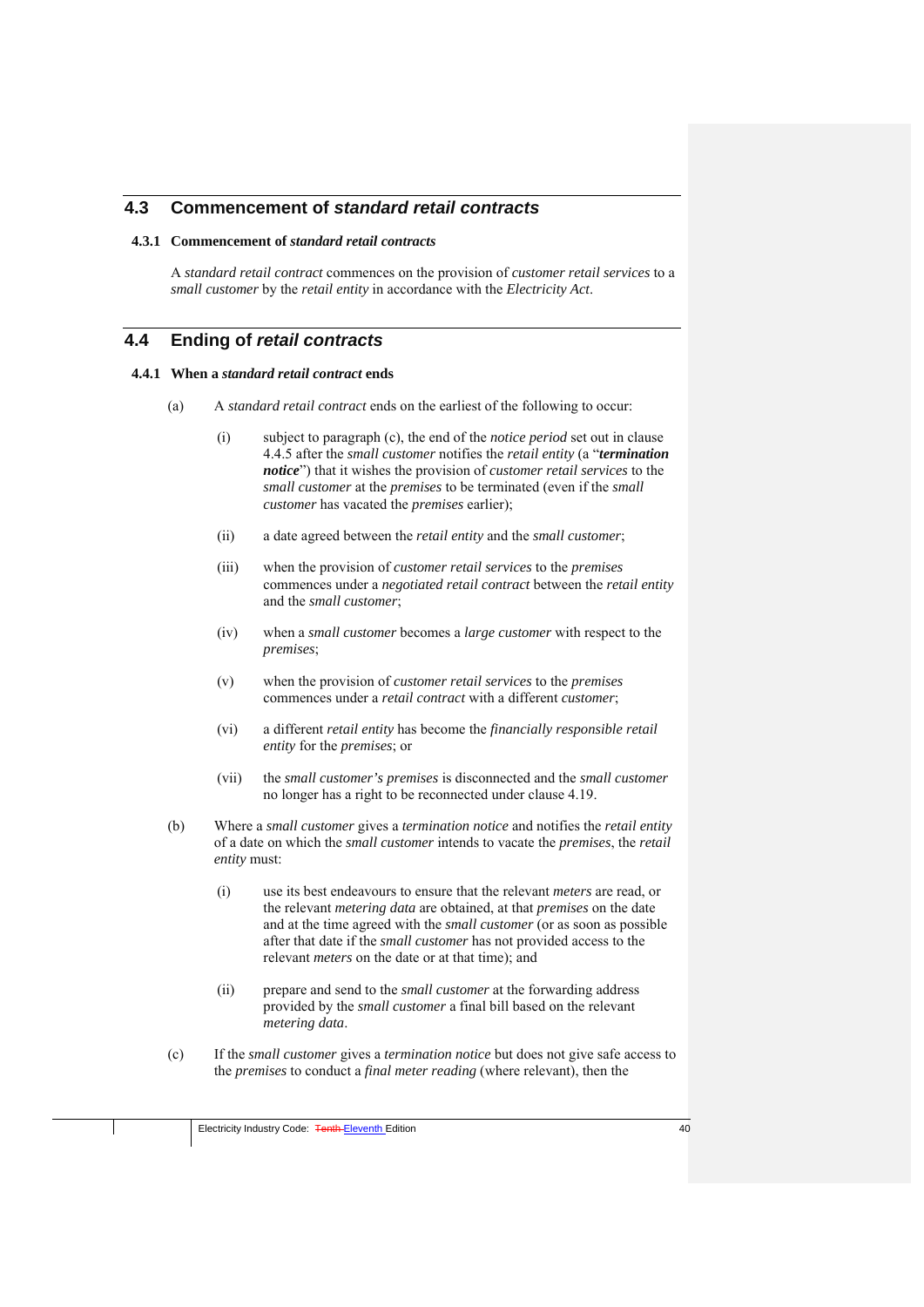*standard retail contract* will not end under subparagraph (a)(i) until the earlier of:

- (i) the end of the *notice period* commencing on safe access being given; or
- (ii) when the *meter* is read or the relevant *metering data* are obtained.

## **4.4.2 Term of a** *negotiated retail contract*

- (a) Subject to paragraph (c), a *retail entity* must ensure that each *negotiated retail contract* it enters into with a *small customer* confers on the *small customer* the right to effect:
	- (i) an *in-situ termination*<sup>2</sup> of that *contract* by providing at least 20 *business days'* notice; and
	- (ii) termination of that *contract* by giving a notice where the *small customer* is vacating the *premises* (a "*vacation notice*"). The *vacation notice* must be given in advance of the vacation. The period of advance notice must be at least the required *notice period* set out in clause 4.4.5.
- (b) Where a *small customer* gives a *vacation notice* and notifies the *retail entity* of the date on which the *small customer* intends to vacate the *premises* the *retail entity* must:
	- (i) use its best endeavours to ensure that the relevant *meters* are read, or the relevant *metering data* are obtained, at that *premises* on the date and at the time agreed with the *small customer* (or as soon as possible after that date if the *small customer* has not provided access to the relevant *meters* on the date or at that time); and
	- (ii) prepare and send to the *small customer* at the forwarding address provided by the *small customer* a final bill based on the relevant *metering data*.
- (c) If the *small customer* gives a *vacation notice* but does not give safe access to the *premises* to conduct a *final meter reading* (where relevant), then the *negotiated retail contract* will not end until the earlier of:
	- (i) the end of the *notice period* commencing on safe access being given;
	- (ii) when the *meter* is read or the relevant *metering data* are obtained;
	- (iii) when the provision of *customer retail services* to the *premises* commences under a *retail contract* with a different *customer*; or
	- (iv) a different *retail entity* has become the *financially responsible retail entity* for the *premises*.

1

<sup>2</sup> *In-situ termination* refers to the situation where the *retail contract* is terminated but the *customer* continues to occupy the *premises*.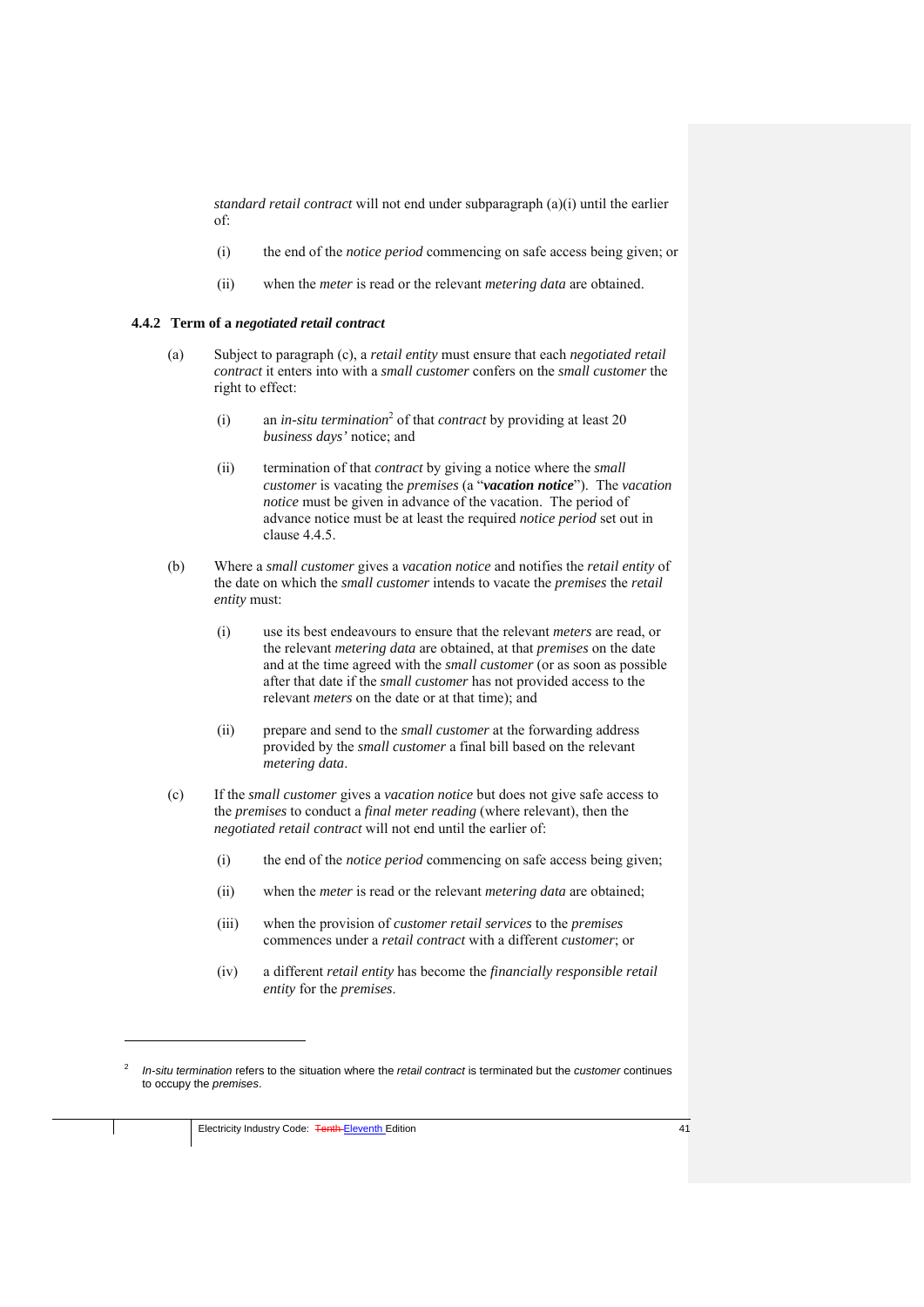- (d) If the *small customer* has entered into a *fixed-term contract* with the *retail entity*  and has terminated that contract prior to the expiry of the *fixed–term* in accordance with paragraph (a), the *retail entity* may only impose an early termination charge if:
	- (i) the *negotiated retail contract* includes details of the amount or manner of calculation of the early termination charge; and
	- (ii) the imposition of the early termination charge is not prohibited under the *electricity legislation* or in law or in equity.

### **4.4.3 Termination of** *retail contracts* **by** *retail entities*

A *retail entity* may not terminate a *retail contract* with a *small customer* by reason of the *small customer's* breach of the *retail contract* unless and until whichever is the earliest of the following events occurs:

- (a) the *small customer's premises* has been disconnected in accordance with the terms of the *retail contract* and the *small customer* no longer has a right to be reconnected under clause 4.19 of this *Code*;
- (b) the *small customer* and the *retail entity* have entered into a new *retail contract* in respect of the *premises*; or
- (c) a different *retail entity* has become the *financially responsible retail entity* for the *premises*.

#### **4.4.4 Expiry of** *fixed-term contracts*

No earlier than 40 *business days* and at least 20 *business days* prior to the expiry of a *fixed-term contract*, a *retail entity* must advise a *small customer* of the:

- (a) date on which the *fixed-term contract* will expire;
- (b) terms and conditions for the provision of *customer retail services* to the *small customer* by the *retail entity* which will come into effect after the expiry date if the *small customer* does not elect before that date to enter into a new *retail contract* with the *retail entity* or another *retail entity* for the *small customer's premises*;
- (c) existence of the other contractual options that may be available for the purchase of *customer retail services* by that *small customer* at that *premises* and a general description of each; and
- (d) ability of the *small customer* to choose the *retail entity* from whom it wishes to purchase *customer retail services*.

#### **4.4.5** *Notice period*

For the purposes of clause 4.4, the *notice period* for a *retail contract* is dependent on who the *small customer's distribution entity* is and the location or *feeder type* of the *premises* to which the *retail contract* relates. The tables below sets out the relevant *notice periods*: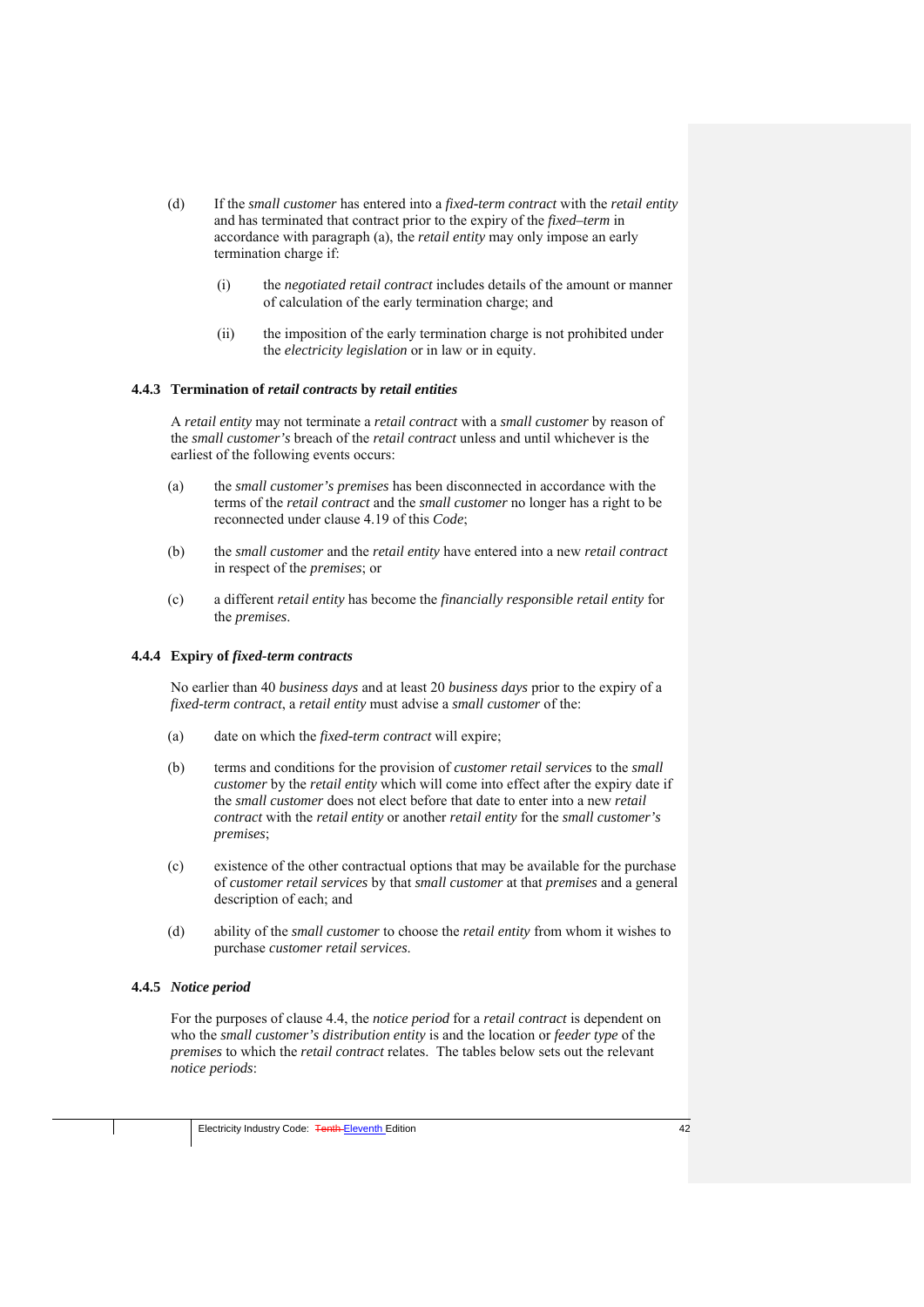### *Premises* **in** *ENERGEX's distribution area*

| <i>Premises</i> description                                                                    | Notice period    |
|------------------------------------------------------------------------------------------------|------------------|
| All <i>premises</i> other than <i>excluded</i> $\left  5^3 \right $ business days<br>locations |                  |
| Premises in excluded locations                                                                 | 10 business days |

## *Premises* **in** *Ergon Energy's distribution area*

| <i>Premises</i> description                                                                  | Notice period    |
|----------------------------------------------------------------------------------------------|------------------|
| <i>Premises</i> supplied through <i>CBD</i><br>feeder / urban feeder / short rural<br>feeder | 5 business days  |
| <i>Premises</i> supplied through <i>long</i><br>rural feeder / isolated feeder               | 10 business days |

In this clause 4.4.5, a "*business day*" does not include a *local holiday* in the district where the *premises* is located.

## **4.4.6 Transitional notice period**

Until the end of 30 June 2008, the relevant *notice period* for the purposes of clause 4.4 for all *premises* in *ENERGEX's distribution area*, other than *premises* in *excluded locations*, is six *business days*.

# **4.5** *Customer Charter*

## **4.5.1 Obligation to prepare** *Customer Charter*

Each *retail entity* must, within 20 *business days* after it first provides *customer retail services* to a *small customer* after the *FRC commencement date*, prepare a *Customer Charter* in accordance with this clause.

## **4.5.2 Obligation to provide** *Customer Charter*

A *retail entity* must:

<u>.</u>

- (a) make the *Customer Charter* readily available on its website;
- (b) send a copy of its *Customer Charter* to a *small customer* as soon as practicable following entry into a *retail contract* with that *small customer* after the *FRC commencement date*; and

<sup>3</sup> This is subject to the transitional provisions in clause 4.4.6.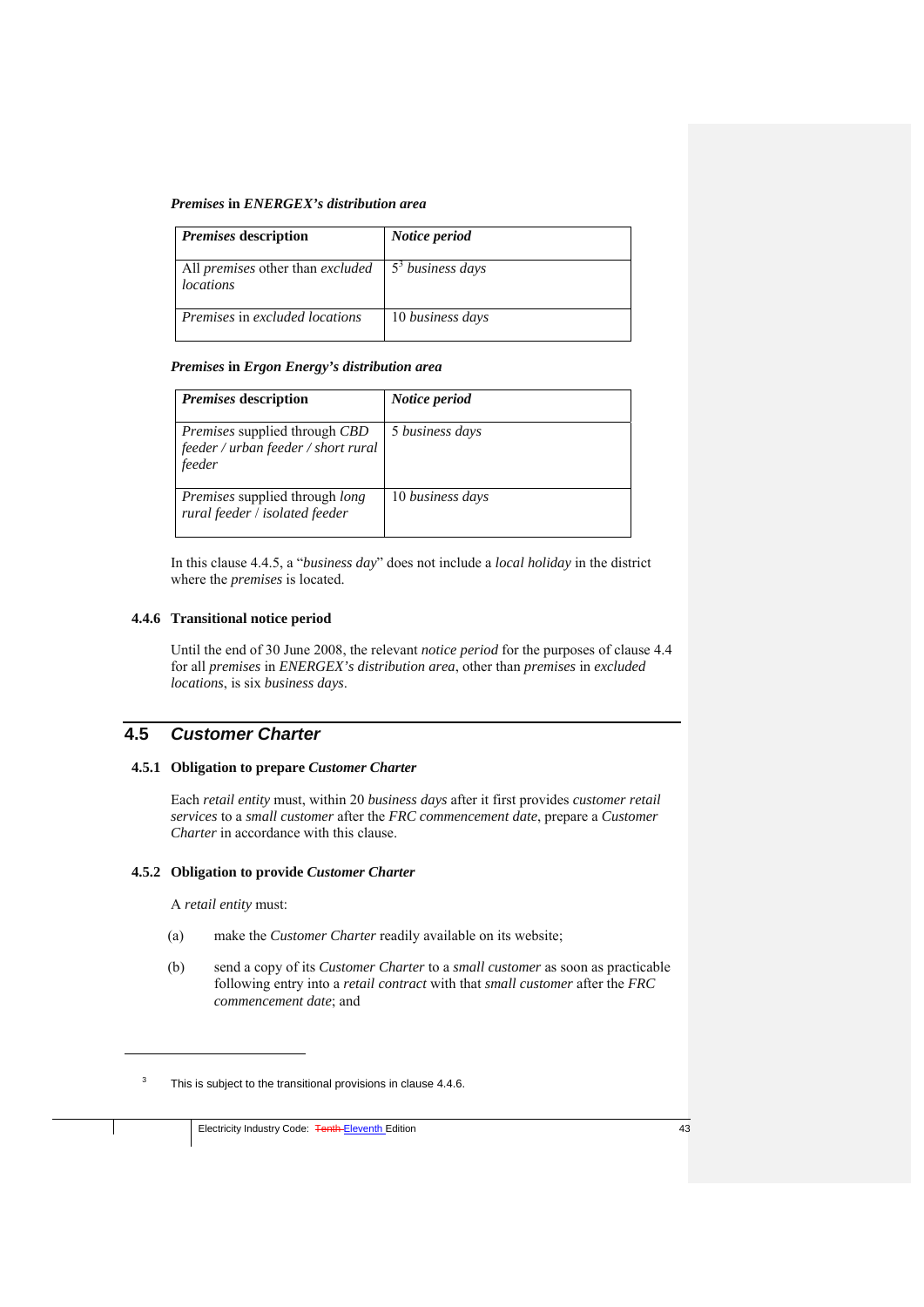(c) free of charge, send a copy of its *Customer Charter* to a *small customer* as soon as practicable following a request.

A *retail entity* is not required to provide a copy of its *Customer Charter* to its existing *small customers* on the *FRC commencement date*.

## **4.5.3 Charging for** *Customer Charters*

If a *small customer* has already received a copy of its *retail entity's Customer Charter*  under clause 4.5.2(c), that *retail entity* may impose a reasonable charge for provision of the *Customer Charter* on any subsequent request from the *small customer* within a 12 month period.

## **4.5.4 Contents of** *Customer Charter*

The *Customer Charter* must contain at least a summary of the respective rights and obligations under:

- (a) Chapter 4 of this *Code* and how a copy of the *Code* may be obtained;
- (b) the *Electricity Act* and associated regulations (as appropriate); and
- (c) any other information reasonably required by the *QCA* on no less than six months' notice.

# **4.6 Dealing with** *small customers*

## **4.6.1** *Retail entities* **to prepare enquiry procedures**

A *retail entity* must, within 20 *business days* after it first provides *customer retail services* to a *small customer* after the *FRC commencement date*, prepare and submit to the *QCA*, for approval, its procedures for handling *small customer* enquiries. The procedures must deal with at least the following matters:

- (a) the establishment of a *customer* enquiry line (for the cost of a local call from anywhere in Queensland) or information desk to provide information about:
	- (i) the provision of *customer retail services* to *small customers*;
	- (ii) the referral of questions by *small customers* concerning the quality, reliability and safety of electricity supply to their *premises* to the *small customer's distribution entity*;
	- (iii) payment options available to *small customers*;
	- (iv) what *small customers* can do if they are having trouble paying the *retail entity's* bills;
	- (v) how *small customers* can make enquiries or lodge complaints; and
	- (vi) the existence and operations of the *Energy and Water Ombudsman Queensland*;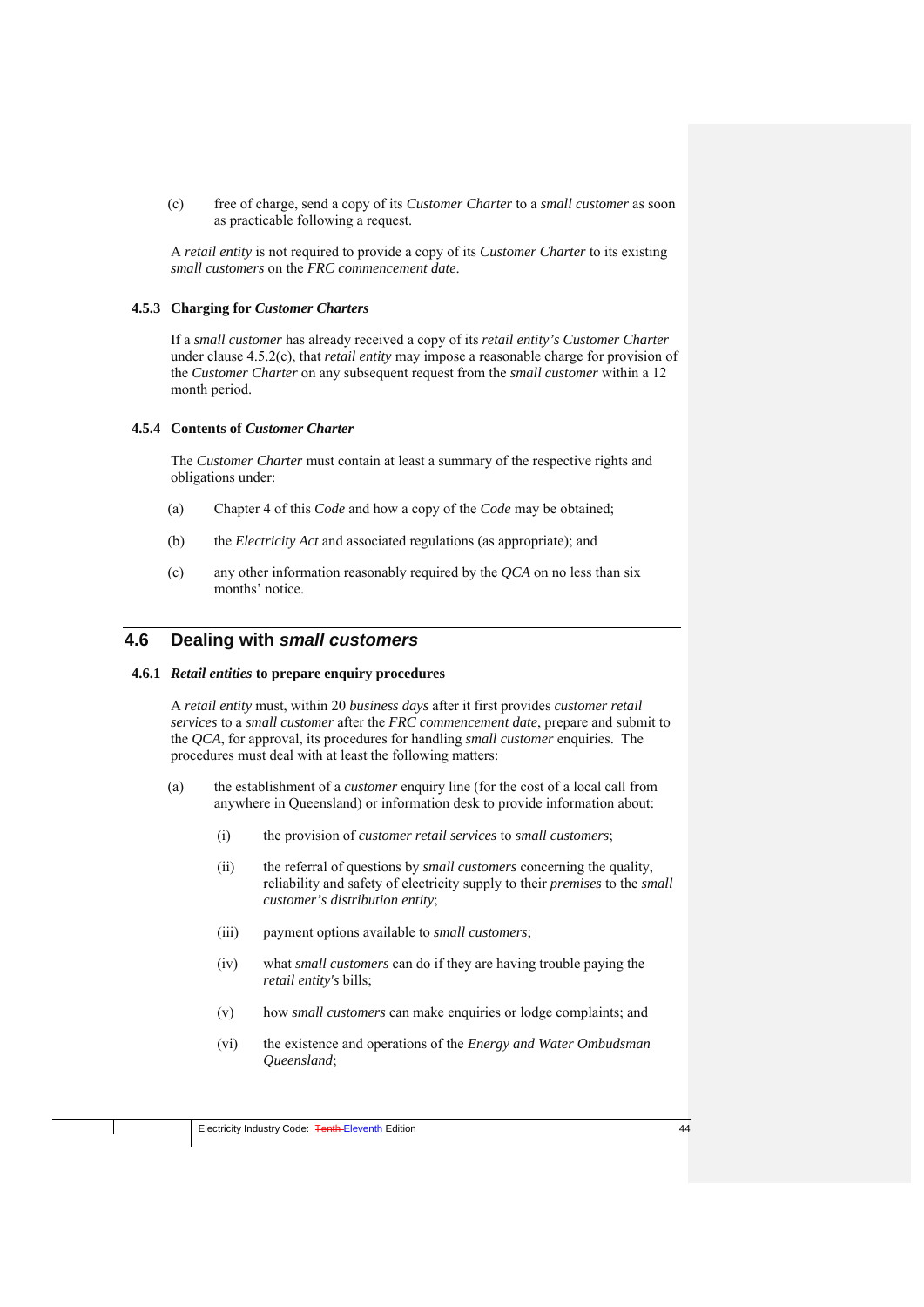- (b) the registration of special needs (see clause 4.20);
- (c) referral to interpreter services; and
- (d) any other matter required by the *QCA*.

## **4.6.2 Approval and implementation of enquiry procedures**

The *QCA* must notify the *retail entity* whether it approves the enquiry procedures. If the *QCA* notifies the *retail entity* that it does not approve the enquiry procedures, the *retail entity* must submit revised procedures as soon as practicable until a set of procedures is approved. The *retail entity* must implement the procedures within 20 *business days* after the date they are approved by the *QCA*.

## **4.6.3 Complaint handling**

- (a) If there is a dispute between the *small customer* and the *retail entity* about the terms of a *retail contract* or any rights or obligations under this *Code*, the *small customer* may complain to the *retail entity*.
- (b) The *retail entity* must handle a complaint made by a *small customer* in accordance with the *Australian Standard.*
- (c) When the *retail entity* responds to a *small customer's* complaint, the *retail entity* must inform the *small customer*:
	- (i) that the *small customer* has a right to raise the complaint to a higher level within the *retail entity's* management structure; and
	- (ii) that, if after raising the complaint to a higher level the *small customer*  is still not satisfied with the *retail entity's* response, the *small customer*  can refer the complaint to the *Energy and Water Ombudsman Queensland*.
- (d) If requested by the *small customer*, the information in paragraph (c) must be provided in writing.

# **4.6.4** *Customer* **communications**

- (a) Notices and bills are deemed to have been received by a party to a *retail contract*:
	- (i) on the date the *retail entity* hands it to the *small customer*, it is left at the *small customer's premises* or successfully faxed to the *small customer* (which occurs when the sender receives a transmission report to that effect);
	- (ii) on the date two *business days* after it is posted to a *premises* or a *small customer's* contract address; or
	- (iii) where use of email has been agreed, on the date of transmission unless the sender receives notice that delivery did not occur or has been delayed.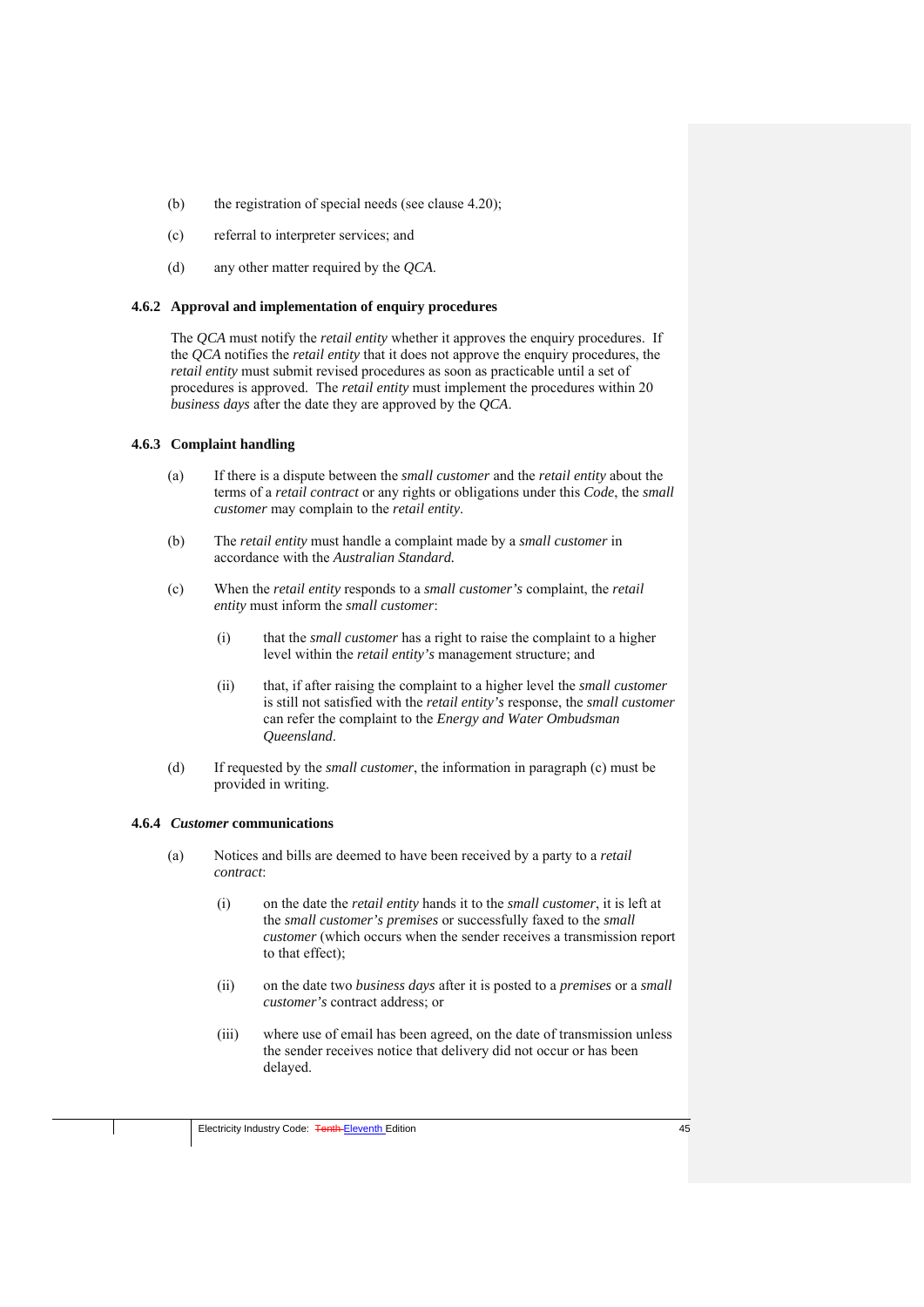# **4.7 Applications and connections**

## **4.7.1** *Retail entities'* **requirements**

If a *small customer* wishes to purchase *customer retail services* from a *retail entity* at a *premises* under a *retail contract*, the *retail entity* may require that the *small customer*  must first apply to the *retail entity* (in person, by telephone or in writing) to provide *customer retail services* to that *small customer* at that *premises* and, if requested by the *retail entity*:

- (a) provide *acceptable identification* when required by the *retail entity*;
- (b) provide *credit history information* when required by the *retail entity*;
- (c) pay any relevant fees and charges applicable to that *small customer*;
- (d) provide contact details for billing purposes;
- (e) provide contact details for the owner (or the agent of the owner) of the *premises* if the application is for a rental property;
- (f) ensure that there is safe and convenient access to the *meter* at the *premises*;
- (g) where appropriate, provide estimated electricity load information for the *small customer's* proposed use of electricity at the *premises*;
- (h) (subject to clause 4.17) provide a *security deposit*, a bank guarantee or enter into a payment arrangement;
- (i) in the case of a *negotiated retail contract*, pay any outstanding debt owed by the *small customer* to the *retail entity* relating to a previous *premises* (other than a debt the subject of a bona fide dispute, or for which repayment arrangements have been made);
- (j) in the case of a *standard retail contract*, enter into a payment arrangement in respect of any outstanding debt owed by the *small customer* to the *retail entity*  relating to a previous *premises* (other than a debt the subject of a bona fide dispute); and
- (k) satisfy any other pre-condition set out in the *electricity legislation*.

## **4.7.2** *Retail entities'* **requirements when a** *small customer* **moves in without first making an application for services**

If a *small customer* is a *move-in customer*, the *retail entity* may require that the *small customer*:

- (a) make an application to the *retail entity* for the provision of *customer retail services*; and
- (b) comply with the requirements set out in clause  $4.7.1(a)$  to (k).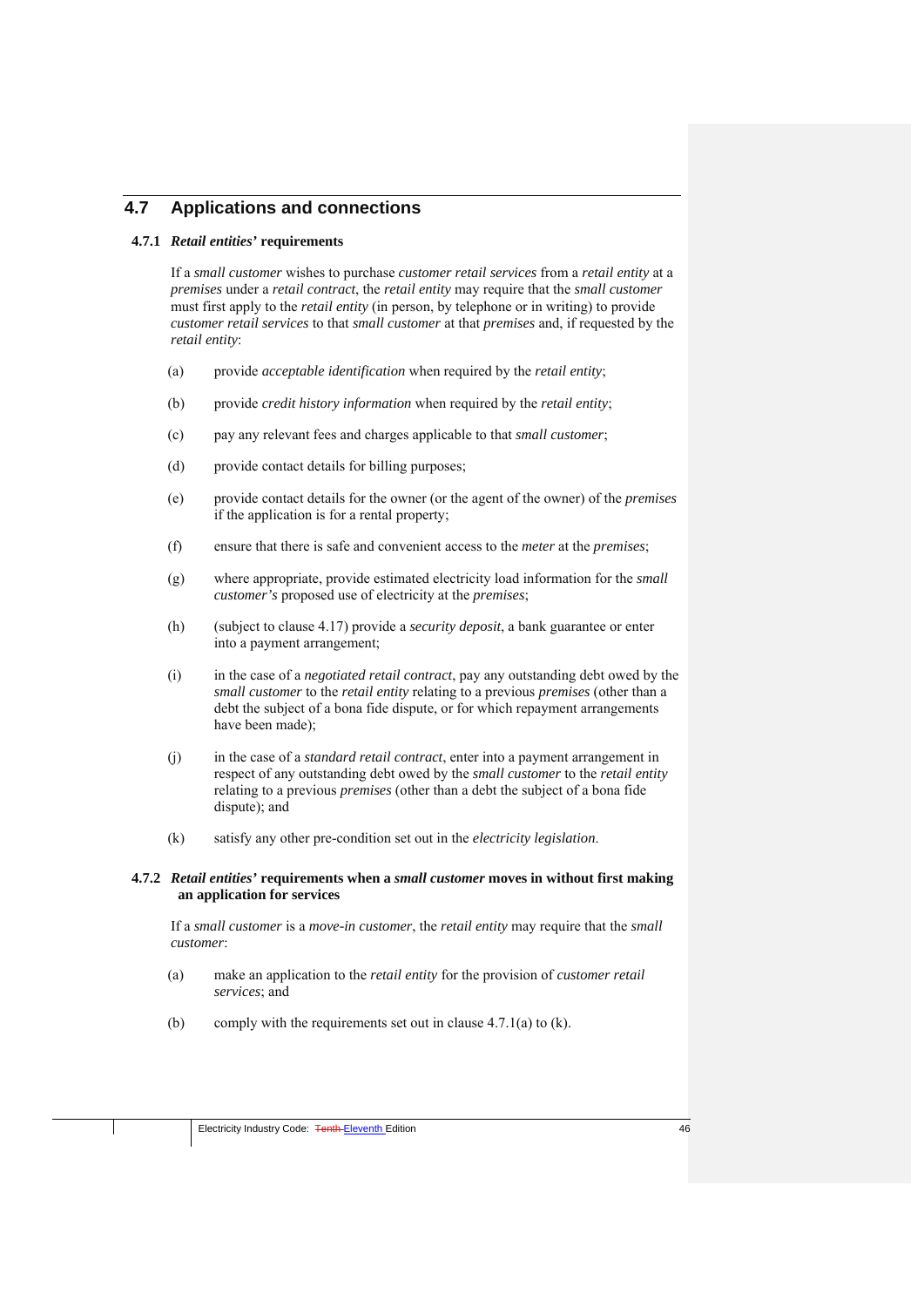### **4.7.3 Use of** *credit history information* **where a** *small customer* **seeks a** *standard retail contract*

- (a) Nothing in clause 4.7.1 will permit a *financially responsible retail entity* to refuse to enter into a *standard retail contract* with a *small customer* on the basis of *credit history information*.
- (b) Subject to clauses 4.17.4 and 4.17.5, where a *small customer* enters into a *standard retail contract*, *credit history information* may only be used by the *financially responsible retail entity* in determining whether to require the payment of a *security deposit* by the *small customer*.

## **4.7.4** *Retail entities'* **obligations to advise the** *distribution entity* **of connection applications**

Subject to the *small customer* complying with clause 4.7.1, as soon as possible after receiving an application from a *small customer* to start providing *customer retail services* to the *small customer*, or a request from a *small customer* to arrange for connection, a *retail entity* must forward relevant details of a *small customer,* including their classification as a *small business customer* or *small residential customer* to the *small customer's distribution entity* for the purpose of:

- (a) updating the *distribution entity's* records for that *premises* and *small customer*, if the *small customer's premises* is already connected; or
- (b) arranging for the connection of that *premises*, if the *small customer's premises* is not already connected to the *distribution entity's supply network*.

# **4.8 Illegal use**

# **4.8.1** *Retail entities'* **rights of recovery for illegal use**

The restrictions on recovery of undercharged amounts in clause 4.11.2 do not apply if a *small customer* has been undercharged or not charged as a result of a *small customer's* or an occupier of the *premises'* fraud or intentional consumption of electricity otherwise than in accordance with the *electricity legislation*.

# **4.8.2 Non-application of payment difficulties**

Clause 4.13.10 does not apply if, during the course of the *small customer's* dealings with the *retail entity,* the *small customer* is convicted of an offence involving fraud or theft of electricity.

# **4.9 Billing**

# **4.9.1 Obligation to bill quarterly\***

*(Note: this clause 4.9.1 may be varied in a negotiated retail contract)* 

(a) A *retail entity* must use its best endeavours to issue a bill to a *small customer* at least quarterly.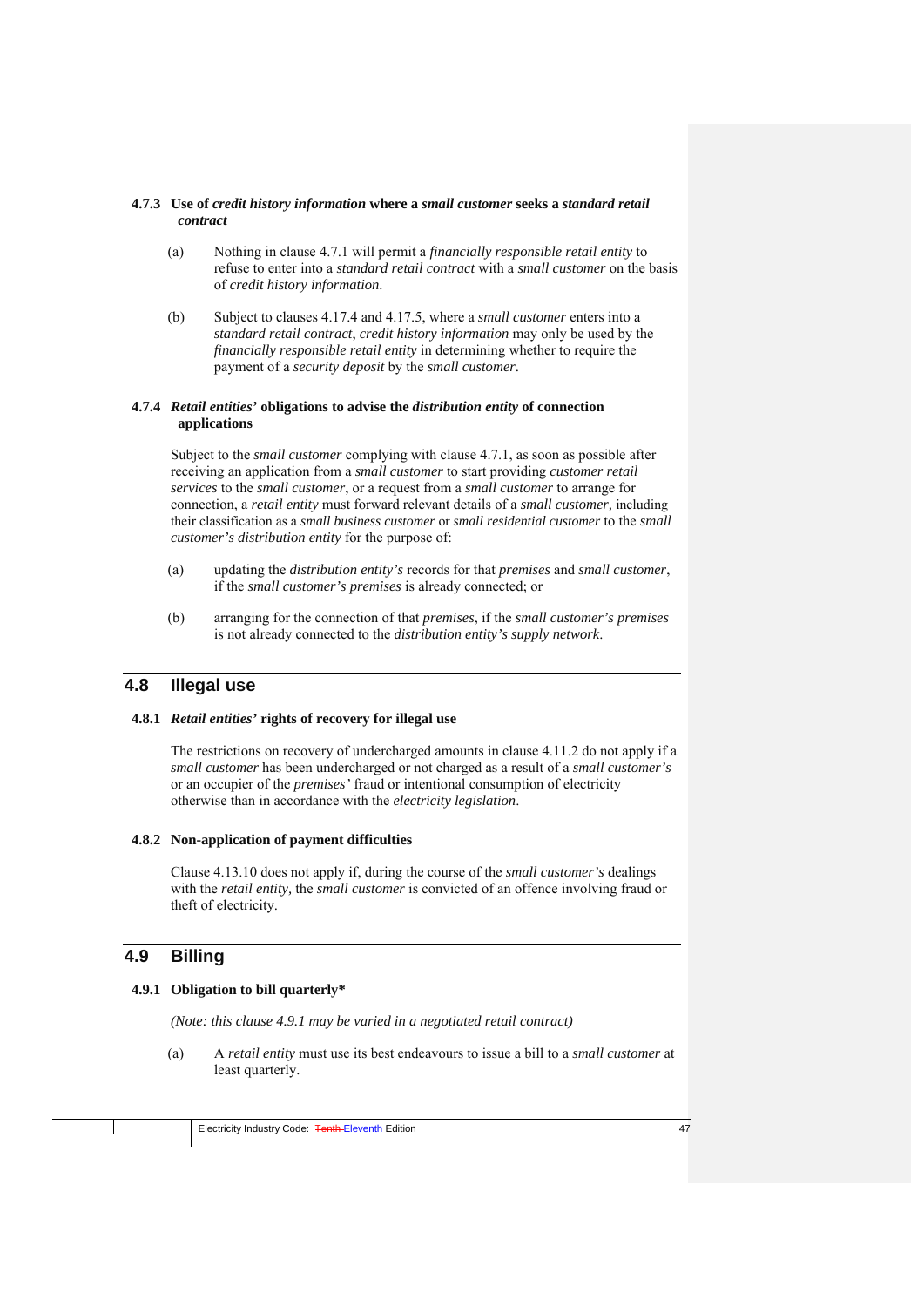- (b) Nothing in paragraph (a) will prevent a *retail entity* from issuing a bill more frequently than quarterly to a *business customer*.
- (c) Nothing in paragraph (a) will prevent a *retail entity* from issuing a bill more frequently than quarterly to a *residential customer* where the *retail entity* has obtained a *residential customer's explicit informed consent* to issue bills on that basis.
- (d) This clause 4.9.1 does not apply to *small customers* with *card operated meters*.

### **4.9.2 How bills are issued**

The *retail entity* must issue a bill to a *small customer* at the *premises*, unless the *small customer* nominates another address.

### **4.9.3 Information on charges which comprise a bill**

If requested by a *small customer* who is party to a *negotiated retail contract*, in relation to a bill, a *retail entity* must provide the *small customer* with reasonable information on *network charges* (to the extent it is readily available), retail charges and any other charges relating to the sale or sale and supply of electricity comprising the amount payable in respect of the *small customer's* bill.

#### **4.9.4 Simultaneous payments for gas and electricity**

Where a *retail entity* and a *small customer* have entered into:

- (a) a *dual fuel contract*; or
- (b) two *negotiated retail contracts* for the sale of electricity and the sale and supply of gas,

under which a single bill is, or two simultaneous bills are, for electricity and gas, issued to the *small customer*, and the *small customer* does not pay the entire amount owing under that bill or those bills, the *retail entity* must (subject to the *Community Ambulance Cover Act 2003* (Qld)):

- (c) apply a payment received from a *small customer* for charges for the sale of electricity or the sale and supply of gas respectively as agreed between the *retail entity* and the *small customer*; or
- (d) if no agreement is in place between the *retail entity* and the *small customer*, apply a payment received from a *small customer* for charges for the sale of electricity or the sale and supply of gas respectively as directed by the *small customer*; or
- (e) if paragraphs (c) and (d) do not apply, apply the payment in proportion to the relative value of each of the charges.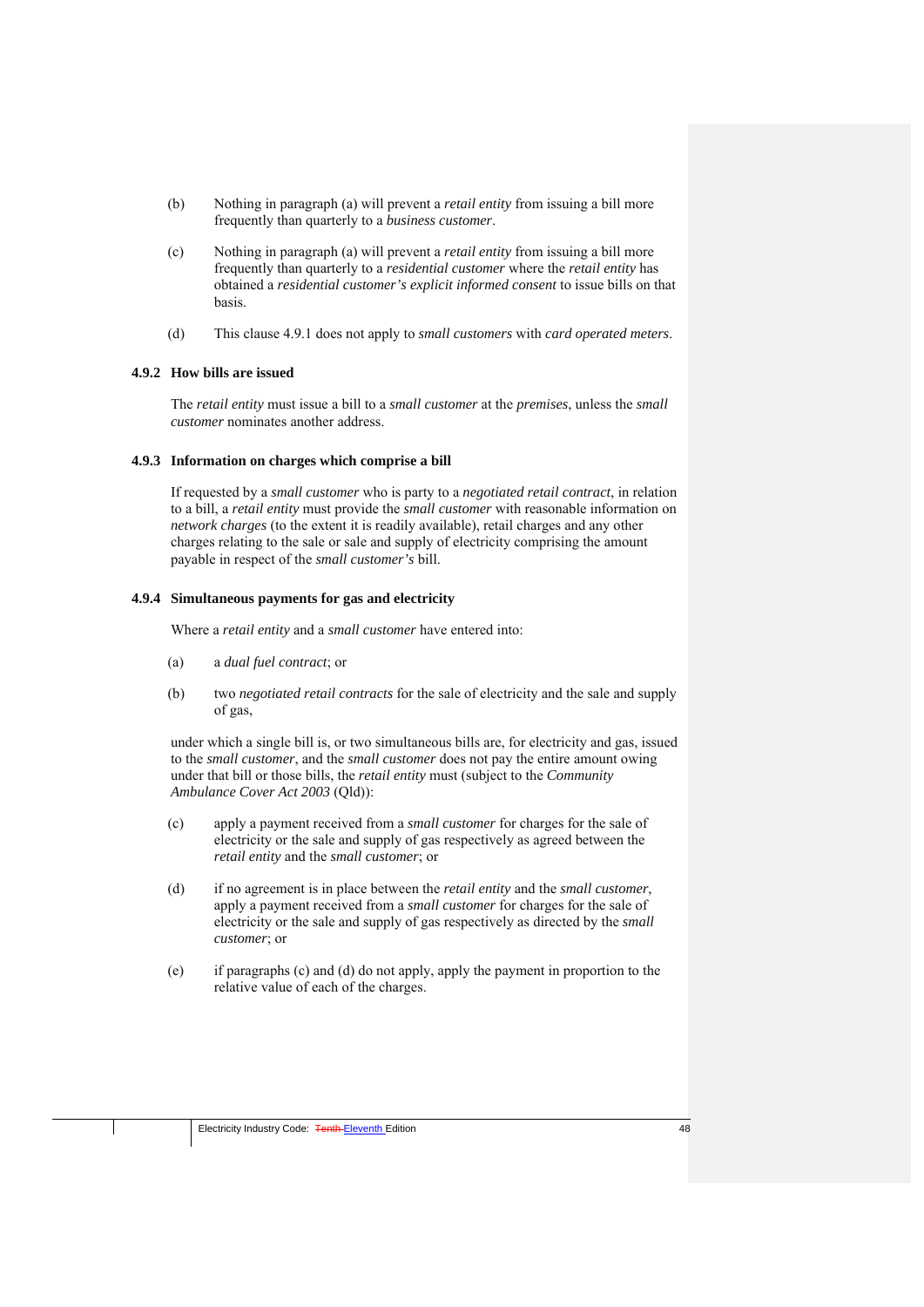#### **4.9.5 Other goods and services to a** *small customer*

Where a *retail entity* also provides goods or services (other than *customer retail services*) to a *small customer*, the *retail entity* must bill for those goods or services separately or:

- (a) include the charges for those goods and services as separate items in its combined bills, together with a description of the other goods or services supplied;
- (b) subject to the *Community Ambulance Cover Act 2003 (Qld),* apply any payment received from a *small customer* as directed by the *small customer*; and
- (c) subject to the *Community Ambulance Cover Act 2003 (Qld),* where a *small customer* does not direct how the payment is to be applied, the *retail entity* must apply the payment in satisfaction of the charges for the provision of *customer retail services* and the supply and sale of gas before applying any portion of it to the charges for any other goods or services.

## **4.9.6 Particulars on each bill**

A *retail entity* must include at least the following particulars on each bill:

- (a) the date of the last *meter* reading (or reading of *metering data*, as the case may be) or estimate and the number of days since the previous reading or estimate;
- (b) the estimated date of the next *meter* reading;
- (c) the *meter* readings, *metering data* or estimates for the bill;
- (d) consumption, or estimated consumption, in units used (kWh or kVAh);
- (e) the relevant fees, charges and tariffs applicable to the *small customer*;
- (f) the pay-by date;
- (g) the telephone number for billing, payment enquiries and instalment payment options (for the cost of a local call from anywhere in Queensland);
- (h) a 24 hour contact telephone number for faults, emergencies and *force majeure events*;
- (i) the *small customer's premises* and any relevant other address;
- (j) the *small customer's* name and account number;
- (k) the amount of arrears or credit;
- (l) the amount of any *security deposit* provided by the *small customer*;
- (m) the amount of any other charge (as described in clause 4.9.5) and details of the goods or service provided;
- (n) on *residential customers'* bills only, advice in languages common to the *residential customer* base on how to access interpreter services;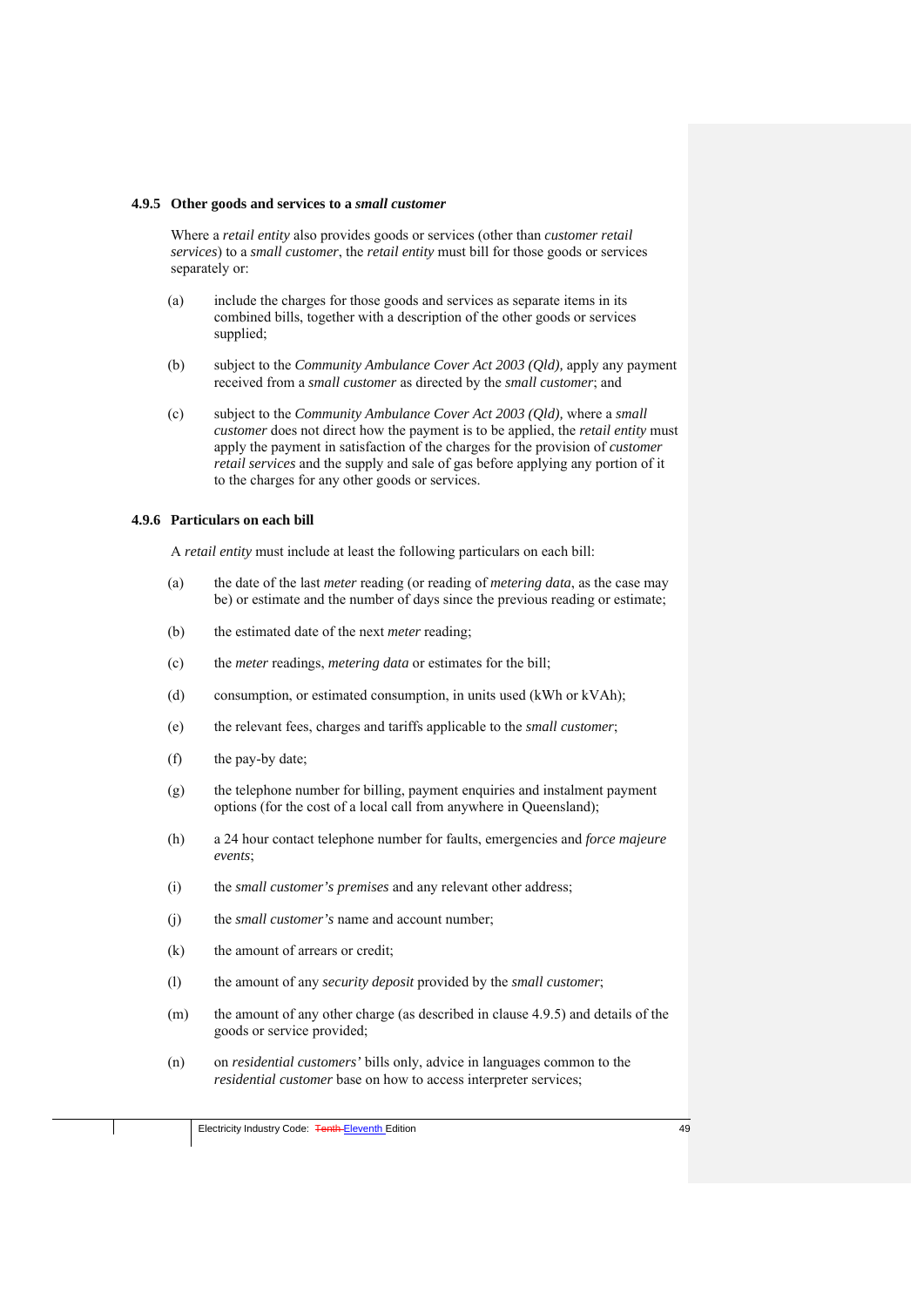- (o) on *residential customers'* bills only, a reference to the availability of concessions, if any;
- (p) if the bill is a reminder notice issued in accordance with clause 4.13.2, contact details for the *retail entity's* internal complaint handling processes;
- (q) all *NMI* and *NMI checksum* applicable to the bill;
- (r) a list of the available payment methods;\*

*(paragraph (r) may only be varied in a negotiated retail contract where clause 4.13.3 is also varied)* 

- $(s)$  if:
	- (i) the *small customer* is on a *standard retail contract* and the *notified prices* provide for the charging of late payment fees, the amount of the fee specified in the *notified prices*; or
	- (ii) the *small customer* is on a *negotiated retail contract* and the contract provides for charging of late payment fees, the amount of the fee specified in the *negotiated retail contract*; and
- (t) if the bill contains charges for the sale of both electricity and gas, a notice advising of the *small customer's* right to nominate apportionment of any payment between those charges under clause 4.9.4.**\***

*(Paragraph (t) may only be varied where clause 4.9.4(c) applies.)*

## **4.9.7 Average daily usage**

- (a) Subject to paragraph (b), a *retail entity* must, for a *small customer's* current *premises*, display on each bill the *small customer's* current average daily usage and, to the extent that data are available, a comparison of the *small customer's* average daily usage for the same period during the previous year for that *premises*.
- (b) A *retail entity* need not include a comparison of average daily usage:
	- (i) when it is the *small customer's* first bill for a *premises*;
	- (ii) where there has been no or very low relevant electricity consumption; or
	- (iii) where relevant comparable data are not available.

# **4.9.8 Historical billing data**

- (a) A *retail entity* must keep a *small customer's* billing data for a minimum of two years.
- (b) Where a *small customer* requests, and the data are available, a *retail entity*  must, within 10 *business days* of that request, provide to the *small customer* free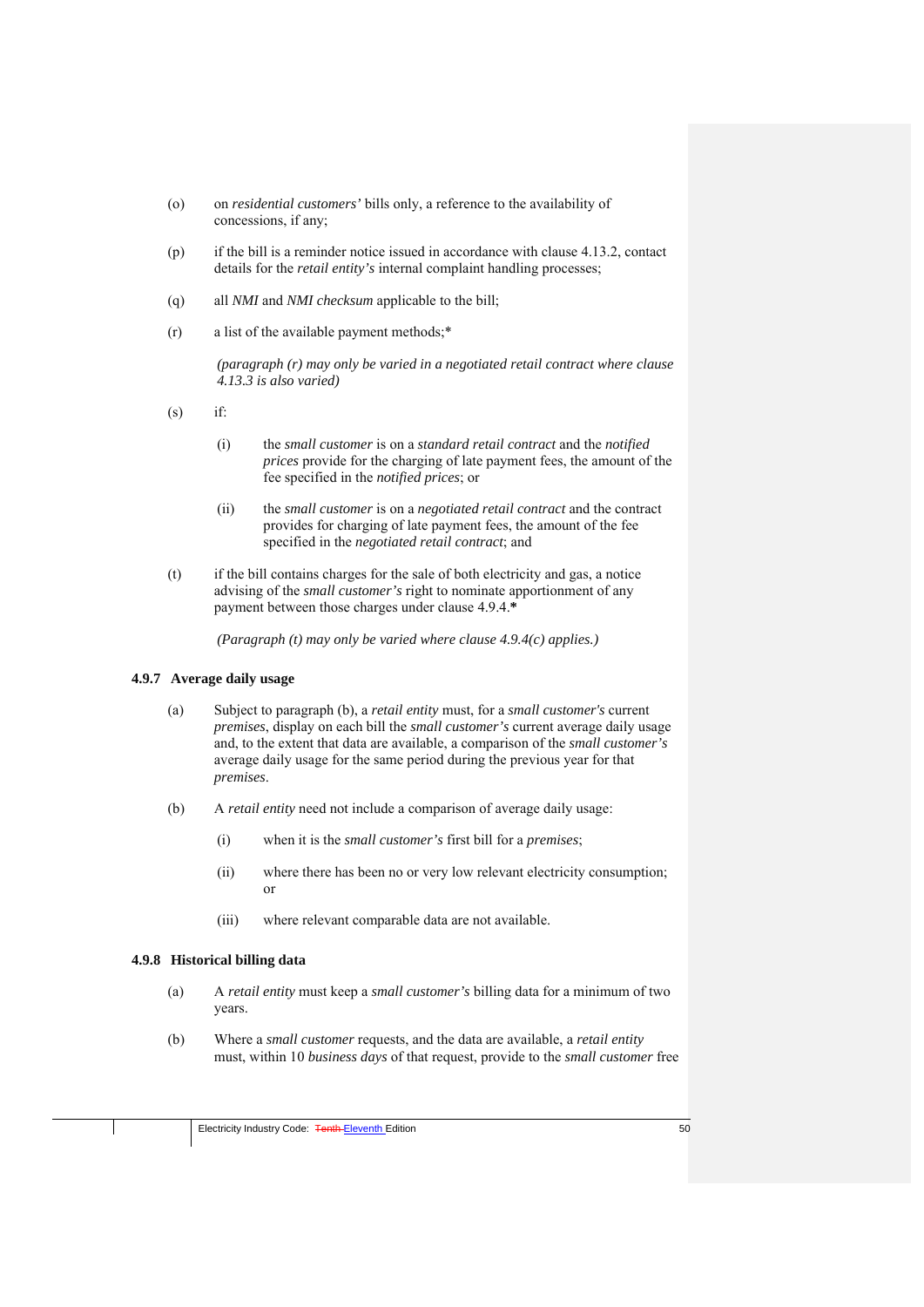of charge the *small customer's* billing data appearing on the *small customer's*  bills for a *premises* for the previous two years.

(c) Where the *small customer* requests billing data before this period, the *retail entity* must use its best endeavours to provide that data to the *small customer*  within 20 *business days* of the request and may impose a reasonable charge for providing that data.4

## **4.9.9 Bill format**

A *retail entity* must issue a bill in a format which permits a *small customer* to easily verify that the bill conforms with its *retail contract*.

# **4.10** *Meter* **reading**

#### **4.10.1** *Meter* **reading for billing purposes**

A *retail entity* must:

- (a) base a *small customer's* bill on:
	- (i) the *meter* reading or *metering data* for the relevant *meters* at the *small customer*'s *premises* provided by the *responsible person* determined in accordance with Chapter 9 of this *Code* or the *Metrology Procedure* (as appropriate); or
	- (ii) any method agreed between the *small customer* and the *retail entity*, which may include a *customer* self read;
- (b) use its best endeavours to ensure that an *actual meter reading* is obtained at least once every 12 months; and
- (c) use an estimate of the amount of electricity consumed at the *small customer's premises* only if an *actual meter reading* is not obtained from the *premises* for the billing period under consideration.

#### **4.10.2 Advice that a bill is estimated**

If a *retail entity* issues a *small customer* with a bill that is not based on an *actual meter reading,* or is based on a *substituted meter reading*, it must publish a notice in a prominent location on that bill advising that the bill is based on an estimate.

# **4.10.3 Adjustments to subsequent bills**

1

Where a *retail entity* has issued a *small customer* with a bill based on an estimate and the *retail entity* subsequently issues the *small customer* with a bill that is based on an *actual meter reading*:

<sup>4</sup> The amount charged may be the subject of a maximum charge under the *notified prices, Electricity Regulation* or Schedule 4.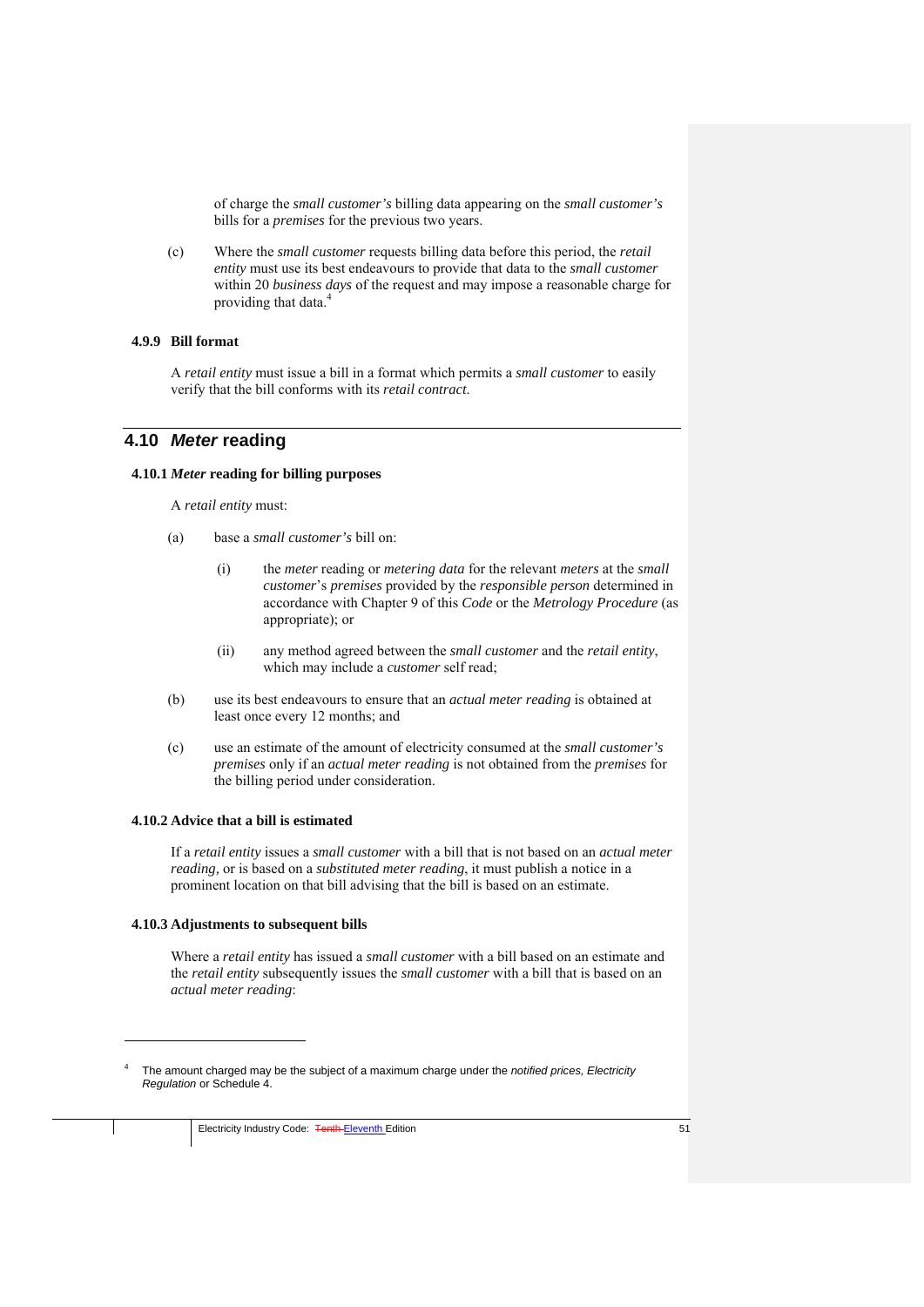- (a) the *retail entity* must include an adjustment on the bill to take account of any overcharging of the *small customer* that has occurred; and
- (b) unless the *actual meter reading* could not be obtained as a result of an act or omission by the *small customer*, the *retail entity* will, at the request of the *small customer*, offer the *small customer* time to pay the undercharged amount by agreed instalments (which is not an *instalment plan*), over a period being no longer than:
	- (i) the period during which an *actual meter reading* was not obtained, where this period is less than 12 months; or
	- (ii) in any other case, 12 months.

## **4.10.4 Pass through of cost where access is denied**

Where a *small customer* has denied access to a *meter* for the purpose of reading that *meter* and subsequently requests the *retail entity* to replace an estimated bill with a bill based on an *actual meter reading*, the *retail entity* must use its best endeavours to comply with that request but may pass through to that *small customer* any costs it incurs in doing so.

# **4.10.5 Unmetered supplies**

If there is no *meter* in respect of a *small customer's premises,* a *retail entity* must base a bill on the provisions relating to unmetered *premises* in the *notified prices.* Where the *notified prices* do not apply, the *retail entity* must base a bill on *metering data*  calculated in accordance with the *Metrology Procedure* or Chapter 9 of this *Code* (as appropriate).

# **4.11 Undercharging and overcharging**

# **4.11.1 Recovery of undercharges from** *small customers*

Subject to clause 4.11.2, where a *retail entity* has undercharged a *small customer* it may recover from the *small customer* the amount undercharged.

# **4.11.2 Process and limitations on recovery**

Where a *retail entity* proposes to recover an amount undercharged the *retail entity*  must:

- (a) if the amount was undercharged as a result of the *retail entity's* or *distribution entity's* act or omission, limit the amount to be recovered to the amount undercharged in the 12 months prior to the date the *small customer* is notified of the undercharging;
- (b) list the amount to be recovered as a separate item in a special bill or in the next bill, together with an explanation of that amount;
- (c) not charge the *small customer* interest on that amount; and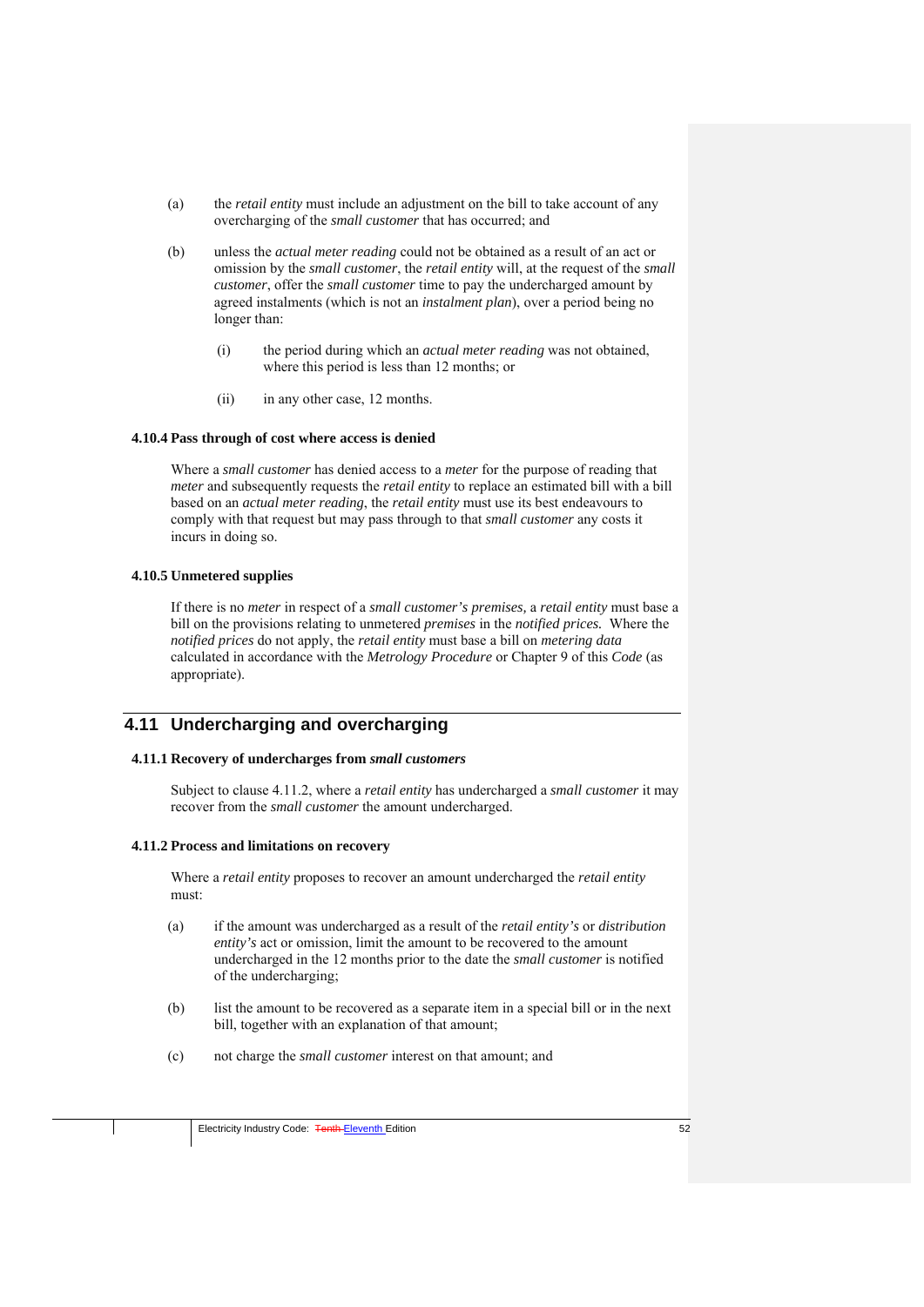- (d) offer the *small customer* time to pay that amount by agreed instalments, over a period nominated by the *small customer* being no longer than:
	- (i) the period during which the undercharging occurred (if the undercharging occurred over a period of less than 12 months); or
	- (ii) in any other case, 12 months.

#### **4.11.3 Notice and payment to** *small customers* **of overcharges**

- (a) Subject to paragraph (b), where a *small customer* has been overcharged, the *retail entity* must inform the *small customer* accordingly within 10 *business days* of the *retail entity* becoming aware of that overcharging and:
	- (i) if the *small customer* has already paid that amount, credit that amount to the *small customer's* next bill unless the *small customer* reasonably requests otherwise in which case the *retail entity* must comply with that request; or
	- (ii) if the *small customer* has ceased to purchase *customer retail services*  from that *retail entity*, use its best endeavours to pay that amount to the *small customer* within 10 *business days*.
- (b) If the *small customer* has been overcharged otherwise than as a result of an act or omission of the *retail entity* or *distribution entity*, the *retail entity* is only required to credit or pay the *small customer* the amount the *small customer* was overcharged in the 12 months before the error was discovered.
- (c) No interest shall accrue to a credit or refund referred to in paragraph (a) or (b).

# **4.12 Tariff changes and options**

### **4.12.1 Obligations on retail entities**

Subject to clauses 4.12.6 and 4.12.7 where during a *billing cycle* a *small customer* changes from one type of tariff to another type of tariff for *customer retail services*, the *retail entity* must (if it is necessary to do so due to the change in the type of tariff applying to that *small customer*):

- (a) obtain a *meter* reading (or *metering data*) at the time the type of tariff changes; and
- (b) calculate the *small customer's* bill using the type of tariff applying:
	- (i) the old type of tariff up to but not including the date of the *meter* reading; and
	- (ii) the new type of tariff from and including the date of the *meter* reading.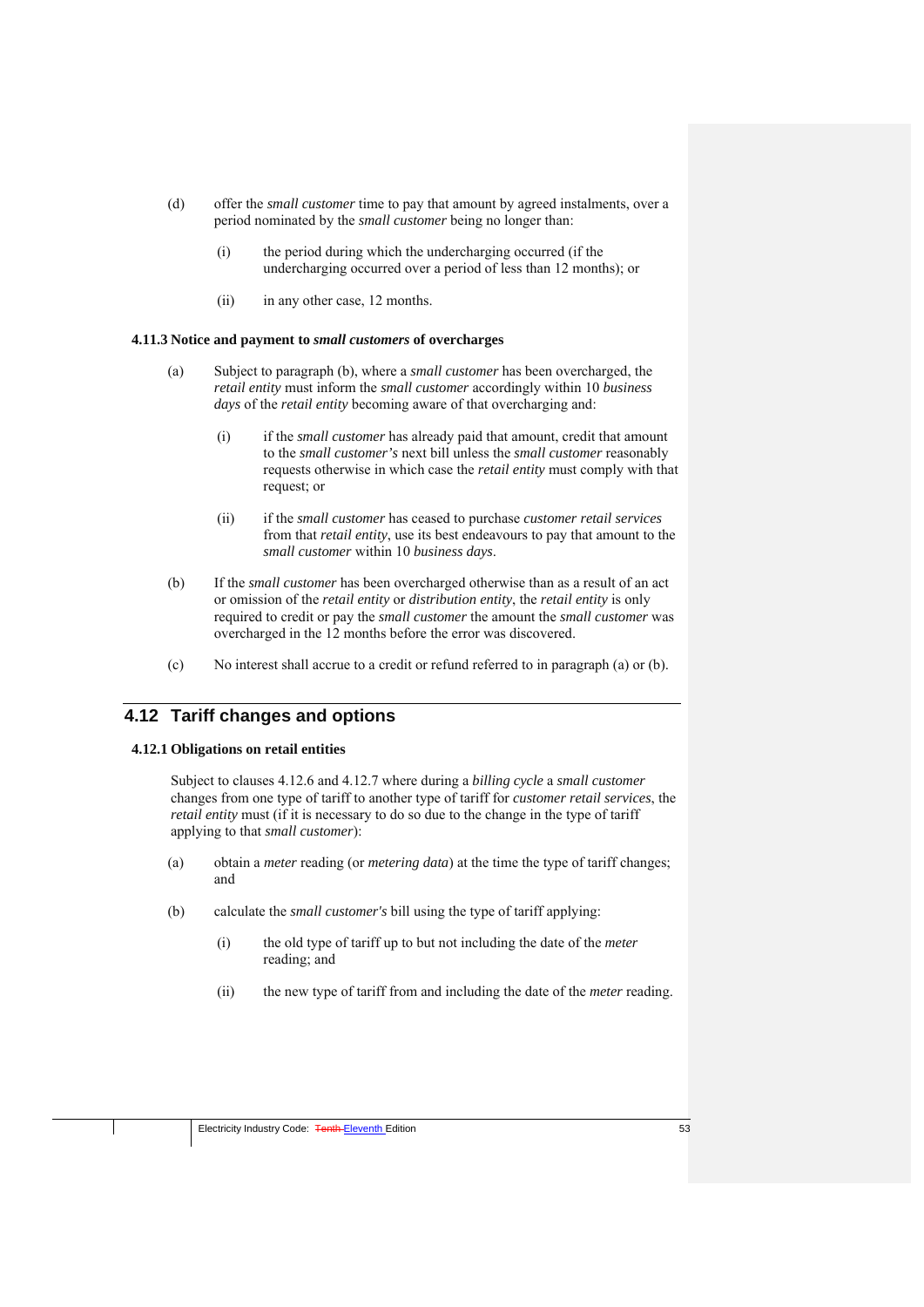#### **4.12.2 Change of tariff within a** *billing cycle*

Subject to clauses 4.12.6 and 4.12.7 where during a *billing cycle* the tariff rate or charge applying to a *small customer* changes, the *retail entity* must calculate the bill on a pro rata basis using:

- (a) the old tariff rate or charge up to but not including the date of change; and
- (b) the new tariff rate or charge from and including the date of the change to the end of the *billing cycle*.

#### **4.12.3** *Customer* **applications\***

*(Note: this clause 4.12.3 may be varied in a negotiated retail contract)*

Where a *retail entity* offers alternative tariffs or tariff options and a *small customer:*

- (a) applies in writing or other form acceptable to the *retail entity* to transfer from that *small customer's* current tariff to another tariff; and
- (b) demonstrates to the *retail entity* that it satisfies all of the conditions relating to that other tariff and any conditions imposed by the *small customer's distribution entity*,

the *retail entity* must transfer the *small customer* to that other tariff within 10 *business days* of satisfying those conditions.

#### **4.12.4 Effective date of transfer between tariffs**

Where a *small customer* transfers from one tariff type to another in accordance with clause 4.12.3, the effective date of the transfer will be:

- (a) subject to paragraph (b), the date on which the *meter* reading referred to in clause 4.12.1(a) was obtained; or
- (b) where the transfer requires a change to the *meter* at the *small customer's premises*, the date the *meter* change is completed.

#### **4.12.5 Change in use**

- (a) Where a *small customer* notifies a *retail entity* of a change in use of the *small customer's premises*, the *retail entity* may require the *small customer* to transfer to a tariff applicable to the *small customer's* use of that *premises*.
- (b) If a *small customer* fails to give the notice required under paragraph (a), the *retail entity* may, upon written notice to the *small customer*, transfer the *small customer* retrospectively to the applicable tariff.

#### **4.12.6 No retrospective** *price changes*

Excluding applications made under Clause 4.12.3 of the *Code*, if a *price change* applying to a *small customer* under a *negotiated retail contract* is proposed by the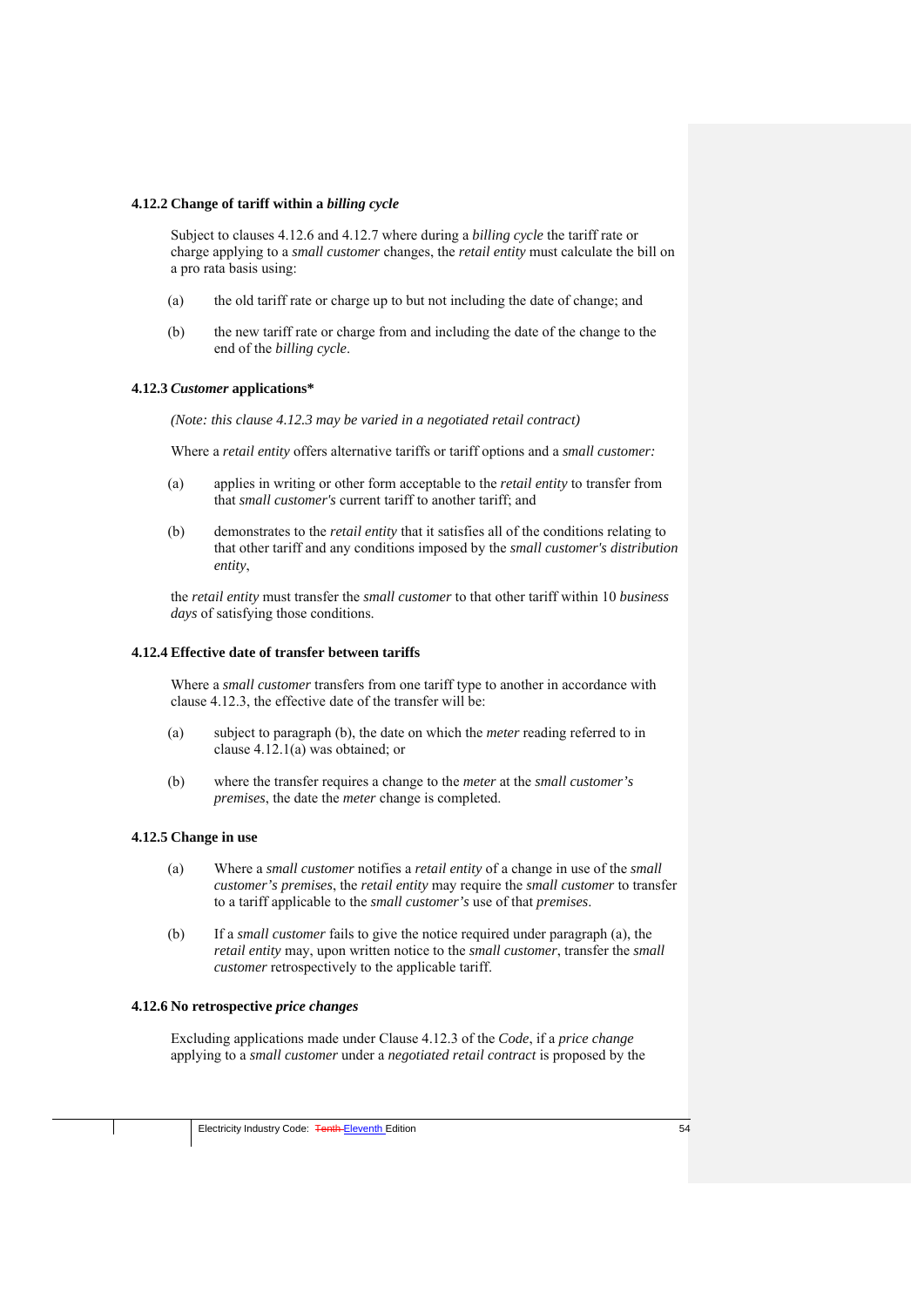*retail entity*, the *retail entity* must provide a notice to the *small customer* in accordance with Clause 4.12.7 at least 10 *business days* before the *price change* takes effect*.* 

### **4.12.7 Notification of** *price changes*

In respect of Clause 4.12.6, a *retail entity* must notify a *small customer* of a price change under a *negotiated retail contract* by:

- (a) individual written communication including full details of the *price change* via standard postal mail (or via email or mobile text messaging services provided this form of communication has been agreed with the *small customer*); or
- (b) newspaper advertisement, provided that:
	- (i) the *small customer* is notified of the date of an impending *price change* in a bill message (or via email or mobile text messaging services provided this form of communication has been agreed with the *small customer*) prior to the *price change*, stating when (date) and where (website, press notification and any other location) full details of the *price change* will be available;
	- (ii) no less than 10 *business days* prior to the date of the *price change*, publish the new prices (including the percentage increase from the existing prices) in a newspaper/s circulating throughout Queensland;
	- (iii) no less than 10 *business days* prior to the date of the *price change*, publish the new prices and full details of the impact of *price change* on the *retail entity's* website; and
	- (iv) full details of how the *price change* has affected *small customers* is attached to the next bill received by the customer.

# **4.13 Payment**

## **4.13.1 Minimum time for payment of a bill\***

*(Note: clause 4.13.1 may be varied in a negotiated retail contract)* 

Unless otherwise agreed with a *small customer*, the pay-by date specified in the bill must not be less than 12 *business days* after the date the *retail entity* sends the bill.

### **4.13.2 Issue of reminder notices**

If a *small customer* has not paid a bill by the pay-by date, the *retail entity* may send to that *small customer* a reminder notice that its bill is past due, giving the *small customer*  a further pay-by date (not less than five *business days* after the date the notice is sent).

#### **4.13.3 Payment methods***\**

*(Note: this clause may be varied in a negotiated retail contract)*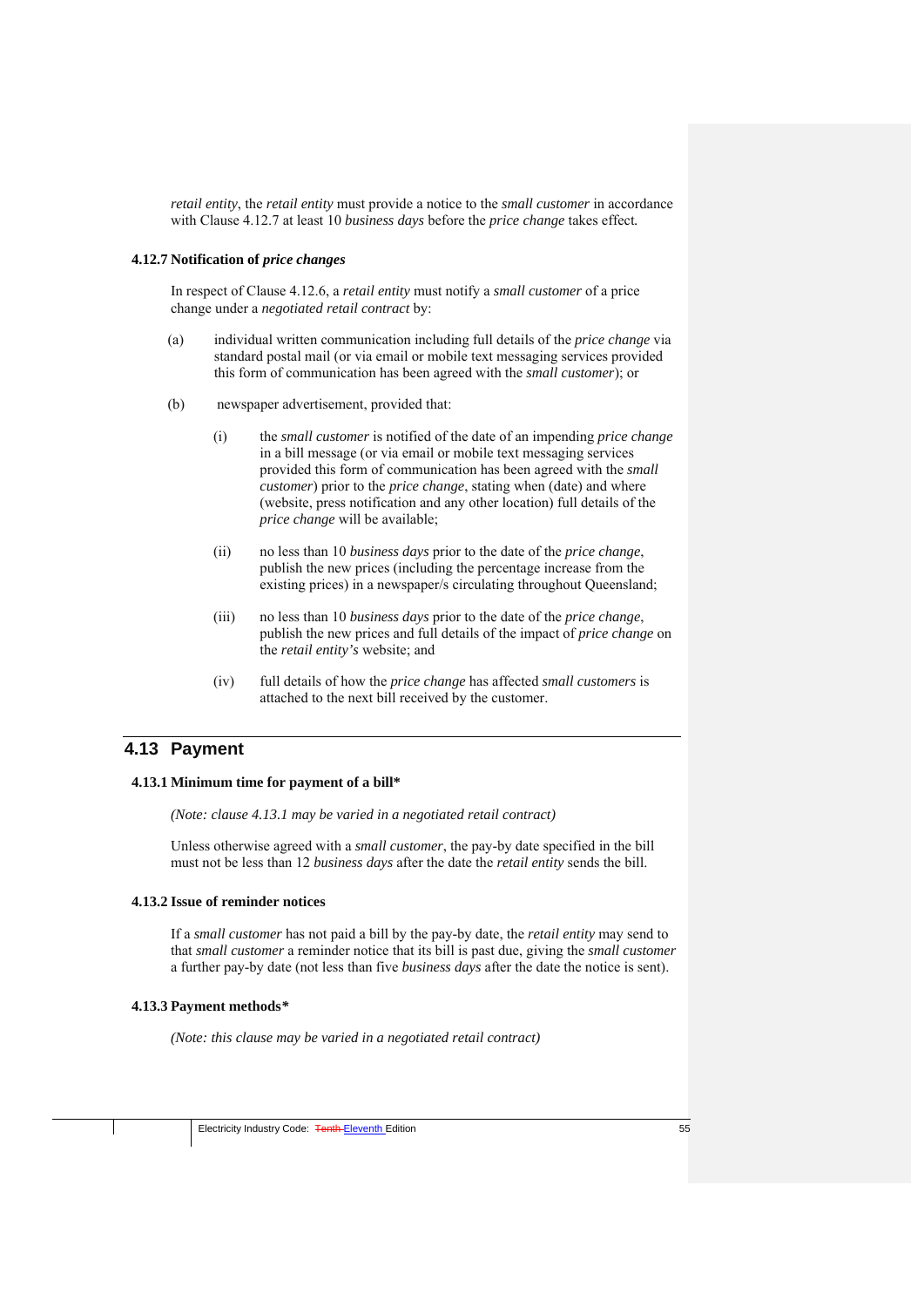A *retail entity* must offer at least the following payment methods to its *small customers*:

- (a) in person at a network of agencies or payment outlets;
- (b) by mail; and
- (c) by direct debit under a payment arrangement agreed by the *small customer*, the *retail entity* and a *bank* nominated by the *small customer*.

## **4.13.4 Direct debit**

Where a *retail entity* offers a *small customer* the option of payment of bills directly from an account with a *bank* nominated by the *small customer* (whether or not by instalment), the *retail entity* must notify the *small customer* in writing:

- (a) the amounts (which may include the full bill or an agreed instalment based on a reading or an estimate of the *small customer's* bill from time to time or the reconciliation amount calculated in accordance with clause 4.10.3 following a reading of the *meter*);
- (b) the frequency of those payments (direct debits); and
- (c) that if the *small customer* requests the *retail entity* to cease to rely upon that direct debit authority granted in favour of the *retail entity*, the *retail entity* will no longer rely on the direct debit authority.

# **4.13.5 Other retail fees and charges**

- (a) In addition to charges for electricity consumption, a *retail entity* may impose other fees and charges on a *small customer* relating to the provision of *customer retail services*:
	- (i) under a *negotiated retail contract*, whether or not the imposition of that fee or charge is expressly provided for in this *Code*; and
	- (ii) under a *standard retail contract*, only where the imposition of that fee or charge is expressly provided for in the *notified prices*.
- (b) In a *negotiated retail contract*, the amount of any such fee or charge must be fair and reasonable having regard to related costs incurred by the *retail entity*.

#### **4.13.6 Pass through of** *distribution non-network charges*

- (a) A *retail entity* may bill a *small customer* under a *retail contract* a *distribution non-network charge* which:
	- (i) the *distribution entity* is entitled to charge the *small customer* under their *connection contract*; and
	- (ii) has been charged to the *retail entity* in accordance with the *coordination agreement* between the *retail entity* and the *distribution entity*.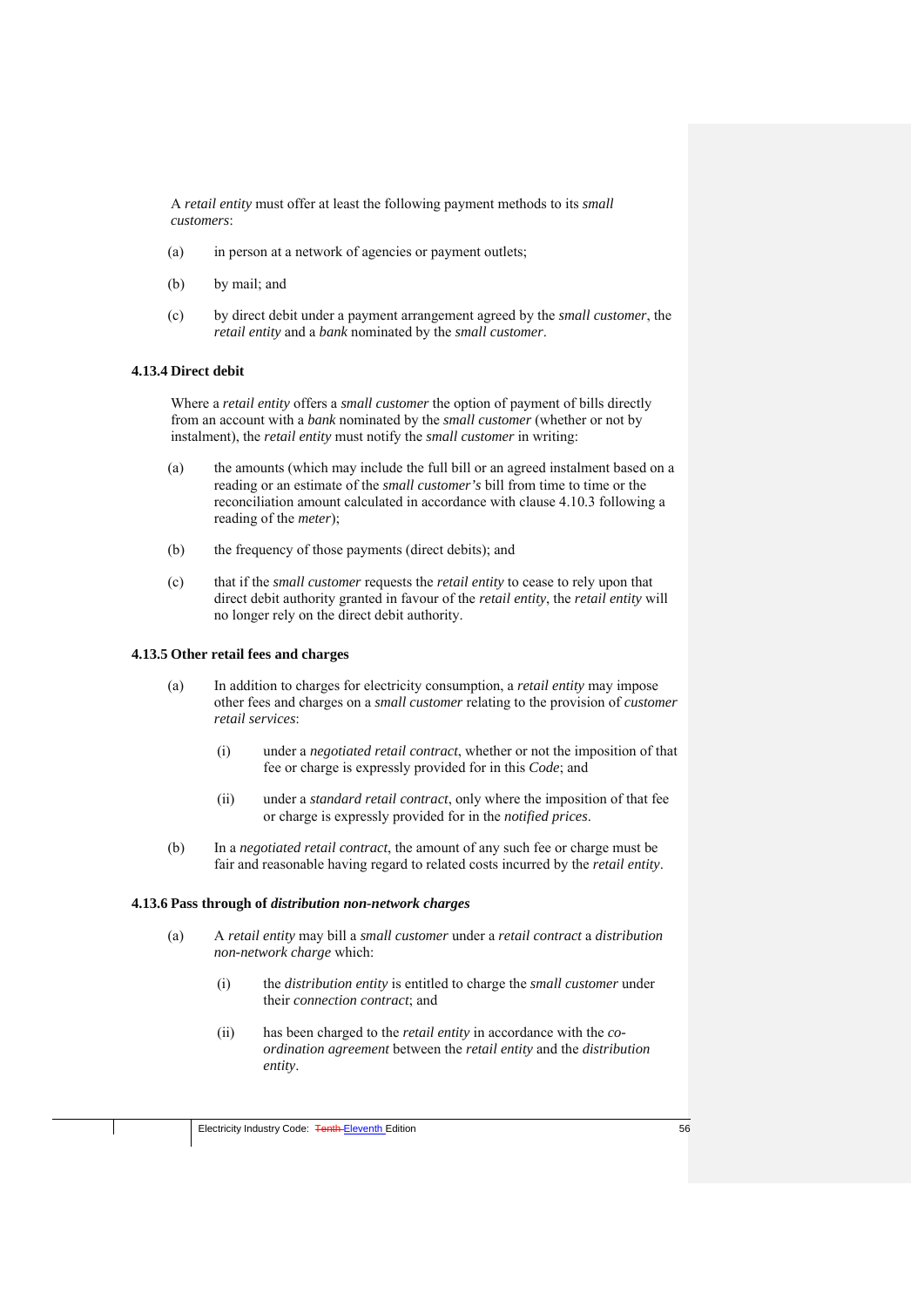Examples of *distribution non-network charges* are disconnection fees, reconnection fees and *meter* test fees.

(b) If a *small customer* is on a *standard retail contract*, a *retail entity* must not charge the *small customer* any administration fees or surcharge with respect to *distribution non-network charges*.

# **4.13.7 Payments in advance***\**

*(Note: this clause 4.13.7 may be varied in a negotiated retail contract)* 

- (a) A *retail entity* must, at the request of a *small customer*, accept payment in advance.
- (b) The acceptance of an advance payment by a *retail entity* in accordance with paragraph (a) will not require the *retail entity* to credit any interest to the amounts paid in advance.

#### **4.13.8 Long absence or illness**

Where a *residential customer* is unable to arrange payment by one of the methods specified in clause 4.13.3, whether due to illness or long absence, the *retail entity* must offer:

- (a) payment in advance facilities (unless a *negotiated retail contract* between the *small customer* and *retail entity* has varied clause 4.13.7); and
- (b) redirection of the *small customer's* bill as requested by the *small customer* free of charge.

#### **4.13.9 Concessions, rebates or grants**

The *retail entity* must, when requested by a *residential customer*, pass on to the *residential customer*, as soon as is reasonably practicable, any information about the availability of concessions, rebates or grants (in particular, the electricity pensioners' and seniors' rebate), which information has been provided to the *retail entity* by the organisation or Government department responsible for the administration of that concession, rebate or grant.

## **4.13.10 Payment difficulties**

- (a) Where a *residential customer* informs the *retail entity* in writing or by telephone that the *customer* is experiencing payment difficulties, or the *retail entity's* credit management processes indicate or ought to indicate to the *retail entity* that a *residential customer* is experiencing payment difficulties, the *retail entity* must offer the *residential customer*, as soon as is reasonably practicable, an *instalment plan* which complies with clause 4.14 and, where appropriate:
	- (i) information about the right to have a bill redirected to a third person, as long as that third person consents in writing to that redirection;
	- (ii) information on independent financial and other relevant counselling services;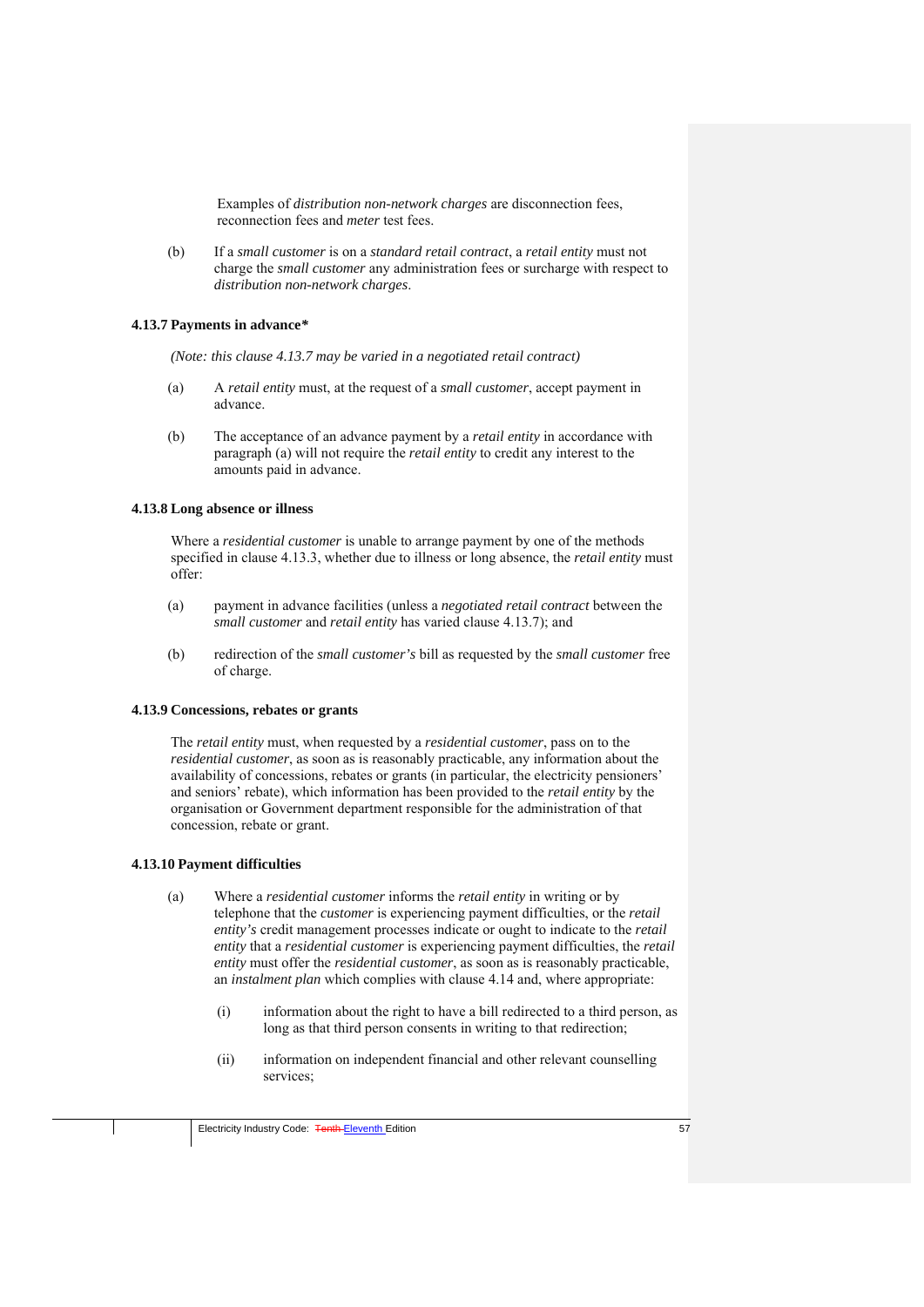- (iii) advise the *residential customer* of any concessions, rebates or grants that may be available to the *residential customer* to assist with financial hardship; and
- (iv) to the extent available, advice on how a *residential customer* may arrange for an electricity audit of the *residential customer's premises*.
- (b) Where a *residential customer* requests information or a redirection of its bills under this clause, the *retail entity* must provide that information or redirection free of charge.

# **4.14 Paying by instalments**

#### **4.14.1 Minimum instalment payment options\***

*(Note: this clause 4.14.1 may be varied in a negotiated retail contract)* 

A *retail entity* must offer *residential customers* at least the following payment options:

- (a) a system or arrangement under which a *residential customer* may make payments in advance towards future bills; and
- (b) an interest and fee free *instalment plan* under which the *residential customer* is given more time to pay a bill or to pay arrears (including any disconnection or reconnection charges).

### **4.14.2 When a** *retail entity* **may require instalments in advance**

A *retail entity* may require a *residential customer* to pay by instalments in advance if the *residential customer* is in arrears or as an alternative to the *residential customer*  paying a *security deposit*.

## **4.14.3 When a** *retail entity* **does not need to offer an** *instalment plan*

A *retail entity* does not have to offer a *residential customer* an *instalment plan* if the *residential customer* has, in the previous 12 months, had two *instalment plan*s cancelled due to non-payment. In such a case, the *retail entity* must offer another *instalment plan* only if the *retail entity* is reasonably satisfied that the *residential customer* will comply with that *instalment plan*.

#### **4.14.4 Obligations on** *retail entities* **when offering** *instalment plan***s**

A *retail entity* offering an *instalment plan* must:

- (a) in determining the period of the plan and calculating the amount of the instalments, take into account information from the *residential customer* about the *residential customer's* usage needs and capacity to pay;
- (b) specify the period of the plan;
- (c) specify the number of instalments (not less than four, unless the *residential customer* agrees otherwise);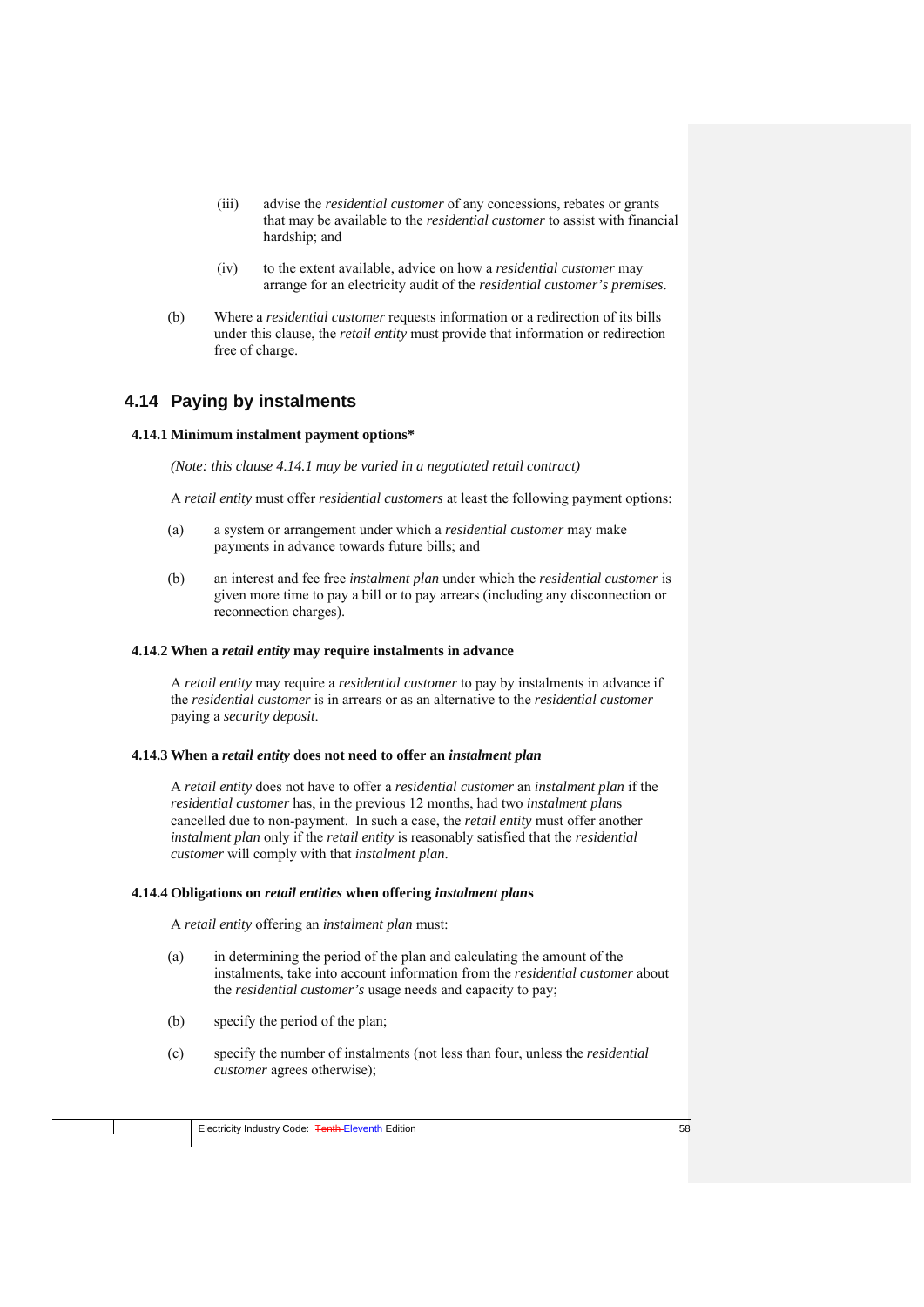- (d) specify the amount of the instalments which will pay the *residential customer's*  arrears (if any) and estimated usage during the period of the plan;
- (e) state how the amount of the instalments is calculated;
- (f) state that due to seasonal fluctuations in the *residential customer's* usage, paying by instalments may result in the *residential customer* being in credit or debit during the period of the plan;
- (g) monitor the *residential customer's* compliance with that plan; and
- (h) have in place fair and reasonable procedures to address payment difficulties a *residential customer* may face while on the plan.

## **4.14.5 No limitation on payment options**

Nothing in this *Code* limits the payment options that a *retail entity* may offer to a *small customer*.

# **4.15 Review of a bill**

### **4.15.1 Obligation to review a bill on request**

A *retail entity* must review a *small customer's* bill when asked by that *small customer*.

#### **4.15.2 Time frame for report on request**

The *retail entity* must inform the *small customer* of the outcome of that review as soon as reasonably possible but, in any event, within 20 *business days*.

## **4.15.3 Payments during a review of a bill**

Where a *retail entity* is reviewing a bill, the *retail entity* may require the *small customer* to pay:

- (a) the greater of:
	- (i) that portion of the bill under review that the *small customer* and the *retail entity* agree is not the subject of review; or
	- (ii) an amount equal to the average amount of the *small customer's* bills in the previous 12 months (excluding the bill in dispute); and
- (b) any future bills that are properly due.

## **4.15.4 Customer requests for testing of** *meters* **or** *metering data*

- (a) Where the *small customer* requests that, in reviewing the bill, the *meter* reading or *metering data* be checked or the *meter* tested, the *retail entity* must, as the case may be:
	- (i) arrange for a check of the *meter* reading or *metering data*; or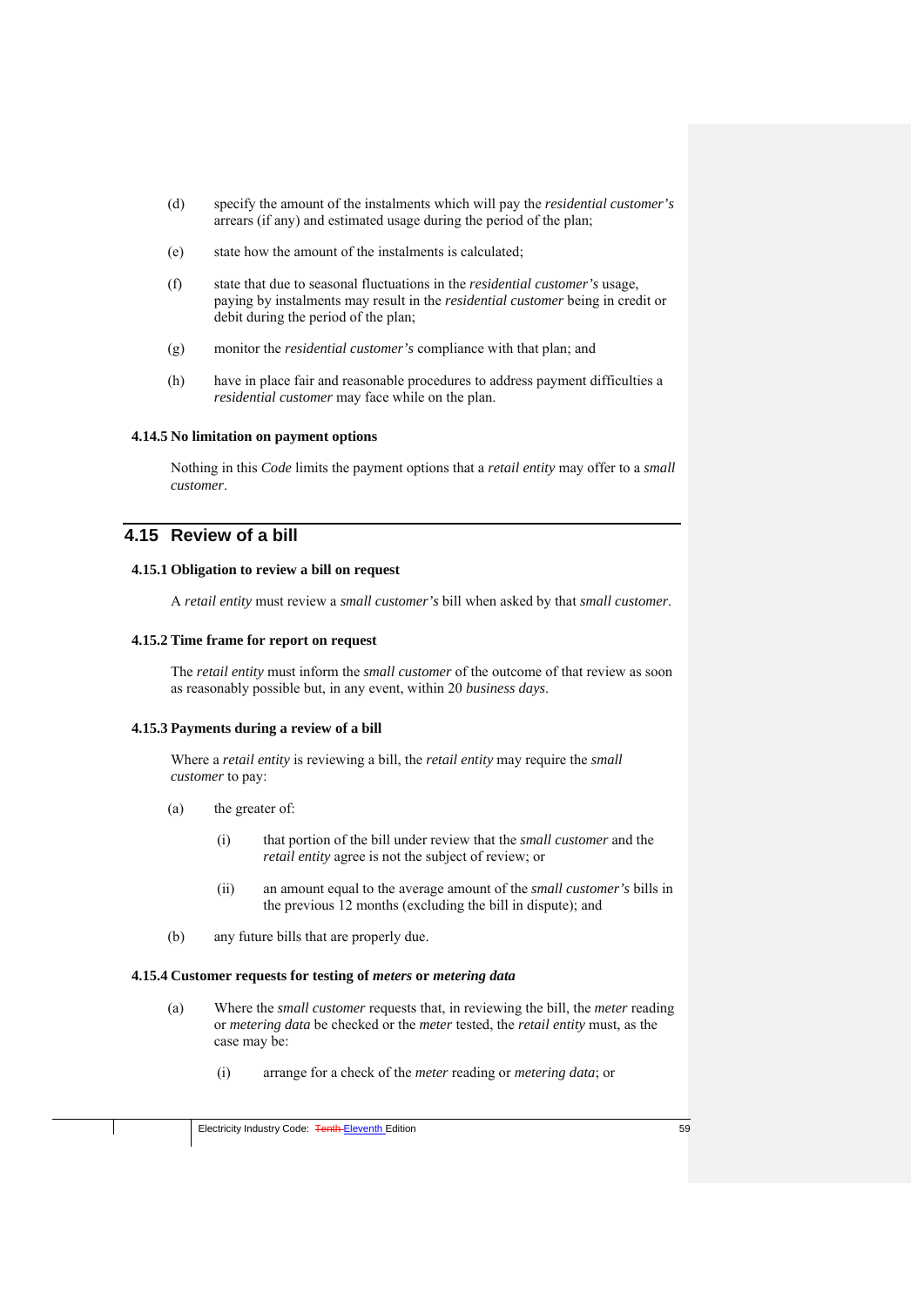- (ii) request the *small customer's responsible person* to test the *meter*.
- (b) The *small customer* must pay any *distribution non-network charge* levied by the *distribution entity* for testing the *meter*. The fee may be requested in advance.

#### **4.15.5 Procedures following a review of a bill**

Where, after conducting a review of the bill, a *retail entity* is satisfied that it is:

- (a) correct, the *retail entity* may require the *small customer* to pay the amount of that bill which is still outstanding; or
- (b) incorrect, the *retail entity*:
	- (i) must correct the *small customer's* bill in accordance with clause 4.11;
	- (ii) must refund (or set off against the amount in (iii)) any fee paid in advance under clause 4.15.4;
	- (iii) may require the *small customer* to pay the amount of that bill which is still outstanding; and
	- (iv) must advise the *small customer* of the existence of its complaint handling processes under clause 4.6.3 of this *Code*.

# **4.16 Shortened collection period**

### **4.16.1 Shortened collection period**

Where a *retail entity* has issued a *small customer* with:

- (a) reminder notices in respect of three consecutive electricity bills; or
- (b) reminder notices in respect of three consecutive *dual fuel contract* bills; or
- (c) two consecutive *disconnection warnings*,

the *retail entity* may place the *small customer* on a shortened collection period in relation to the relevant *retail contract*.

### **4.16.2** *Retail entities'* **obligations prior to placing a** *small customer* **on a shortened collection period**

Before a *retail entity* may place a *small customer* on a shortened collection period, the *retail entity* must inform the *small customer* that:

- (a) receipt of a third reminder notice (or second *disconnection warning*) may result in the *small customer* being placed on a shortened collection period;
- (b) being placed on a shortened collection period will result in the *small customer*  not receiving a reminder notice until the *small customer* has paid three consecutive bills by the pay-by date;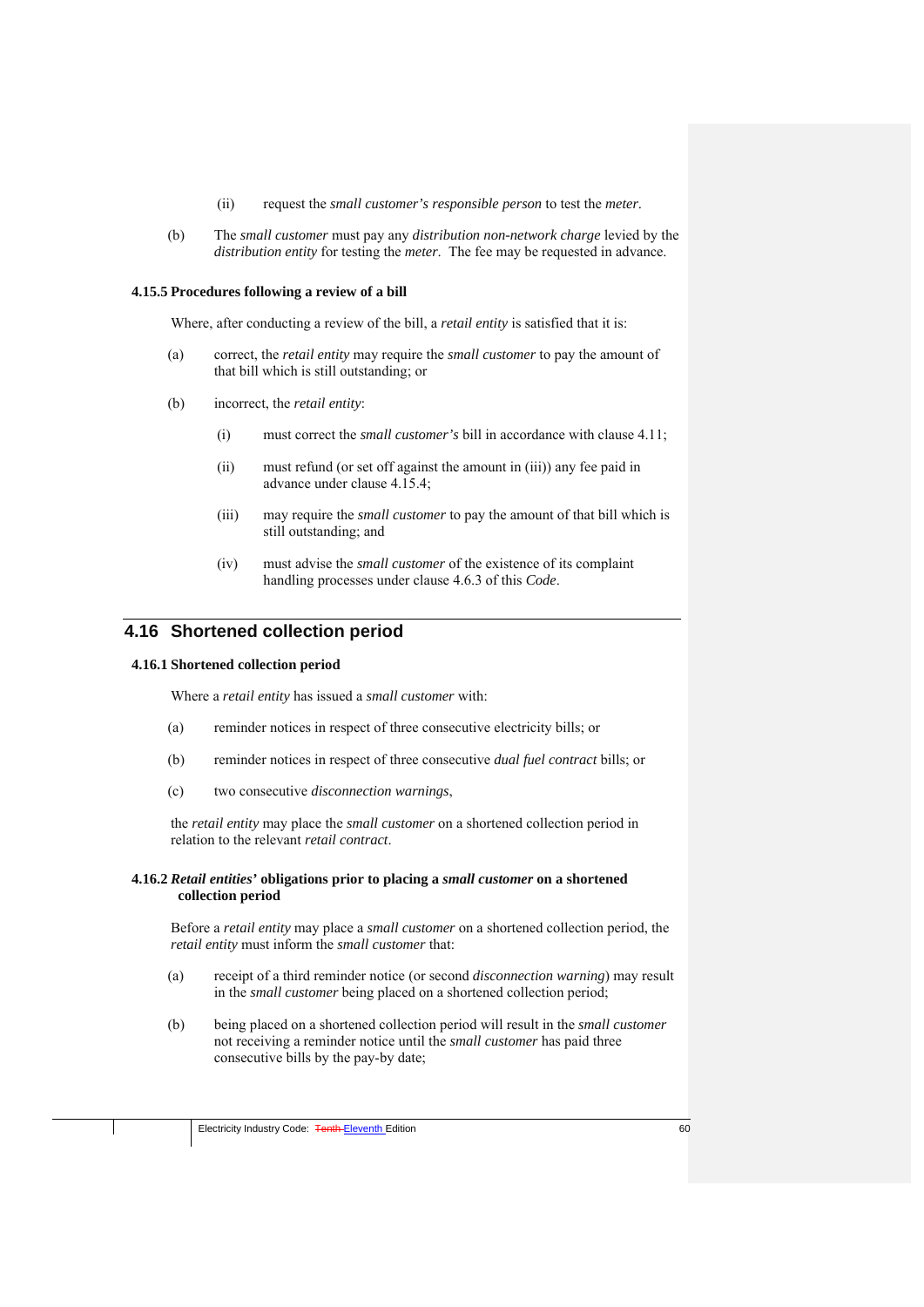- (c) the *small customer* may obtain further information from the *retail entity* on a specified telephone number;
- (d) once on a shortened collection period, the *small customer* must pay three consecutive bills by the pay-by date to return to its previous collection period; and
- (e) in the case of a *residential customer* only, alternative payment arrangements, such as *instalment plan*s offered by the *retail entity*, are available.

## **4.16.3 Notice**

- (a) Where after giving notice as required in clause 4.16.2, a *retail entity* decides to shorten the collection period in respect of a *small customer*, the *retail entity*  must give the *small customer* written notice of that decision within 10 *business days* of the decision.
- (b) Any notice given under paragraph (a) must advise the *small customer* of the existence of the *retail entity's* complaint handling processes available under clause 4.6.3 of this *Code*.

## **4.16.4 Effect of** *small customer* **compliance with shortened collection period**

Where a *small customer* on a shortened collection period pays three consecutive bills by the pay-by date, the *retail entity* must return the *small customer* to the collection period that applied before the shortened collection period commenced.

# **4.17** *Security deposits*

## **4.17.1 Requirement for** *security deposit*

- (a) A *retail entity* may require a *small customer* to provide a *security deposit* at the time the *small customer* makes an application under clause 4.7 (or an application for reconnection after being disconnected by reason of clause 4.18), or before providing *customer retail services* to the *small customer*.
- (b) A *small customer* must provide the *security deposit,* any increase in the *security deposit* or, if the *retail entity* permits a bank guarantee to be provided in place of a *security deposit*, the bank guarantee, within five *business days* after the *retail entity* requests such *security deposit*, increase or bank guarantee.

## **4.17.2 Amount of** *security deposit*

Subject to clause 4.17.5(c):

- (a) the amount of a *security deposit* for a *small customer* who is on a quarterly *billing cycle* must not be greater than 1.5 times the estimated quarterly bill; and
- (b) the amount of a *security deposit* for a *small customer* who is on a monthly *billing cycle* must not be greater than 2.5 times the estimated monthly bill.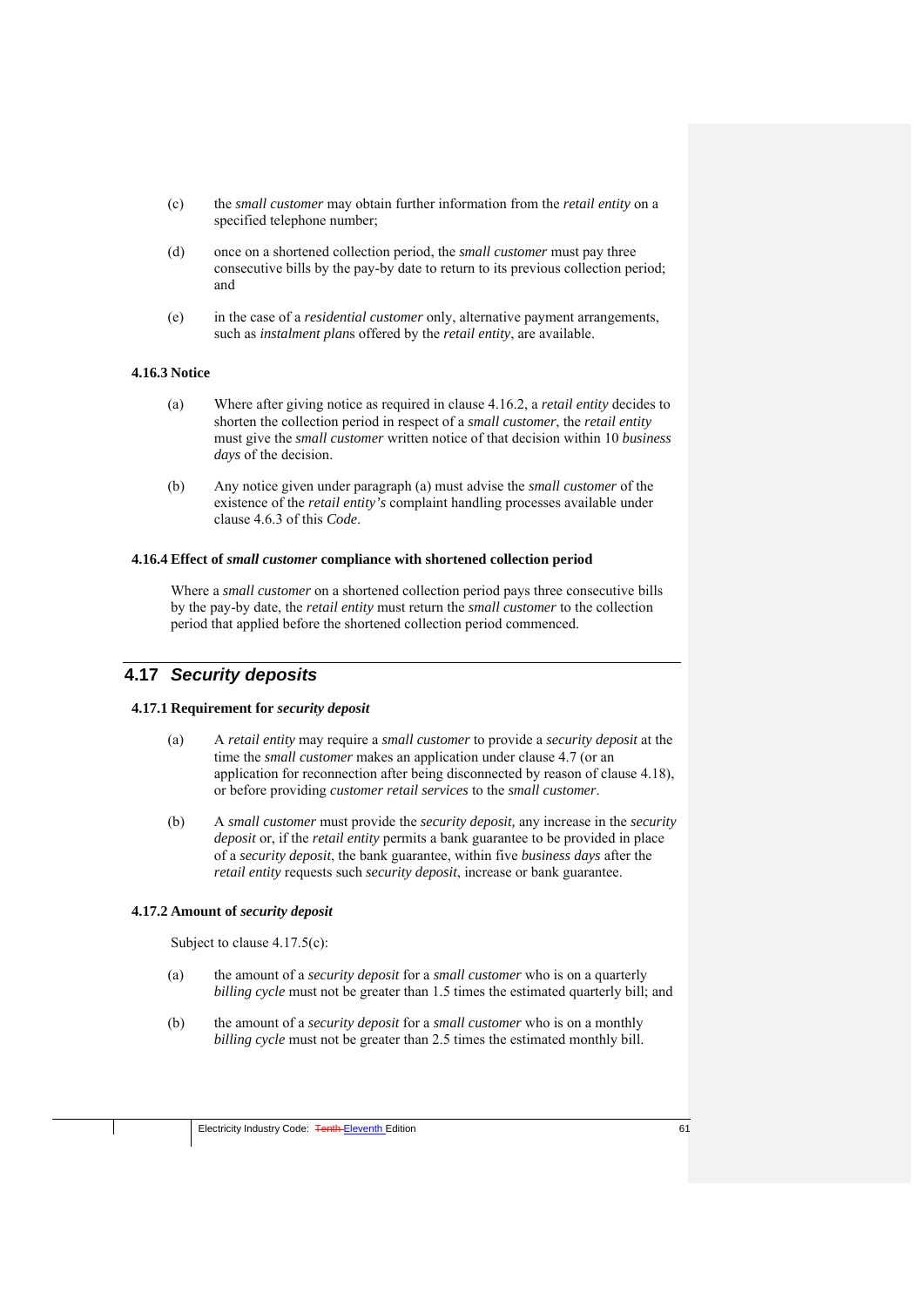#### **4.17.3 Estimated monthly or quarterly bills**

For the purposes of clause 4.17.2, a *retail entity* must base a *customer's* estimated monthly or quarterly bill on:

- (a) the *customer's* previous billing history;
- (b) the previous billing history at the *premises*; or
- (c) typical electricity usage of *customers* of the same type as the *customer*.

### **4.17.4** *Residential customers*

A *retail entity* must not require a *residential customer* to provide a *security deposit* unless:

- (a) the *residential customer* has left a previous *premises* without settling an outstanding electricity debt owing to that *retail entity*, the debt remains outstanding, and the *residential customer* refuses to make arrangements (acceptable to both parties) to pay the debt;
- (b) the *residential customer* has within the previous two years fraudulently acquired or intentionally consumed electricity otherwise than in accordance with *electricity legislation* ;
- (c) the *residential customer* is a new *customer* and has refused or failed to produce *acceptable identification*;
- (d) the *residential customer* has not provided *credit history information* required by the *retail entity*; or
- (e) the *retail entity* has reasonably formed a view that the *residential customer* has an unsatisfactory or no credit history.

#### **4.17.5** *Business customers*

- (a) A *retail entity* must not require a *business customer* to provide a *security deposit* unless:
	- (i) the *business customer* does not have a satisfactory credit rating; or
	- (ii) the *business customer* does not have a satisfactory electricity account payment history.
- (b) A *retail entity* must accept a bank guarantee from a *small business customer* as an alternative to a cash *security deposit*.
- (c) Despite clause 4.17.1, a *retail entity* may increase a *small business customer's*  existing *security deposit* at any time to ensure the *security deposit* held is sufficient to secure that *business customer's* current electricity usage taking into account the limits on *security deposits* under clause 4.17.2 as calculated using the average of the *business customer's* last three bills.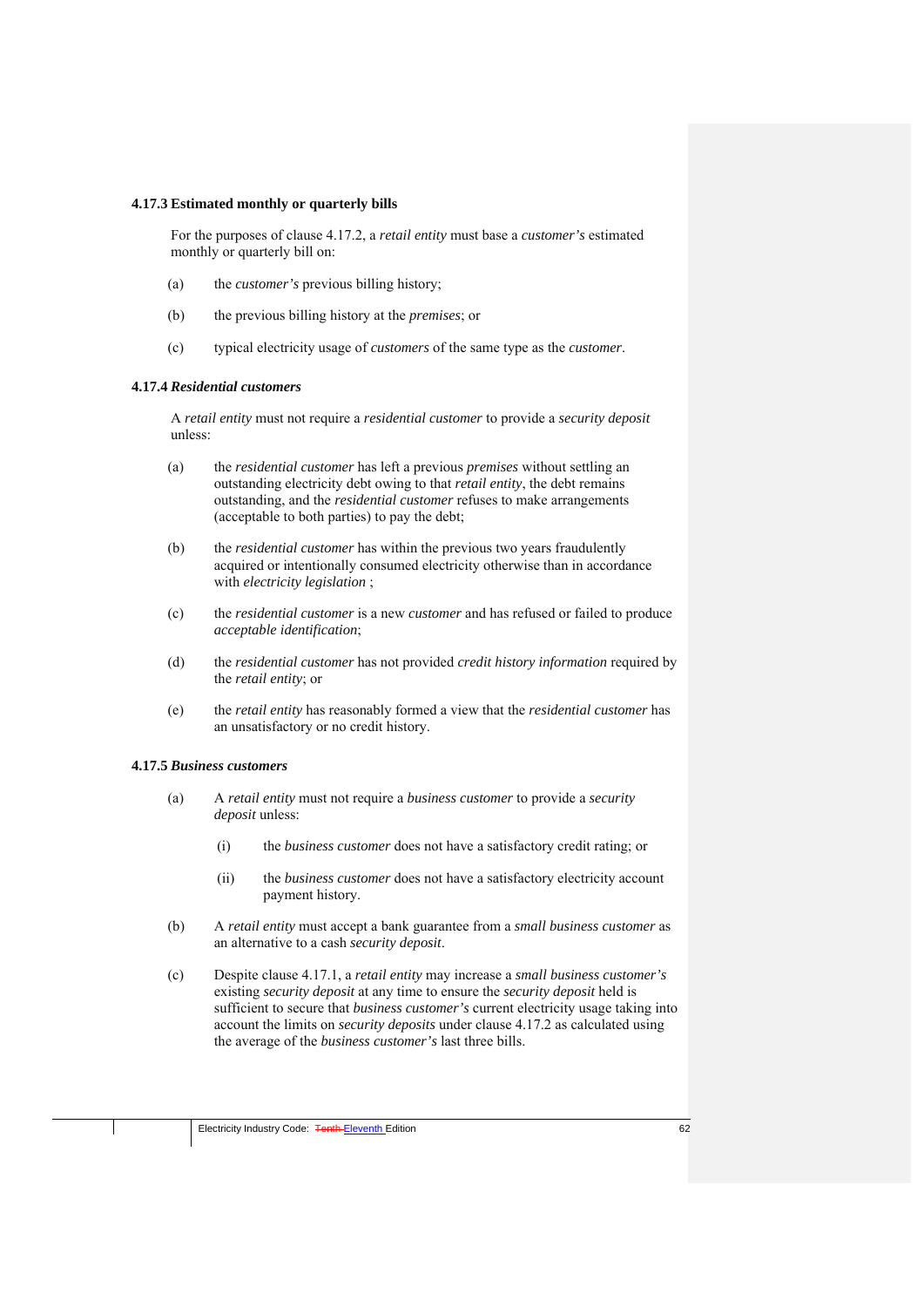#### **4.17.6 Interest on** *security deposits*

Where a *retail entity* has received a *security deposit* from a *small customer*, the *retail entity* must pay interest, if any, to the *small customer*, on the deposit at the *contract interest rate*.

### **4.17.7 Obligation to return a** *security deposit*

- (a) Where a *small customer* has been required by a *retail entity* to pay a *security deposit*, the *retail entity* must repay to the *small customer* in accordance with the *small customer's* reasonable instructions the amount of the *security deposit*, together with accrued interest, within 10 *business days* of the *small customer*:
	- (i) completing one year's payment (in the case of a *residential customer*) or two years' payment (in the case of a *business customer*) by the payby dates on the *retail entity's* initial bills; or
	- (ii) ceasing to take supply at the relevant *premises*.
- (b) If no reasonable instructions are given by the *small customer,* a *retail entity*  must credit the amount of the *security deposit*, together with accrued interest, on the *small customer's* next bill.

#### **4.17.8 Return of bank guarantee**

Where a *retail entity* has accepted a bank guarantee from a *business customer* in lieu of a *security deposit*, the *retail entity* must return the bank guarantee within 10 *business days* to the *business customer* in the circumstances set out in clause 4.17.7.

#### **4.17.9 Identification in a** *retail entity's* **accounts**

A *retail entity* must keep *security deposits* in a separate account and separately identify in its company accounts, at all times, the value of *security deposits* which it holds for *small customers*.

## **4.17.10 Use of a** *security deposit*

Despite clause 4.17.7, a *retail entity* may, subject to clause 4.17.11, use a *small customer's security deposit* and interest which has accrued to it to offset any amount owed by that *small customer* to the *retail entity*:

- (a) if the *small customer* fails to pay a bill resulting in disconnection of the *premises*; or
- (b) in relation to a final bill issued by the *retail entity* when the *small customer*  vacates a *premises* or ceases to purchase *customer retail services* from the *retail entity* at that *premises* or asks that the *premises* be disconnected.

## **4.17.11 No unauthorised offset for goods and services other than electricity**

The *retail entity* must not, without the *small customer*'*s explicit informed consent*, use a *small customer's security deposit* to offset charges in respect of any goods or services (other than *customer retail services*) provided by the *retail entity.*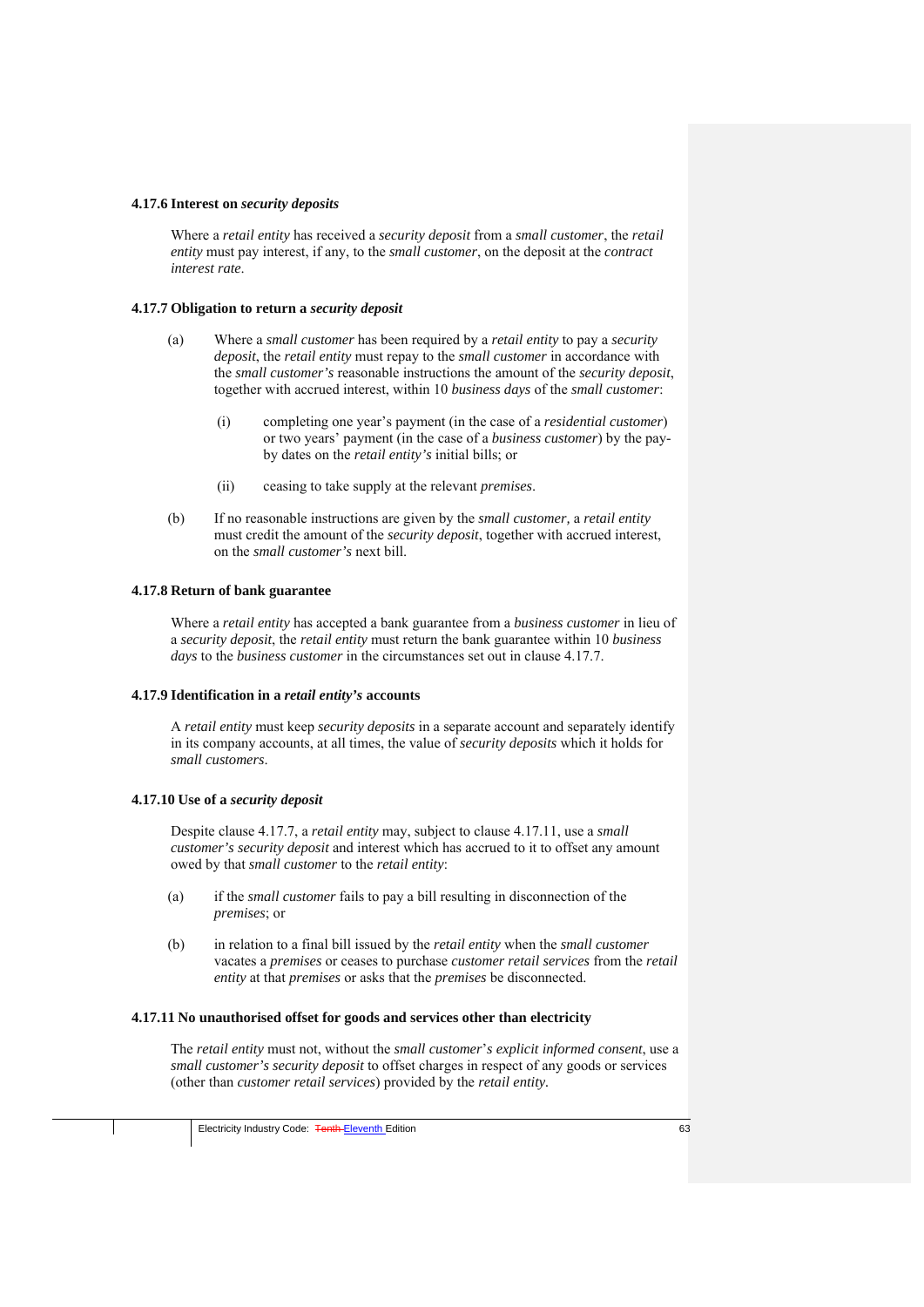#### **4.17.12 Obligation to account**

The *retail entity* must account to the *small customer* for any use of the *security deposit*  (and pay the balance, if any, to the *small customer*) within 10 *business days*.

#### **4.17.13 Transitional provision**

A *retail entity* is not required to return any *security deposits* (or any amount which is in excess of that permitted under clause 4.17.2) collected prior to the *FRC commencement date* until the earlier of:

- (a) the date the *customer* qualifies under clause 4.17.7(a) for its return based on:
	- (i) the one year period commencing on the *FRC commencement date* if the *customer* is a *residential customer*; or
	- (ii) the two year period commencing on the *FRC commencement date* if the *customer* is a *business customer*; and
- (b) the date the *small customer* would have qualified for its return under section 4.17.8 of the *Code* as it applied immediately prior to the *FRC commencement date*.

# **4.18 Disconnection of a** *premises*

## **4.18.1 Disconnection**

A *retail entity* must not arrange to disconnect a *small customer's premises* except in accordance with this clause 4.18.

## **4.18.2 Non-payment disconnection**

Subject to clauses 4.18.3 to 4.18.9, a *retail entity* may arrange to disconnect a *small customer's premises* in accordance with this clause 4.18 if a *small customer* has not paid a bill and has not:

- (a) agreed to an offer (made in accordance with clauses 4.13.10 and 4.14) of an *instalment plan* or other payment option to pay a bill; or
- (b) adhered to the *small customer's* obligations to make payments in accordance with an agreed *instalment plan* or other payment option relating to the payment of bills.

### **4.18.3 Limitation on disconnection of** *residential customers* **in cases of financial difficulties**

Where, because of a lack of sufficient income on the part of a *residential customer* and any other person normally resident at the *customer's premises*, the *residential customer*  is unable to pay a bill, the *retail entity* must not arrange for disconnection of the *residential customer's premises* except where the *retail entity* has, in addition to complying with the requirements of clauses 4.18.4 and 4.18.5: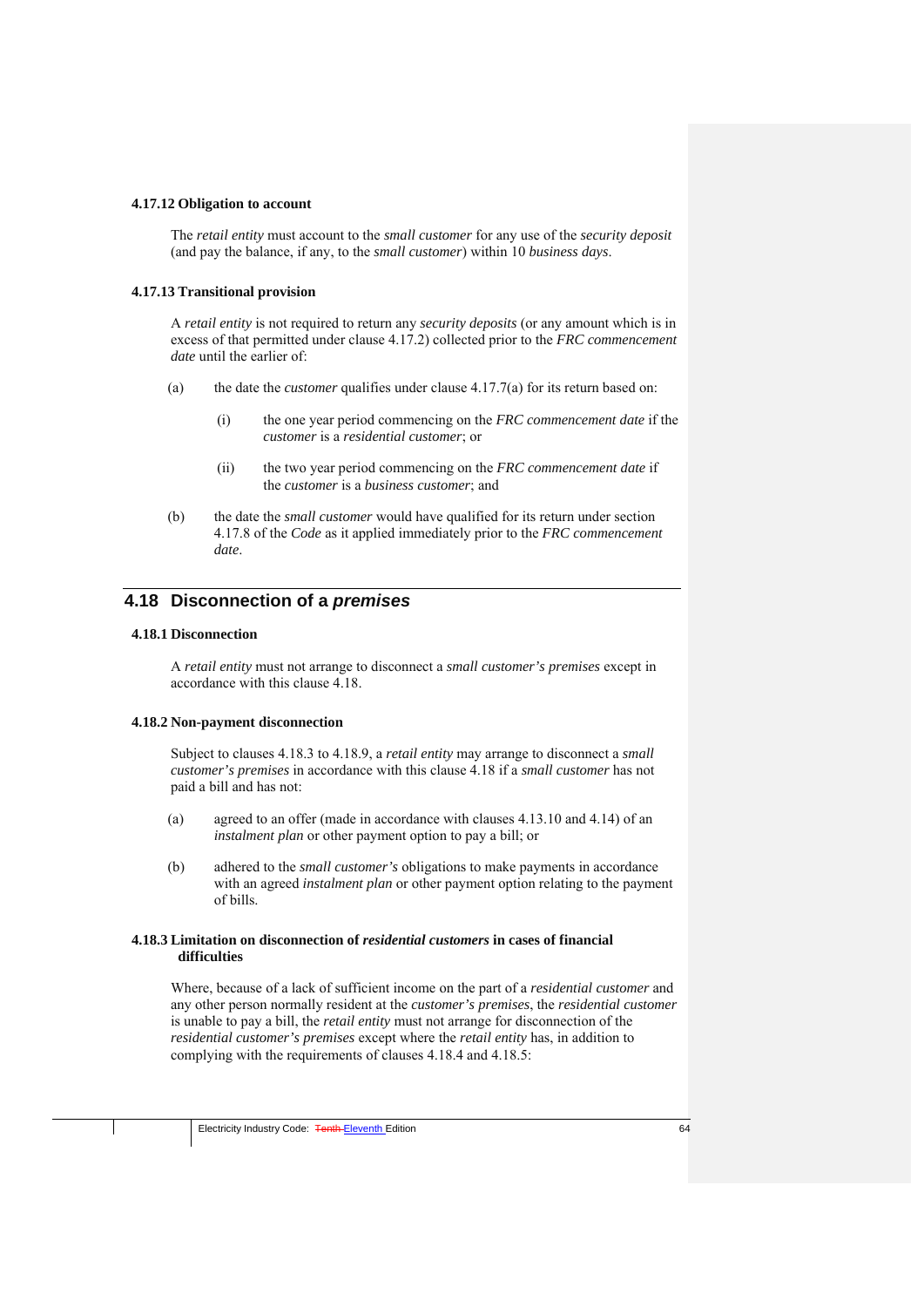- (a) used its best endeavours to contact the *residential customer* either:
	- (i) by telephone;
	- (ii) by mail;
	- (iii) by lettergram;
	- (iv) by facsimile;
	- (v) by email; or
	- (vi) by any other method approved by the *regulator* from time to time;
- (b) given the *residential customer* information on government funded concessions, rebates or grants as outlined in clause 4.13.9, if applicable, and referred the *residential customer* to the organisation responsible for that concession; and
- (c) offered the *residential customer* alternative payment options of the kind referred to in clauses 4.13 and 4.14.

#### **4.18.4 Obligations prior to disconnection of** *residential customers*

Subject to clause 4.16, before the *retail entity* arranges for disconnection of any *residential customer* the *retail entity* must have:

- (a) given the *residential customer* a reminder notice;
- (b) after the expiry of the period referred to in the reminder notice, given the *residential customer* a written *disconnection warning* with not less than five *business days'* notice of its intention to arrange for the disconnection (the five *business days* shall be counted from the date of receipt of the *disconnection warning*); and
- (c) included details of the existence and operation of the *Energy and Water Ombudsman Queensland*, including the *Energy and Water Ombudsman Queensland's* contact details, on the *disconnection warning*.

#### **4.18.5 Circumstances when a** *residential customer* **may be disconnected**

- (a) Provided the *retail entity* has complied with clause 4.18.4, the *retail entity* may arrange for disconnection of the *residential customer*:
	- (i) if the *retail entity* was required to make an offer under clause 4.18.3(c), immediately if the *residential customer*:
		- (A) has refused or failed to accept the offer before the expiry of the five *business days* period in the *disconnection warning*; or
		- (B) has accepted the offer, but has refused or failed to take any reasonable action towards settling the debt before the expiry of the five *business days* period in the *disconnection warning*; and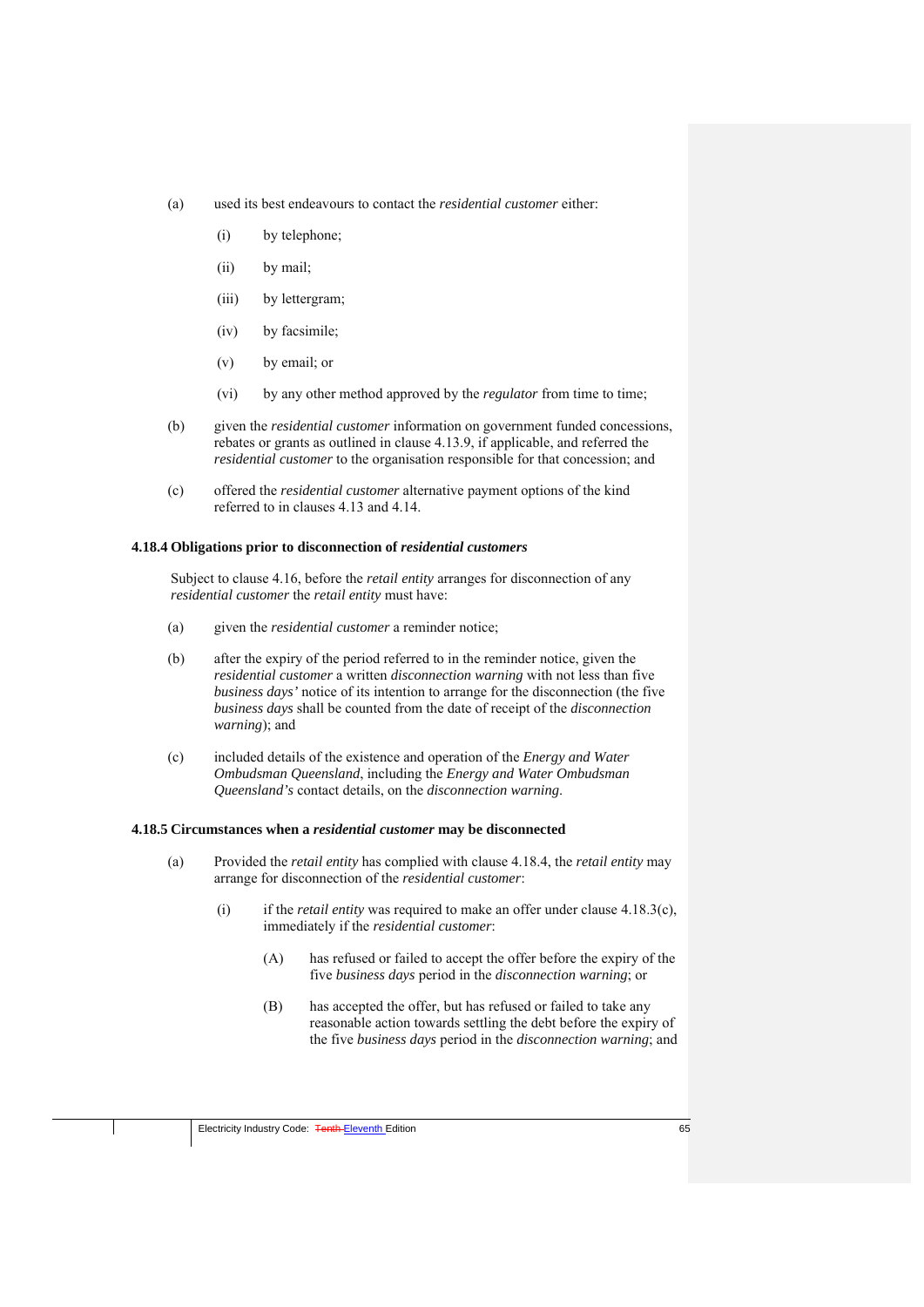- (ii) in all other circumstances, immediately after the expiry of the five *business days* period in the *disconnection warning*, if the *customer* has not rectified the situation that gave rise to the right to arrange for the disconnection of the *small customer's premises*.
- (b) Where the *retail entity* and the *residential customer* have entered into a *dual fuel contract***,** or two *negotiated retail contracts* for the sale of electricity and the sale and supply of gas, under which a single bill, or two simultaneous bills, for electricity and gas are, issued to the *residential customer,* the *retail entity*  may:
	- (i) arrange for the disconnection of the *residential customer's* gas supply in accordance with the *duel fuel contract*; and
	- (ii) only arrange for disconnection of the *residential customer's* electricity supply 15 *business days* after disconnecting the *residential customer's*  gas supply if the *residential customer* has refused or failed to take any reasonable action towards settling the debt since the date of disconnection of the *residential customer's* gas supply under subparagraph (i).

#### **4.18.6 No obligation to offer** *instalment plan*

A *retail entity* is not obliged to offer an *instalment plan* as provided in clause 4.14 where the *residential customer* has in the previous twelve months had two *instalment plan*s cancelled due to non payment.

#### **4.18.7 Limitation on disconnection of** *business customers*

A *retail entity* must not arrange for the disconnection of a *business customer's premises*  for failure to pay an account except in accordance with clauses 4.18.8 and 4.18.9.

#### **4.18.8 Obligations on** *retail entity* **prior to disconnection of a** *business customer*

Subject to clause 4.16, before the *retail entity* arranges for disconnection of any *small business customer* the *retail entity* must have:

- (a) if requested, offered the *business customer* an extension of time to pay on terms and conditions;
- (b) given the *business customer* a reminder notice;
- (c) after the expiry of the period referred to in the reminder notice, given the *business customer* a written *disconnection warning*, with five *business days'*  notice of its intention to arrange for the disconnection (the five *business days*  shall be counted from the date of receipt of the *disconnection warning*); and
- (d) included details of the existence and operation of the *Energy and Water Ombudsman Queensland*, including the *Energy and Water Ombudsman Queensland's* contact details, on the *disconnection warning*.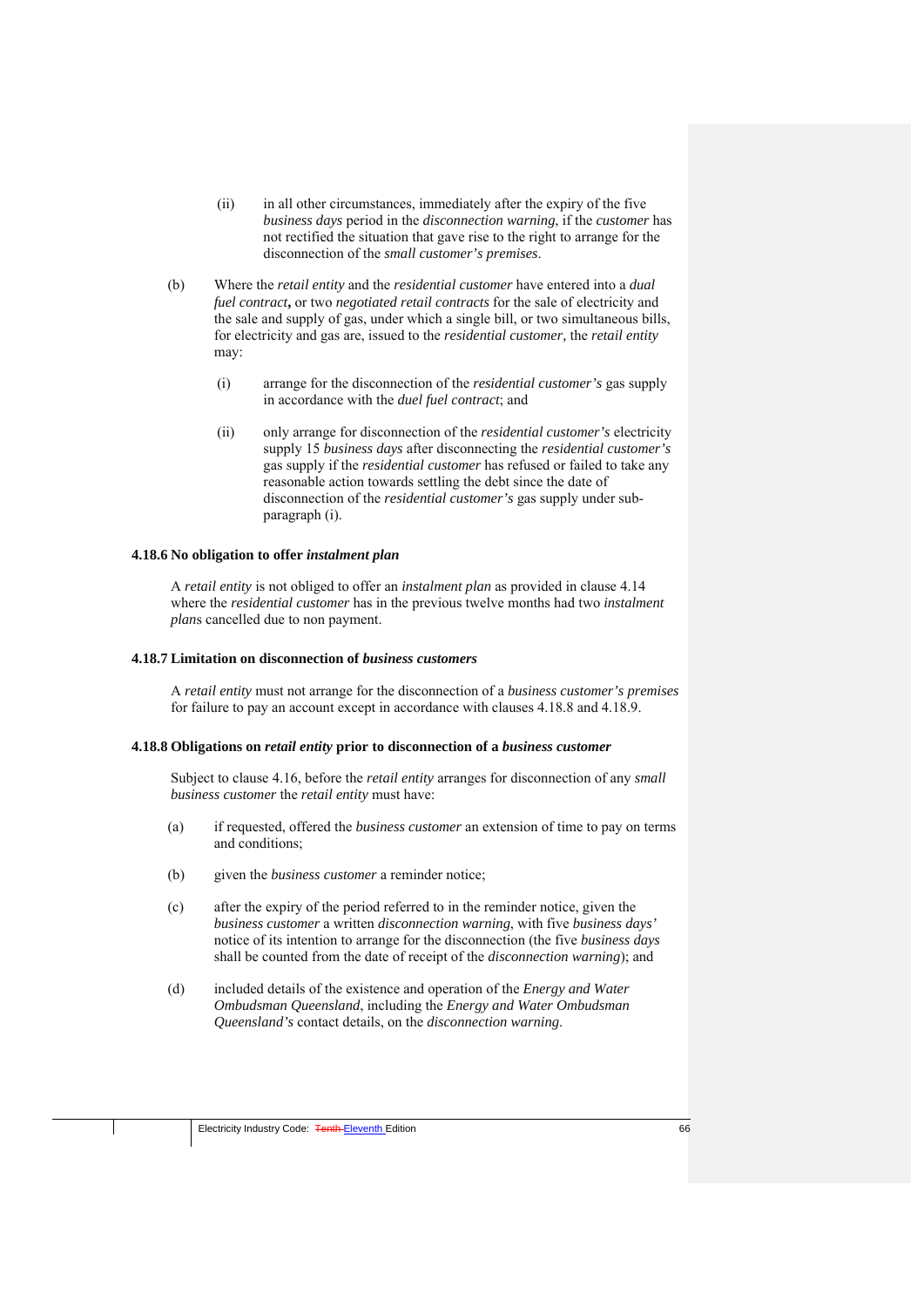#### **4.18.9 Circumstances when a** *business customer* **may be disconnected**

Provided the *retail entity* has complied with clause 4.18.8, the *retail entity* may arrange for the disconnection of the *business customer* immediately if the *business customer*:

- (a) has failed to request or refused or failed to accept the offer which the *business customer* could request under 4.18.8(a) before the expiry of the five *business days* period in the *disconnection warning*; or
- (b) has accepted the offer which the *business customer* could request under 4.18.8(a), but has refused or failed to take any reasonable action towards settling the debt before the expiry of the five *business days* period in the *disconnection warning*.

#### **4.18.10 Denying access to a** *meter*

- (a) Where a *small customer* fails to allow, for three consecutive *scheduled meter readings*, access to the *small customer's premises* to read a *meter*, the *retail entity* may arrange for the disconnection of the *small customer's premises*.
- (b) A *retail entity* must not exercise its right to arrange for disconnection under paragraph (a) unless the *retail entity* has:
	- (i) given the *small customer* an opportunity to offer reasonable alternative access arrangements that are acceptable to the *responsible person*;
	- (ii) on each of the occasions access was denied, arranged for the *small customer* to be given written notice requesting access to the *meter* or *meters* at the *premises* and advising of the *retail entity's* ability to arrange for disconnection under this clause 4.18.10;
	- (iii) used its best endeavours to contact the *small customer* either:
		- (A) by telephone;
		- (B) by mail;
		- (C) by lettergram;
		- (D) by facsimile;
		- (E) by email; or
		- (F) by any other method approved by the *QCA* from time to time;
	- (iv) given the *small customer* a written *disconnection warning* with five *business days'* notice of its intention to arrange for the disconnection (the five *business days* shall be counted from the date of receipt of the *disconnection warning*); and
	- (v) included details of the existence and operation of the *Energy and Water Ombudsman*, including the *Energy and Water Ombudsman Queensland's* contact details, on the *disconnection warning*.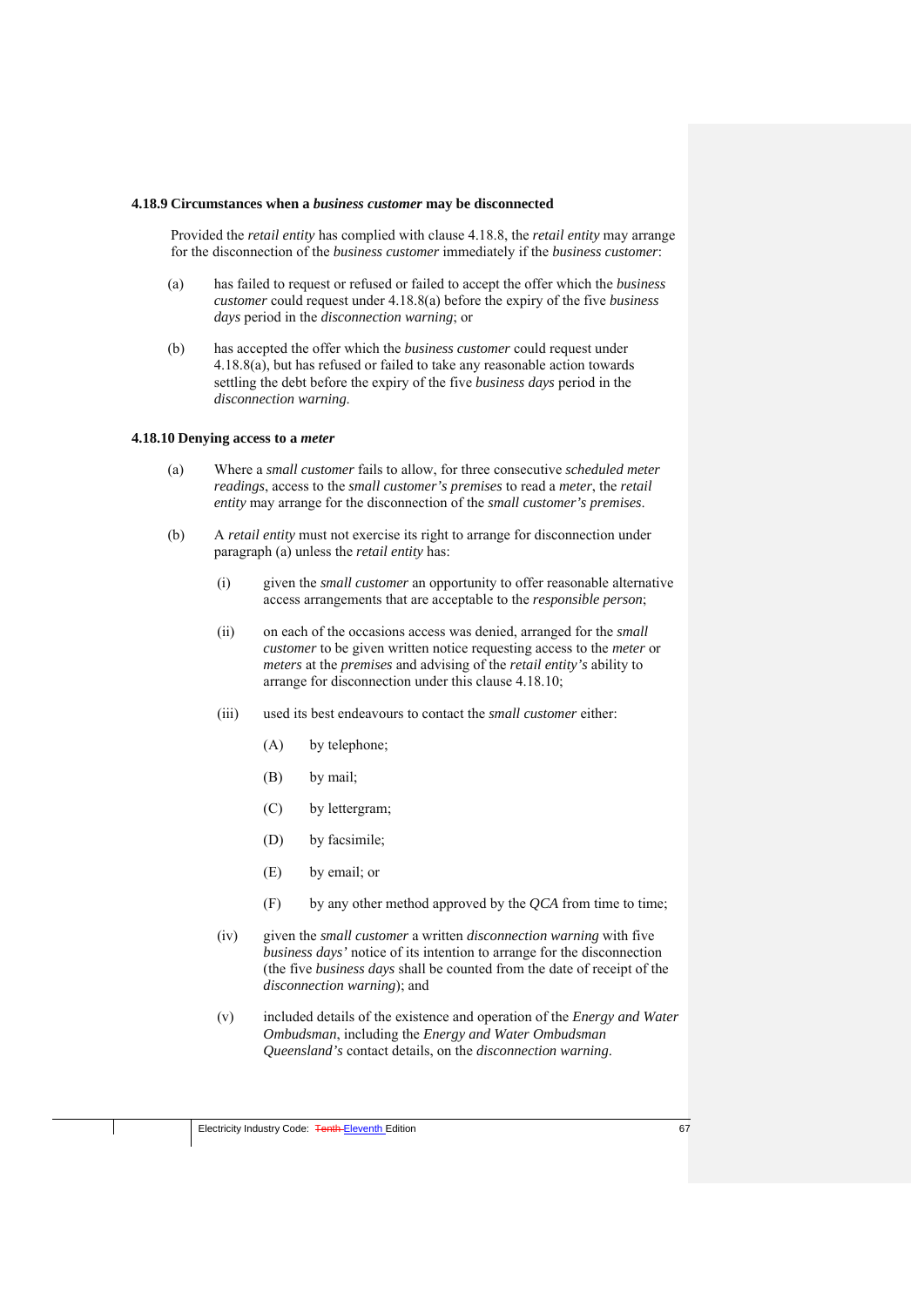### **4.18.11 Illegal use**

Notwithstanding any of the requirements in this clause 4.18, excepting the provisions of clause 4.18.14(a)(ii), a *retail entity* may arrange for the disconnection of a *small customer's premises* immediately where the *small customer* has fraudulently acquired or intentionally consumed electricity otherwise than in accordance with the *electricity legislation*.

#### **4.18.12** *Security deposits*

- (a) A *retail entity* may arrange for the disconnection of a *small customer's premises* where the *small customer* refuses to pay a *security deposit* or provide a bank guarantee in accordance with clause 4.17.
- (b) A *retail entity* must not exercise its right to disconnect under paragraph (a) unless the *retail entity* has given the *small customer* not less than five *business days'* written notice of its intention to arrange for the disconnection (the five *business days* shall be counted from the date of receipt of the notice).

#### **4.18.13** *Acceptable identification*

- (a) A *retail entity* may arrange for the disconnection of a *small customer's premises* where the *small customer* refuses to or fails to provide *acceptable identification* when requested by the *retail entity*.
- (b) A *retail entity* must not exercise its right to arrange for disconnection under paragraph (a) until the *retail entity* has:
	- (i) given the *small customer* a written notice; and
	- (ii) after the expiry of the period referred to in the reminder notice, not being less than five *business days* after it is sent*,* given the *residential customer* a written *disconnection warning* with five *business days'*  notice of its intention to arrange for the disconnection (the five *business days* shall be counted from the date of recept of the *disconnection warning*).

#### **4.18.14 When a** *retail entity* **must not arrange disconnection**

- (a) Despite any other provisions of this clause 4.18, a *retail entity* must not arrange for the disconnection of a *small customer's premises*:
	- (i) for non-payment of a bill where the amount outstanding is less than an amount approved by the *QCA* and the *small customer* has agreed with the *retail entity* to repay that amount;
	- (ii) where the *small customer* or a person residing at the *small customer's premises* has advised the *retail entity* that a person ordinarily residing at the *premises* is dependent on *life support equipment* in accordance with the provisions of clause 4.20;
	- (iii) where a *small customer* has made a complaint, directly related to the reason for the proposed disconnection, to the *Energy and Water*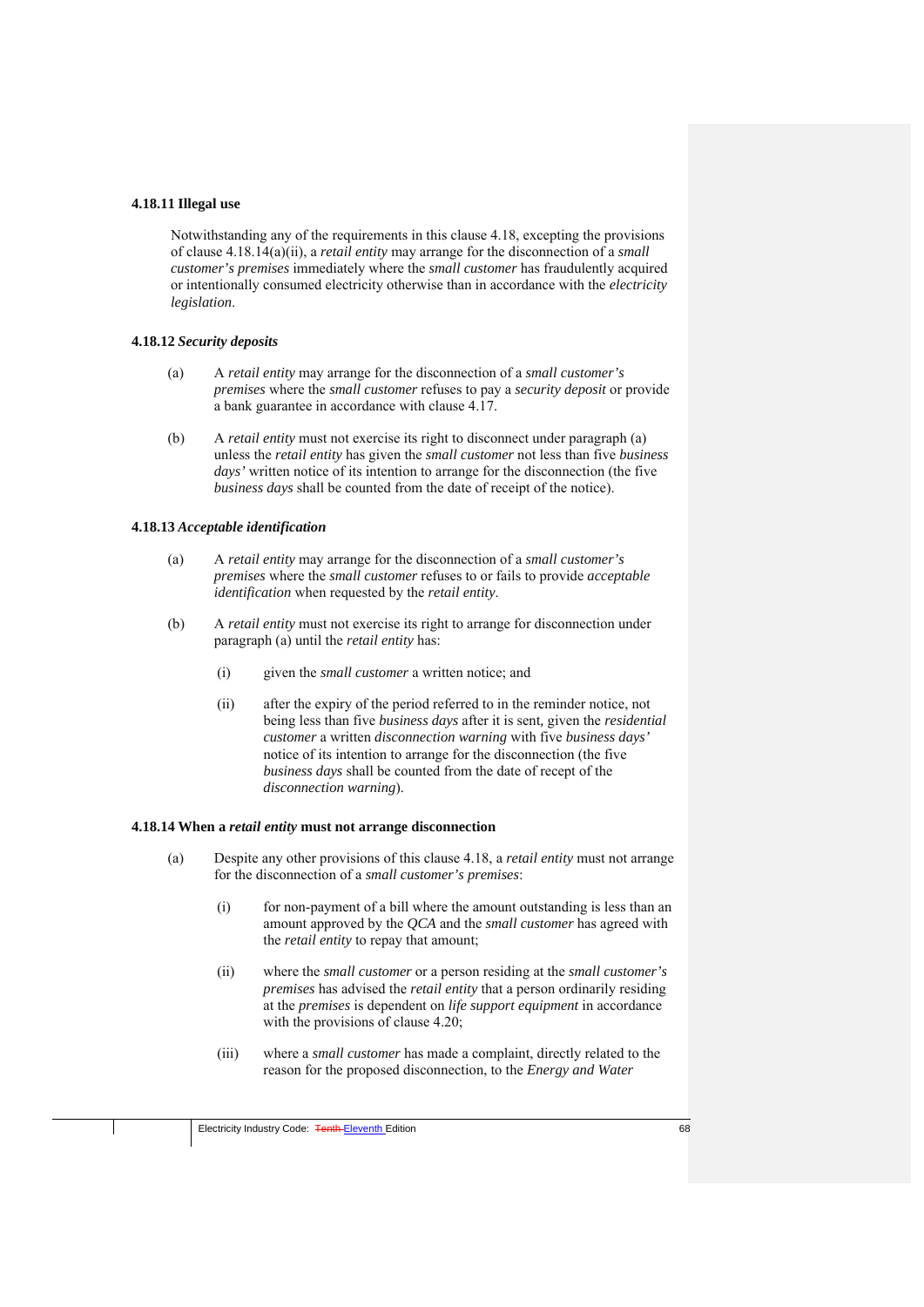*Ombudsman Queensland* or another external dispute resolution body and the complaint remains unresolved;

- (iv) where the *small customer* has formally applied for assistance from the agencies referred to in clause 4.13.9, and a decision on the application has not been made;
- (v) where the *small customer* has failed to pay an amount on a bill which relates to the charges listed in clause 4.9.5;
- (vi) after 3.00pm on a *business day*;
- (vii) on a Friday, on a weekend, on a public holiday or on the day before a public holiday; or
- (viii) between 20 December and 31 December (inclusive) in any year,

except where requested by a *small customer*.

(b) In this clause 4.18.14, public holiday means a Queensland wide public holiday and a *local holiday* in the district where the *premises* is located.

#### **4.18.15 Request for final account or disconnection**

If a *small customer* requests the *retail entity* to arrange for the preparation and issue of a final bill for, or the disconnection of, the *small customer's premises*, the *retail entity*  must use its best endeavours to arrange for that bill or disconnection in accordance with the *small customer's* request.

# **4.19 Reconnection after disconnection**

### **4.19.1** *Retail entity* **and** *small customer* **obligations**

Where a *retail entity* has arranged for the disconnection of a *small customer's premises* and the *small customer* has within 10 *business days* of the disconnection:

- (a) if relevant, rectified the matter that led to the disconnection;
- (b) made a request for reconnection; and
- (c) paid any *distribution non-network charge* levied by the *distribution entity* for reconnection,<sup>5</sup>

the *retail entity* must, in accordance with clause 2.5.5(b), initiate a request for reconnection with respect to the *small customer's premises* in accordance with Chapter 5 of this *Code*.

(*Clause 2.5.5 sets out the maximum timeframes in which reconnection of a small customer's premises must occur if the small customer is entitled to reconnection*.)

1

<sup>5</sup> The amount charged may be the subject of a maximum charge under the *Electricity Regulation* or Schedule 4.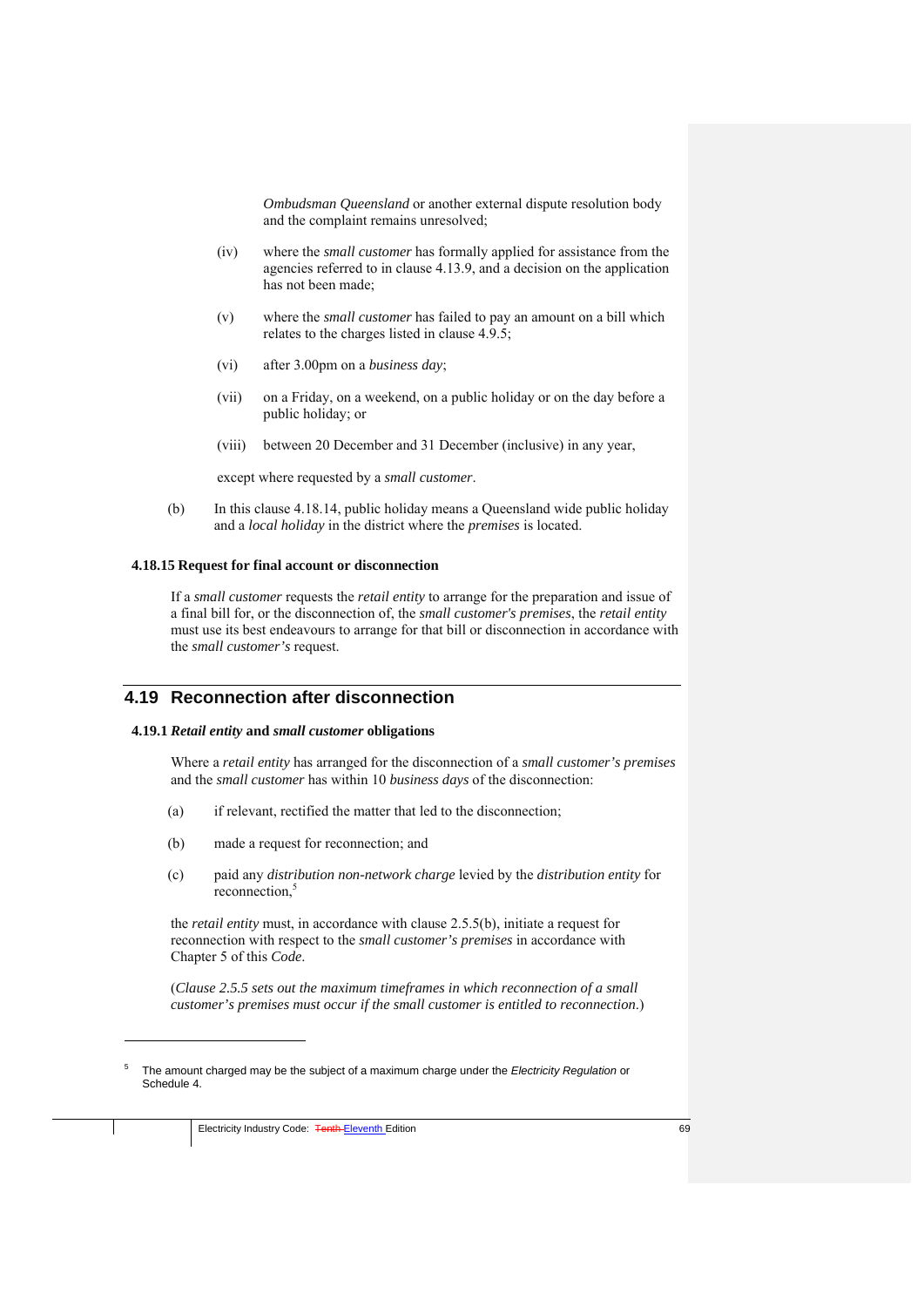# **4.20 Special needs**

#### **4.20.1** *Life support equipment*

Where a *small customer* provides a *retail entity* with confirmation from a registered medical practitioner or a hospital that a person residing at the *small customer's premises* requires *life support equipment*, the *retail entity* must:

- (a) register the *premises* as having *life support equipment* and give to the *distribution entity* relevant information about the *premises* for the purposes of updating the *distribution entity's* records and registers;
- (b) not arrange for the disconnection of that *premises* while the person continues to reside at that *premises* and requires the use of *life support equipment*; and
- (c) give the *small customer* an emergency telephone contact number for the *small customer'*s *distribution entity*.

# **4.20.2 Cessation of requirement for** *life support equipment*

A *small customer* whose *premises* has been registered under this clause must inform the *retail entity* if the person for whom the *life support equipment* is required vacates the *premises* or no longer requires the *life support equipment*.

#### **4.20.3 Definition of** *life support equipment*

For the purposes of this *Code*, "*life support equipment*" means:

- (a) an oxygen concentrator;
- (b) an intermittent peritoneal dialysis machine;
- (c) a kidney dialysis machine;
- (d) chronic positive airways pressure respirators;
- (e) crigler najjar syndrome photo therapy equipment;
- (f) a ventilator for life support; or
- (g) other equipment as notified by the *QCA* from time to time.

## **4.20.4 Language and large print needs**

A *retail entity* must:

- (a) provide referral to multi-lingual services (for languages common to the relevant *residential customer* base) to meet the reasonable needs of its *residential customers*; and
- (b) provide, on request by a *residential customer*, large print versions of:
	- (i) Chapter 4 of this *Code*, at a reasonable charge; and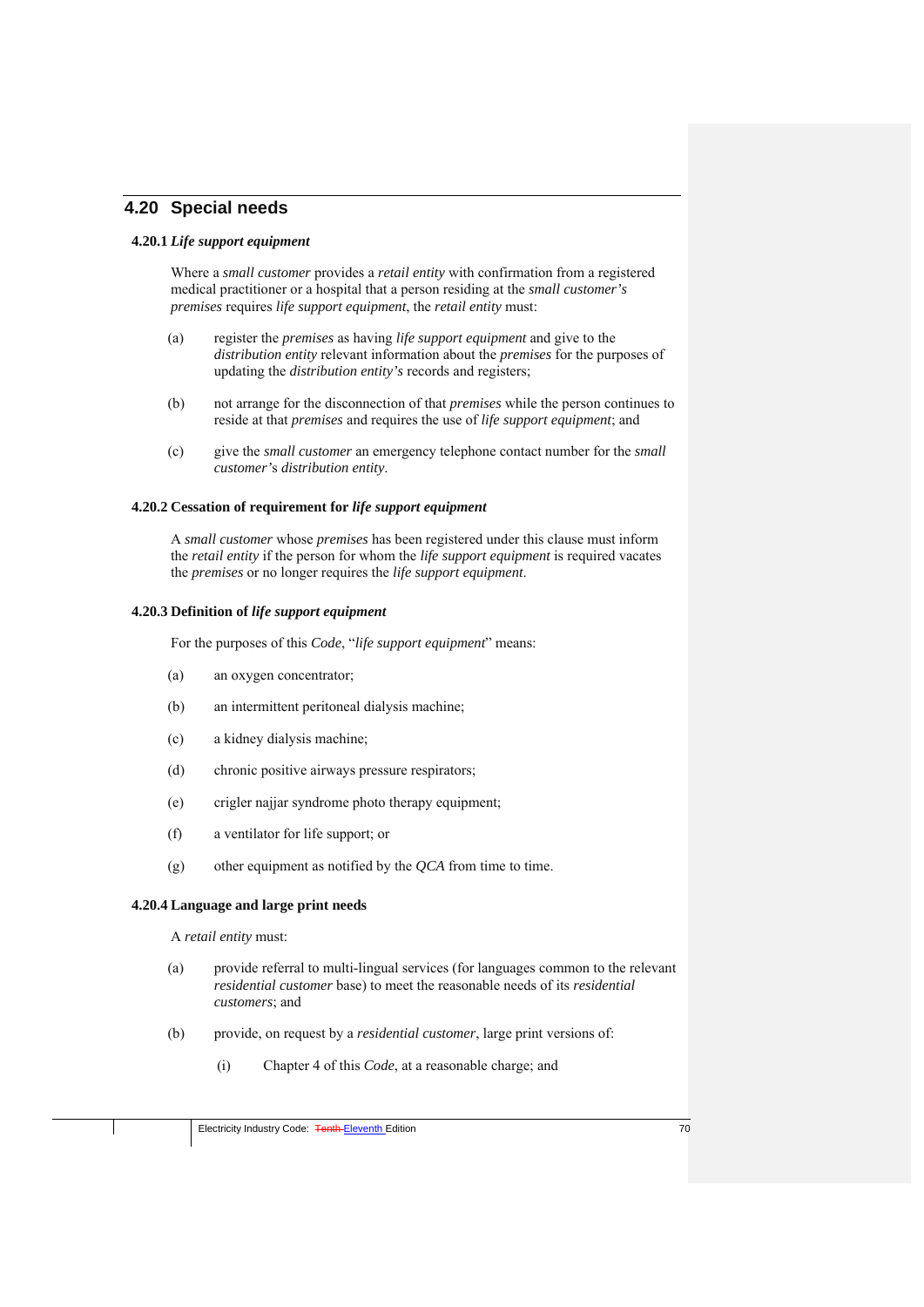(ii) the *retail entity's Customer Charter*, free of charge.

# **4.21 Advice on the use of electricity**

A *retail entity* must provide to a *residential customer* on request and free of charge:

- (a) general advice on how a *residential customer* may reduce its electricity costs;
- (b) to the extent available, advice on how, from whom, and at what estimated cost, a *residential customer* may arrange for an electricity audit of the *residential customer's premises*; and
- (c) advice on the typical running costs of major domestic appliances.

# **4.22 Force majeure**

## **4.22.1 Effect of** *force majeure event*

If, but for this clause 4.22, a *retail entity* or a *small customer* would breach their *retail contract* due to the occurrence of a *force majeure event*:

- (a) the obligations of the *retail entity* or the *small customer*, other than an obligation to pay money, under their *retail contract* are suspended to the extent to which they are affected by the *force majeure event* for so long as the *force majeure event* or its effects continue; and
- (b) the *retail entity* or the *small customer* must use its best endeavours to give the other prompt notice of that fact including full particulars of the *force majeure event*, an estimate of its likely duration, the obligations affected by it and the extent of its effects on those obligations and the steps taken to remove, overcome or minimise those effects.

## **4.22.2 Deemed prompt notice**

For the purposes of clause 4.22.1, if the effects of a *force majeure event* are widespread the *retail entity* will be deemed to have given a *small customer* prompt notice if it makes the necessary information available by way of a 24 hour telephone service within 30 minutes of being advised of the *force majeure event* or otherwise as soon as practicable.

### **4.22.3 Situations where clause 4.22.1(a) does not apply**

A *retail entity* may agree with a *small customer* that the *retail entity* is not to have the benefit of clause 4.22.1(a) in respect of any *force majeure event*.

#### **4.22.4 Obligation to overcome or minimise effects of** *force majeure event*

A *retail entity* or a *small customer* relying on clause 4.22.1(a) by claiming a *force majeure event* must use its best endeavours to remove, overcome or minimize the effects of that *force majeure event* as quickly as practicable.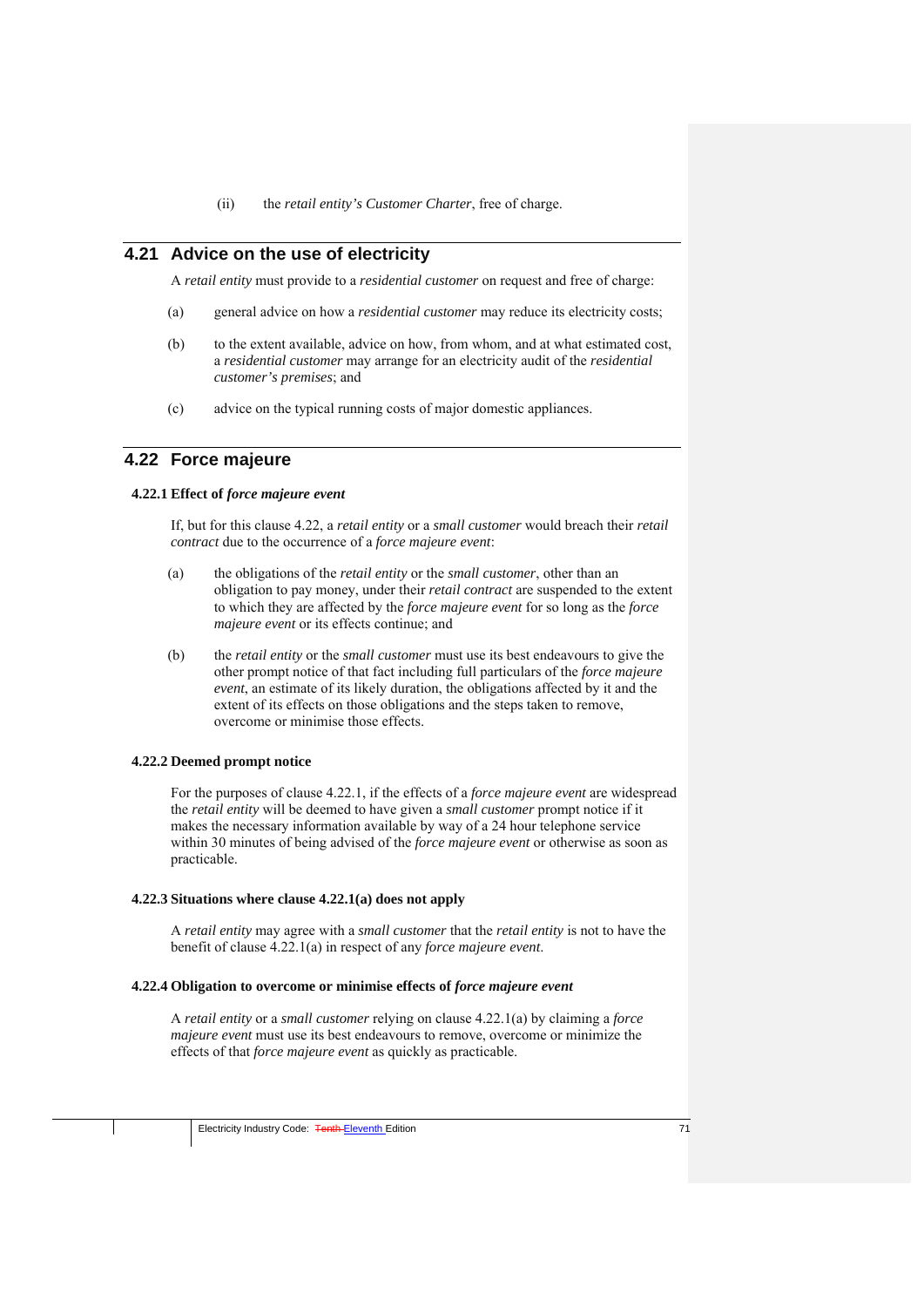### **4.22.5 Settlement of industrial disputes**

Nothing in clause 4.22.4 requires a *retail entity* or a *small customer* to settle an industrial dispute which constitutes a *force majeure event* in any manner other than the manner preferred by that *retail entity* or a *small customer*.

#### **4.22.6 Non-exclusion**

Nothing in this clause 4.22 varies or excludes the operation of sections 119 and 120 of the *National Electricity Law* or sections 97 and 97A of the *Electricity Act*.

## **4.22.7 Obligation to include force majeure clause in** *negotiated retail contracts*

A *retail entity* must ensure that each *negotiated retail contract* it enters into expressly confers on the *retail entity* and the *small customer* the rights and obligations provided for in this clause 4.22, except as provided in clause 4.22.3.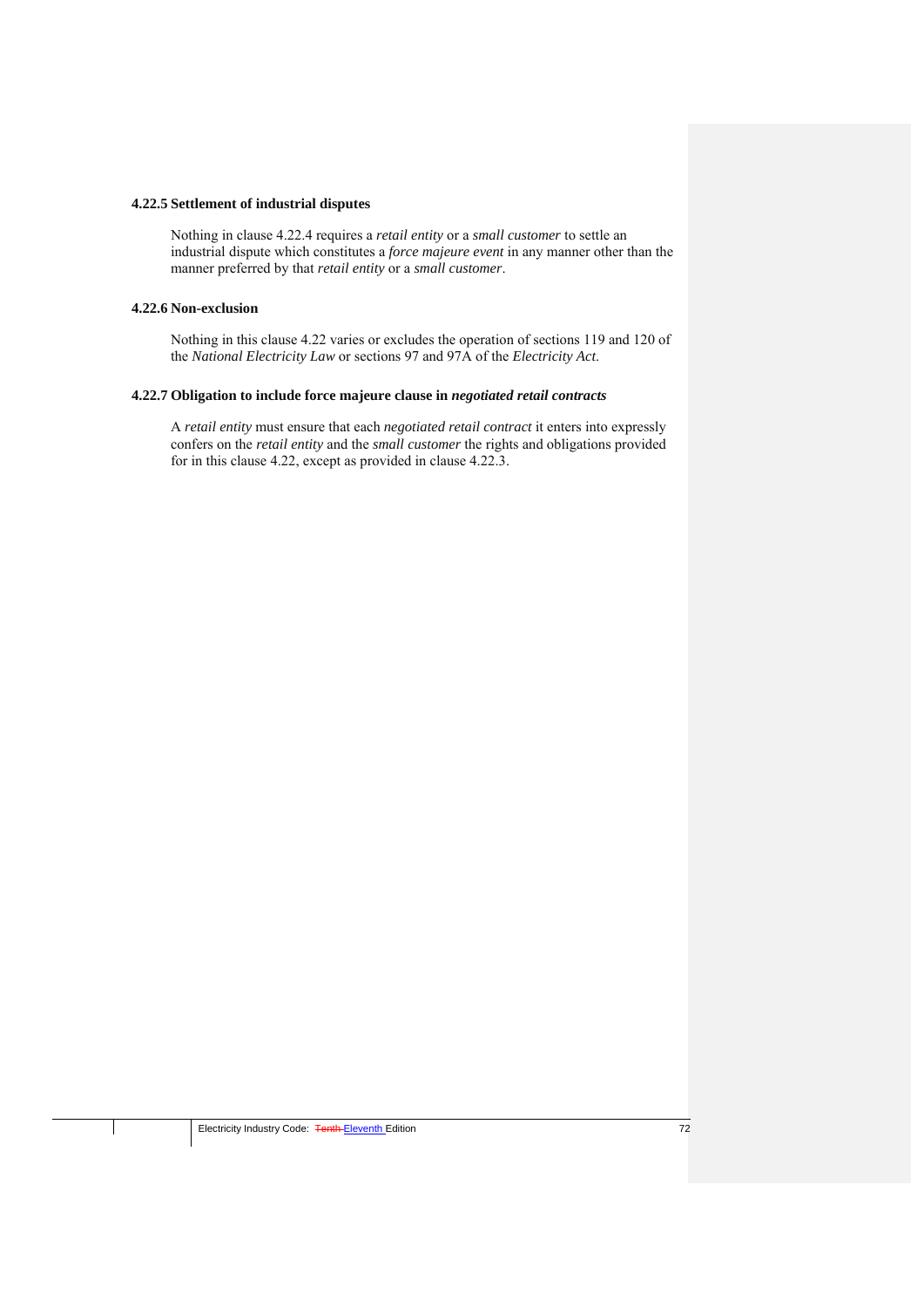# CHAPTER 5: SERVICES BETWEEN DISTRIBUTION AND RETAIL ENTITIES

# **5.1 Application of this Chapter**

This chapter applies to:

- (a) all *distribution entities*; and
- (b) all *retail entities*.

# **5.2** *Standard co-ordination agreement*

For the purposes of section 55I of the *Electricity Act*, the terms of the *standard co-ordination agreement* are the terms set out in Annexure C to this *Code*.

# **5.3 Network billing**

- (a) The *distribution entities* will be responsible for the development of standardised *B2B Procedures* for network billing in Queensland, and the amendment of those *B2B Procedures* for network billing as required from time to time.
- (b) The *B2B Procedures* for network billing in Queensland will be based upon the equivalent *B2B Procedures* in New South Wales, varied as required to account for jurisdictional differences and operational efficiencies not otherwise accounted for in the New South Wales *B2B Procedures.*
- (c) The *distribution entities* will be responsible for the establishment of a consultative forum at which *retail entities* and other interested parties can participate in the development of *B2B Procedures* for network billing.
- (d) *Distribution entities* and *retail entities* must act in a cooperative and timely manner and do all such things as are reasonably necessary to establish, maintain and operate systems, processes and procedures that are compatible and compliant with the *B2B Procedures* for network billing established under clause 5.3(a).
- (e) Nothing in clause 5.3(a) prevents a *distribution entity* and *retail entity* agreeing to vary the *B2B Procedures* for network billing as it applies between those parties.
- (f) In the event that a network billing specification is approved by the *Information Exchange Committee* (or its successor), the *distribution entities* and *retail entities* agree that, from the date the national network billing specification becomes effective:
	- (i) the *B2B procedure* for network billing in Queensland established under clause  $5.\overline{3}$ (a) will cease to apply; and
	- (ii) the national network billing specification will apply.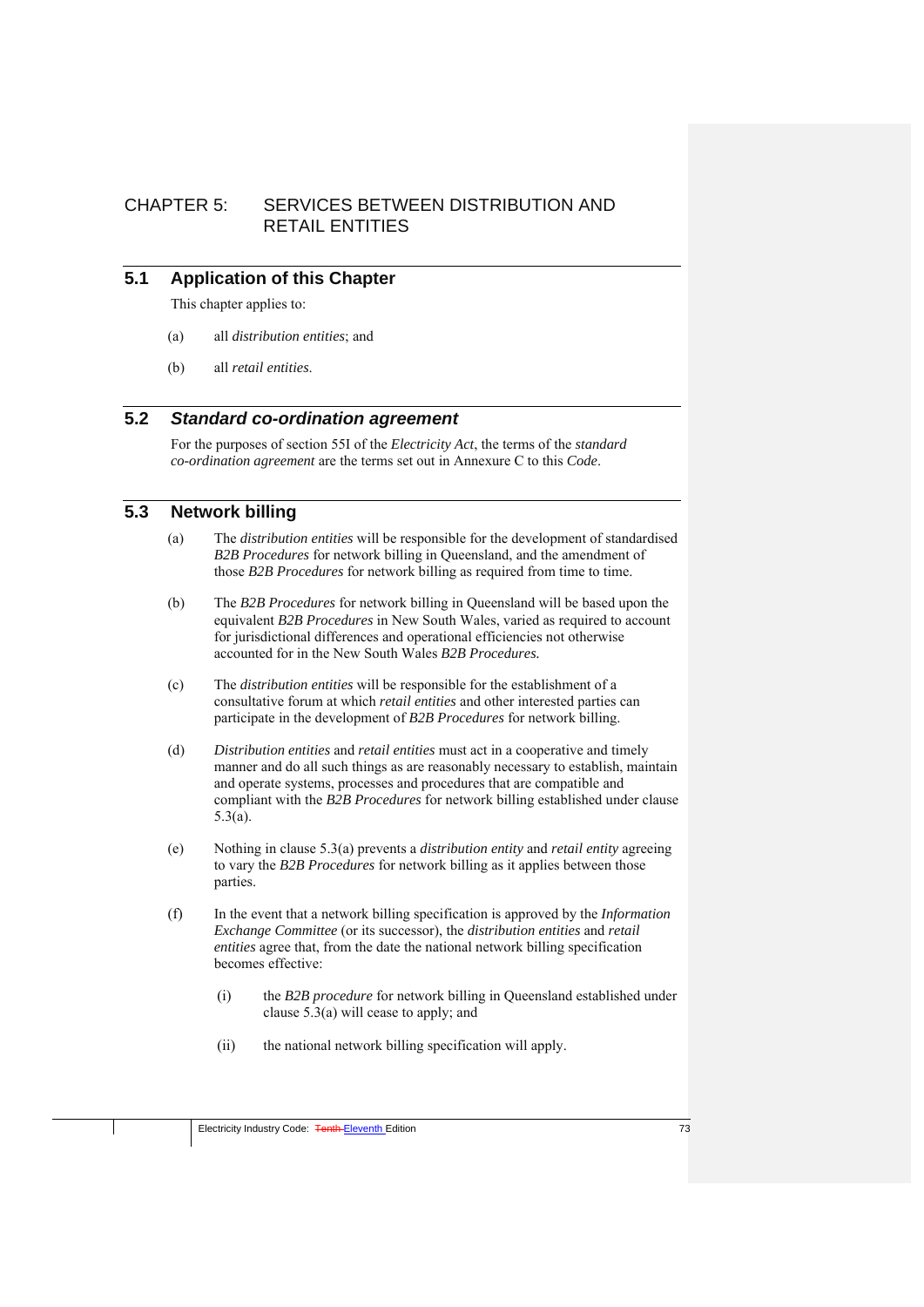# **5.4 Service requests**

### **5.4.1 Purpose of clause 5.4 to 5.7**

- (a) The requirements of clauses 5.4 to 5.7 operate in conjunction with the *National Electricity Rules* and the *B2B Procedures* (*service order process*) which form part of the *B2B Procedures* under the *National Electricity Rules.*
- (b) The purpose of clauses 5.4 to 5.7 are to identify the obligations and timeframes required to support the initiation and completion of *standard service orders* from a *retail entity* to a *distribution entity* relating to supply to a *customer's premises*.

# **5.5 Process for initiating**

### **5.5.1 Authority for** *standard service orders*

A *distribution entity* must not carry out a *standard service order* in relation to a *customer's premises* unless:

- (a) a request to do so is made by:
	- (i) a *customer's* current *retail entity*, prospective *retail entity* or former *retail entity*, as permitted by the *B2B Procedures (service order process)*; or
	- (ii) a *customer*, if the *customer* is a *wholesale market customer* in the wholesale market;
- (b) there is a relevant *emergency*; or
- (c) the activity is otherwise expressly authorised or required by the *electricity legislation*.

#### **5.5.2 Initiating** *standard service orders*

Unless otherwise agreed between the *retail entity* and *distribution entity*, a *retail entity* may only initiate a request of the *distribution entity* to undertake a *standard service order* by raising a *service order request* with the *distribution entity*.

# **5.6** *NMI* **classification**

# **5.6.1** *NMI* **classification – 'LARGE'**

Where a *NMI* for a *connection point* that is the subject of a *service order request* has a *NMI classification code* of 'LARGE', the *service order request* will be carried out by the *distribution entity* in accordance with the timeframes agreed between the parties.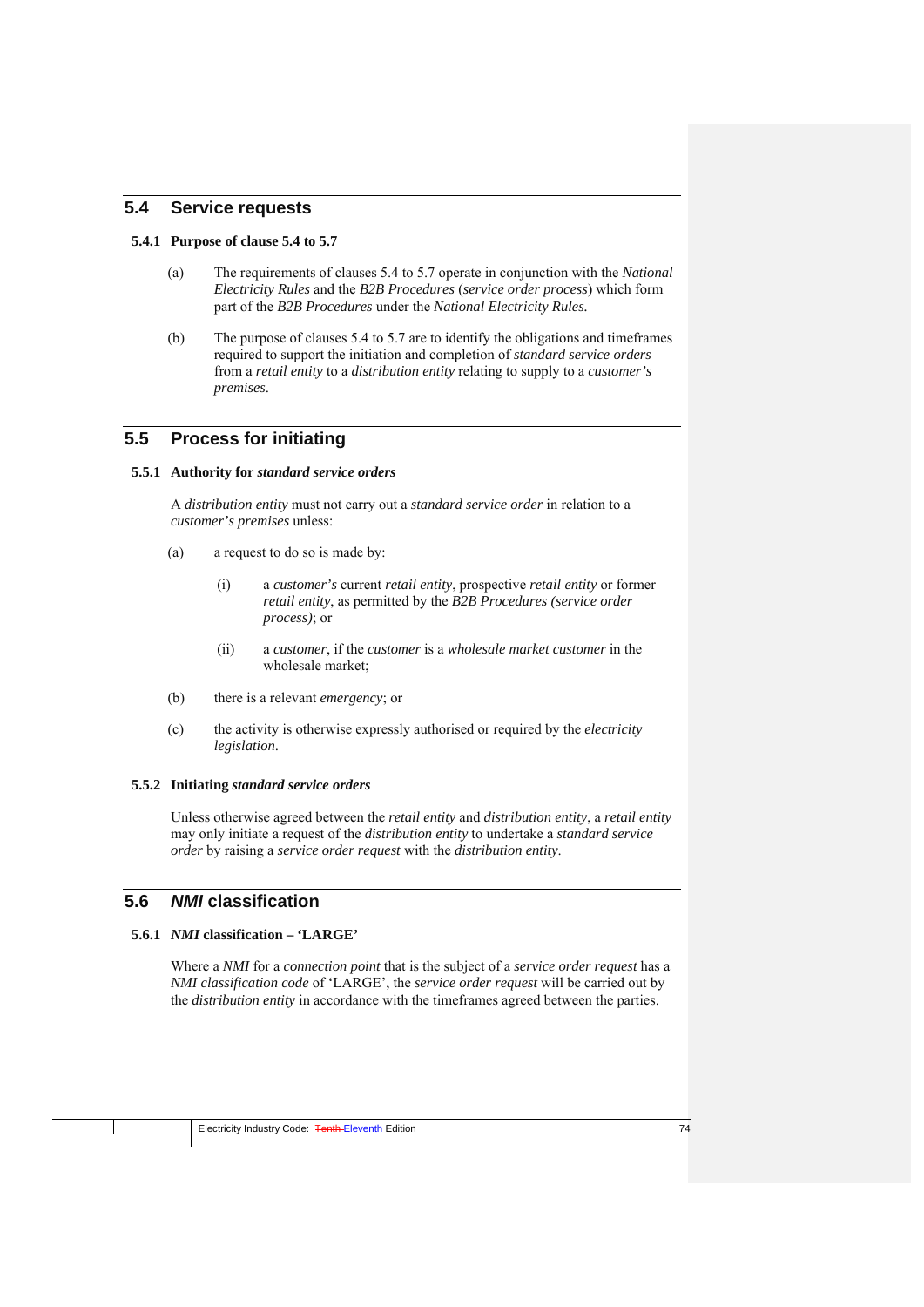### **5.6.2** *NMI* **classification – 'SMALL'**

Where a *NMI* for a *connection point* that is the subject of a *service order request* has a *NMI classification code* of 'SMALL', the *service order request* will be carried out by the *distribution entity* in accordance with the timeframes specified in clause 5.7.

# **5.7 Completion of** *standard service order*

#### **5.7.1 Requirement to complete** *standard service order*

- (a) Except as otherwise stated in clause 5.7, a *distribution entity* must complete each type of *standard service order*:
	- (i) on the date agreed (or subsequently agreed) with the *retail entity* or *retail entity* on behalf of the *customer* (as appropriate); or
	- (ii) where no date is agreed, within the period specified in clause 5.7.3.
- (b) If a *service order request* relates to a new connection, a *distribution entity* must complete the *standard service order*:
	- (i) on the date agreed (or subsequently agreed) with the *customer*, the *customer's* electrical contractor on behalf of the *customer*, or with the *retail entity* on behalf of the *customer*; or
	- (ii) where no date is agreed and the *customer* does not require any extension of, or augmentation to, the *supply network* to enable the *premises* to be connected, then within the period specified in clause 5.7.3.
- (c) If a *service order request* relates to a new connection where the *distribution entity* deals directly with the *customer* or the *customer's* electrical contractor on behalf of the *customer*, the *distribution entity* must use its best endeavours to immediately notify the *customer's retail entity* of any change in circumstance likely to impact completion of the *standard service order* or the fee associated with the *standard service order*, providing such information as the *retail entity* may reasonably request.

#### **5.7.2 Preconditions for completion**

- (a) The timeframes for completion of a *standard service order* will commence on the later of:
	- (i) satisfaction by the *customer* or the *retail entity* (as appropriate) of all preconditions required under *electricity legislation*; and
	- (ii) receipt by the *distribution entity* of all relevant documentation, including a valid *service order request.*
- (b) Once all preconditions have been satisfied and all relevant documentation has been received, the *distribution entity* must carry out the *standard service order* in accordance with the requirements of this Chapter, the *B2B Procedures (service order process)* and the *electricity legislation.*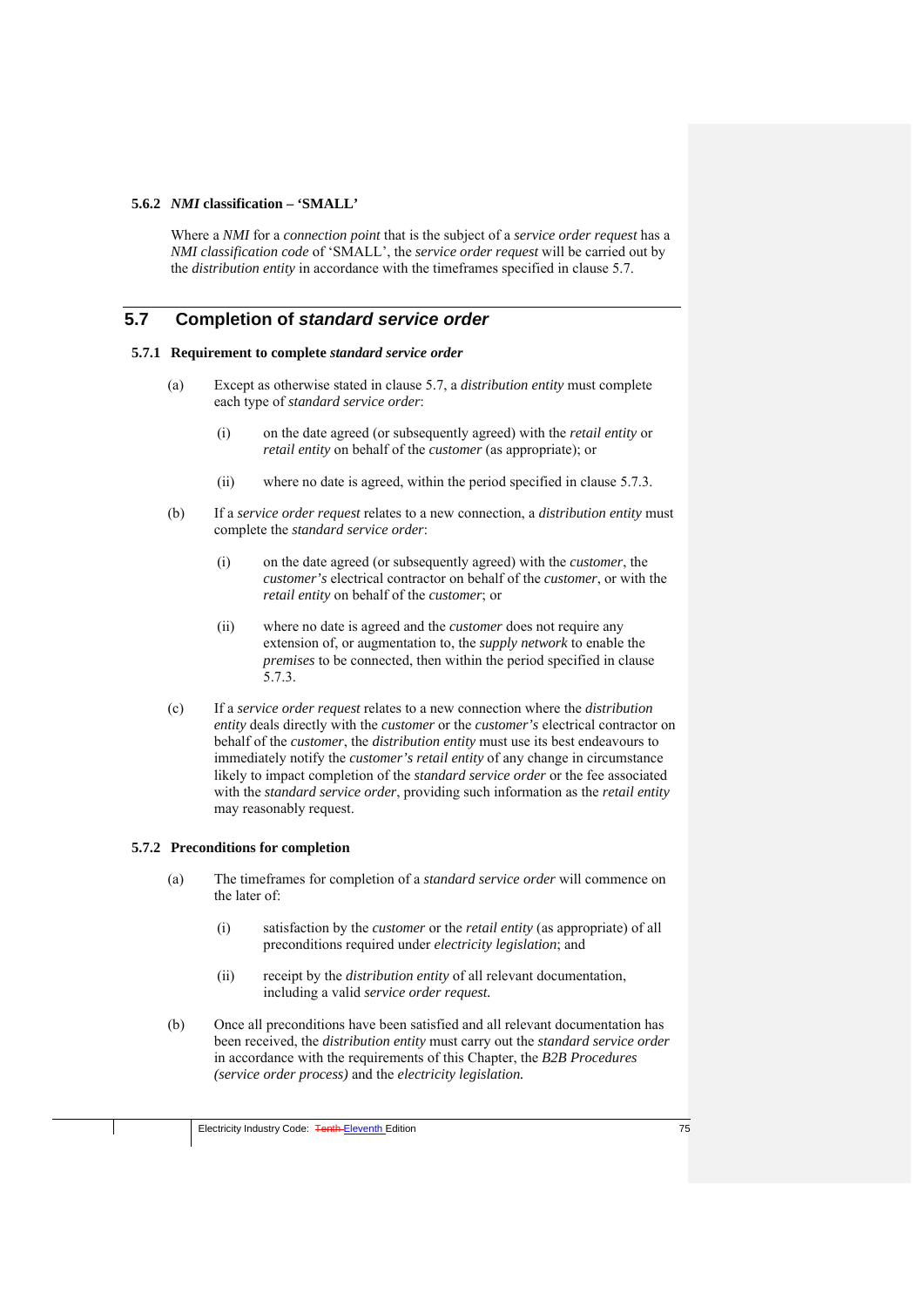(c) Where a *distribution entity* is not obliged to comply with its obligations under clause 5.7.2(a) by virtue of a failure by the *customer* or the *retail entity* to satisfy all preconditions, the *distribution entity* must comply with such obligations as soon as practicable after the satisfaction, removal or elimination of the reason for which the *standard service order* was not commenced.

## **5.7.3 Timeframes for completion**

- (a) The following timeframes for completion apply to each type of *standard service order* for the respective *distribution entities* and *feeder type.*
- (b) In this clause 5.7.3, a "*business day*" does not include a *local holiday* in the district where the *premises* is located.
- (c) Unless the *small customer* has requested to be disconnected, for the purposes of this clause 5.7.3, where the relevant *customer* is a *small customer* and the *standard service order* is "disconnection", a "*business day*" does not include a day between 20 December and 31 December (inclusive) in any year.
- (d) If the timeframe for completion of a *standard service order* for "disconnection" of *small customer's premises* ends on a Friday or on a day before a Queensland wide or *local holiday* in the district where the *premises* is located, the *distribution entity* is not required to disconnect on that day but must disconnect by the next *business day*. This does not apply if the *small customer* has requested the disconnection.
- (e) Until the end of 30 June 2008, the time required for completion of works on *premises* in *ENERGEX's distribution area*, other than *premises* in *excluded locations*, is six *business days* from receipt of a valid *service order* request, where the *standard service order* is "disconnection".

| <b>Standard service</b><br><i>order</i> type | <i>Feeder type through</i><br>which the <i>customer's</i><br><i>premises</i> is supplied | Time required for completion of<br>works                                                                  |
|----------------------------------------------|------------------------------------------------------------------------------------------|-----------------------------------------------------------------------------------------------------------|
| New connection                               | $CBD$ feeder / urban<br>feeder                                                           | 5 <i>business days</i> of receipt of a valid<br>service order request and all relevant<br>documentation.  |
|                                              | short rural feeder                                                                       | 10 <i>business days</i> of receipt of a valid<br>service order request and all relevant<br>documentation. |
|                                              | long rural feeder                                                                        | 10 <i>business days</i> of receipt of a valid<br>service order request and all relevant<br>documentation. |
|                                              | <i>isolated</i> feeder                                                                   | 30 <i>business days</i> of receipt of a valid<br>service order request and all relevant<br>documentation. |

#### *Premises* **in** *Ergon Energy's distribution area*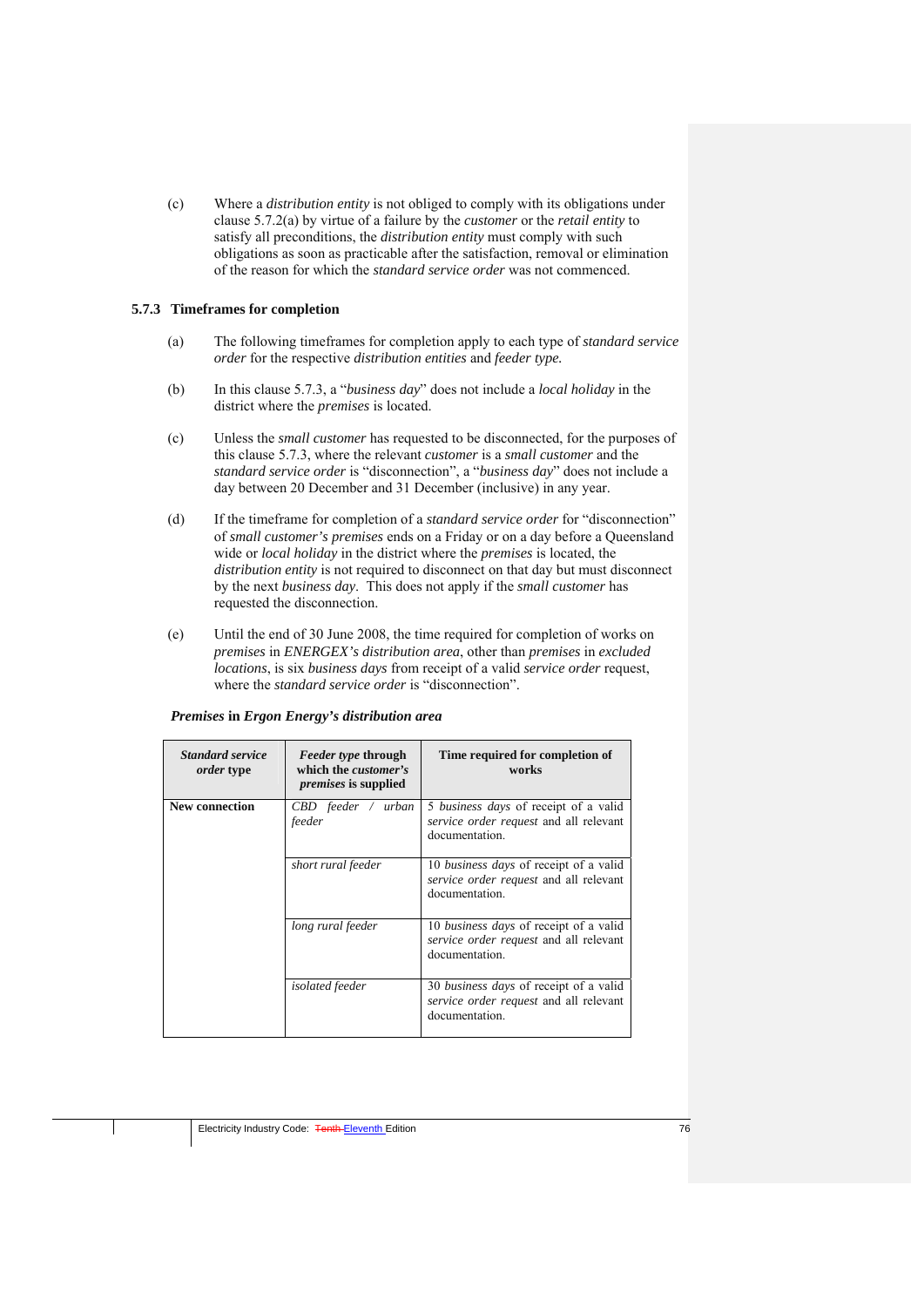| <b>Standard service</b><br><i>order</i> type                          | <i>Feeder type through</i><br>which the <i>customer's</i><br><i>premises</i> is supplied | Time required for completion of<br>works                                                                                                         |
|-----------------------------------------------------------------------|------------------------------------------------------------------------------------------|--------------------------------------------------------------------------------------------------------------------------------------------------|
| <b>Reconnection</b>                                                   | CBD feeder / urban<br>feeder                                                             | If a valid service order request is<br>received by 1.00pm on a business day,<br>then on the same day. Otherwise the<br>next business day.        |
|                                                                       | short rural feeder                                                                       | The next business day after receipt of<br>a valid service order request.                                                                         |
|                                                                       | long rural feeder<br>isolated feeder                                                     | 10 business days of receipt of a valid<br>service order request.                                                                                 |
| <b>Disconnection</b>                                                  | CBD feeder / urban<br>feeder / short rural<br>feeder                                     | 5 business days of receipt of a valid<br>service order request.                                                                                  |
|                                                                       | long rural / feeder<br>isolated feeder                                                   | 10 business days of receipt of a valid<br>service order request.                                                                                 |
| <b>Special read</b>                                                   | CBD feeder / urban<br>feeder                                                             | 4 business days of receipt of a valid<br>service order request.                                                                                  |
|                                                                       | short rural feeder                                                                       | 4 business days of receipt of a valid<br>service order request.                                                                                  |
|                                                                       | long rural feeder                                                                        | 5 business days of receipt of a valid<br>service order request.                                                                                  |
|                                                                       | isolated feeder                                                                          | By the business day agreed between<br>the <i>distribution</i> entity and the retail<br>entity after receipt of a valid service<br>order request. |
| <b>Additions and</b><br>alterations<br>Exchange<br>٠<br>meters        | CBD feeder / urban<br>feeder                                                             | 5 business days of receipt of a valid<br>service order request and all relevant<br>documentation.                                                |
| Install meters<br>Move meters<br>٠<br>Install<br>٠<br>controlled load | short rural feeder                                                                       | 10 business days of receipt of a valid<br>service order request and all relevant<br>documentation.                                               |
| Install hot water<br>٠<br><i>meter</i> and<br>control<br>equipment    | long rural feeder                                                                        | 10 business days of receipt of a valid<br>service order request and all relevant<br>documentation.                                               |
|                                                                       | isolated feeder                                                                          | 30 business days of receipt of a valid<br>service order request and all relevant<br>documentation                                                |
| <b>Meter</b><br>Reconfigurations                                      | CBD feeder / urban<br>feeder                                                             | 20 business days of receipt of a valid<br>service order request.                                                                                 |
|                                                                       | short rural feeder                                                                       | By the business day agreed between<br>the distribution entity and the retail<br>entity after receipt of a valid service<br>order request.        |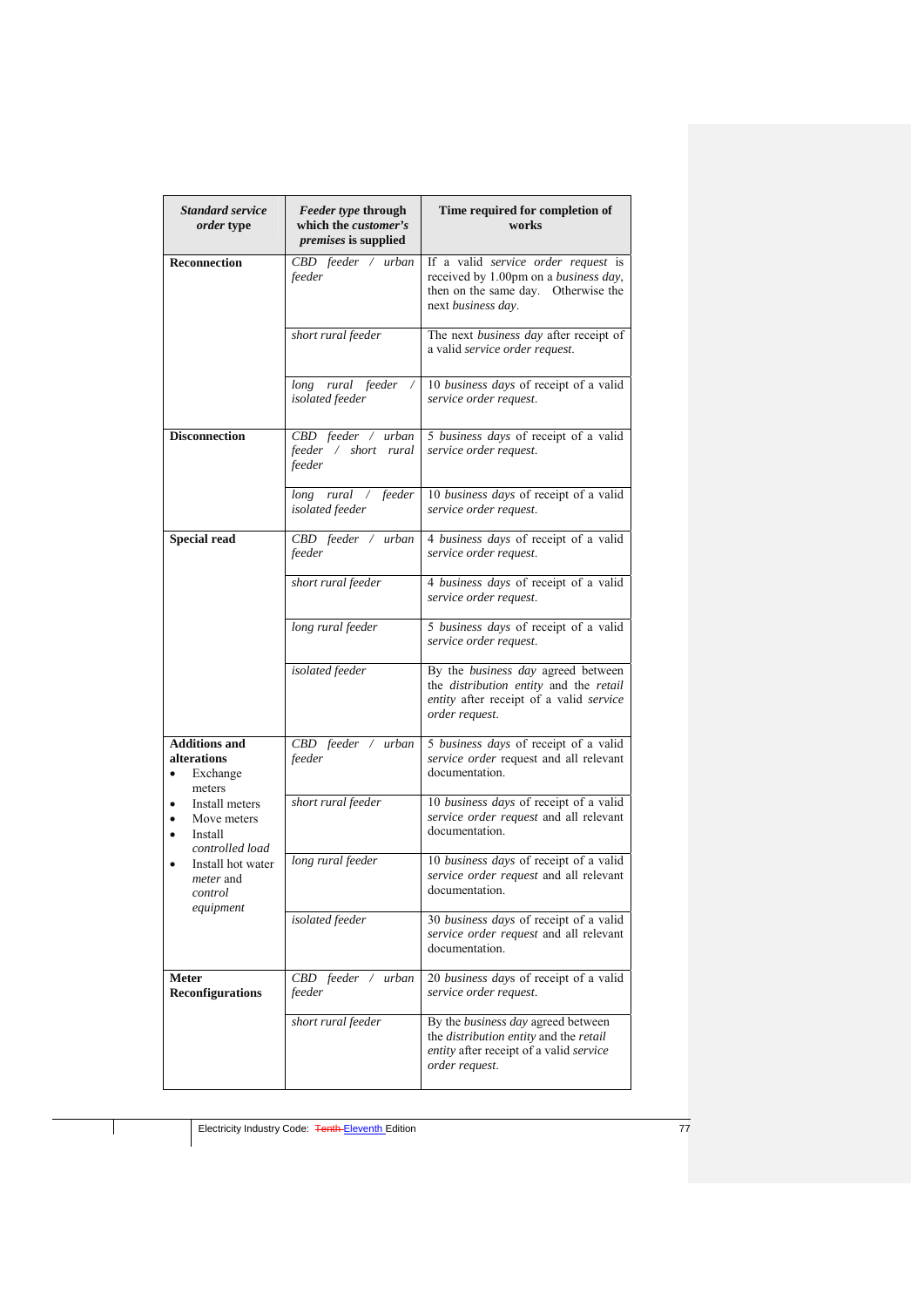| <b>Standard service</b><br><i>order</i> type | <i>Feeder type through</i><br>which the <i>customer's</i><br><i>premises</i> is supplied | Time required for completion of<br>works                                                                                                                                                                                  |
|----------------------------------------------|------------------------------------------------------------------------------------------|---------------------------------------------------------------------------------------------------------------------------------------------------------------------------------------------------------------------------|
|                                              | long rural feeder                                                                        | By the business day agreed between<br>the distribution entity and the retail<br>entity after receipt of a valid service<br>order request.                                                                                 |
|                                              | isolated feeder                                                                          | By the business day agreed between<br>the distribution entity and the retail<br>entity after receipt of a valid service<br>order request.                                                                                 |
| <b>Meter Investigation</b>                   | CBD feeder / urban<br>feeder                                                             | 15 business days of receipt of a valid<br>service order request.                                                                                                                                                          |
|                                              | short rural feeder                                                                       | 15 business days of receipt of a valid<br>service order request.                                                                                                                                                          |
|                                              | long rural feeder                                                                        | 15 business days of receipt of a valid<br>service order request.                                                                                                                                                          |
|                                              | isolated feeder                                                                          | 30 business days of receipt of a valid<br>service order request.                                                                                                                                                          |
| <b>Supply</b><br><b>Abolishment</b>          | CBD feeder / urban<br>feeder                                                             | 20 business days of receipt of a valid<br>service order request.                                                                                                                                                          |
|                                              | short rural feeder                                                                       | By the business day agreed between<br>the distribution entity and the retail<br>entity after receipt of a valid service<br>order request.                                                                                 |
|                                              | long rural feeder                                                                        | By the business day agreed between<br>the distribution entity and the retail<br>entity after receipt of a valid service<br>order request.                                                                                 |
|                                              | isolated feeder                                                                          | By the business day agreed between<br>the distribution entity and the retail<br>entity after receipt of a valid service<br>order request.                                                                                 |
| <b>Miscellaneous</b><br><b>Services</b>      | CBD feeder /<br>urban<br>feeder                                                          | The timeframe will depend on the<br>work requested and will be subject to<br>commercial negotiation between the<br>distribution entity and the retail entity<br>after receipt of a valid <i>service</i> order<br>request. |
|                                              | short rural feeder                                                                       | The timeframe will depend on the<br>work requested and will be subject to<br>commercial negotiation between the<br>distribution entity and the retail entity<br>after receipt of a valid service order<br>request.        |
|                                              | long rural feeder                                                                        | The timeframe will depend on the<br>work requested and will be subject to                                                                                                                                                 |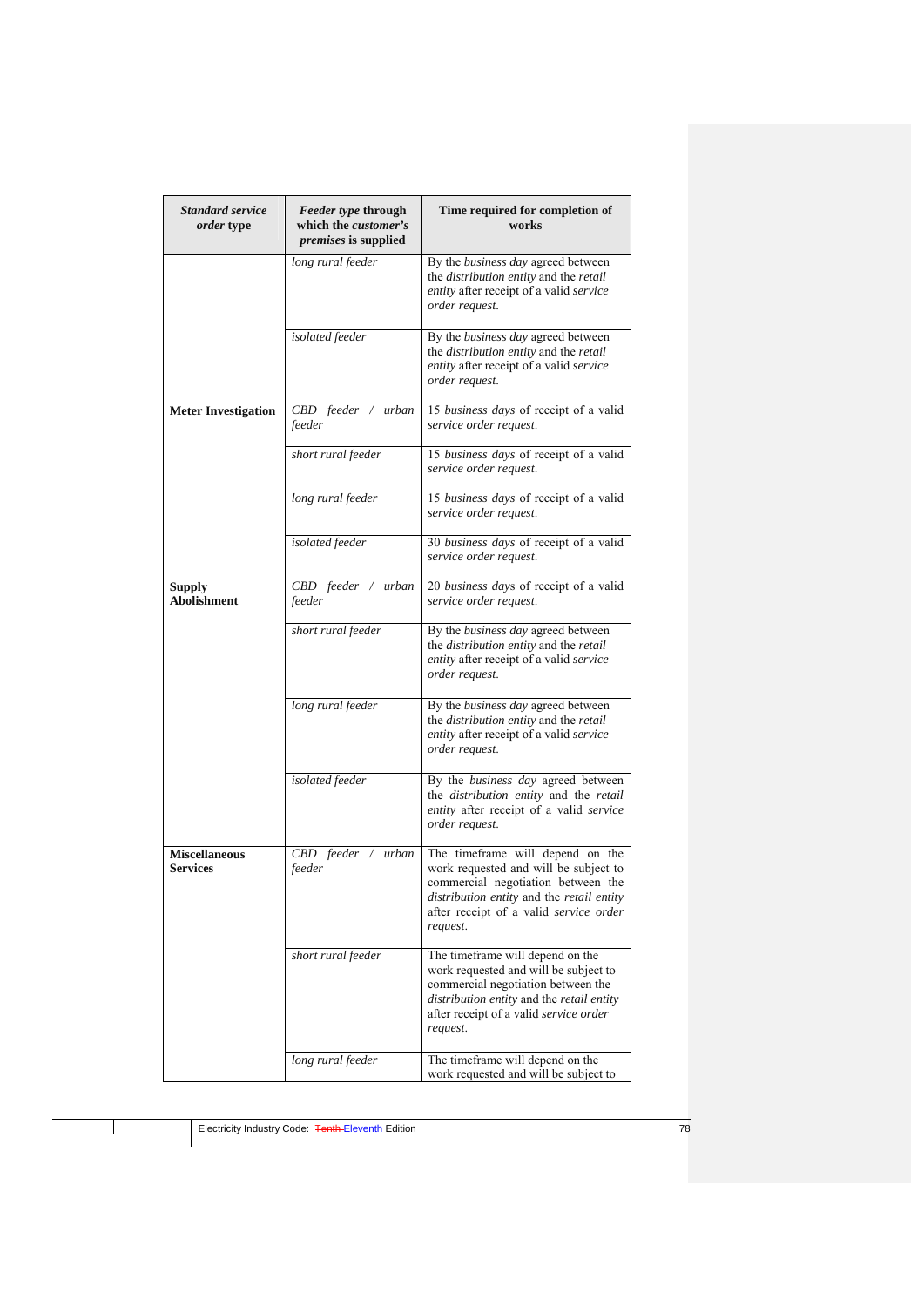| <b>Standard service</b><br><i>order</i> type | <i>Feeder type through</i><br>which the <i>customer's</i><br><i>premises</i> is supplied | Time required for completion of<br>works                                                                                                                                                                                                 |
|----------------------------------------------|------------------------------------------------------------------------------------------|------------------------------------------------------------------------------------------------------------------------------------------------------------------------------------------------------------------------------------------|
|                                              |                                                                                          | commercial negotiation between the<br>distribution entity and the retail entity<br>after receipt of a valid service order<br>request.                                                                                                    |
|                                              | <i>isolated</i> feeder                                                                   | The time frame will depend on the<br>work requested and will be subject to<br>commercial negotiation between the<br><i>distribution entity</i> and the <i>retail entity</i><br>after receipt of a valid <i>service</i> order<br>request. |

## *Premises* **in** *ENERGEX's distribution area*

| <b>Standard service</b><br><i>order</i> type                                                                                                                                 | Feeder type through<br>which the <i>customer's</i><br><i>premises</i> is supplied or<br>location of premises | Time required for completion of<br>works                                                                                                                 |
|------------------------------------------------------------------------------------------------------------------------------------------------------------------------------|--------------------------------------------------------------------------------------------------------------|----------------------------------------------------------------------------------------------------------------------------------------------------------|
| <b>New connection</b>                                                                                                                                                        | All feeder types                                                                                             | 5 business days of receipt of a valid<br>service order request and all relevant<br>documentation.                                                        |
| <b>Reconnection</b>                                                                                                                                                          | All feeder types<br>but<br>excluding <i>premises</i> in<br>excluded locations                                | If a valid <i>service order request</i> is<br>received by 1.00pm on a <i>business day</i> ,<br>then on the same day. Otherwise the<br>next business day. |
|                                                                                                                                                                              | <b>Excluded</b> locations                                                                                    | 10 business days of receipt of a valid<br>service order request.                                                                                         |
| <b>Disconnection</b>                                                                                                                                                         | All feeder types but<br>excluding <i>premises</i> in<br>excluded locations                                   | 5 <sup>6</sup> business days of receipt of a valid<br>service order request.                                                                             |
|                                                                                                                                                                              | <b>Excluded</b> locations                                                                                    | 10 business days of receipt of a valid<br>service order request.                                                                                         |
| <b>Special read</b>                                                                                                                                                          | All feeder types                                                                                             | 4 business days of receipt of a valid<br>service order request.                                                                                          |
| <b>Additions and</b><br>alterations<br>Exchange<br>meters<br>Install meters<br>Move meters<br>Install<br>controlled load<br>Install hot water<br><i>meter</i> and<br>control | All feeder types                                                                                             | 10 business days of receipt of a valid<br>service order request and all relevant<br>documentation.                                                       |

 $6$  This is subject to the transitional provisions in clause 5.7.3(e).

<u>.</u>

Electricity Industry Code: Tenth Eleventh Edition 79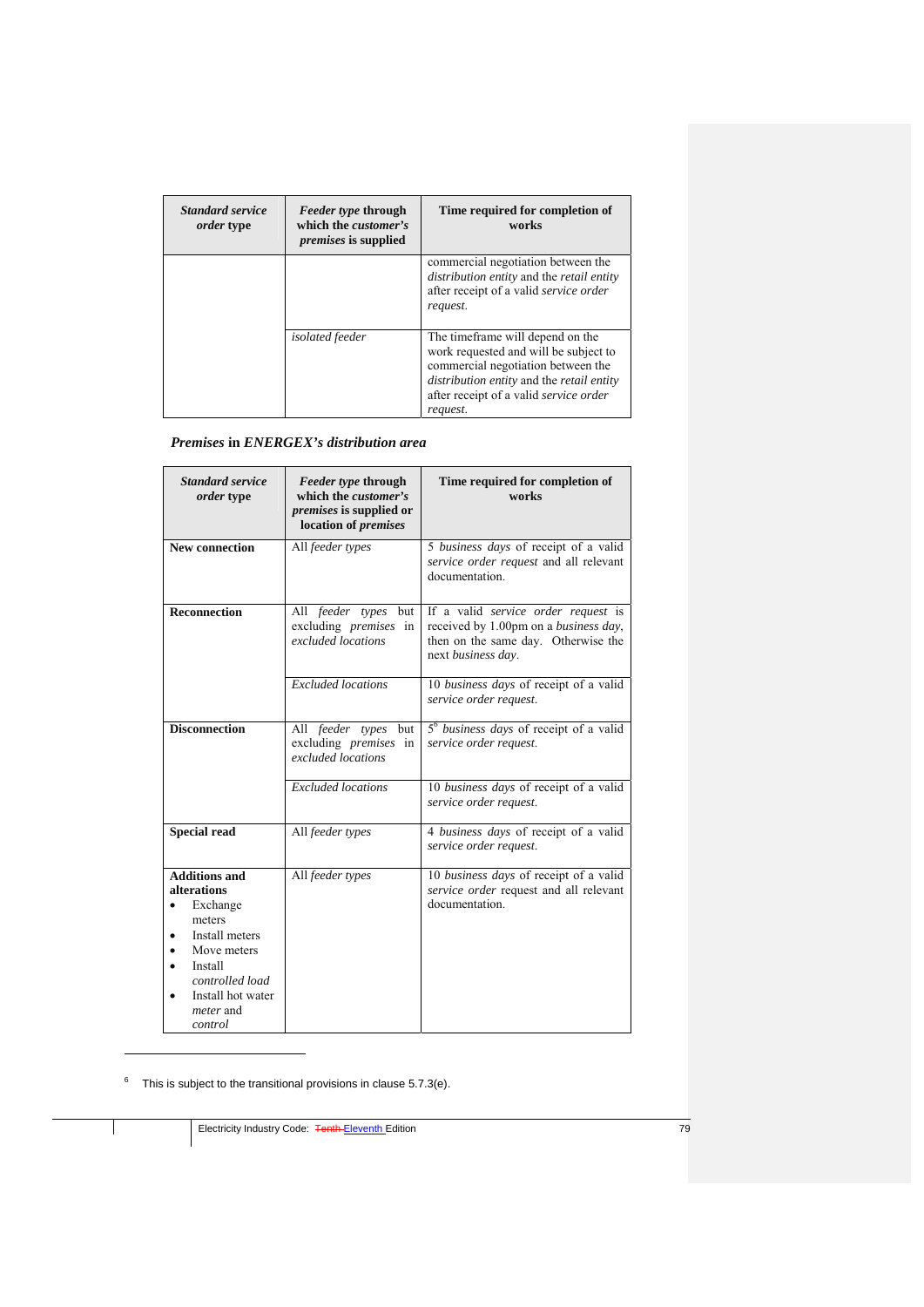| <b>Standard service</b><br>order type   | <i>Feeder type through</i><br>which the <i>customer's</i><br><i>premises</i> is supplied or<br>location of <i>premises</i> | Time required for completion of<br>works                                                                                                                                                                           |
|-----------------------------------------|----------------------------------------------------------------------------------------------------------------------------|--------------------------------------------------------------------------------------------------------------------------------------------------------------------------------------------------------------------|
| equipment                               |                                                                                                                            |                                                                                                                                                                                                                    |
| <b>Meter</b><br><b>Reconfigurations</b> | All feeder types                                                                                                           | 20 business days of receipt of a valid<br>service order request.                                                                                                                                                   |
| <b>Meter Investigation</b>              | All feeder types                                                                                                           | 15 business days of receipt of a valid<br>service order request.                                                                                                                                                   |
| <b>Supply</b><br><b>Abolishment</b>     | All feeder types                                                                                                           | 20 business days of receipt of a valid<br>service order request.                                                                                                                                                   |
| <b>Miscellaneous</b><br><b>Services</b> | All feeder types                                                                                                           | The timeframe will depend on the<br>work requested and will be subject to<br>commercial negotiation between the<br>distribution entity and the retail entity<br>after receipt of a valid service order<br>request. |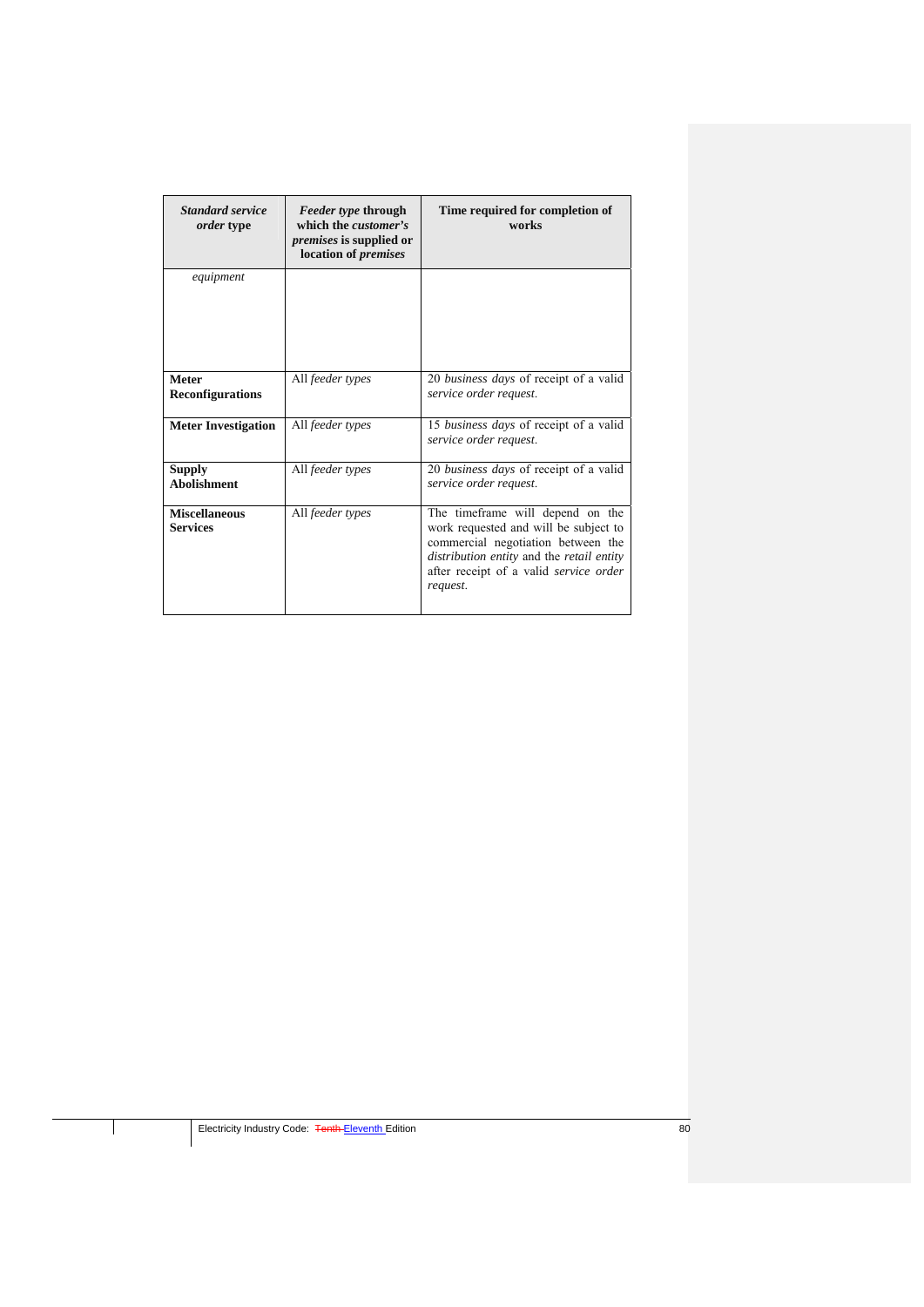# CHAPTER 6: CUSTOMER TRANSFER AND CONSENT

# **6.1 Application of this Chapter**

## **6.1.1 Application**

This Chapter applies to:

- (a) all *distribution entities*;
- (b) all *retail entities*; and
- (c) unless otherwise specified, in relation to all *customers* for a *NMI premises*  connected to a *supply network* forming part of the national grid.

# **6.2 Compliance obligations**

# **6.2.1 Contracting** *customer* **transfer functions**

A *distribution entity* or a *retail entity* must only contract with or engage another party to perform a function in relation to a *customer* transfer on the basis that the other party agrees to comply with Chapter 6 of this *Code*.

## **6.2.2 Compliance with** *MSATS* **procedures**

A *distribution entity* or a *retail entity* must comply with any *MSATS* procedures as developed and published by *AEMO* from time to time pursuant to the *National Electricity Rules*.

# **6.3 Consent**

# **6.3.1 Obligation to obtain consent**

- (a) A *retail entity* must not initiate the creation of a *NMI* or initiate or effect the transfer of a *customer* without obtaining the *explicit informed consent* of that *customer*.
- (b) While section 55G of the *Electricity Act* is in force, *Ergon Energy* and its subsidiaries are not required to comply with this clause 6.3.1.

## **6.3.2 Form and retention of consent**

- (a) A *retail entity* may obtain the *explicit informed consent* of a *customer*:
	- (i) in writing signed by the *customer*;
	- (ii) verbally; or
	- (iii) by electronic communication signed by the *customer*.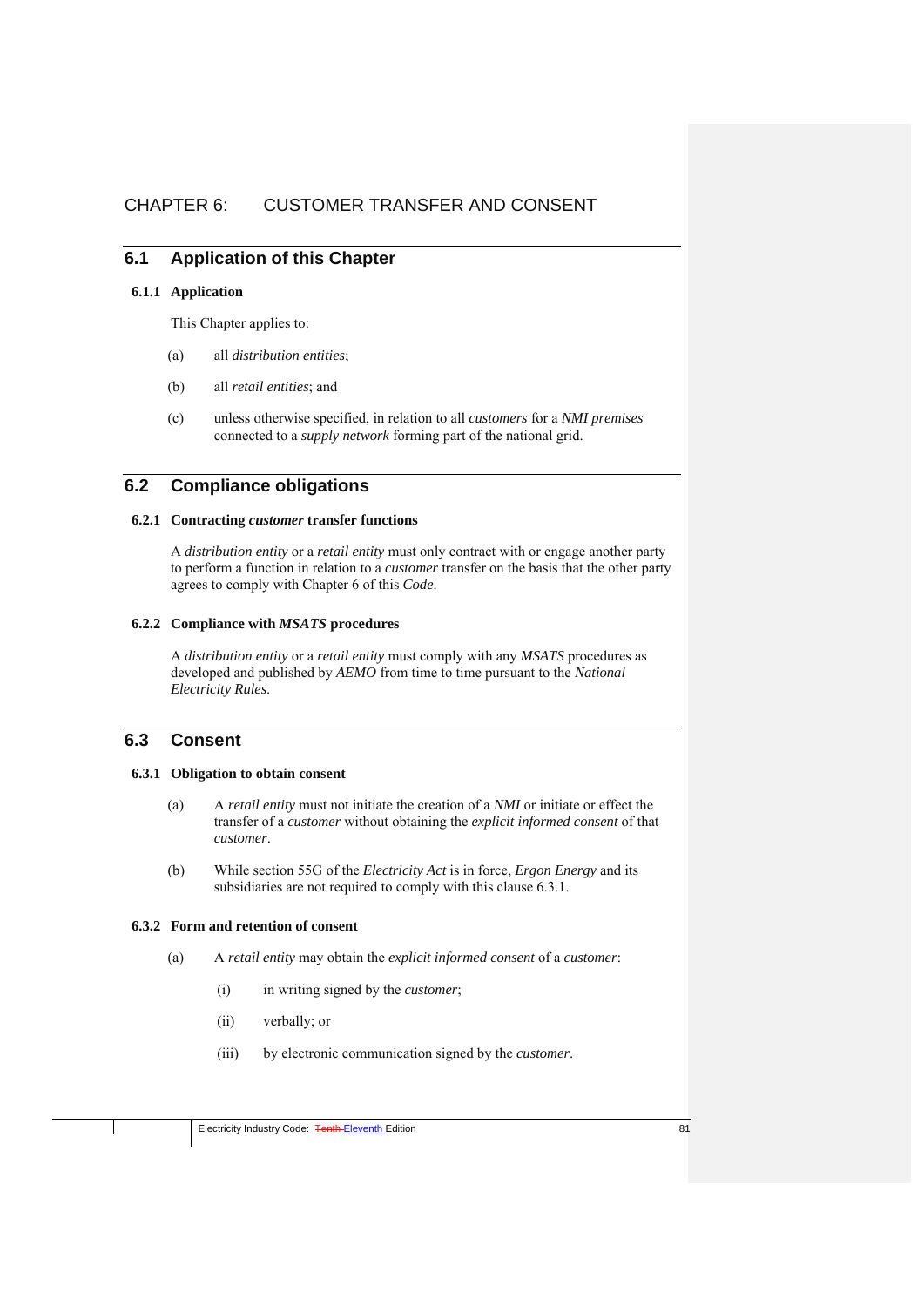- (b) A *retail entity* must retain records of any *explicit informed consent* obtained under Chapter 6 of this *Code* for at least two years.
- (c) Records retained under clause 6.3.2(b) must be retained by the *retail entity* in a format which permits the *retail entity* to answer any enquires relating to a *customer's explicit informed consent* by that *customer*, the *QCA*, the *Energy and Water Ombudsman Queensland* or any other entity permitted by *electricity legislation* to access that information.

# **6.4** *NMI* **discovery**

### **6.4.1** *NMI* **and** *NMI checksum*

- (a) A *distribution entity* must within one *business day* of a *retail entity's* request provide that *retail entity* with the *NMI* and *NMI checksum* for a *NMI premises*.
- (b) A request made by a *retail entity* under paragraph (a) may be made by reference to a:
	- (i) unique *meter* identifier held by the *distribution entity* and advised to the *retail entity*;
	- (ii) *NMI* address; or
	- (iii) DPID (as that term is defined in the *CATS Procedures*).
- (c) Where a request made under paragraph (a) does not return a *unique match*, the *distribution entity* must provide all the returned matches to the *retail entity*, provided that if there are more than 99 matches, only the first 99 returned matches need be provided to the *retail entity*.
- (d) Where a request made under paragraph (a) returns a *unique match*, the *distribution entity* must, unless otherwise advised by the *retail entity*, provide that *NMI* and *NMI checksum* for the relevant *NMI premises*.

### **6.4.2** *NMI standing data*

- (a) A *distribution entity* must within one *business day* of a *retail entity's* request provide that *retail entity* with the *NMI standing data* for a *NMI premises*.
- (b) A request made under paragraph (a) may only be made by reference to a *NMI*.

### **6.4.3 Information must not be available though** *MSATS*

A request under clauses 6.4.1(a) or 6.4.2(a) may only be made by a *retail entity* if the relevant *NMI*, *NMI checksum* or *NMI standing data* are not available to that *retail entity* through *MSATS*.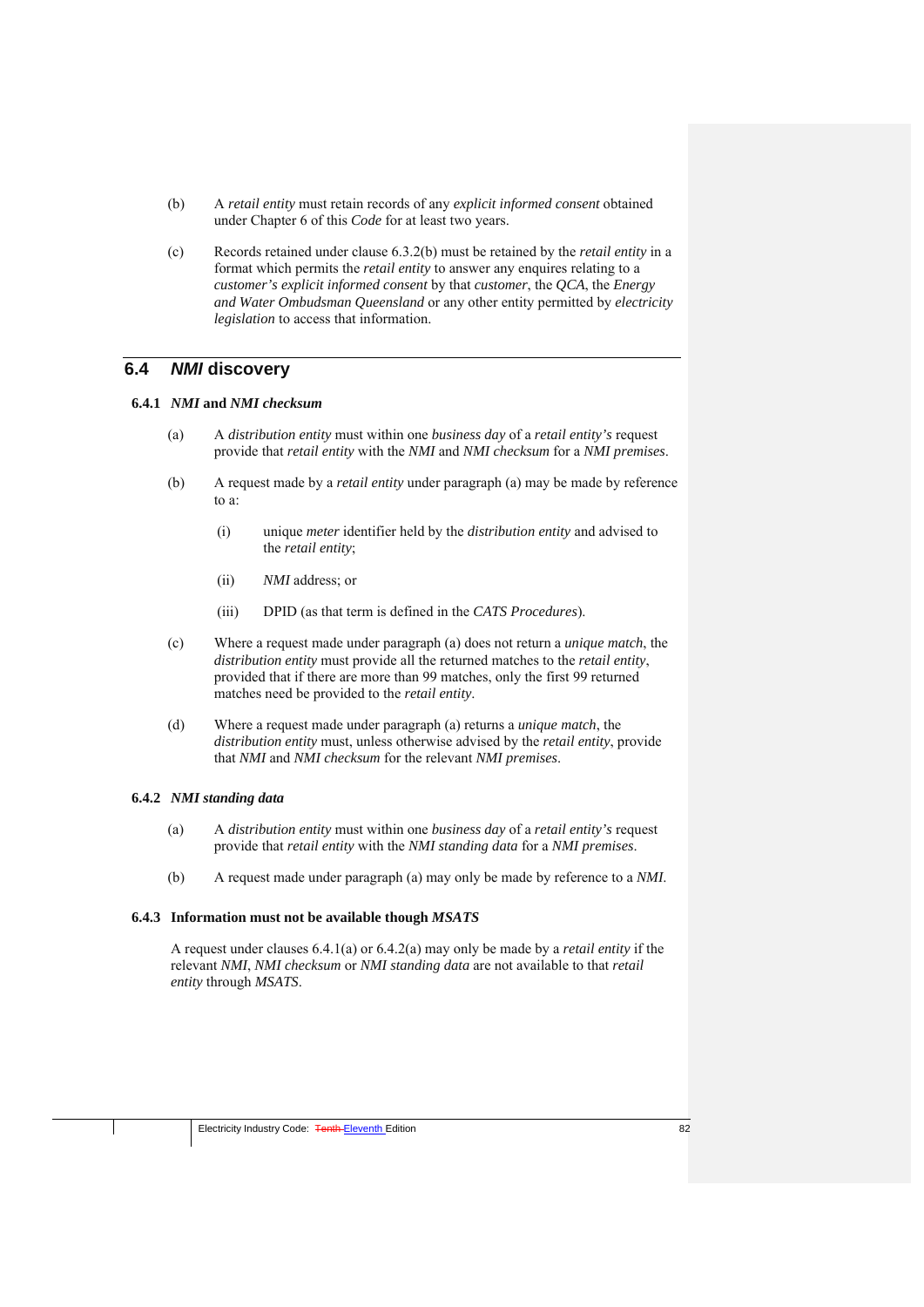#### **6.4.4 Transitional provisions**

For:

- (a) in relation to all *distribution entities,* a period of three months from the *FRC commencement date*; and
- (b) in relation to *Ergon Energy*, the entire period *Ergon Energy* is operating under the *minimalist transitioning approach*,

the relevant *distribution entity* will have two *business days* to provide the relevant data in response to a request under clause 6.4.1(a) or 6.4.2(a) rather than one *business day*.

# **6.5 Initiation of transfers by** *retail entities*

#### **6.5.1 Proposed transfers**

- (a) A proposed transfer of a *customer's NMI* to a new *retail entity* must be initiated by the new *retail entity* in accordance with any *MSATS* procedures as developed and published by *AEMO* from time to time pursuant to the *National Electricity Rules*. The proposed transfer may be initiated prior to the expiry of any applicable cooling off period in the *retail contract* between the new *retail entity* and the *customer*.
- (b) A *retail entity* must ensure that a transfer is not completed until the applicable cooling off period under the relevant *retail contract* has expired.

#### **6.5.2 Cancellation of transfer**

Where a *retail entity* has initiated a transfer in accordance with clause 6.5.1, it must cancel the *customer* transfer request in accordance with any *MSATS* procedures as soon as practicable where the *retail contract* is terminated by the *customer* during any applicable cooling-off period.

# **6.6** *Meter* **read methods**

- (a) All permitted forms of *meter* readings used for the purposes of transferring a *customer* must be performed in accordance with the *electricity legislation*.
- (b) Subject to paragraph (c), a transfer on an *actual meter reading* date must be based on an *actual meter reading* that is a *scheduled meter reading* or a *special meter reading* which:
	- (i) conforms with the *CATS Procedures* retrospectivity rule; or
	- (ii) occurred after the *customer* entered into the new *retail contract.*
- (c) A *retail entity* must not transfer a *customer* on the basis of a *special meter reading*, unless it obtains *explicit informed consent* from that *customer* to:
	- (i) conduct the *special meter reading*; and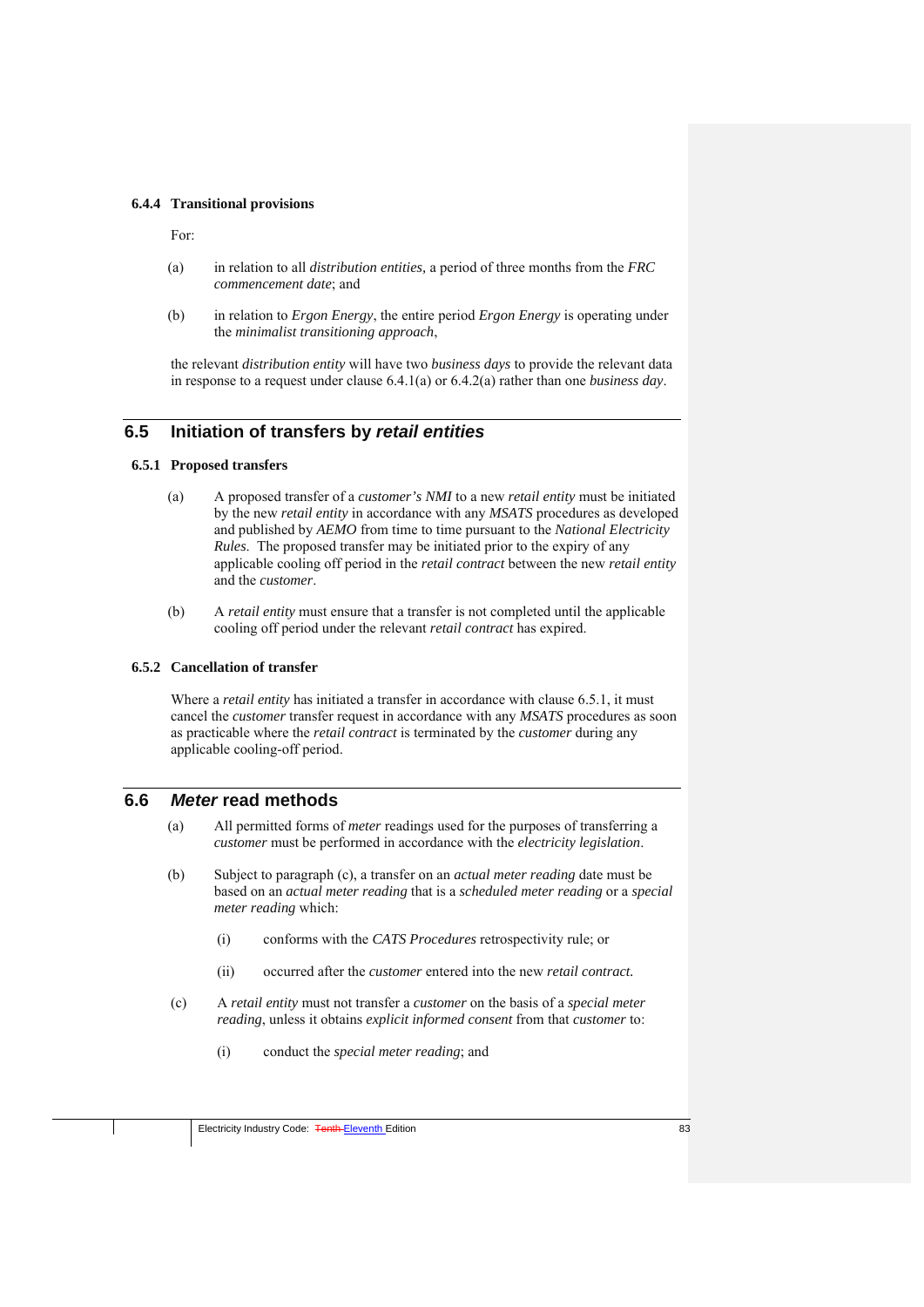- (ii) charge the *customer* for that *special meter reading* a fee which must be disclosed to the *customer*.
- (d) A *retail entity* is not obliged to obtain *explicit informed consent* under clause 6.6(c) if it does not charge the *customer* for that *special meter reading*.

# **6.7 Notification of non-occurrence of transfer**

Where a proposed new *retail entity* has previously advised a *customer* of the expected date of completion of a *NMI* transfer and that *NMI* transfer does not occur on that date and is not expected to occur within one month of that date, the *retail entity* must, within a reasonable time of becoming aware of the non-occurrence of the *NMI* transfer, use its best endeavours to advise the *customer*:

- (a) that the *customer* transfer did not occur;
- (b) of the reasons for the delay; and
- (c) of the new expected date of completion of the *customer* transfer (if it is still proceeding).

# **6.8** *Minimalist transitioning approach*

#### **6.8.1 Application**

- (a) *Ergon Energy* is declared, at the *FRC commencement date*, to be operating under the *minimalist transitioning approach*.
- (b) The *QCA* may issue a notice to *Ergon Energy* declaring it will no longer be operating under the *minimalist transitioning approach* from the date 12 months from the date of the notice.
- (c) *Ergon Energy* must include a notice on its website stating the *minimalist transitioning approach* applies to it until the *minimalist transitioning approach* ceases to apply to it.
- (d) The *QCA* will review whether to issue a notice in accordance with paragraph (b) on an annual basis. In conducting this review, the *QCA* must consult with *Ergon Energy*, *retail entities* and any other person who has a legitimate interest in whether such a notice is to be issued.
- (e) Clauses 6.8.2 and 6.8.5 only apply to *Ergon Energy* while it operates under the *minimalist transitioning approach*.

#### **6.8.2 Discovery requests under a** *minimalist transitioning approach*

- (a) *Ergon Energy* must have the capacity to process a minimum of 150 requests each *business day* in total under clauses 6.4.1(a) and 6.4.2(a).
- (b) If more than 150 requests are received in total under clauses 6.4.1(a) and 6.4.2(a) by *Ergon Energy* in a *business day* then *Ergon Energy* will employ a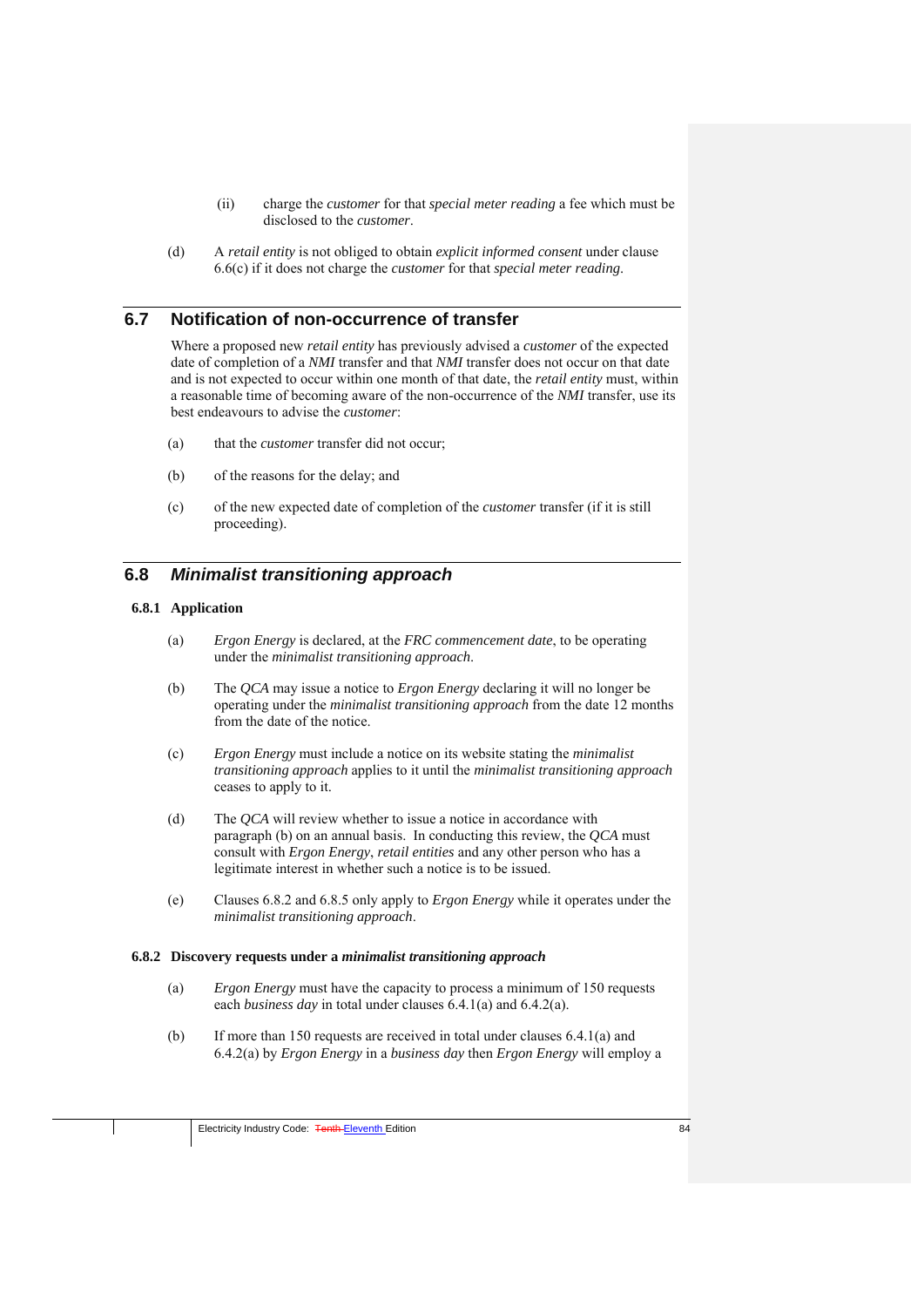combination of the following measures as appropriate to minimise or temporarily change transaction completion times:

- (i) increase the resources available for completing requests for information from *retail entities*, for example by increasing the total number of resources or the hours during which requests are processed;
- (ii) increase the time for completing requests for information from *retail entities* beyond two *business days*; and
- (iii) institute a queuing policy on the basis of the order of the receipt of requests for information from *retail entities*.
- (c) If *Ergon Energy* is consistently receiving more than 150 requests in total under clauses 6.4.1(a) and 6.4.2(a) and reasonably expects that it is unable to complete these within two *business days* then it must advise affected *retail entities*:
	- (i) which of the measures it is taking to minimise transaction completion times; and
	- (ii) of the revised expected timeframes for completing requests for information.

#### **6.8.3** *NMI* **creation requests under a** *minimalist transitioning approach*

- (a) *Ergon Energy* must have the capacity to process a minimum of 40 *NMI* creation requests each *business day* under clause 6.8.4.
- (b) If more than 40 *NMI* creation requests under clause 6.8.4 are received by *Ergon Energy* in a *business day* then *Ergon Energy* will employ a combination of the following measures as appropriate to minimise or temporarily change *NMI* creation completion times:
	- (i) increase the resources available for initiating *NMI* creations, for example by increasing the total number of resources or the hours during which *NMI* creation requests are processed;
	- (ii) increase the time for initiating *NMI* creations beyond two *business days*; and
	- (iii) institute a queuing policy on the basis of the order of receipt of *NMI* creation requests.
- (c) If *Ergon Energy* is consistently receiving more than 40 *NMI* creation requests under clause 6.8.4 and reasonably expects that it is unable to initiate the requests in *MSATS* within two *business days*, then it must advise affected *retail entities*:
	- (i) which of the measures it is taking to minimise the timeframe for initiating *NMI* creations in *MSATS*; and
	- (ii) of the revised expected timeframes for initiating in *MSATS* the *NMI* creations requested.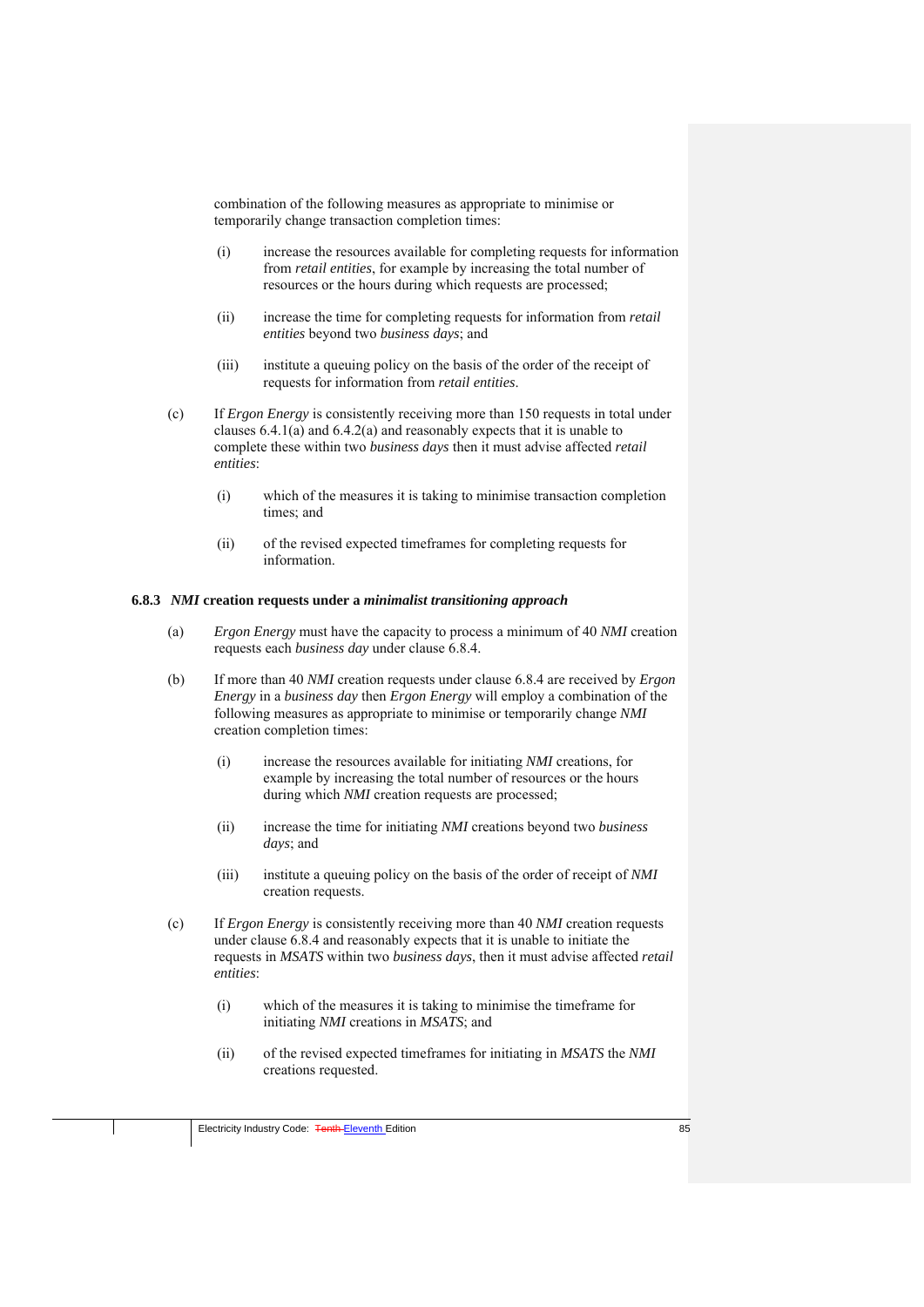#### **6.8.4 Request to create a** *NMI*

Where the *NMI* that is the subject of a proposed transfer is a *small customer's NMI* of *Ergon Energy* and that *NMI* is not in *MSATS*, the new *retail entity* must request the *distribution entity* to create the *NMI* and associated standing data in *MSATS* as soon as practicable after a *negotiated retail contract* has been entered into between the *customer* and the new *retail entity*.

## **6.8.5 Population of** *MSATS*

*Ergon Energy*, while operating under the *minimalist transitioning approach*, will provide to *AEMO* the *NMI* and each required item of *NMI standing data* in respect of each *connection point* for which it is the *distribution entity* for those *NMIs*:

- (a) with a *NMI* classification code of "LARGE"; or
- (b) that have been the subject of a transfer request.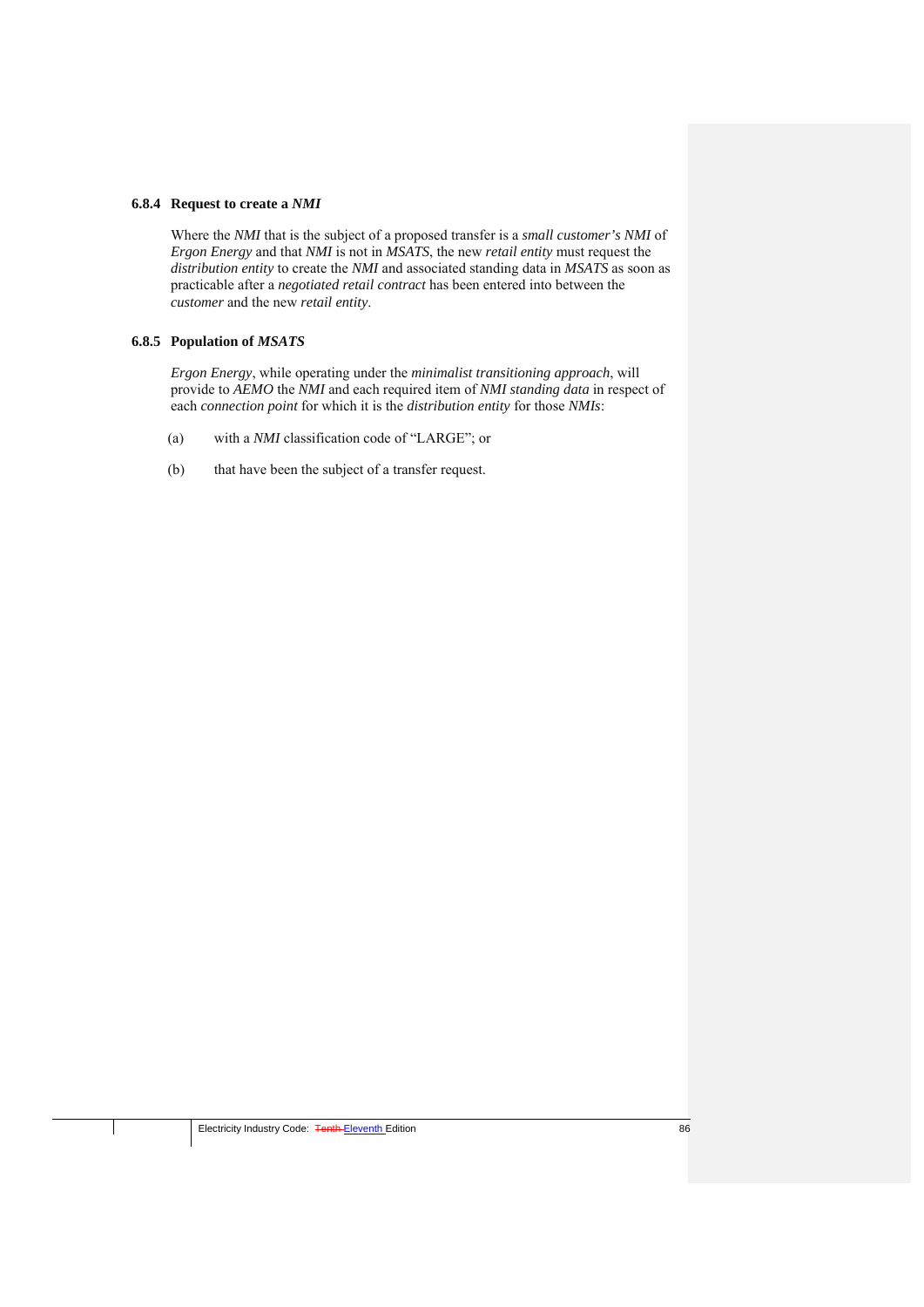# CHAPTER 7: RETAIL MARKETING CONDUCT

# **Preamble**

Chapter 7 of this *Code* is intended to operate in conjunction with laws of general application. To the extent that there is any inconsistency between this Chapter and an applicable Commonwealth or State law, that law will take precedence.

Sections 120ZL and 120ZN of the *Electricity Act* deal with the interaction of this Chapter and the *Fair Trading Act*.

# **7.1 Application of this Chapter**

## **7.1.1 Application**

Subject to clauses 7.1.2 and 7.1.3, this Chapter applies to:

- (a) all *retail entities*;
- (b) in respect of clause 7.10, in relation to *large customers*; and
- (c) unless otherwise specified, in relation to *small customers*,

and *non-regulated marketers* are encouraged to comply with this Chapter 7.

## **7.1.2 Non-application to** *Ergon Energy*

While section 55G of the *Electricity Act* is in force, *Ergon Energy* and its subsidiaries are not required to comply with this Chapter 7.

## **7.1.3 Non-application by agreement**

This Chapter 7, or specified provisions of this Chapter 7, will not apply to a *retail entity*, or a *marketer* acting on the *retail entity's* behalf, where the *retail entity* has agreed in writing with a *customer*, by obtaining that *customer's explicit informed consent*, that this Chapter 7, or specified provisions of this Chapter 7, will not apply in respect of that *customer*, if:

- (a) the *customer*:
	- (i) is a *business customer*;
	- (ii) has one or more *premises* or a group of *premises*;
	- (iii) is a *small customer* in respect of one or more of those *premises*; and
- (b) the aggregate of the actual or expected annual energy consumption level for those *premises* equals or exceeds:
	- (i) in the case of a proposed electricity contract, 100*MWh* of electricity per annum; or
	- (ii) in the case of a proposed *dual fuel contract*, 100*MWh* of electricity per annum or 1TJ of gas per annum.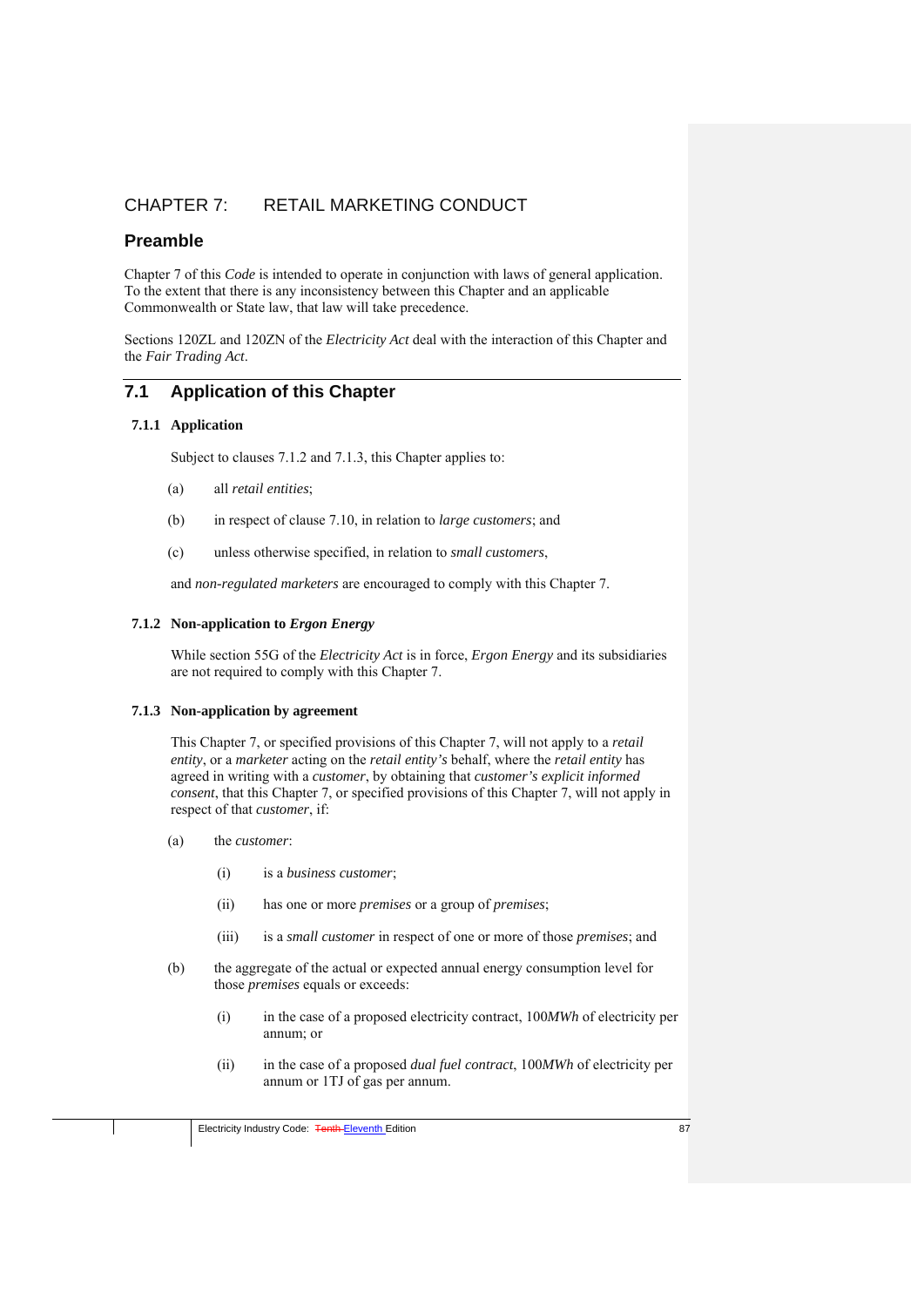# **7.2 Compliance**

## **7.2.1 Compliance**

- (a) A *retail entity* is responsible under this Chapter 7 for the conduct of any person who is employed, engaged or authorised by the *retail entity* to carry out *marketing* on the *retail entity's* behalf, including a *non-regulated marketer* whose actions result, or are intended to result, in the *retail entity* entering into a *retail contract* with a *small customer* for the provision of *customer retail services*.
- (b) A *retail entity* will not be responsible for the conduct of a *non-regulated marketer* who is employed, engaged or authorised by a *small customer* or group of *small customers* to act on their behalf, whose actions result, or are intended to result, in the *small customer* or group of *small customers* entering into a *retail contract* with a *retail entity* for the provision of *customer retail services*.

#### **7.2.2 Statement of compliance**

A *retail entity* must use its best endeavours to obtain a written statement from a *nonregulated marketer* confirming the *non-regulated marketer's* compliance with this Chapter 7 where the *non-regulated marketer* has introduced a *small customer* to the *retail entity* or has arranged or facilitated a *retail contract* on behalf of that *retail entity*.

# **7.3 General conduct standards**

A *marketer* or *salesperson* must while engaged in *marketing*:

- (a) comply with all applicable Commonwealth and State laws;
- (b) not engage in misleading, deceptive or unconscionable conduct, whether by act or omission;
- (c) not exert undue pressure on a *small customer*, nor harass or coerce a *small customer*;
- (d) use words and images that promote *small customers'* comprehension of *retail contracts*;
- (e) ensure that information provided to *small customers* is truthful and in plain language;
- (f) ensure that information provided to individual *small customers* is relevant to that *small customer's* circumstances; and
- (g) provide only timely, accurate, verifiable and truthful comparisons.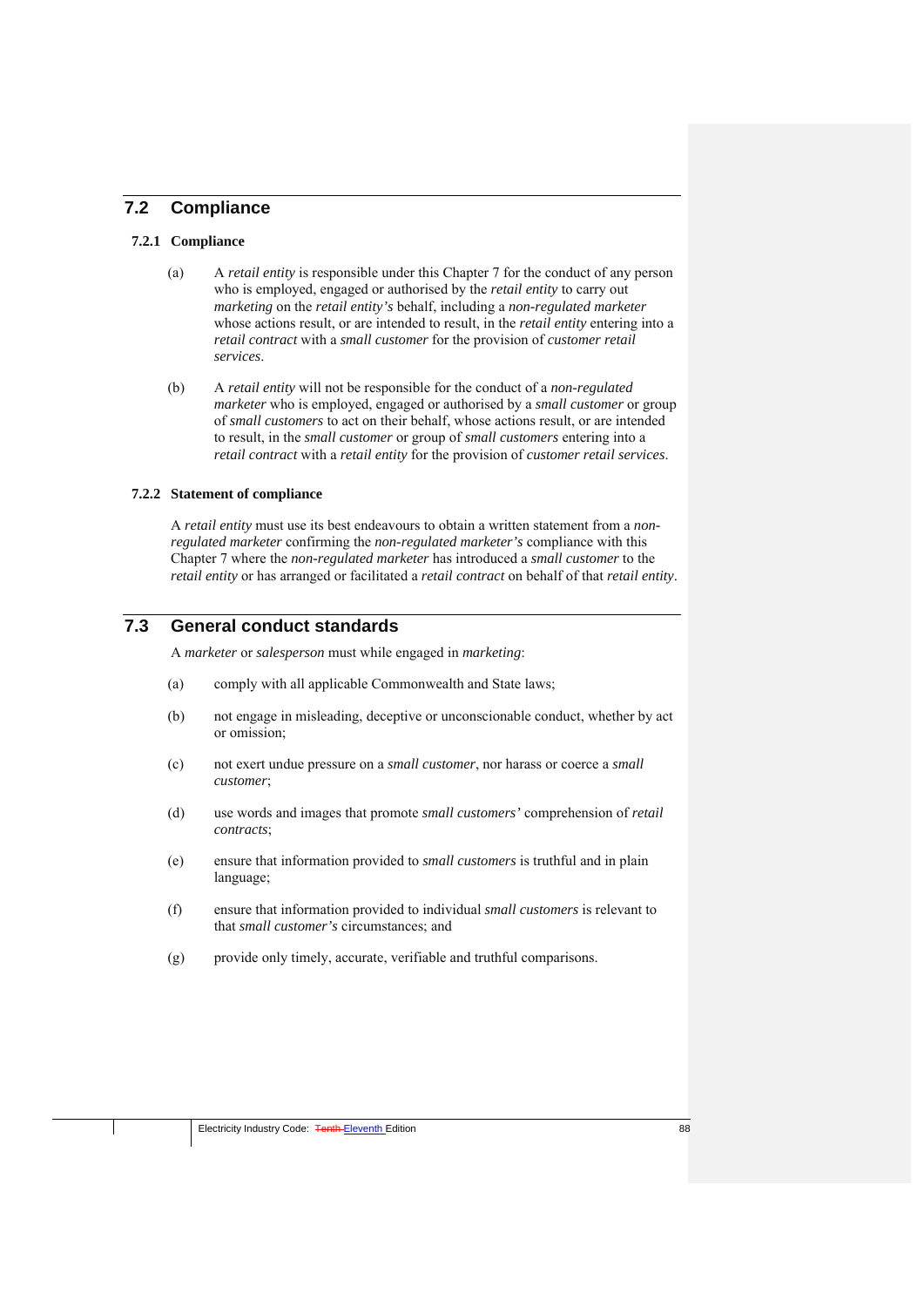# **7.4 Time of contact**

#### **7.4.1 Door knocking**

Except by prior appointment, a marketer or salesperson must not visit a small customer for the purpose of marketing a retail contract:

- (a) at any time on a Sunday or a public holiday; or
- (b) on a Saturday:
	- (i) between midnight and 9.00 a.m.; or
	- (ii) between 5.00 p.m. and midnight; or
- (c) on any other day:
	- (i) between midnight and 9.00 a.m.; or
	- (ii) between 6.00 p.m. and midnight.

# **7.4.2 Telephone marketing**

Except by prior appointment, a *marketer* or *salesperson* must not telephone a *small customer* for the purpose of *marketing* a *retail contract*:

- (a) at any time on a Sunday or a public holiday; or
- (b) on a Saturday:
	- (i) between midnight and 9.00 a.m.; or
	- (ii) between 5.00 p.m. and midnight; or
- (c) on any other day:
	- (i) between midnight and 9.00 a.m.; or
	- (ii) between 8.00 p.m. and midnight.

# **7.5** *Marketing contacts*

## **7.5.1 Identification**

As soon as practicable following the commencement of any *marketing contact* with a *small customer*, a *marketer* or *salesperson* must advise the *small customer* of:

- (a) the purpose of the *marketing contact;*
- (b) the name of the *salesperson*; and
- (c) the name of the *marketer* and, if different, the name of the *retail entity* on whose behalf the *marketer* is acting.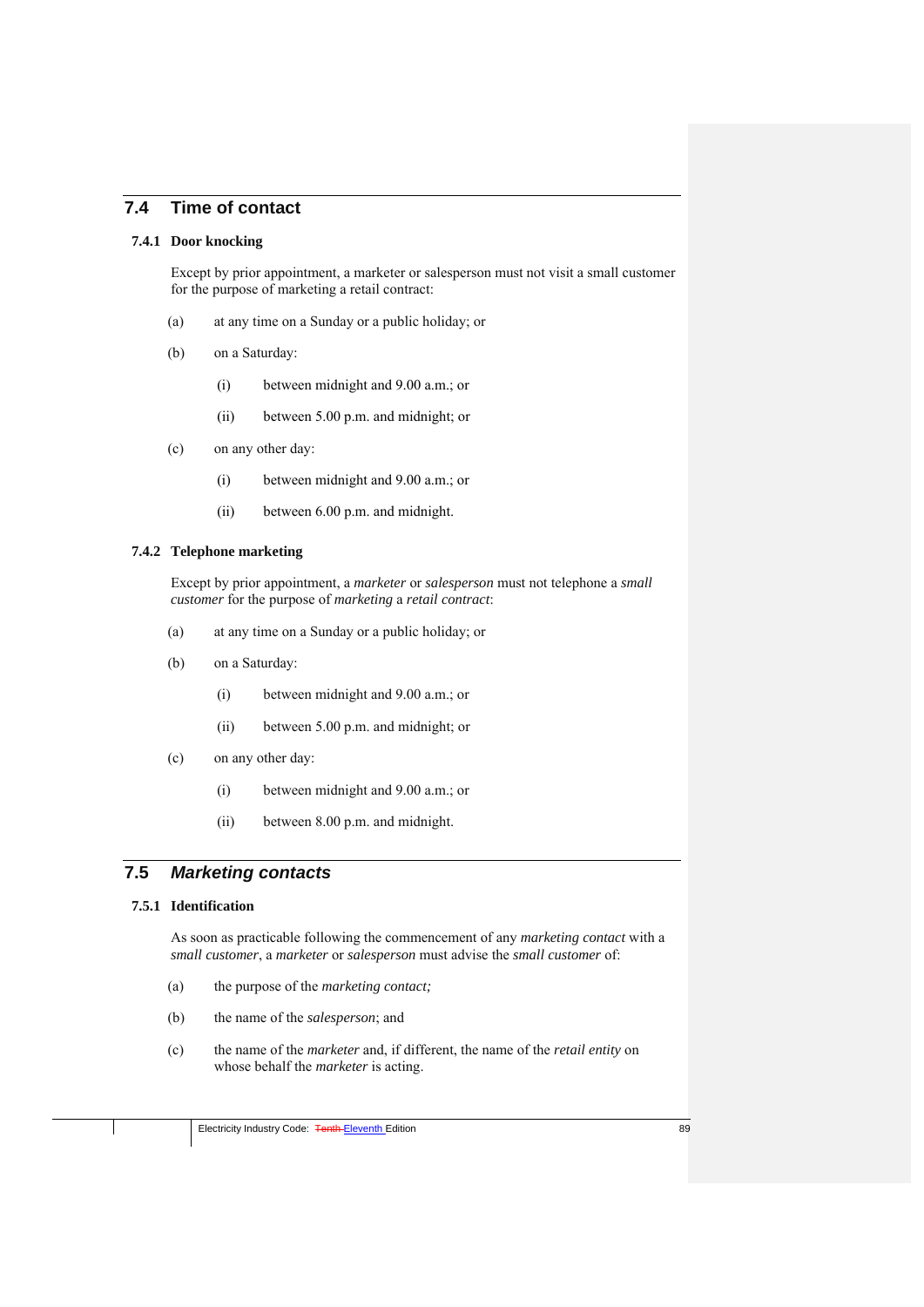#### **7.5.2 Contact details**

Prior to completion of a *marketing contact* with a *small customer*, the *marketer* or *salesperson* must use its best endeavours to provide a *small customer* with contact details for the *marketer* and, if different, the *retail entity* on whose behalf the *marketer* or *salesperson* is acting.

#### **7.5.3 Termination of** *marketing contacts*

- (a) If a *small customer* requests the termination of a *marketing contact*, the *marketer* or *salesperson* must:
	- (i) immediately comply with that request;
	- (ii) refrain from contacting that *small customer* again for the purposes of *marketing* or for an incidental or related purpose for a period of 30 days from the date of the request, unless otherwise advised by the *small customer*;
	- (iii) advise the *small customer* of the existence of the dispute resolution service provided by the *marketer*, or, if the *marketer* is not a *retail entity*, the *retail entity* on whose behalf the *marketer* or *salesperson* is acting; and
	- (iv) if requested by the *small customer*, provide details, including contact details, of that dispute resolution service.
- (b) To avoid doubt, paragraph (a) does not apply where a *small customer* defers a *marketing contact* to another date.

## **7.5.4** *Marketing* **in person**

- (a) A *marketer* or *salesperson* who makes a *marketing contact* by visiting a *small customer* must wear an identification card on his or her chest containing:
	- (i) a photograph of the *marketer* or *salesperson*; and
	- (ii) the name of the *marketer* or *salesperson* and, if different, the *retail entity* on whose behalf the *marketer* is acting.
- (b) A *marketer* or *salesperson* who makes a *marketing contact* by visiting a *small customer* must also provide the *small customer* with:
	- (i) the *retail entity's* telephone number for enquiries, verifications and complaints; and
	- (ii) the address (not being a post office box) of the *retail entity* on whose behalf the *marketer* or *salesperson* is acting as soon as practicable and in any event before starting to negotiate.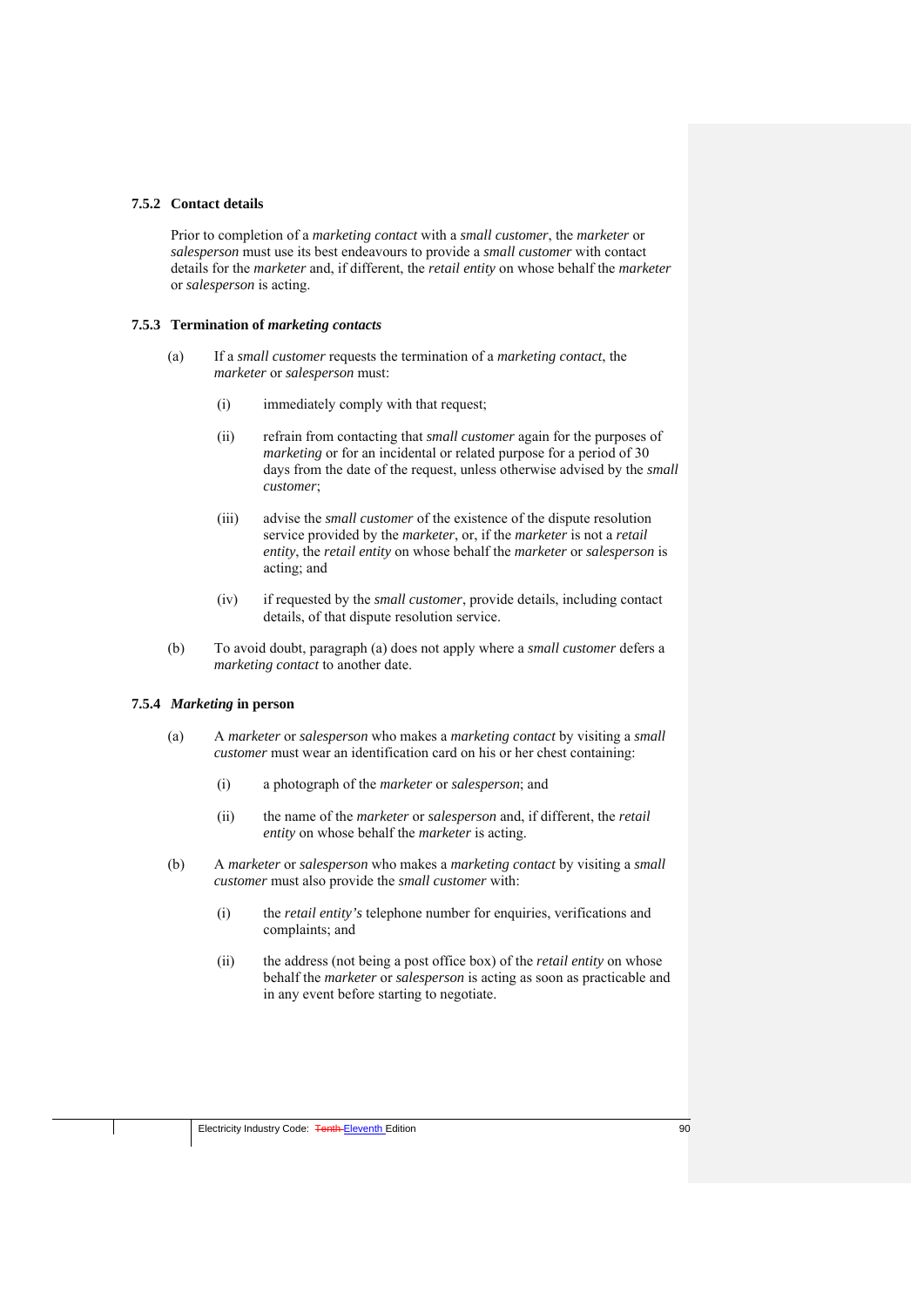#### **7.5.5 Information and details to be provided in writing where** *marketing* **is in person**

Information or details required to be provided to a *small customer* under clause 7.5.1, 7.5.2 or 7.5.3 must be provided to the *small customer* in writing if the *marketer* or *salesperson* is making the *marketing contact* by visiting the *small customer*.

#### **7.5.6** *Marketing* **by telephone**

A *marketer* or *salesperson* who makes a *marketing contact* with a *small customer* by telephone must use its best endeavours to:

- (a) comply with the requirements of clauses 7.5.1 and 7.5.2; and
- (b) provide the *small customer* with sufficient contact details so that the *small customer* can contact the *marketer* or a *salesperson* by return telephone call if he or she requires.

#### **7.5.7** *Marketing* **by electronic means**

A *marketer* or *salesperson* who makes a *marketing contact* with a *small customer* by means of an electronic communication must:

- (a) comply with the requirements of clauses 7.5.1 and 7.5.2; and
- (b) provide the *small customer* with sufficient contact details so that the *small customer* can contact the *marketer* or a *salesperson* by return electronic communication if he or she requires.

## **7.5.8 Record keeping standards**

To enable the identification of *marketers* and *salespeople* by *small customers* and to assist *marketers* and *small customers* in dealing with enquiries, verifications and complaints, a *marketer* must, for at least one year from the date of a *marketing contact,* use its best endeavours to keep records of:

- (a) all *marketing contacts* with *small customers*, whether initiated by the *marketer* or the *small customer*;
- (b) *small customer* requests not to be contacted by the *marketer*; and
- (c) *marketing contacts* which have been terminated at the request of the *small customer*.

# **7.6 Written disclosure statement**

When a *marketing contact* results, or is intended to result, in a *small customer* entering into a *negotiated retail contract*, or when a *small customer* contacts a *marketer* for the purposes of entering into a *negotiated retail contract*, the following information must be provided in writing to the *small customer* by the *marketer* in a written disclosure statement at the time the *negotiated retail contract* is entered into or, if the contract is entered into over the telephone, within two *business days* of the *negotiated retail contract* being entered into: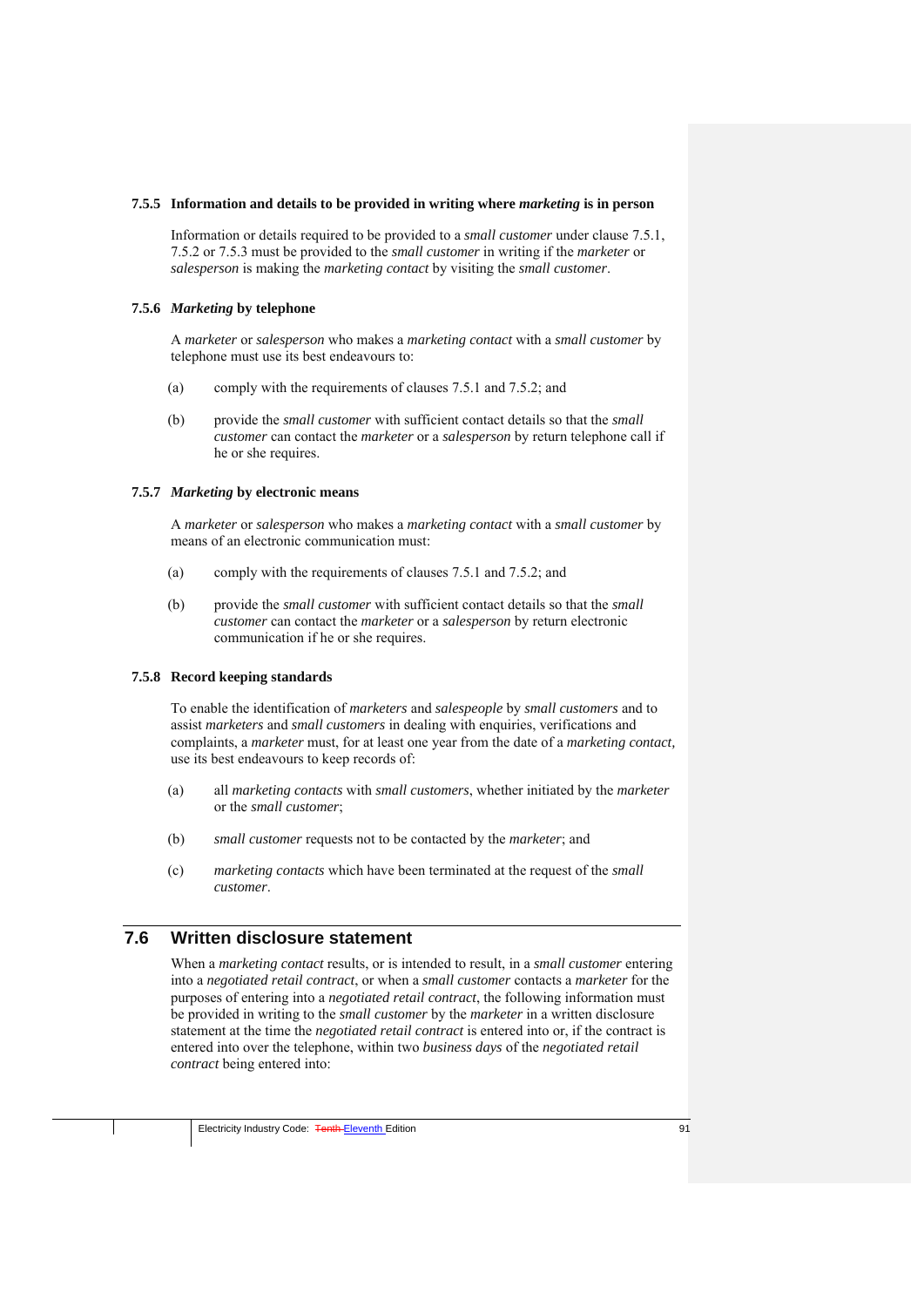- (a) the name and address for service of the *marketer*, or, if different, the *retail entity* on whose behalf the *marketer* is acting;
- (b) the postal address, facsimile number and email address of the *marketer* or, if different, the *retail entity* on whose behalf the *marketer* is acting;
- (c) the date of commencement of the *negotiated retail contract*;
- (d) the prices, charges, tariffs and service levels that will be applicable in respect of the *negotiated retail contract*;
- (e) if the prices, charges, tariffs or service levels are able to be changed by the *retail entity* under the *negotiated retail contract*, the manner in which any such change may be effected;
- (f) the costs to the *small customer* associated with entering into the *negotiated retail contract*, outside of the prices, charges and tariffs payable (including any costs associated with the provision of infrastructure such as *meters*);
- (g) the type and frequency of bills which will be rendered under the *negotiated retail contract*;
- (h) the payment methods and options which are available in respect of the *negotiated retail contract*;
- (i) the early termination charges which may apply in the event that the *small customer* terminates a *fixed-term contract* prior to its expiry date and the method of calculation of those charges;
- (j) the enforcement expenses which may become payable in the event of a breach of the *negotiated retail contract* by the *small customer*;
- (k) the dispute resolution options which are available to *small customers*;
- (l) details of the right conferred on the *small customer* to rescind the *negotiated retail contract* in accordance with the *Code*;
- (m) if a commission, fee or reward is to be paid for the introduction of business to the *retail entity*:
	- (i) a statement of that fact;
	- (ii) details of the person by whom the commission, fee or reward is payable; and
	- (iii) details of the person to whom the commission, fee or reward is payable.

# **7.7 Consent**

(a) Whenever a *marketer* is required to obtain the consent of a *small customer*, including the consent to enter into a *retail contract*, that consent must be the *explicit informed consent* of a *small customer* obtained only after timely, accurate, verifiable and truthful information on the consequences of providing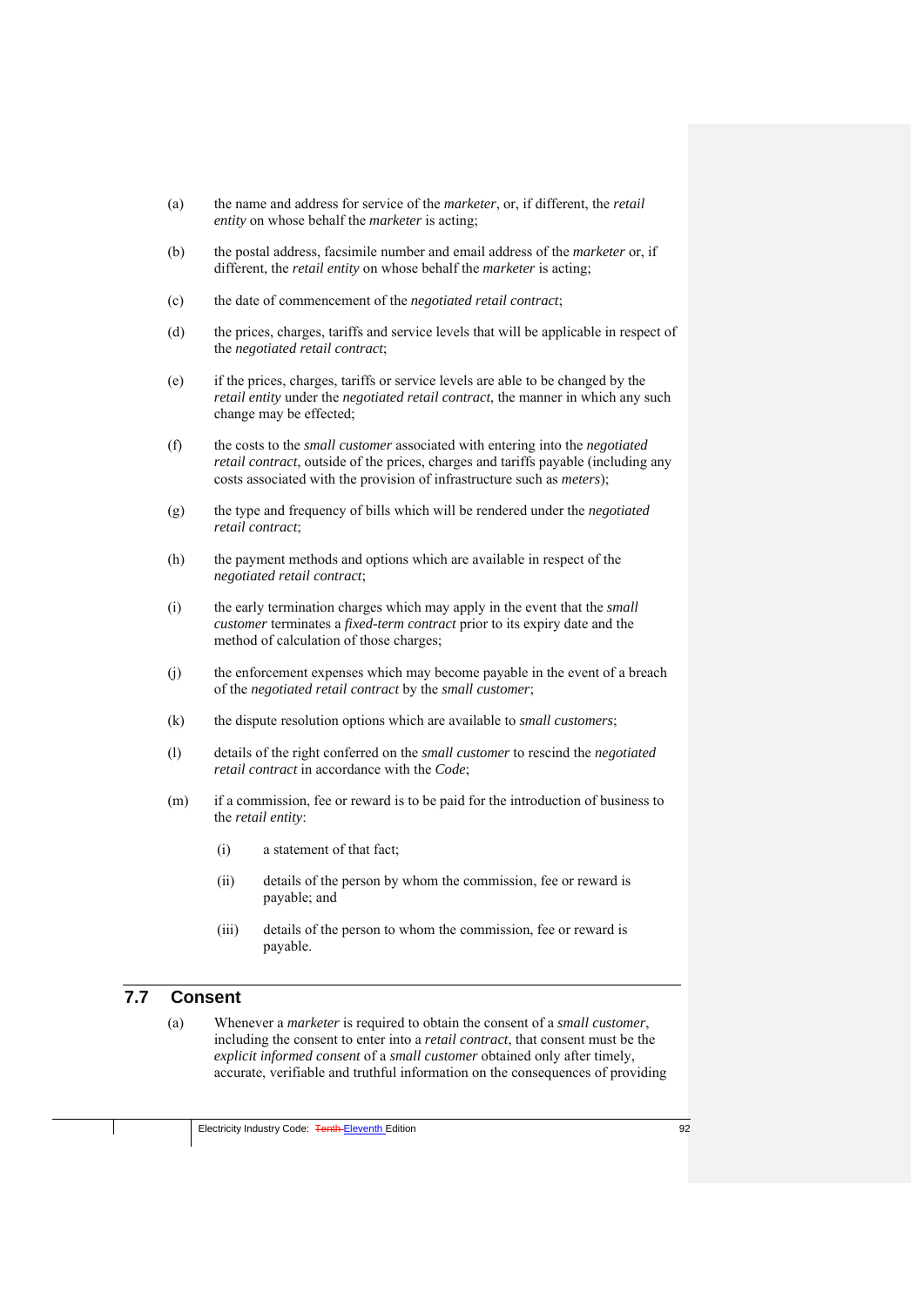consent has been made available to the *small customer* by the *marketer* (for example, through the use of a disclosure statement under clause 7.6).

- (b) A *marketer* must retain records of any *explicit informed consent* obtained under this *Code* for at least two years.
- (c) Records retained under paragraph (b) must be retained by the *marketer* in a format which permits the *marketer* to answer any enquiries relating to a *customer's explicit informed consent* by that *small customer*, the *QCA*, the *Energy and Water Ombudsman Queensland* or any other entity permitted by *electricity legislation* to access that information.

# **7.8 Training and product knowledge**

A *marketer* must ensure that the *marketer*'s employees, agents and contractors have sufficient training and knowledge so as to be able to comply with Chapter 7 of this *Code* and all other relevant legislative requirements.

# **7.9 Privacy**

While engaged in *marketing*, a *marketer* must, in dealing with a *small customer's customer information*, comply with:

- (a) the *Privacy Act 1988* (Cwlth); and
- (b) any instrument issued by the *QCA* regarding privacy.

A *marketer* must inform a *small customer* of the *marketer*'s privacy obligations at the request of the *small customer*.

# **7.10** *Large non-market customer* **disclosure statement**

Until the end of 30 June 2009, a *retail entity* must not enter into a *negotiated retail contract* with a *large non-market customer* unless the *retail entity* has first given a statement to the *customer* in writing that, once the *customer* has entered into a *negotiated retail contract* for the *premises*, the *customer* cannot revert to *notified prices* for that *premises*.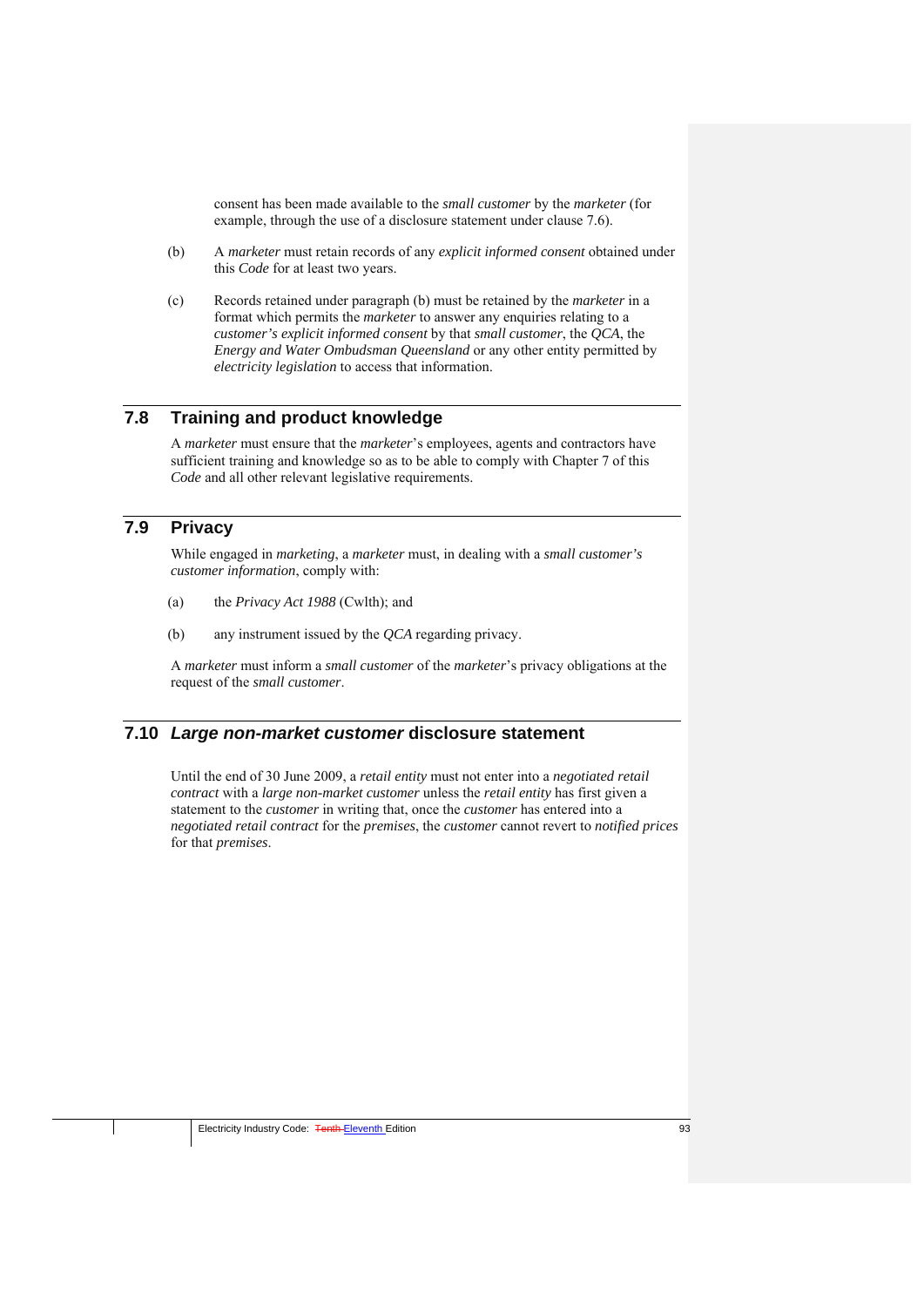# CHAPTER 8: RETAIL MARKET INFORMATION

# **8.1 Application of this Chapter**

## **8.1.1 Application**

Subject to clause 8.1.2, this Chapter applies to all *retail entities* and, with respect to clause 8.5.5, all *distribution entities*.

### **8.1.2 Non-application to** *Ergon Energy*

While section 55G of the *Electricity Act* is in force, *Ergon Energy* and its subsidiaries are only required to comply with clause 8.5 of this Chapter 8.

# **8.2 Price fact sheets**

## **8.2.1 Publishing price fact sheets**

For each *negotiated retail contract* that a *retail entity* offers to *residential customers* the *retail entity* must, in relation to that *negotiated retail contract*:

- (a) publish a price fact sheet on its website;
- (b) in combination with, or included within, any written disclosure statement provided to a *residential customer* under the requirements of clause 7.6 of this *Code,* provide a price fact sheet; and
- (c) provide a price fact sheet to a *residential customer* on request.

# **8.2.2 Contents of price fact sheet**

A price fact sheet published or provided in accordance with clause 8.2.1 must include at least the following information:

- (a) the estimated annual cost of the *negotiated retail contract* (assuming consumption is spread evenly over the year and excluding rebates or fees listed below in paragraphs (b) to (g)) for a *customer* with an annual electricity consumption level of:
	- (i) 2 *MWh* (excluding *off peak hot water*);
	- (ii) 5 *MWh* (excluding *off peak hot water*);
	- (iii) 8.5 *MWh* (excluding *off peak hot water*); and
	- (iv) 1.5 *MWh* of *off peak hot water*;
- (b) the amount of any loyalty rebate;
- (c) the amount of any entry rebate;
- (d) the amount of any account establishment fees;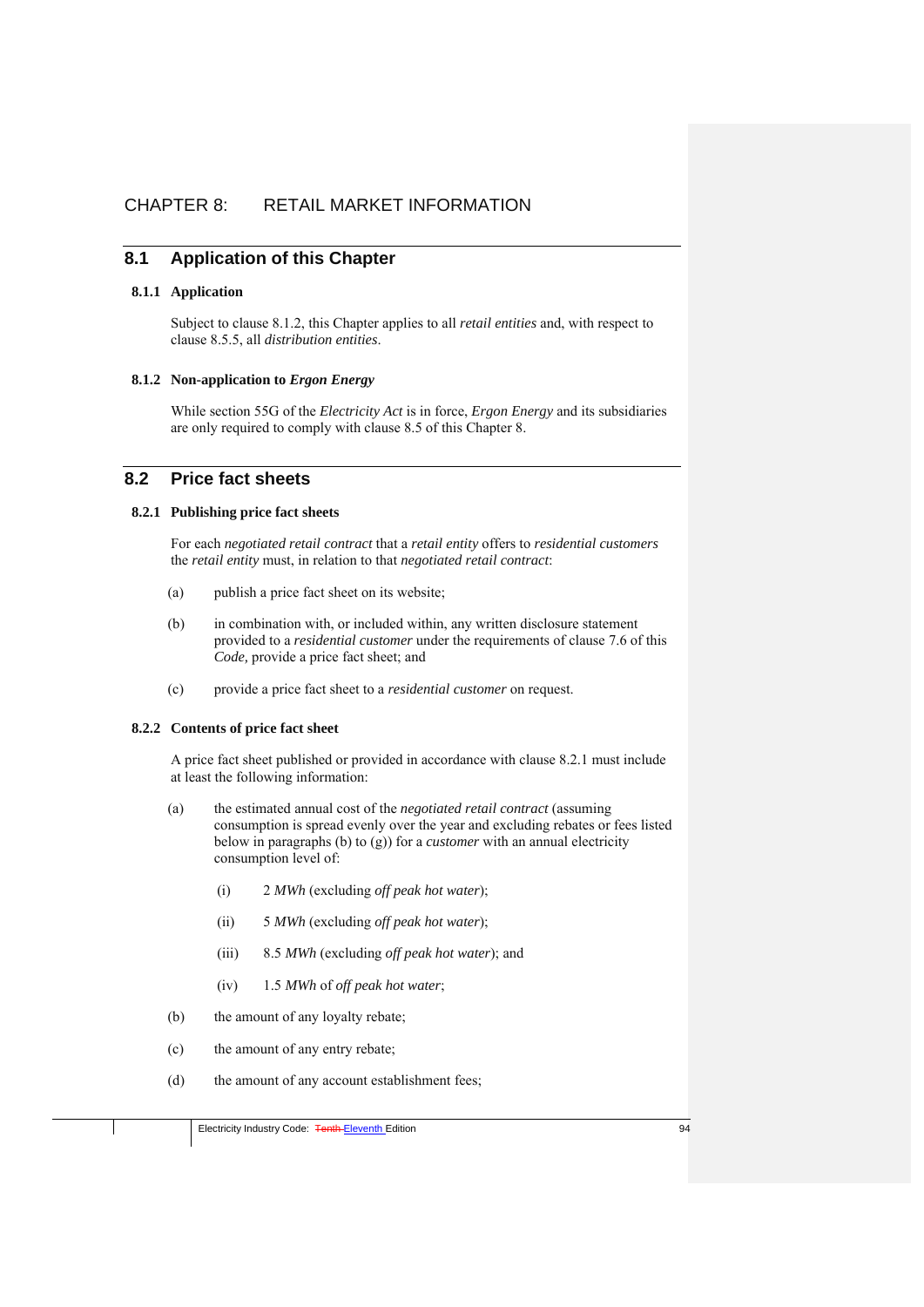- (e) the amount of any exit fees;
- (f) the amount of any direct debit rebate; and
- (g) the amount of any other new fees and charges.

#### **8.2.3 Form of price fact sheet**

Nothing in this clause 8.2 restricts a *retail entity* providing the price fact sheets in conjunction with other *marketing* or information material.

#### **8.2.4 Expression of price information**

In any promotional or *marketing* information provided by a *retail entity* or on behalf of a *retail entity* to a *residential customer*, prices must be expressed as inclusive of *GST*.

# **8.3 Provision of information to the** *QCA*

#### **8.3.1 Provision of information to the** *QCA*

In relation to each type of *negotiated retail contract* that a *retail entity* offers to *residential customers*, the *retail entity* must provide the *QCA* with accurate and full information about that type of *negotiated retail contract* including:

- (a) price and price structures;
- (b) loyalty rebates;
- (c) entry rebates;
- (d) account establishment fees;
- (e) exit fees;
- (f) any other new fees and charges;
- (g) direct debit rebates; and
- (h) non-price incentives, including but not limited to:
	- (i) loyalty schemes; and
	- (ii) product vouchers.

#### **8.3.2 Changes to** *negotiated retail contract***s**

- (a) A *retail entity* must inform the *QCA* of any changes to the information provided under clause 8.3.1 and the date the changes take effect no less than *10 business days* prior to the *price changes* taking effect.
- (b) A *retail entity* may notify the *QCA* of any changes to the information provided under clause 8.3.1 by telephone, fax or email.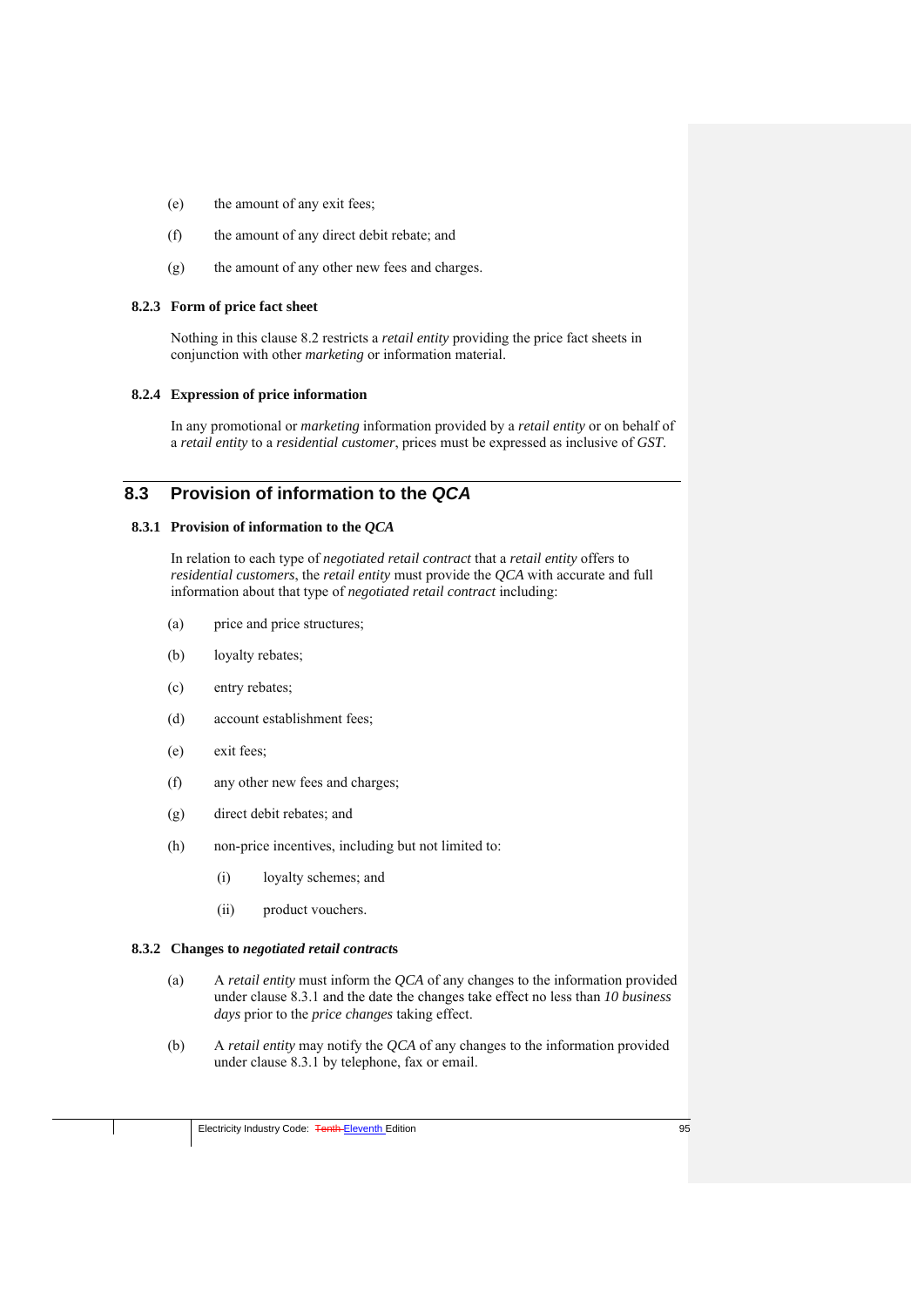(c) If notification is made by telephone, written confirmation of any changes to the information provided under clause 8.3.1 must be provided to the *QCA* within five *business days* of the date of that notification.

## **8.3.3 Confidentiality of information**

- (a) When providing the *QCA* with information about a *negotiated retail contract* under clause 8.3.1 or 8.3.2, the *retail entity* may request the *QCA* not to disclose the information publicly.
- (b) If the *QCA* determines that a claim for confidentiality made under paragraph (a) is reasonable and in the public interest, the *QCA* will not publicly disclose the information provided under clause 8.3.1 or 8.3.2 through any of the *QCA's* price comparison services.

# **8.4 Price comparator**

## **8.4.1 Development of price comparator**

- (a) The *QCA* must develop and make available on its website a price comparator so that a *residential customer* can compare an offer it receives to enter into a *negotiated retail contract* against the types of *negotiated retail contracts* offered by *retail entities* and the *standard retail contract*.
- (b) The price comparator must:
	- (i) be developed with the objective of enabling *residential customers* to compare types of *negotiated retail contracts* and the *standard retail contract*;
	- (ii) prompt the *residential customer* to provide details of electricity consumption from their bills (up to four) and details from any offer they have received from a *retail entity*; and
	- (iii) show the estimated annual electricity costs under each type of *negotiated retail contract* and *standard retail contract* when electricity consumption details are entered by *residential customers* and any savings the *residential customer* could make by entering into a *standard retail contract* or a *negotiated retail contract* other than the offer they have received from the *retail entity*.
- (c) The price comparator will only be a guide and this should be made clear to *residential customers* that use the price comparator.
- (d) The price comparator need only deal with price components of *negotiated retail contracts* in monetary terms and need not deal with non-cash rewards such as vouchers, discounts on other products or services or any eligibility for an energy concession in financial comparisons. However, the price comparator must include a field that provides for a text description of any non-cash rewards offered by the *retail entity* under the contract.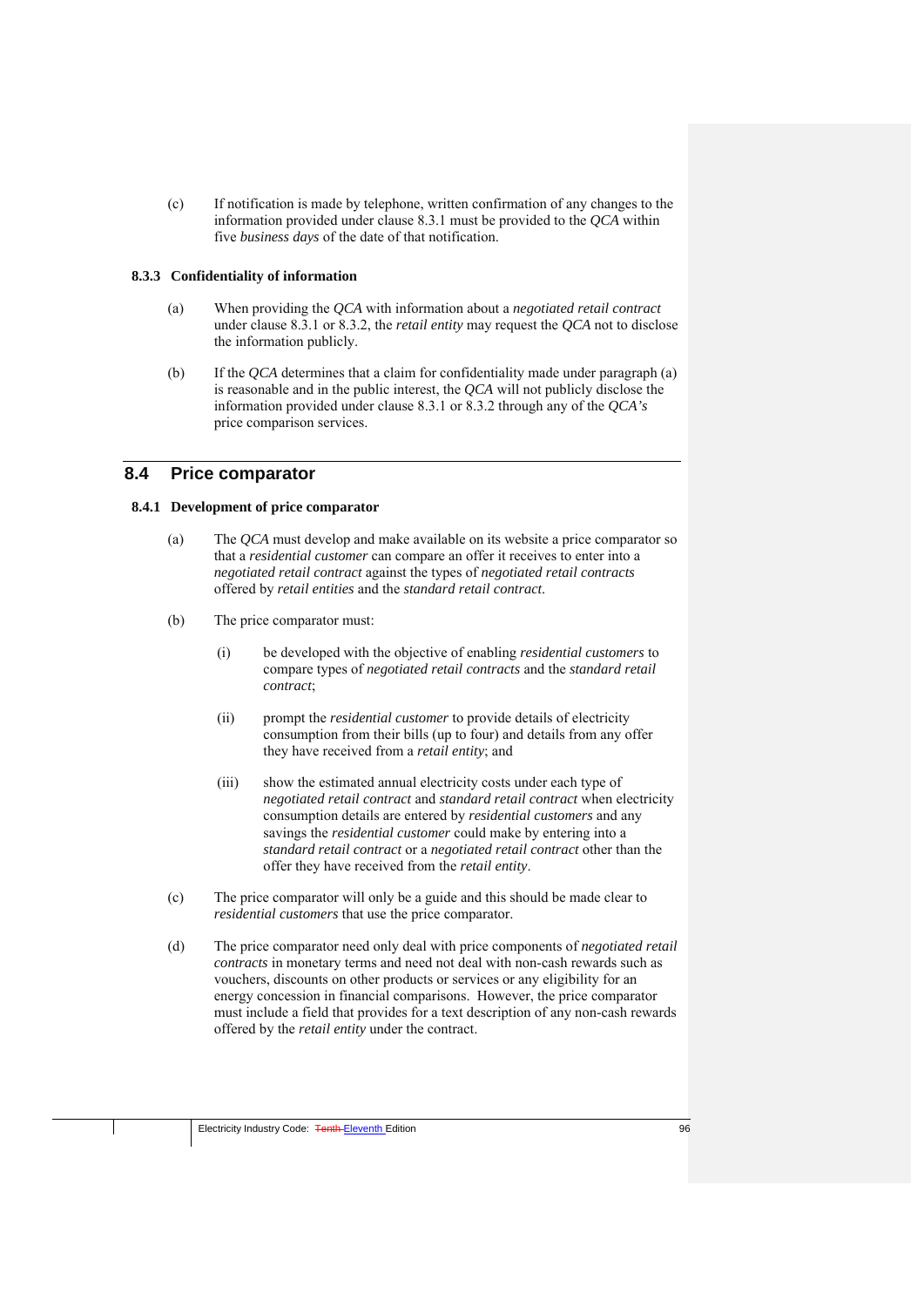(e) Nothing in this clause 8.4 prohibits the *QCA* developing and making available a single price comparator that compares prices for the provision of both electricity and gas.

# **8.5 Review of developments in full retail competition**

## **8.5.1** *QCA* **monitoring and reporting role**

The *QCA* must,

- (a) monitor the development of the Queensland electricity market by reviewing the data provided by all *retail entities* under clauses 8.5.2 to 8.5.4 and by all *distribution entities* under clause 8.5.5 and 8.5.6;
- (b) publish on a quarterly basis in aggregate:
	- (i) the number of *LARGE* and *SMALL NMIs*;
	- (ii) the indicative number of *market NMIs* relating to *large customers*; and
	- (iii) the indicative number of *market NMIs* relating to *small customers*;
- (c) publish on a quarterly basis by *retail entity* the information on *customer* disconnections provided by *retail entities* under clause 8.5.3; and
- (d) publish on a quarterly basis by *retail entity* the information on *customer* complaints provided by the *retail entities* under clause 8.5.4.

### **8.5.2** *Retail entities* **to supply the number of market and non-market** *customers*

- (a) Each *retail entity* must, within one month after the end of each *quarter,* provide to the *QCA* the number of large and small *market NMIs* as at the end of that previous *quarter*.
- (b) Each *retail entity* must, within one month after the end of each *quarter,* provide to the QCA the number of large and small *non-market NMIs* as at the end of that previous *quarter*.

### **8.5.3** *Retail entities* **to supply** *customer* **disconnection data**

Each *retail entity* must, within one month after the end of each *quarter,* supply to the *QCA* data that details:

- (a) the total number of the *retail entity's small business customers* that were disconnected;
- (b) the number of the *retail entity's small business customers* that were disconnected in each of the following categories;
	- (i) due to non payment;
	- (ii) at a *premises* due to non payment but who have been reconnected with the same name at the *premises*;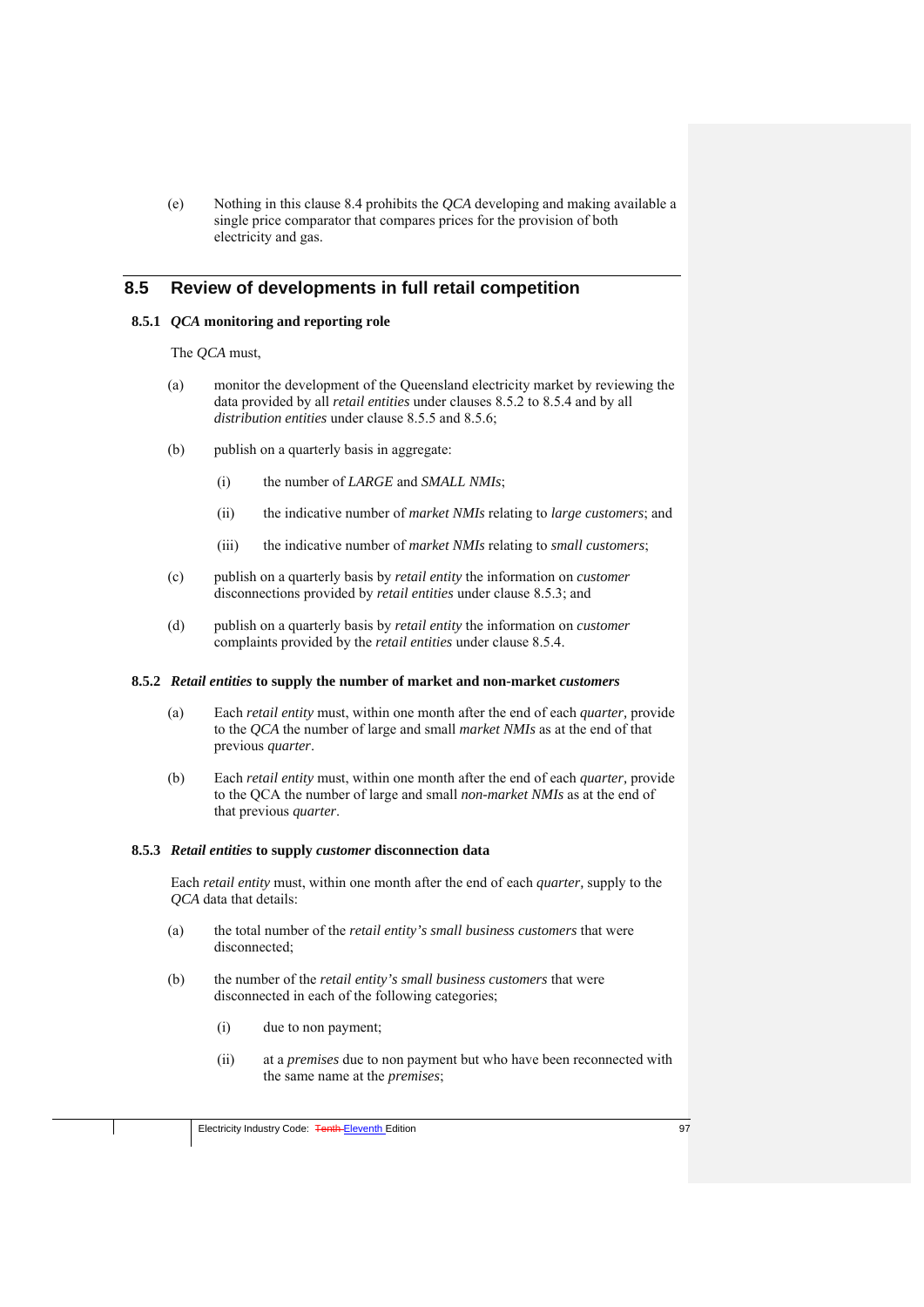- (iii) at a *premises* due to non payment but who have been reconnected within seven days with the same name at the *premises*;
- (c) the total number of the retail entity's *small residential customers* that were disconnected;
- (d) the number of the retail entity's *small residential customers* that were disconnected in each of the following categories:
	- (i) due to non payment;
	- (ii) at a *premises* due to non payment but who have been reconnected with the same name at the *premises*;
	- (iii) at a *premises* due to non payment but who have been reconnected within seven days with the same name at the *premises*;
	- (iv) at a *premises* due to non payment and who hold a pensioner or concession card; and
	- (v) at a *premises* due to non payment and who hold a pensioner or concession card, but who have been reconnected with the same name at the *premises*.
- (e) the number of the *retail entity's small residential customers* that:
	- (i) are participating in a hardship program;
	- (ii) were denied access to a hardship program; and
	- (iii) have exited a hardship program.
- (f) the average debt on entry to a *retail entity's* hardship program, of the *retail entity's small residential customers* that are participating in that hardship program,
- (g) the average length of time the retail entity's *small residential customers* that are participating in a hardship program remain in that program

for the previous quarter.

#### **8.5.4** *Retail entities* **to supply** *customer* **complaint data**

Each *retail entity* must, within one month after the end of each quarter, supply to the *QCA* data that details the number of complaints received from *small customers* (separated into those received from *small business customers* and *small residential customers*) in respect of their actions or omissions as a *retail entity*, for the following categories:

- (a) total number of complaints;
- (b) billing or account complaints;
- (c) marketing complaints; and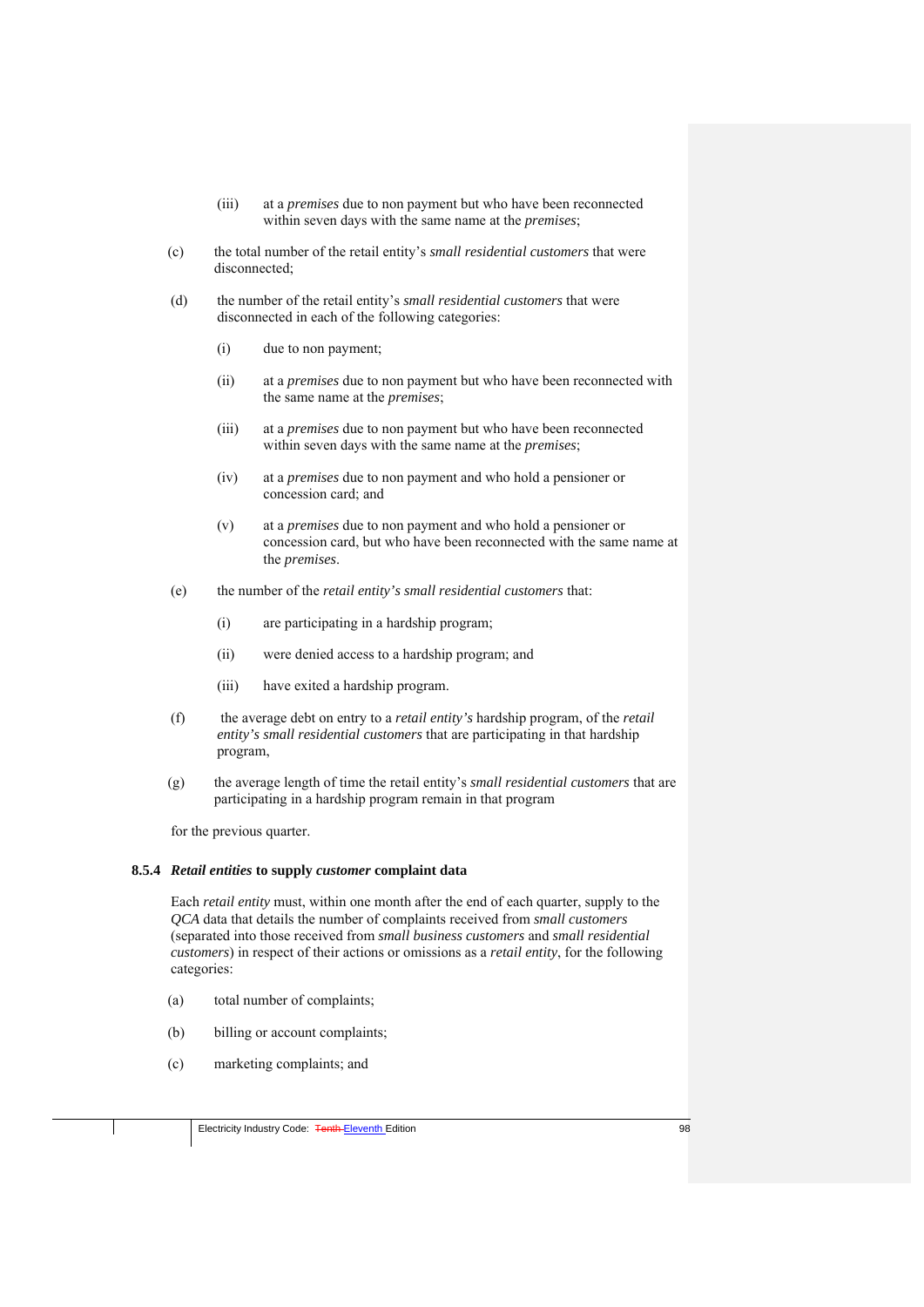(d) other complaints,

for the previous quarter.

#### **8.5.5** *Distribution entities* **to supply number of** *NMI premises*

- (a) Each *distribution entity* must, within one month after the end of each *quarter* provide to the *QCA* the number of large and small *NMI premises* as at the end of that previous *quarter*.
- (b) *Ergon Energy* and its subsidiaries will exclude all *NMI premises* on *supply networks* not forming part of the national grid from the information provided to the *QCA* under clause 8.5.5(a).

#### **8.5.6 Distribution entities to supply disconnection data**

Each *distribution entity* must, within one month after the end of each *quarter*, provide the QCA data that details:

- (a) the total number of *small business customers* that were disconnected at the instigation of the distribution entity;
- (b) the number of *small business customers* that were disconnected at the instigation of the distribution entity for non payment;
- (c) the number of *small business customers* that were disconnected at the instigation of the distribution entity for safety reasons;
- (d) the number of *small business customers* that were disconnected at the instigation of the distribution entity for other reasons;
- (e) the total number of *small residential customers* that were disconnected at the instigation of the distribution entity;
- (f) the number of *small residential customers* that were disconnected at the instigation of the distribution entity for non payment;
- (g) the number of *small residential customers* that were disconnected at the instigation of the distribution entity for safety reasons;
- (h) the number of *small residential customers* that were disconnected at the instigation of the distribution entity for other reasons;
- (i) the total number of *small business customer disconnections* and the number of *small business customer disconnections* due to non payment that the distributor performed at the request of each retail entity,
- (j) the total number of *small residential customer disconnections* and the number of *small residential customer disconnections* due to non payment that the *distributor* performed at the request of each *retail entity*,

for the previous *quarter*.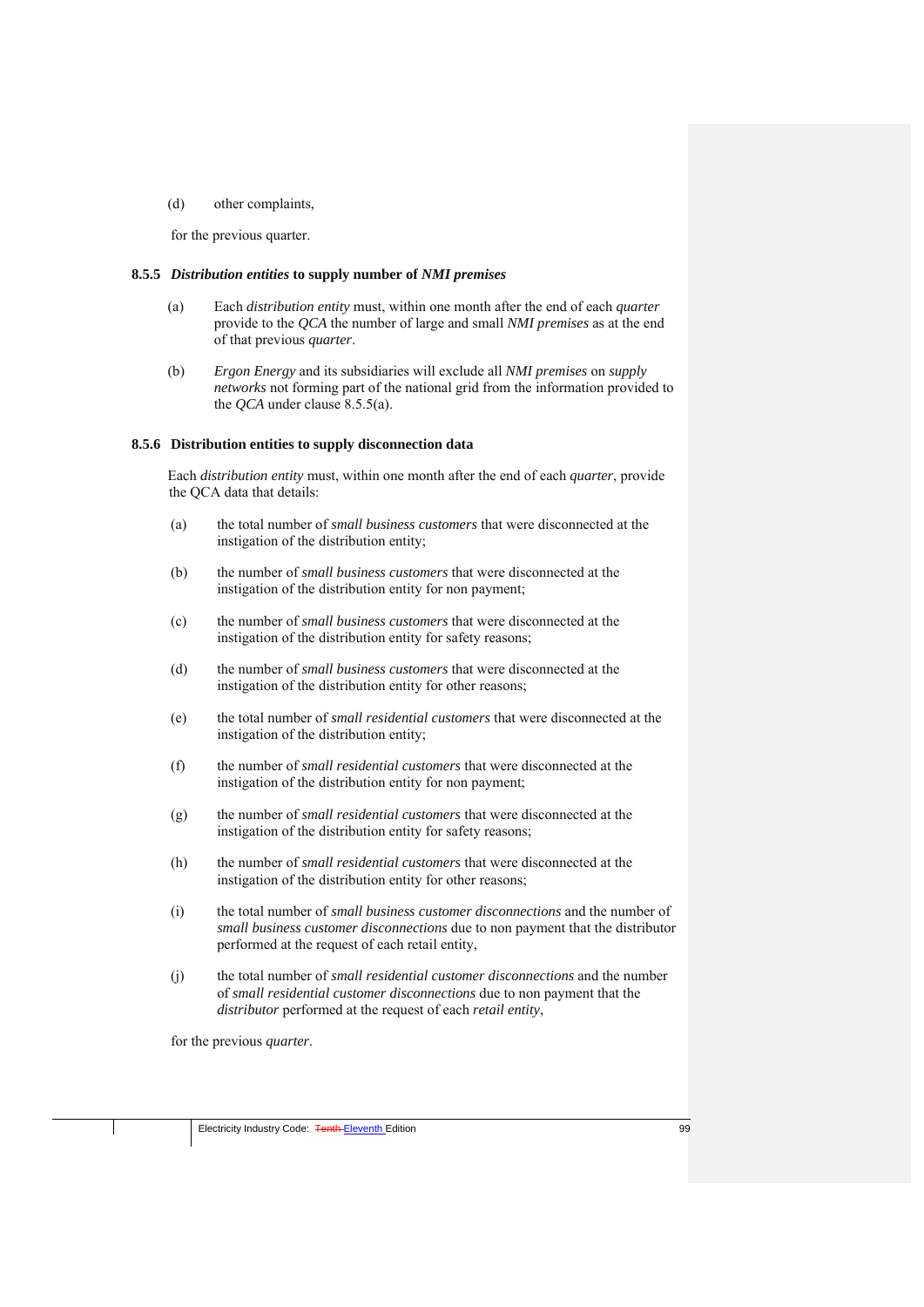# CHAPTER 9: METERING

# **9.1 Application**

### **9.1.1 Purpose**

The purpose of this Chapter is to regulate those matters that relate to electricity metering for:

- (a) *connection points* for type 7 *metering installations* where the relevant *customer*  is, or is taken to be, an excluded customer under the *Electricity Act*; and
- (b) *points of supply* in *isolated power systems*.

### **9.1.2 Application of this chapter**

This chapter applies:

- (a) to all *distribution entities* in regard to metering for those matters specified in clause 9.1.3;
- (b) to all *area retail entities* in regard to:
	- (i) metering to the extent specified in clause 9.1.3; and
	- (ii) their *first-tier connection points* in relation to clause 9.4.8; and
- (c) to *isolated generators* that operate in parallel with electricity supplied from a *distribution entity's supply network.* To avoid doubt, a *generator* in this *Code* includes an *IES generator* and other very small *generators*.

# **9.1.3 Scope**

- (a) This Chapter applies to type 1 to 7 *metering installations* that are not covered by the *National Electricity Rules*, being *connection points* where the *customer* for the relevant *premises* is, or is taken to be, an excluded customer under the *Electricity Act.*
- (b) This chapter applies to *card operated meters*.
- (c) This chapter applies to *metering installations* located in *isolated power systems*.
- (d) This chapter applies to *interval meters.* However, an *interval meter* will be either read remotely (a type 1 to 4 *metering installation*) or the accumulation display will be manually read (a type 6 *metering installation*). There is no obligation on the *responsible person* to manually read the *interval energy data* from an *interval meter* (a type 5 *metering installation*).
- (e) A *distribution entity* may only classify a *connection point* as a type 7 *metering installation* if the *metering installation* meets the criteria for the classification of a type *7 metering installation* in Schedule 7.2.3 of the *National Electricity Rules*.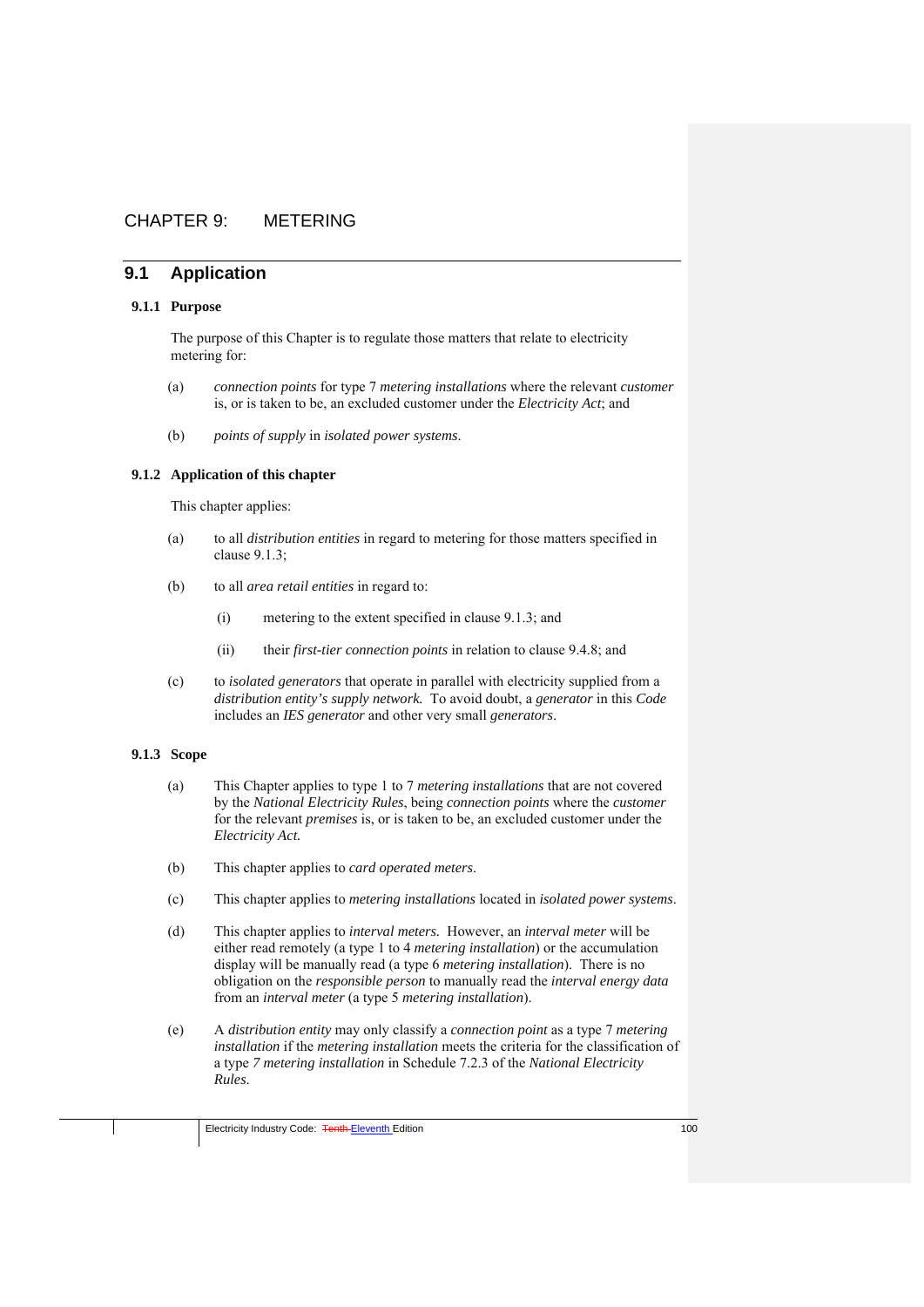(f) This Chapter does not regulate metering requirements for *connection points* that may be classified as *first-tier*, *second-tier*, market load or intending load in accordance with clause 2.3.1 of the *National Electricity Rules*.

## **9.1.4 Responsibility for** *meter* **provision and** *energy data services*

- (a) The *distribution entity* or the *area retail entity*, at the *area retail entity's* discretion, is the *responsible person* for *first-tier* type 1, type 2, type 3 and type 4 *metering installations*.
- (b) The *distribution entity* is the *responsible person* for *first-tier* type 5, type 6 and type 7 *metering installations*.
- (c) The *responsible person* is responsible for the provision, installation, replacement, maintenance, inspection and testing of the *metering installation* at the *metering point*.
- (d) The *responsible person* is responsible for the reading and processing of *energy data* for *metering installations*.
- (e) The *distribution entity* is responsible for determining the *connections points* or *points of supply* allowed to be type 7 *metering installations* in accordance with clause 9.1.3(e).

## **9.1.5 Background information**

The references contained in clause 1.5 of Part A of the *Metrology Procedure* provide background information to this Chapter.

## **9.1.6 Interpretation**

- (a) In this Chapter 9, a reference to 'Schedule' is a reference to a Schedule in the *Metrology Procedure* unless otherwise specified.
- (b) The volume threshold for a *connection point*, other than determining the volume threshold for a *metering installation*, should be determined in accordance with the methodology for deciding the classification of *customers* contained in the *Electricity Regulations*.

# **9.2 Preliminary issues**

### **9.2.1** *Metering installation* **components**

- (a) Primary components associated with the *metering installation* for a *connection point* or a *point of supply*, where applicable, are identified as:
	- (i) the *metering point*;
	- (ii) the *current transformers* and *voltage transformers*, as applicable;
	- (iii) the *measurement element*;
	- (iv) the *data logger*;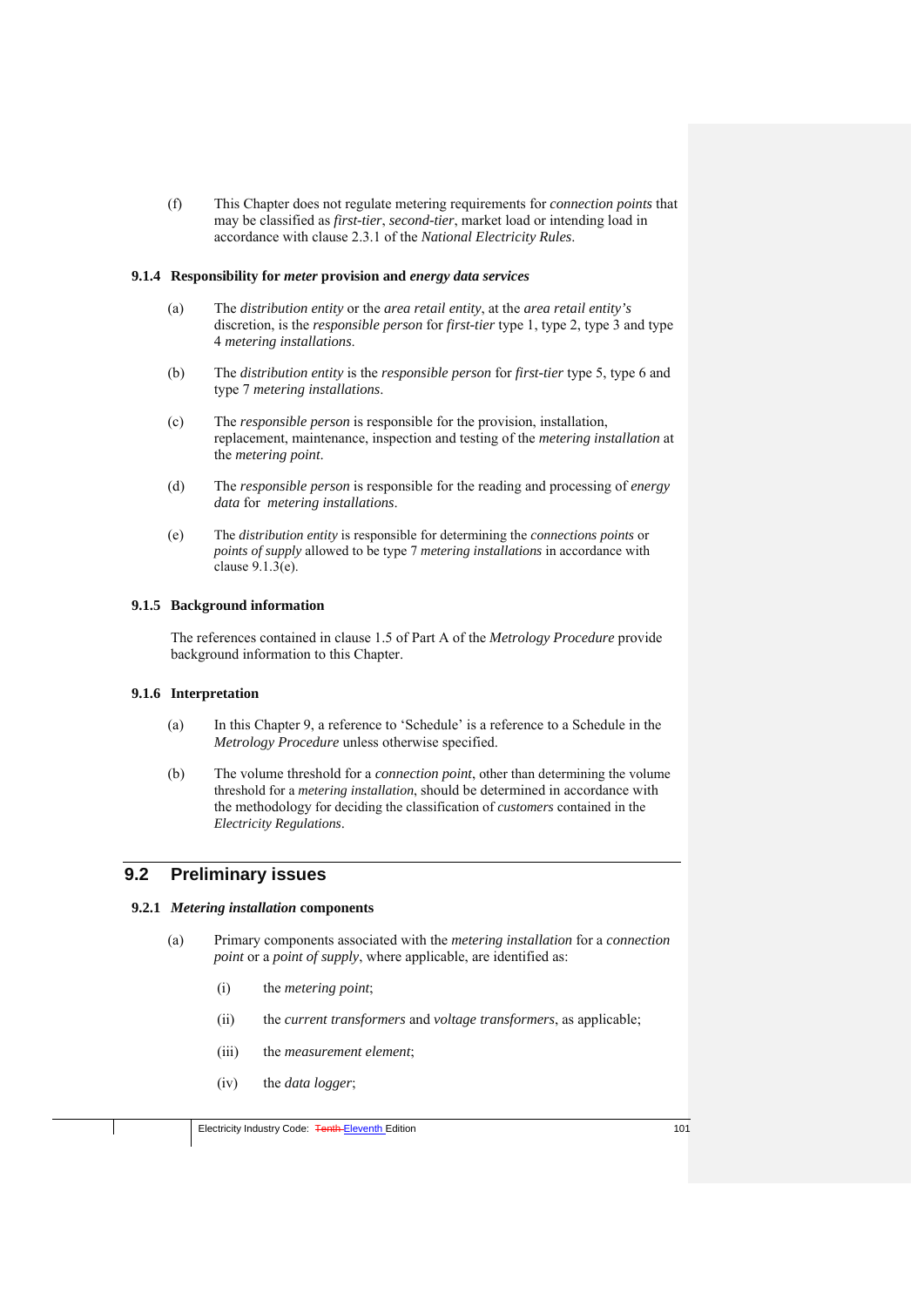- (v) the *communications link*;
- (vi) *energy data* services within the *communication link*;
- (vii) testing and inspection; and
- (viii) management, maintenance and auditing.
- (b) In addition to the primary components specified in paragraph (a) above, the *metering installation* includes the *distribution entity's control equipment* for the purpose of this Chapter 9.
- (c) The primary components, their characteristics and associated service requirements as itemised in Schedules 1 to 6 of the *Metrology Procedure* apply to this *Code*, except where varied in this Chapter 9.
- (d) The following indicative diagram applies to a type 1 to 4 m*etering installation* installed at a *point of supply*:

Types 1 to 4 Metering Installation



*[Consultation Note: in this diagram the reference to AEMO at the Metering Database point has been removed.]*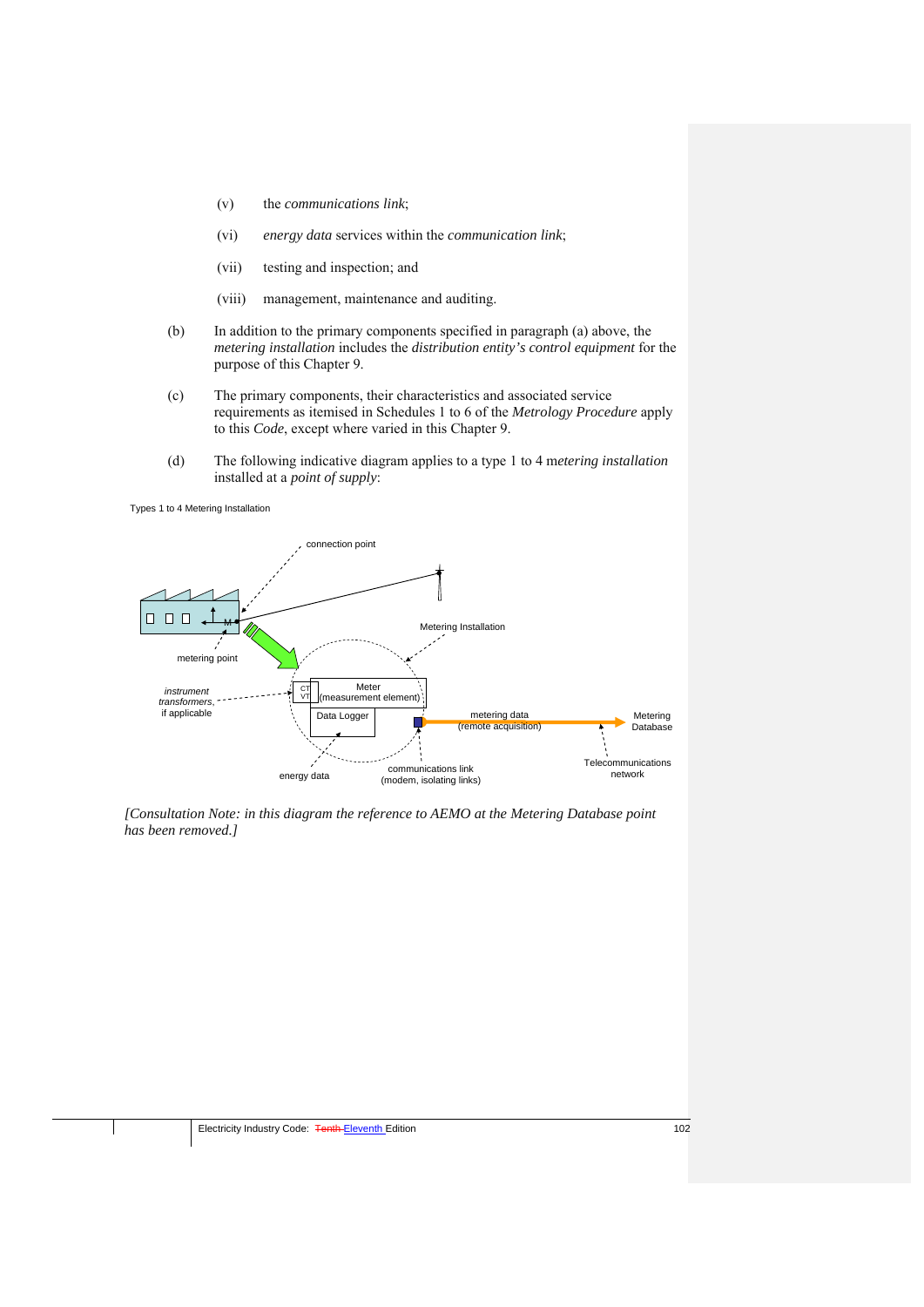## (e) The following indicative diagram applies to a type 6 m*etering installation*  installed at a *point of supply*:

#### Type 6 Metering Installation



*[Consultation Note: in this diagram the reference to AEMO at the Metering Database point has been removed.]* 

### **9.2.2 Dispute resolution**

- (a) Dispute resolution on any matter associated with this Chapter 9 must be managed in the following way:
	- (i) any dispute arising under this Chapter 9 between a *responsible person* and a *distribution entity* or an *area retail entity* must be resolved by agreement between the parties in accordance with the relevant *co-ordination agreement*;
	- (ii) any dispute arising under this Chapter 9 between a *responsible person* and an *isolated generator* must be resolved by agreement between the parties. If an agreement cannot be reached, the *responsible person* must offer to submit the dispute to commercial arbitration for resolution; and
	- (iii) a dispute between a *responsible person* and a *customer* is to be resolved in accordance with the relevant *connection contract*, where the *responsible person* is a *distribution entity*, or the relevant *retail contract*, where the *responsible person* is the *area retail entity*, that exists between the parties.
- (b) In any dispute about records of the amount of electricity supplied to a *metering point*, clause 9.4.10(d) applies for type 1 to 6 *metering installations* and a *distribution entity* procedure applies for type 7 *metering installations*.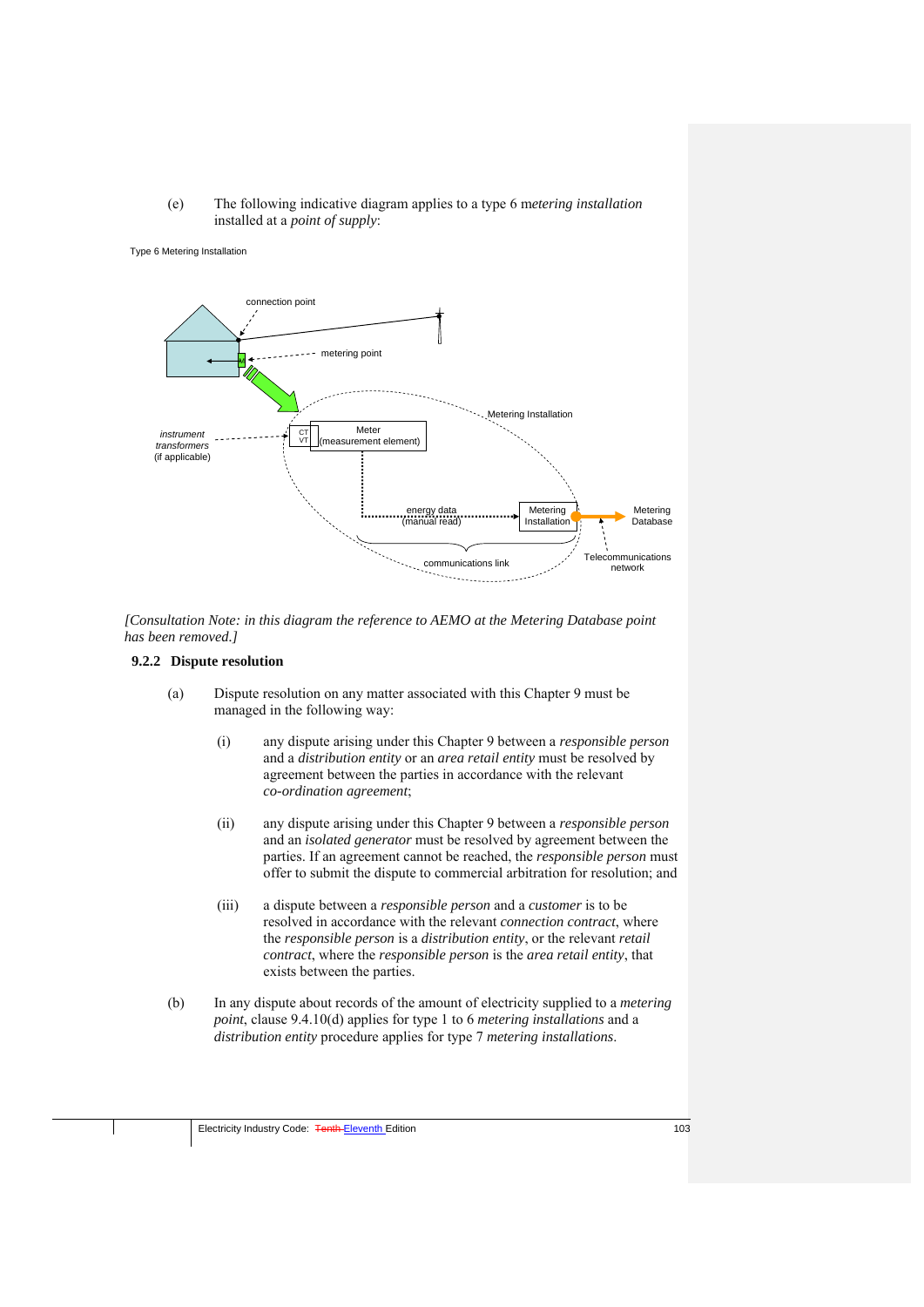(c) The *responsible person* involved in a dispute of the kind referred to in paragraph (b) must keep all records in relation to the dispute for a period of seven (7) years from the resolution of the dispute.

# **9.2.3 Disaster recovery**

The *responsible person* must use its reasonable endeavours to ensure that the *metering installation database* is operated in accordance with sound disaster recovery practices.

## **9.2.4 Document responsibility**

- (a) A *distribution entity* must make available a copy of this Chapter through its website, and on request of a *customer*, provide that *customer* with a copy of this Chapter.
- (b) A *distribution entity* may impose a reasonable charge on a person who requests multiple or subsequent hard copies of this Chapter.

# **9.2.5 Appendix and Schedules**

Those Appendices and Schedules in the *Metrology Procedure* that are referenced in this Chapter form part of this *Code*.

# **9.3 Responsibility for meter provision**

## **9.3.1 Application of clause 9.3**

- (a) This clause 9.3 relates to the provision of *meters* to *points of supply* in *isolated power systems*.
- (b) A reference to a *Metering Provider* in this clause 9.3 is a reference to a *Metering Provider* that is registered with *AEMO* as either class MPA or MPB.

### **9.3.2 Overall responsibility requirements**

- (a) *Metering Providers* must be registered with *AEMO* on the basis of the capabilities required for type 1, type 2, type 3 and type 4 *metering installations* as specified in Schedule 7.4 of the *National Electricity Rules*, as appropriate*.*
- (b) Within one year after the *FRC commencement date*, *Metering Providers* must be registered with *AEMO* on the basis of the capabilities required for type 5, type 6 and type 7 *metering installations* as specified in Schedules 15, 16 and 17 of the *Metrology Procedure*, respectively.
- (c) A *responsible person* is required to use *Metering Providers* to provide, install, routinely test and maintain the relevant primary components, characteristics and service requirements of the *metering installation*.
- (d) A *responsible person* is responsible for the design of a *metering installation* and warrants that the design delivers the primary components, characteristics and service requirements as specified in Schedules 1 to 6 of the *Metrology Procedure*, as appropriate.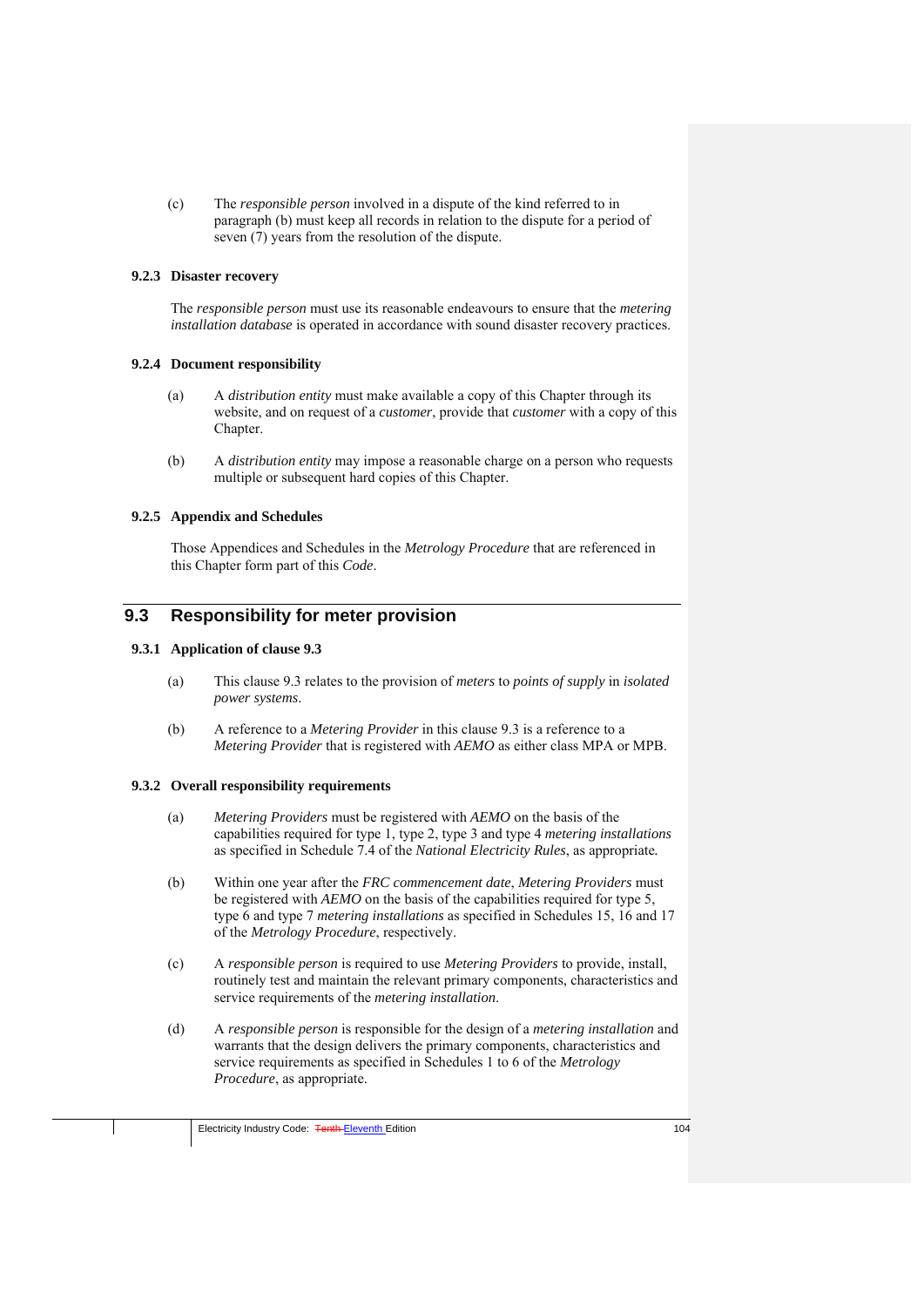- (e) A *responsible person* must ensure the components have been selected, properly installed and initially tested so that the *metering installation* satisfies the accuracy and performance requirements for *metering installations*.
- (f) A *Metering Provider* is required to provide, install, routinely test and maintain the *metering installation* and its associated primary components in accordance with the service requirements of Schedules 1 to 6 of the *Metrology Procedure*.
- (g) A *metering installation* may be used for purposes other than billing, providing:
	- (i) such additional usage does not compromise compliance with the requirements of this *Code*; and
	- (ii) the *responsible person* must coordinate the different uses of the *metering installation* so that the characteristics of the *metering installation* and access to the *energy data* from the *metering installation* remain consistent with the requirements of this *Code*.

### **9.3.3** *Metering installation* **components – meter provision**

- (a) The *Metering Provider* appointed by the *responsible person* is permitted to use:
	- (i) *interval meters* and associated equipment;
	- (ii) *accumulation meters* and associated equipment, but only where they do not contravene the new and replacement requirements as specified in clause 9.3.7; and
	- (iii) communication arrangements (manual or electronic) that allow the *meter* to be read and the *energy data* to be transported to an approved database.

Combinations of communication arrangements are also permitted.

- (b) The *responsible person* must ensure that the components, characteristics and service requirements for *meter* provision for type 1, type 2, type 3, type 4, type 5 and type 6 *metering installations* comply with Schedules 1, 2 and 3 of the *Metrology Procedure*, as appropriate.
- (c) Where the *responsible person* has engaged a *Metering Provider* in order to undertake the work required by paragraph (b), the *responsible person* must advise the *Metering Provider* of the appropriate components, characteristics and service requirements that are to be used for the *metering installation*, as outlined in Schedules 1 to 3 of the *Metrology Procedure*.
- (d) *Metering installation*s which have been installed, or which are planned to be installed by the *responsible person*, prior to the *FRC commencement date*, and which met the Queensland requirements at that date, are deemed to meet the requirements of this *Code*.
- (e) Where the *metering installation* includes equipment for time switching or load control, or the measurement of reactive energy, the installation and operation of that equipment may be governed by an instrument other than Chapter 9 of this *Code*, for example, the *co-ordination agreement*.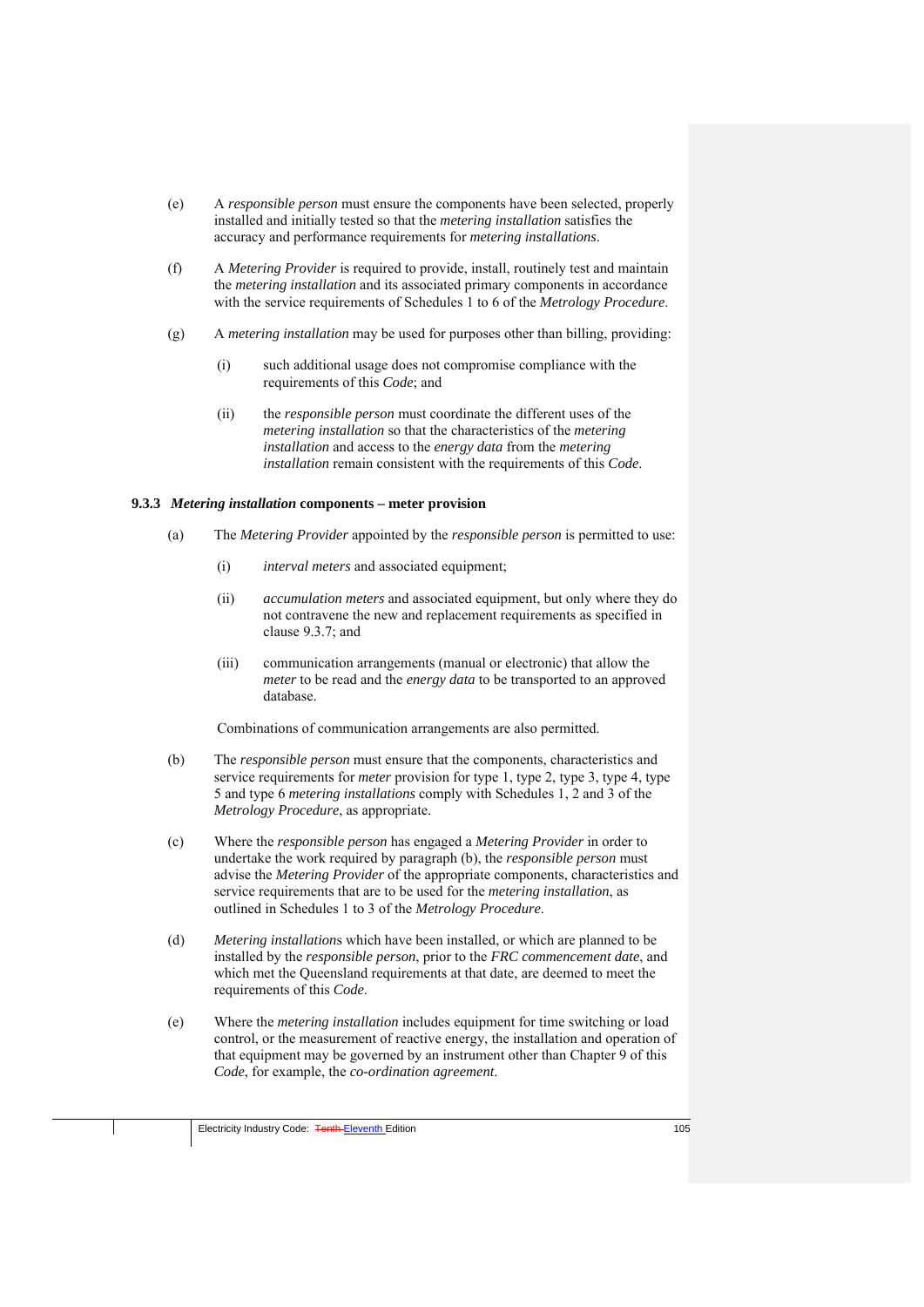(f) *Metering equipment* used for *controlled loads* must have the characteristics and requirements in accordance with Schedules 1, 2 and 3 of the *Metrology Procedure*, as applicable.

#### **9.3.4 Transitional provision for existing temporary builders' supplies**

Despite clause 9.3.3(d) and any other provision of this *Code:* 

- (a) temporary supplies to builders' installations connected before 1 July 2007 may remain unmetered until the end of 31 December 2007, but must be metered in accordance with this *Code* from this date; and
- (b) all new temporary supplies to builders' installations connected on and from 1 July 2007 must be metered in accordance with this *Code*.

#### **9.3.5 Reversion of** *metering installation* **types**

- (a) The *responsible person* must ensure that an *interval meter*, whether manually read or remotely read, once installed, is not replaced by an *accumulation meter*.
- (b) The *responsible person* must ensure that if a *second-tier interval meter* which is installed for a *LARGE NMI premises* reverts to *first-tier*, it is not replaced by an *accumulation meter.*
- (c) The *responsible person* may convert a remotely read *interval meter* to an *interval meter*, which will be manually read as an *accumulation meter*, if the *point of supply* is reclassified as a *SMALL NMI premises*.

#### **9.3.6 Testing and inspection of** *metering equipment*

- (a) The *responsible person* must ensure that type 1, type 2, type 3, type 4, type 5 and type 6 *metering installations* are tested and inspected in accordance with the *Metrology Procedure*.
- (b) A *responsible person* must ensure the repair or replacement of any *defective* or damaged *metering equipment*, including the replacement of any broken seals, as soon as practicable after the *responsible person* is notified of, or becomes aware of, the *defect*, damage or broken seal.
- (c) A *customer*, *isolated generator* or *area retail entity* may request a test of the accuracy of *metering equipment* as set out below:
	- (i) in accordance with Chapter 4 of this *Code*, a *customer* may request its *area retail entity* to arrange a test of the accuracy of the *metering equipment* at its *metering point*;
	- (ii) an *area retail entity*, in accordance with Chapter 5 of this *Code*, may request the *responsible person* to perform a test of the accuracy of the *metering equipment* installed at their *metering point*. The request by the *area retail entity* may be on behalf of the *customer* or for the *area retail entity's* purpose;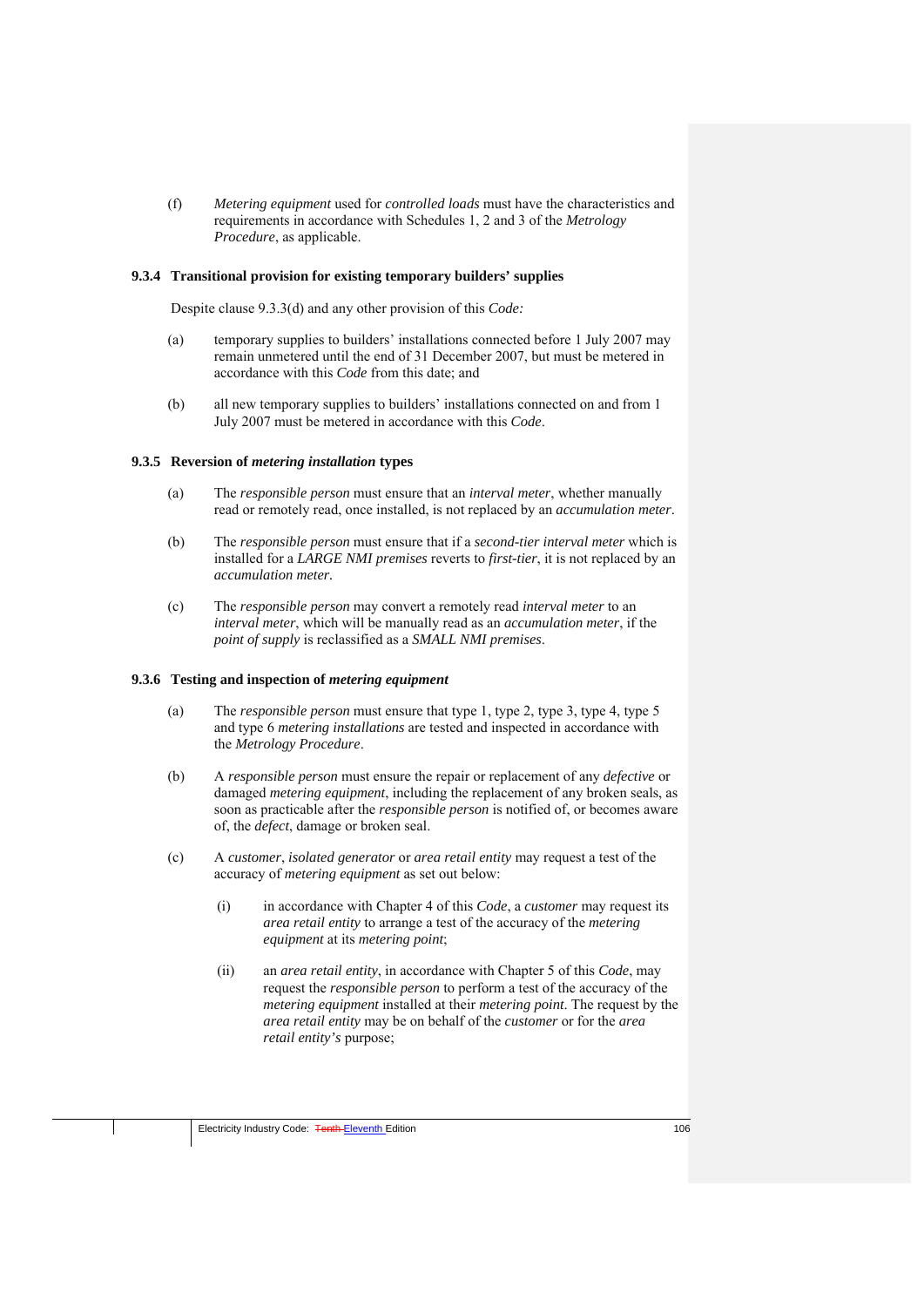- (iii) an *isolated generator* may request the *responsible person* to perform a test of the accuracy of the *metering equipment* installed at their *metering point*;
- (iv) the *responsible person* must ensure that a test of the *metering equipment* is carried out in accordance with Chapter 5 for the *area retail entity* request, and with similar service levels for a *customer* request;
- (v) a representative of the *customer*, *isolated generator* or *area retail entity*  may be present during the test of the *metering equipment*;
- (vi) the *responsible person* must give notice of the results of the test to the person requesting the test; and
- (vii) the *responsible person* may charge for performing the test of the *metering equipment* unless the tests show that the *metering equipment* is *defective*.

# **9.3.7 Installation of** *meter*

- (a) The *responsible person* must ensure that when each *meter* and associated *data logger* (where the *data logger* is located at the *metering point*) of a type 1, type 2, type 3, type 4 or type 5 *metering installation* or each *meter* of a type 6 *metering installation* is installed, it is checked to ensure that it:
	- (i) complies with the relevant requirements of Schedules 1, 2 or 3 of the *Metrology Procedure*, respectively;
	- (ii) has been tested and inspected prior to installation in accordance with the relevant requirements of Schedules 1, 2 and 3 of the *Metrology Procedure*, respectively;
	- (iii) has the optical port, communications port, and/or visual display located so that the optical port, communications port, and/or visual display can be readily accessed for *meter* reading; and
	- (iv) complies with the relevant *Electricity Connection and Metering Manual*, which each *distribution entity* must publish and update from time to time.
- (b) The *responsible person* must, when requested by an *area retail entity,* make a *metering installation* available to a *connection point* or *point of supply* within the period specified in Chapter 5 of this *Code*.
- (c) The *responsible person* must, when requested by an *isolated generator,* make a *metering installation* available to a *point of supply* within a period as agreed between the parties.
- (d) The *area retail entity* must ensure that, where the *connection point* has a *customer* with a *negotiated retail contract* and the *consumption* is above the *Y Value*, the *connection point* must have a type 1, type 2, type 3 or type 4 *metering installation* in accordance with Schedule 1 of the *Metrology Procedure*.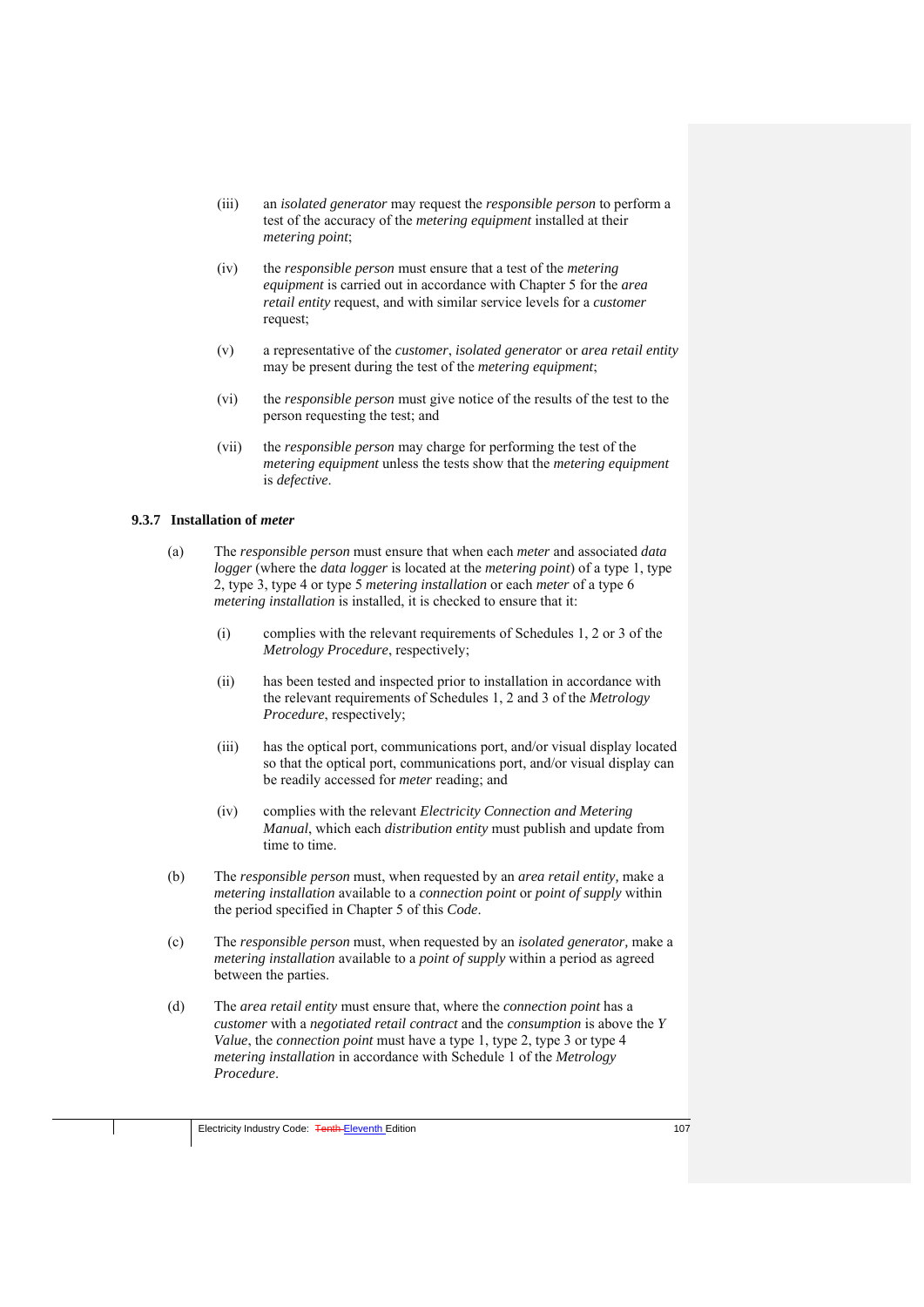- (e) To avoid doubt, the *responsible person* is not required to ensure that, where a *premises* connected to *isolated power systems* has never had a *customer* with a *negotiated retail contract*, or *consumption* is below the *Y value*, *interval meters* are to be installed in new or replacement situations.
- (f) The *responsible person* must ensure that where electricity is *imported* to the *supply network* by a *customer*, and a *metering installation* is required for the purpose of billing that *imported* electricity, the quantity of *imported* electricity must be separately measured to that of any *exported* electricity.
- (g) The *responsible person* must ensure that in all situations, an *interval meter* installed after the *FRC commencement date* must be capable of being upgraded for use in a type 4 *metering installation* (as defined in the version of the *National Electricity Rules* or *Metrology Procedure* effective at the time the *interval meter* is installed) without replacing the *meter*.
- (h) Where:
	- (i) the *area retail entity* alters a type 5, 6 or 7 *metering installation* to make it capable of *remote acquisition*;
	- (ii) the alteration leads to a change in the classification of that *metering installation*; and
	- (iii) the *distribution entity* is the *responsible person* for that *metering installation*,

the parties must negotiate in good faith to ensure the *distribution entity* is reasonably compensated for the alteration to the *metering installation*.

# **9.4 Responsibility for** *energy data services*

### **9.4.1 Application of clause 9.4**

(a) The requirements of this clause 9.4 apply to type 1, type 2, type 3, type 4, type 5, type 6 and type 7 *metering installations* where applicable.

Type 1, type 2, type 3 and type 4 *metering installations* do not in general have a *metering installation database*, and accordingly are not referenced in a number of clauses in this clause 9.4.

(b) A reference to a *Metering Provider* in this clause 9.4 is a reference to a *Metering Provider* that is registered with *AEMO* as an *MDP*.

### **9.4.2** *Metering installation* **components –** *energy data services*

- (a) The *responsible person* must ensure that, as a minimum, the components, characteristics and service requirements for *energy data services* for type 1, type 2, type 3 and type 4 *metering installations* comply with the Service Level Requirements published by *AEMO*.
- (b) The *responsible person* must ensure that, as a minimum, the components, characteristics and service requirements for *energy data services* for type 5 and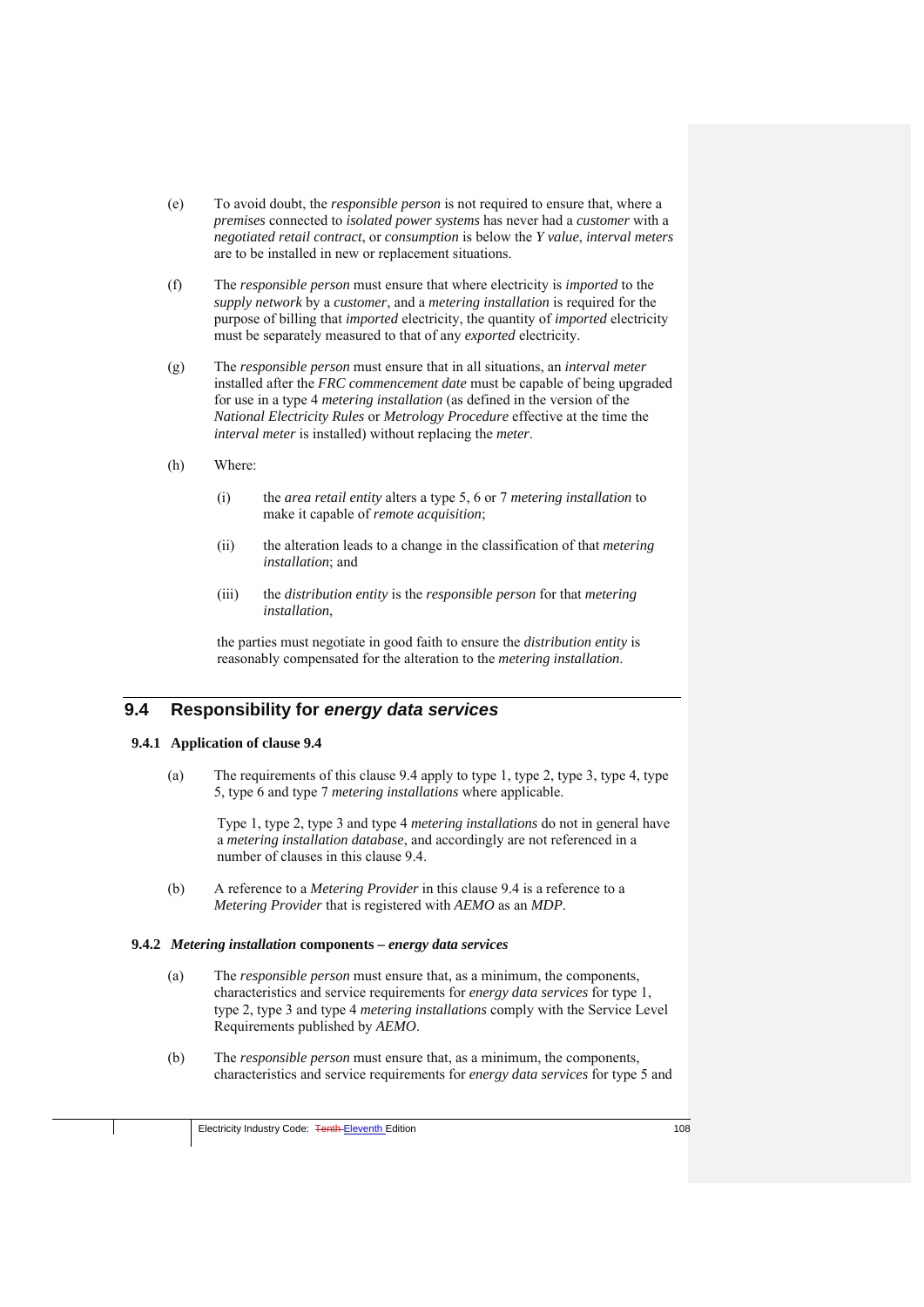type 6 *metering installations* comply with Schedules 4 and 5 of the *Metrology Procedure* respectively.

- (c) The *responsible person* is required to use a *Metering Provider* to undertake the reading and processing of *energy data* for relevant *metering installations*.
- (d) Where the *responsible person* has engaged a *Metering Provider,* the *responsible person* must advise that *Metering Provider* of the components, characteristics and service requirements that are to be used for the *metering installation* (as outlined in Schedules 4 and 5 of the *Metrology Procedure*).

# **9.4.3 Meter reading**

- (a) An *interval meter* installed for a *SMALL NMI* will be read as an *accumulation meter* unless the *metering installation* is classified as types 1 to 4.
- (b) An *interval meter* installed for a *large market customer* must be read as a remotely read *interval meter*.
- (c) An *interval meter* installed for a *large non-market customer* where the *connection point* has never had a *customer* with a *negotiated retail contract* will be read as an *accumulation meter* by the *Metering Provider*.
- (d) Where an *interval meter* is installed for an *import connection point* the *Metering Provider* must read the *energy data* in accordance with the request by the *isolated generator* or the *area retail entity*.
- (e) *Interval energy data* from an *interval meter* that measures *exported* electricity must not be manually collected. If the *interval energy data* is required, it will be collected by *remote acquisition*. Otherwise the *interval meter* will be read as an *accumulation meter*.
- (f) Deleted
- (g) Deleted
- (h) The *distribution entity* may make arrangements to alter any type 5, 6 or 7 *metering installation* and remotely acquire *energy data*. This will not alter the classification of those *metering installations* where the *distribution entity* decides on reasonable grounds that operational difficulties require the *remote acquisition* of *energy data*.
- (i) For the purposes of paragraph (f), operational difficulties may include locational difficulties where the *metering installation* is:
	- (i) at a site where access is difficult; or;
	- (ii) on a remote rural property.
- (j) The *Metering Provider* is the only person permitted to provide *metering data* to the *responsible person*, who must provide that data:
	- (i) Deleted;
	- (ii) to the *distribution entity* for network billing; and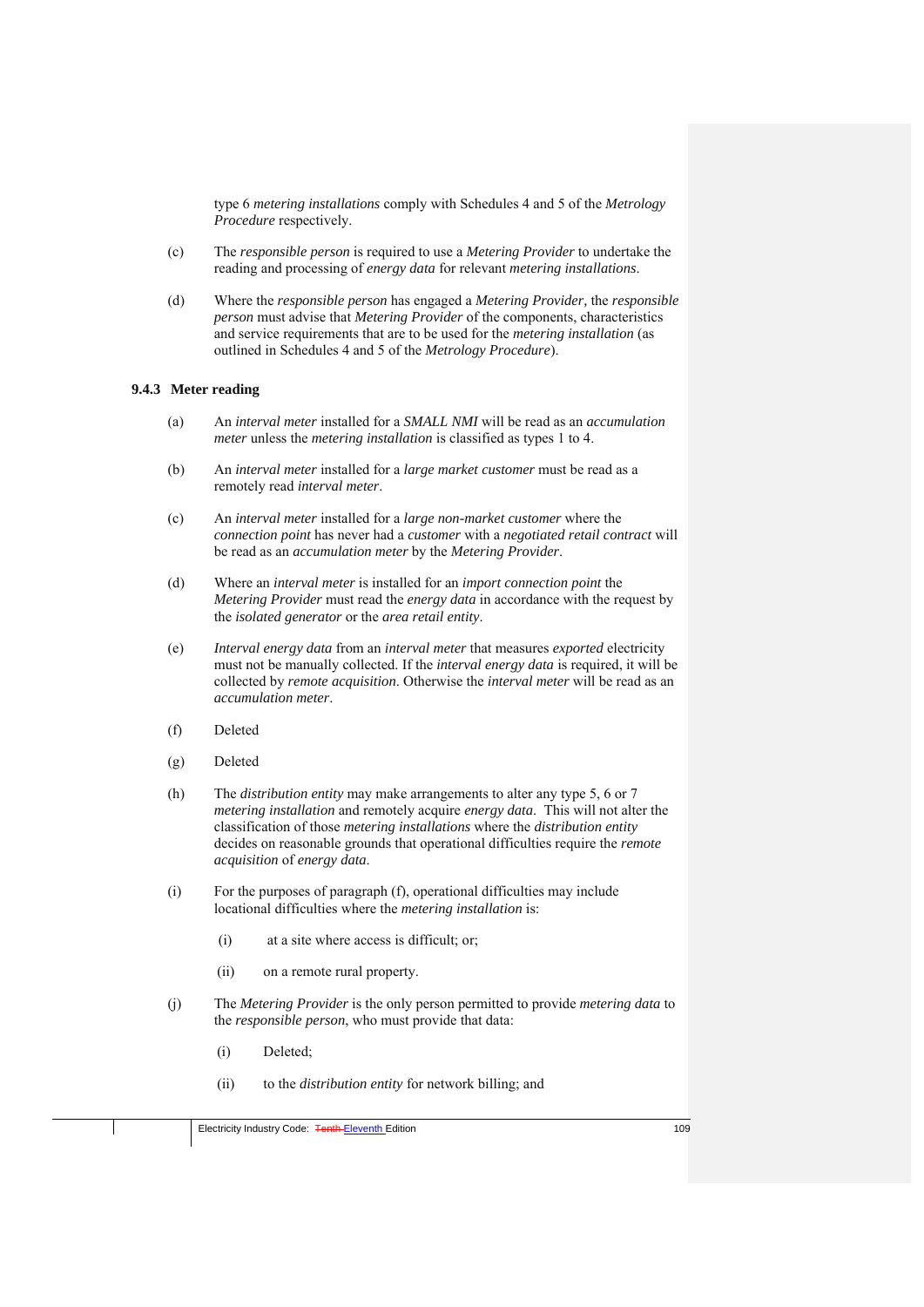- (iii) to the *area retail entity* for retail billing and wholesale reconciliation purposes.
- (k) A *distribution entity* is permitted to read the *metering equipment* for its own purpose providing the reading schedule is coordinated with the *responsible person*.
- (l) The *responsible person* must:
	- (i) use reasonable endeavours to collect an *actual meter reading* for every *meter* associated with a *scheduled meter reading*;
	- (ii) arrange for a *scheduled meter reading* to be performed at least once every 14 weeks, except:
		- (A) for a *SMALL NMI premises* with a *card operated meter*, a *scheduled meter reading* is to be arranged at least once every 52 weeks; and
		- (B) for an operational grouping of *NMIs* for *connection points* that are not supplied through a *CBD feeder* or an *urban feeder* with a *meter* reading rate of less than 100 *NMIs* per *business day*, a *scheduled meter reading* is to be arranged at least once every 52 weeks.
		- (C) Deleted
- (m) Deleted.
- (n) Subject to paragraph (l), for type 6 *metering installations*, the *responsible person* must:
	- (i) ensure that *accumulated energy data* is collected from *meters*  representing at least 99.8% of estimated total *consumption*, based on the previous 12 month period, for type 6 *metering installations* for which that *responsible person* is responsible and this data is transferred to the *metering installation database* of a type 6 *metering installation* at a frequency which is at least once every 28 weeks; and
	- (ii) deleted
- (o) For the purposes of paragraphs (m) and (C), data collected includes *energy data*  that has been *substituted* in accordance with clause 9.4.4(c).
- (p) The *responsible person* must use best endeavours to ensure that *energy data* is collected from a *meter* and this data is transferred to the relevant *metering installation database,* no more than two *business days* prior to, or two *business days* subsequent to, the date of a *scheduled meter reading* for that *metering installation*.
- (q) The *responsible person* must ensure that a schedule is developed and maintained to determine the dates of the next *scheduled meter reading* for each *metering installation* in accordance with clause 3.3.3 of the *Metrology Procedure*.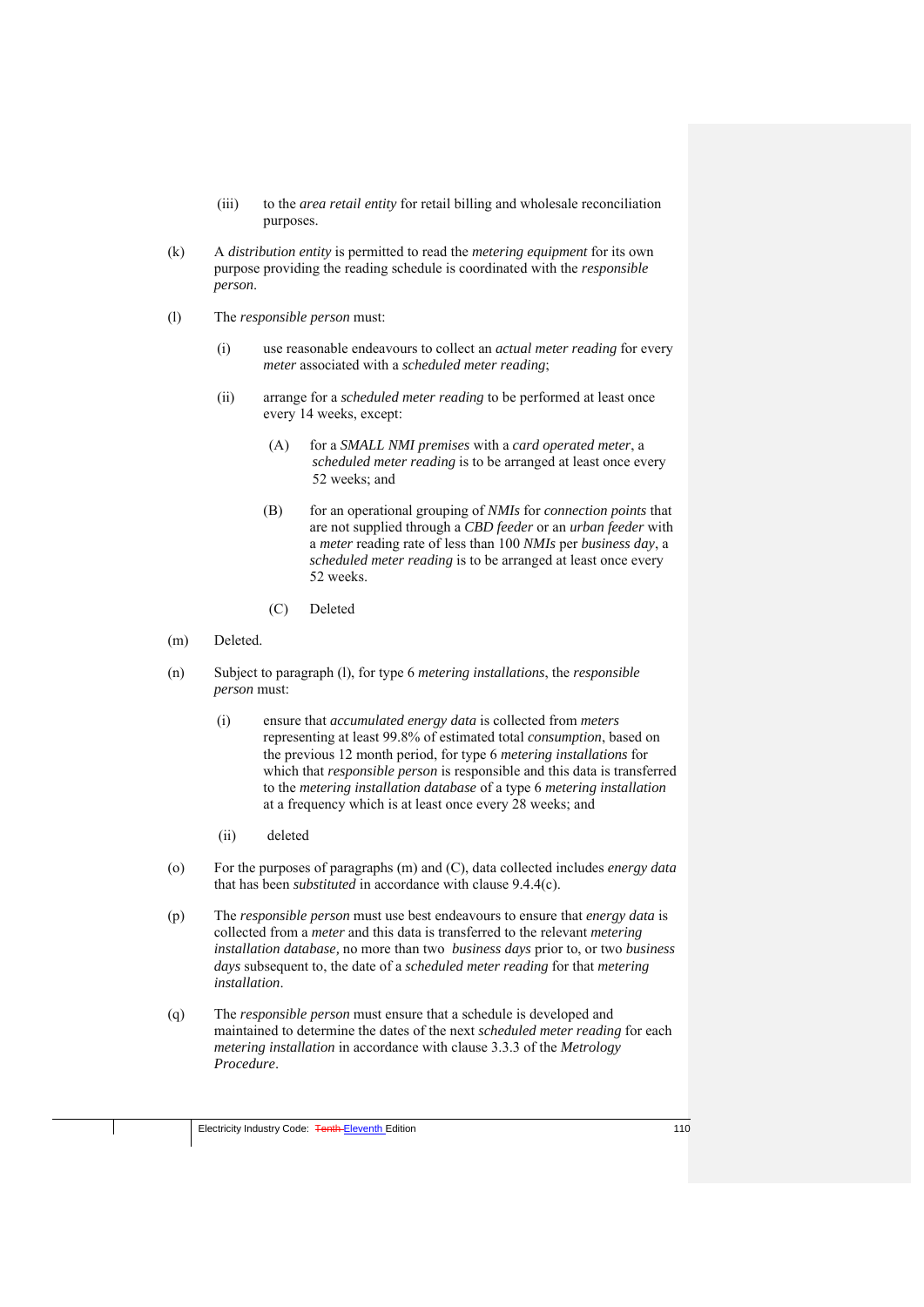- (r) The *area retail entity* may, in accordance with the Chapter 5 of this *Code*, request that the *responsible person* arrange for a *special meter reading* on a nominated date.
- (s) The *responsible person* must arrange, in accordance with Chapter 5 of this *Code*, for any *special meter reading* to be undertaken in accordance with *customer* transfer arrangements as specified in Chapter 6 of this *Code*.

### **9.4.4 Validation and substitution of** *energy data*

- (a) For the purpose of this clause 9.4.4, a reference to a type 5 *metering installation* in Schedule 7 of the *Metrology Procedure* is also to be taken as a reference to type 1, type 2, type 3 and type 4 *metering installations*.
- (b) Subject to clause 9.4.3(j), the *responsible person* must ensure that *energy data* collected for a type 1, type 2, type 3, type 4 or type 6 *metering installation* in accordance with clause 9.4.3, is validated in accordance with the validation rules in clause 1 of Schedule 7 or clause 1 of Schedule 9 of the *Metrology Procedure* respectively.
- (c) The *responsible person* must ensure that the *energy data* is *substituted* where:
	- (i) the *metering installation* installed at a *customer's metering point* can not be read due to access limitations and in this situation the *responsible person* has the discretion to use a self read in preparing the *substituted* value;
	- (ii) the *energy data* collected for a type 1 to 4 *metering installation* fails the validation test conducted in accordance with paragraph (b), in which case the *interval energy data* is *substituted* in accordance with clause 3 of Schedule 7 of the *Metrology Procedure*;
	- (iii) the *energy data* collected for a type 6 *metering installation* fails the validation test conducted in accordance with paragraph (b), in which case the *consumption energy data* is *substituted* in accordance with clause 3 of Schedule 9 of the *Metrology Procedure*;
	- (iv) there has been a failure of the *metering equipment*, or the *metering equipment* has been found to be *defective*, or interference to the *metering equipment* has occurred, in which case the *energy data* for a type 1 to 4 or type 6 *metering installation* is *substituted* in accordance with clause 3 of Schedule 7 or clause 3 of Schedule 9 of the *Metrology Procedure* respectively;
	- (v) an inspection or test on the *metering equipment* has established that a measurement error exists, in which case the *energy data* for a type 1 to 4 or type 6 *metering installation* is *substituted* in accordance with clause 3 of Schedule 7 or clause 3 of Schedule 9 of the *Metrology Procedure* respectively; or
	- (vi) an estimated read is permitted in accordance with clause 9.4.3(s), in which case the *energy data* for a type 6 *metering installation* is *substituted* in accordance with clause 3 of Schedule 9 of the *Metrology Procedure*.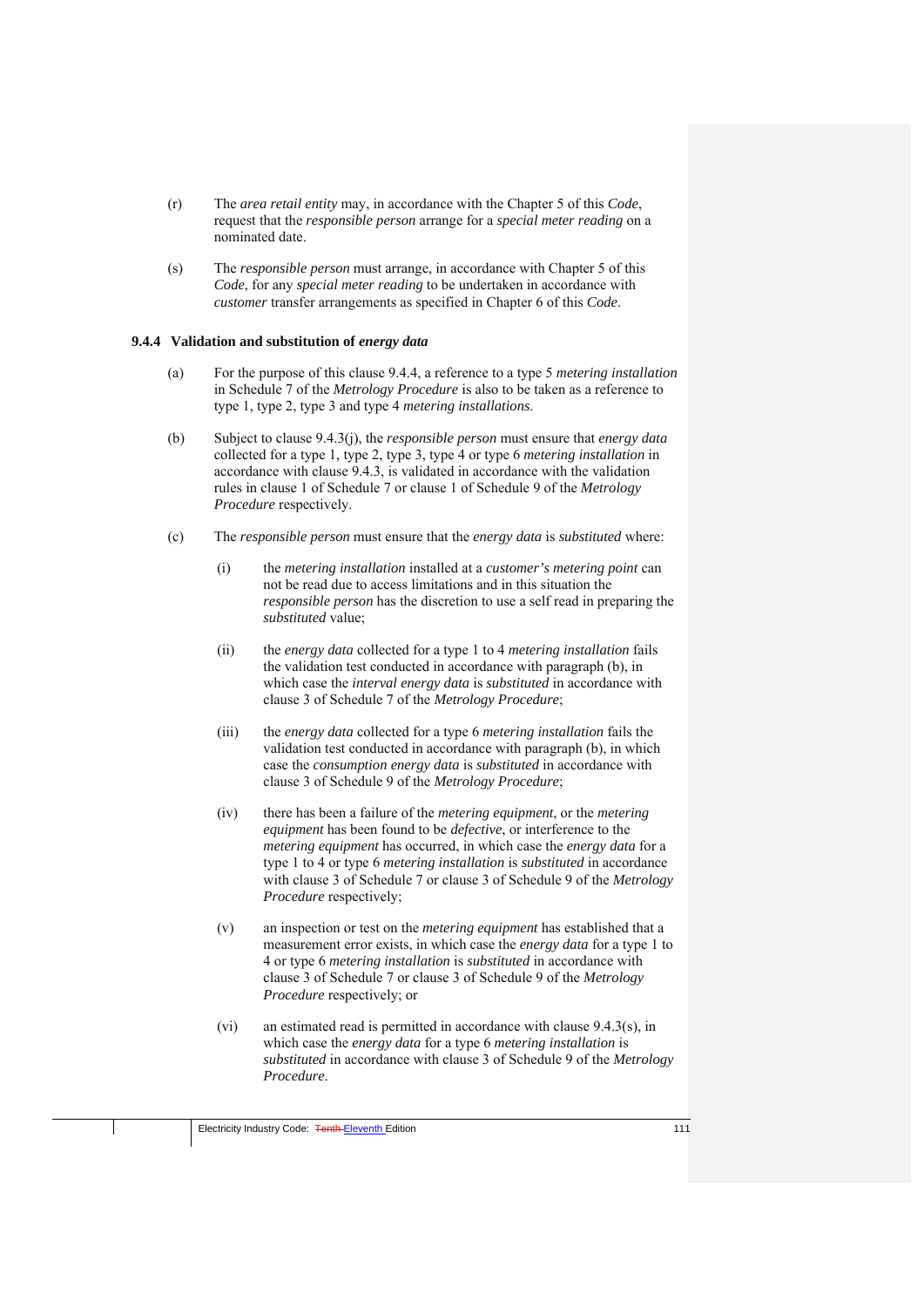# **9.4.5 Deleted**

#### **9.4.6 Calculation of** *energy data* **for type 7** *metering installation*

- (a) The *responsible person* must ensure that *energy data* for a *metering installation* type 7 is calculated in accordance with a *distribution entity's* procedure.
- (b) The *responsible person* must ensure that the *energy data* for a type 7 *metering installation*, which is calculated in accordance with paragraph (a), is validated in accordance with a *distribution entity* procedure.
- (c) The *responsible person* must ensure that the *energy data* is *substituted* in accordance with a *distribution entity* procedure where the *energy data* calculated for a type 7 *metering installation* fails the validation test conducted in accordance with paragraph (b).

### **9.4.7 Data storage**

- (a) The *responsible person* must retain records of the characteristics of *metering equipment* for seven years after that *metering equipment* has been removed from service.
- (b) The records specified in paragraph (a) may be held in electronic form.
- (c) The *responsible person* must make available the records specified in paragraph (a) to the *QCA* if requested in writing by the *QCA*. The *QCA* must only use those records for the purpose of performing an audit of the *metering equipment*.
- (d) The *responsible person* must ensure a *metering installation database* containing *energy data* in respect of a type 6 *metering installation* is provided, in accordance with the service requirements in Schedule 5 of the *Metrology Procedure*.
- (e) To avoid doubt, the *energy data* for a type 6 *metering installation* is the data collected from the *meter* in accordance with clause 9.4.3, and/or *substituted* in accordance with clause 9.4.4.
- (f) The rights of access to the data held within the *metering installation database*  are set out in clause 7.7 of the *National Electricity Rules* and in clause 9.4.7(f) of this *Code*. For a type 7 *metering installation*, the right of access to the data is specified in a *distribution entity's* procedure.

## **9.4.8 Information**

- (a) The *responsible person* must ensure that *energy data* is provided to the *area retail entity* and the *distribution entity* for each *metering installation* that is installed in relation to a *connection point* or *point of supply* that relates to the *area retail entity* or the *distribution entity*, respectively.
- (b) The *responsible person* must not hinder an *isolated generator's* or *customer's* access to *metering equipment* for the purpose of reading the *meter* display.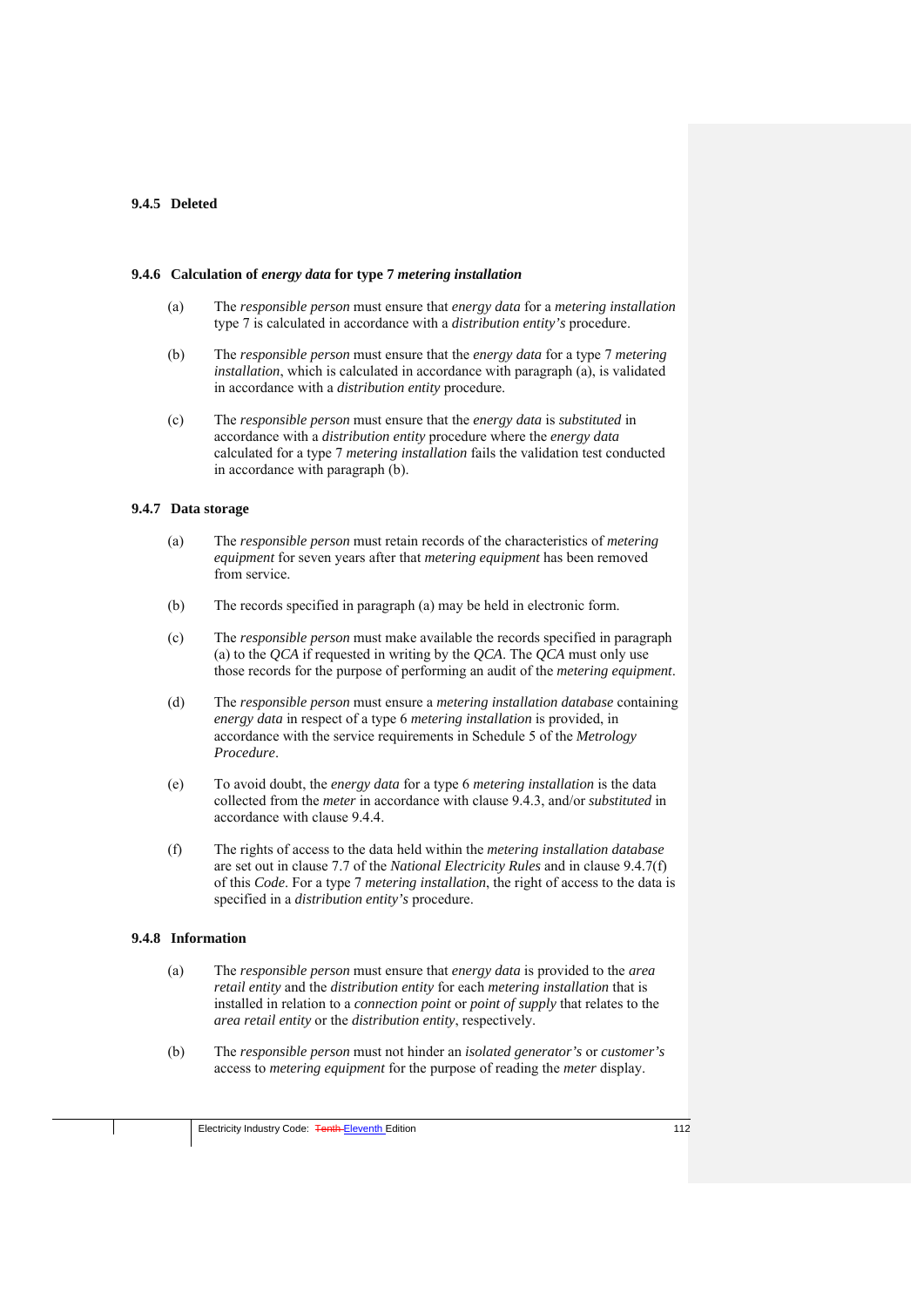- (c) A *customer* of an *area retail entity* may request its *energy data* from that *area retail entity*. With respect to this *energy data*:
	- (i) the *area retail entity* must not unreasonably withhold the *energy data* from the *customer*;
	- (ii) the *area retail entity* must store the *energy data* for a minimum of two years;
	- (iii) the first request for *energy data* by a *customer* for the previous two years will be provided free of charge by the *area retail entity*;
	- (iv) the *area retail entity* may impose a reasonable charge for providing *energy data* on any request from the *customer* if the *customer* has been provided with its *energy data* within the 12 month period prior to the request; and
	- (v) if the request is for *energy data* beyond two years, the *area retail entity* may apply a reasonable charge for providing that data.
- (d) For the purposes of paragraph (a), access to *energy data* must be provided as follows:
	- (i) where *energy data* for a type 1, type 2, type 3, type 4 or type 6 *metering installation* has been collected in accordance with clause 9.4.3, and validated and *substituted* in accordance with clause 9.4.4, by 5.00 pm on the second *business day* after that *energy data* has been collected.

#### **9.4.9 Validation of** *metering installation database*

- (a) The *responsible person* must ensure that a *sampling plan* is established and maintained, in accordance with *Australian Standards* "AS 1199: Sampling Procedures for Inspection by Attributes" or "AS 2490: Sampling Procedures and Charts for Inspection by Variables for Percent Nonconforming" to validate that the data stored in the *metering installation database* for a type 6 *metering installation* is consistent with the data stored in the *meter*.
- (b) The validation test must be conducted at a frequency in accordance with the *sampling plan* described in paragraph (a), which must not be less than once every 12 months.
- (c) If there is an inconsistency between the *energy data* held in a *meter* and the *energy data* held in the *metering installation database*, the *energy data* in the *meter* is to be taken as prima facie evidence of the *energy data* for that *metering point*.
- (d) Actions in event of non-compliance with accuracy requirements are set out in ID references 3.2 – 3.4 of Schedule 5 of the *Metrology Procedure* for type 6 *metering installations*.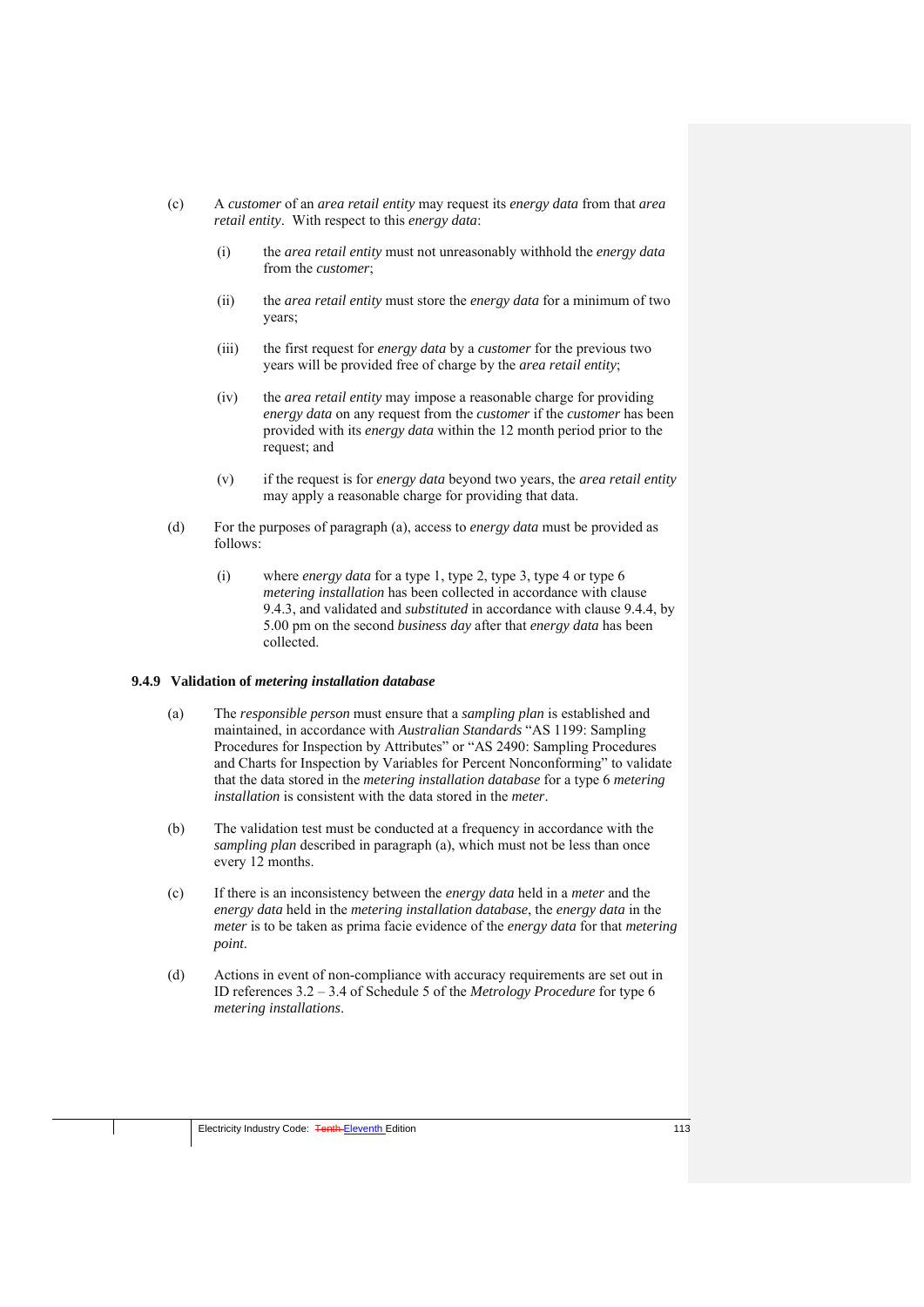#### **9.4.10 Request for testing of the** *metering installation*

- (a) If requested by a *isolated generator* or the *area retail entity*, the *responsible person* must conduct a test to determine the consistency of data held in the *metering installation database* and data held in the *meter* of a type 6 *metering installation*.
- (b) The *responsible person* must make available the results of the test described in paragraph (a) to the *area retail entity* or the *isolated generator*, as applicable, as soon as practicable.
- (c) Where the test undertaken in accordance with paragraph (a) determines an inconsistency, the *responsible person* must pay the costs of, and associated with, that test.
- (d) Where the test undertaken in accordance with paragraph (a) determines no inconsistency, the *area retail entity* or *isolated generator* who requested the test under paragraph (a) must pay the costs of, and associated with, that test in accordance with clause 7.3.6(e) of the *National Electricity Rules*.
- (e) Where there is a discrepancy between:
	- (i) *energy data* stored in the *meter*; and
	- (ii) *energy data* stored in the *metering installation database* in respect of that *meter*,

the *energy data* stored in the *meter* or *meter/*associated *data logger* is prima facie evidence of the amount of electricity supplied to that *metering point*.

- (f) If requested by an *area retail entity* or *isolated generator*, the *responsible person* must, prior to any test being undertaken in accordance with paragraph (a), provide an estimate of the costs of, or associated with, that test.
- (g) Actions in event of non-compliance with accuracy requirements are set out in ID references 3.2 – 3.4 of Schedule 5 of the *Metrology Procedure* for type 6 *metering installations*.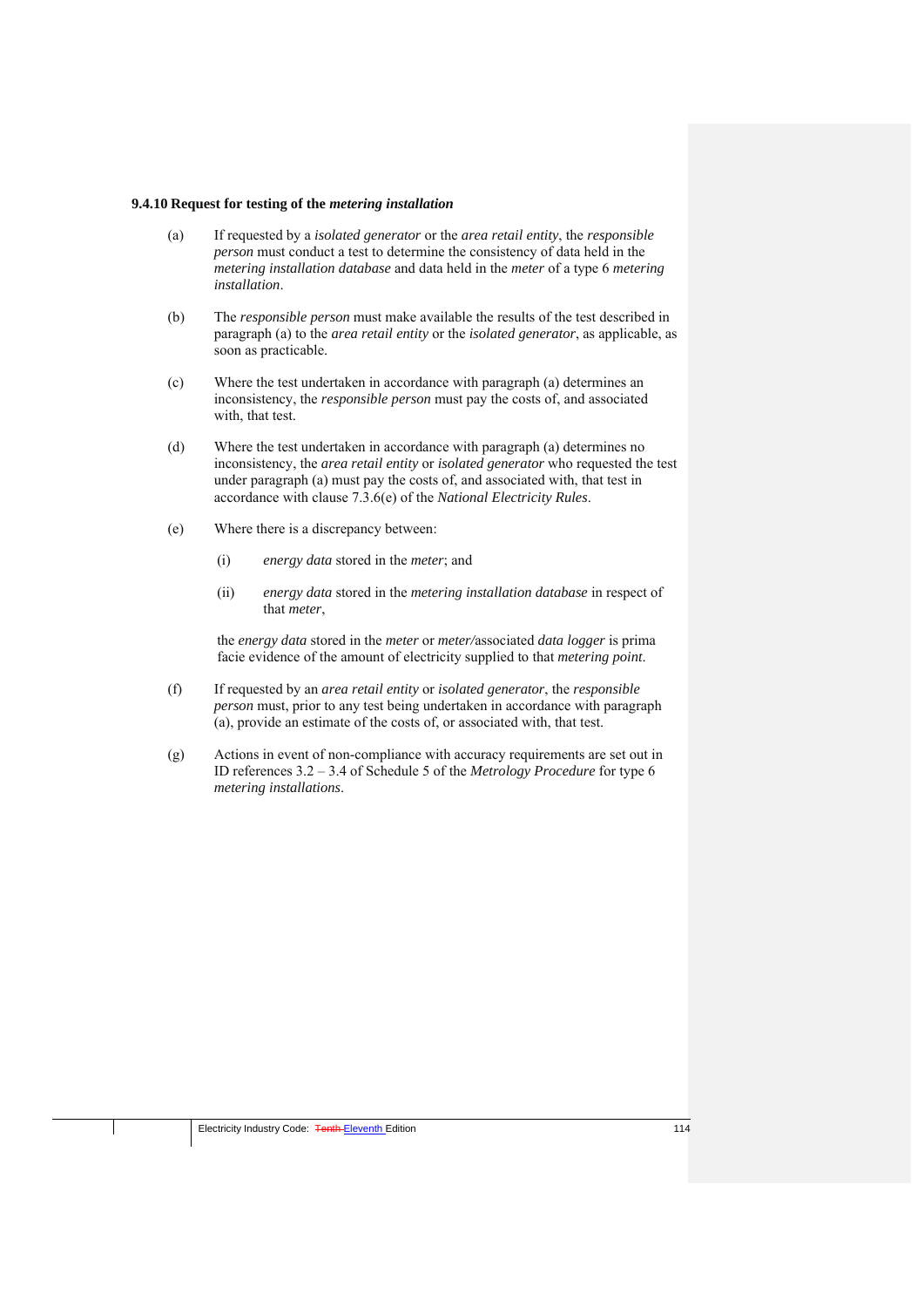# CHAPTER 10: GENERAL

# **10.1 Definitions and interpretation**

## **10.1.1 Definitions**

*acceptable identification* in relation to:

- (a) a *residential customer*, includes one or more of the following:
	- (i) a driver's licence, a current passport or other form of photographic identification;
	- (ii) a Pensioner Concession Card or other entitlement card issued by the State or Commonwealth Government; and
	- (iii) a birth certificate;
- (b) a *business customer* which is a sole trader or partnership, includes one or more of the forms of identification for a *residential customer* for each of the individuals that conduct the business; and
- (c) a *business customer* which is a body corporate, includes the body corporate's Australian Company Number or Australian Business Number.

*accumulation meter* has the meaning given in the *Metrology Procedure*.

*actual energy data* means the *energy data* that represents an actual measurement of the flow of electricity in a power conductor.

*actual meter reading* has the meaning given in the *Metrology Procedure*.

*AEMO* has the meaning given in the Electricity Act.

*area retail entity* means a *retail entity* whose *retail authority* states a *retail area*.

#### *Australian Standard* means:

- (a) in Chapter 9, the relevant standard published by Standards Australia; and
- (b) for all other chapters, the Australian Standard AS ISO 10002-2006 as amended and updated from time to time.

*bank* means an authorised deposit taking institution within the meaning of the *Banking Act 1959* (Cwlth).

*billing cycle* means the regular recurrent period for which a *customer* receives a bill from a *retail entity*.

*B2B Procedures* means the procedures under the *National Electricity Rules* or as otherwise agreed between the parties, prescribing the content of, the processes for, and the information to be provided to support communications between the *distribution entity* and the *retail entity* relating to a *customer* or supply of electricity to a *customer*.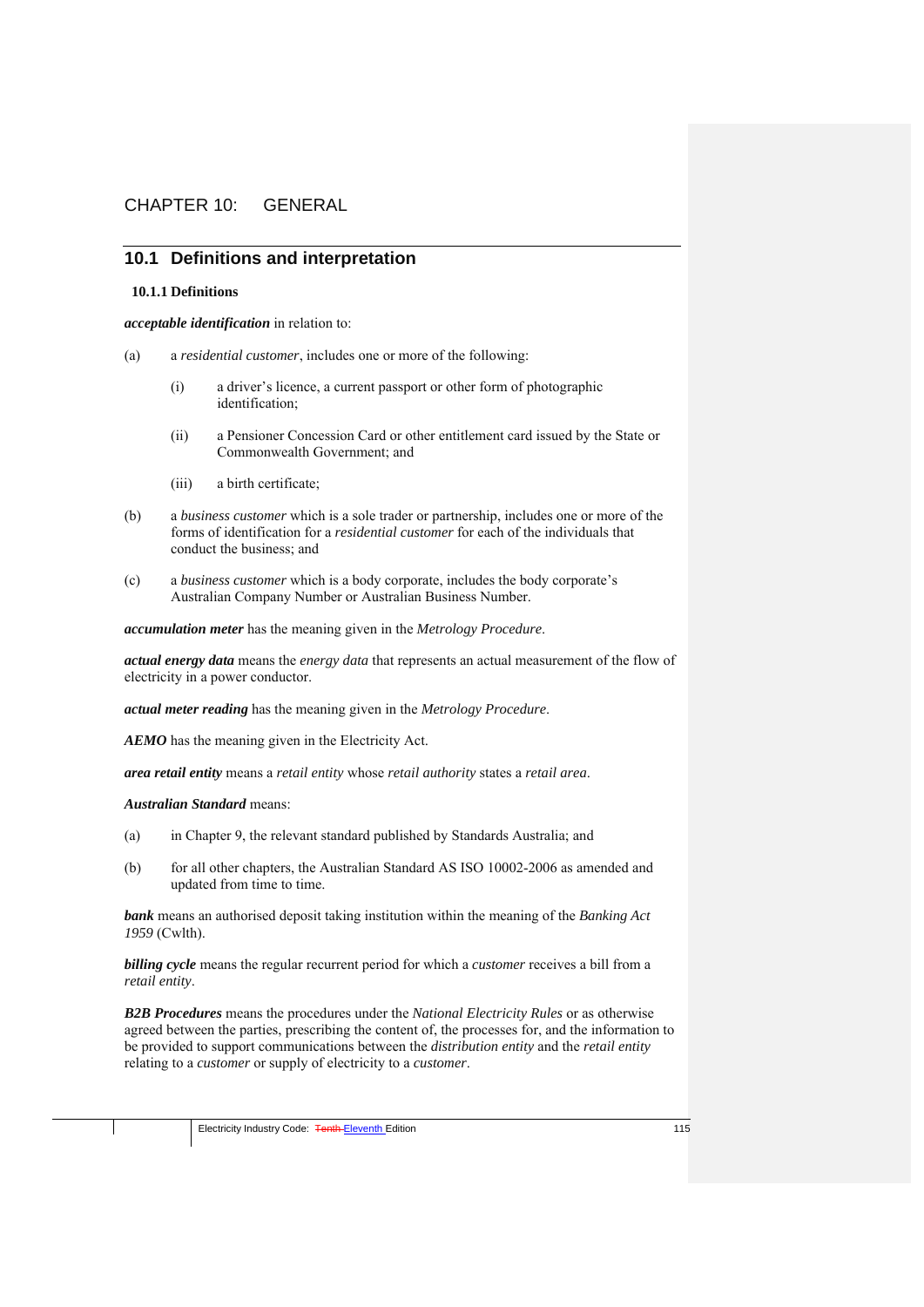*B2B Procedures (service order process)* means the procedure set out in the document "*B2B Procedures* (Service Order Process)" which forms part of the *B2B Procedures* under the *National Electricity Rules* and defines the *standard service order* process and transactions data requirements to be adopted by national electricity market participants.

*business customer* means a *customer* who is not a *residential customer*.

*business day* means a day other than a Saturday, a Sunday or a Queensland wide public holiday (as appointed under the *Holidays Act 1983* (Qld)).

*CAIDI* means the sum of the duration of each *interruption* (measured in minutes) divided by the total number of *interruptions* for that *distribution entity*. This is a measure of the average time (measured in minutes) for electricity supply to be restored to a *customer* when an *interruption* has occurred.

*CAIDI Limits* means the limits calculated as *SAIDI Limits* divided by *SAIFI Limits* for that *distribution entity*. The *CAIDI Limits* set out in clause 3 of Schedule 1 are provided for interpretive purposes only and do not constitute standards which are enforceable against a *distribution entity* by individual *customers*

*card operated meter* means a *meter* that contains *control equipment* that switches on and off in accordance with the amount of credit stored in the *meter*.

*CATS Procedures* means the procedures set out in the document "MSATS Procedures: CATS Procedures part 1 Principles and Obligations", issued by *AEMO* under the *National Electricity Rules*.

*CBD feeder* means a feeder supplying predominantly commercial high-rise buildings, supplied by a predominantly underground *supply network* containing significant interconnection and redundancy when compared to urban areas.

*Code* means this Electricity Industry Code.

*communications link* has the meaning given in the *National Electricity Rules.*

*connection contract* means:

- (a) for the purposes of Chapter 9, the contract (either classified as standard or negotiated) that prescribes the conditions of connection between a *distribution entity* and a *generator* or *customer* (as the case may be) when that party connects to the *distribution entity's supply network*; and
- (b) for all other chapters, means any contract under which a *distribution entity* agrees to provide *customer connection services* to a *customer's premises*.

*connection point* has the meaning given in the *National Electricity Rules*.

*consumption* means, for the purposes of Chapter 9, the annual consumption as determined by a *distribution entity*.

*consumption energy data* has the meaning given in the *Metrology Procedure*.

*contract interest rate* means, for any year, the bank bill swap rate for one year, as reported in the Australian Financial Review Money and Bond Market section on the first Friday of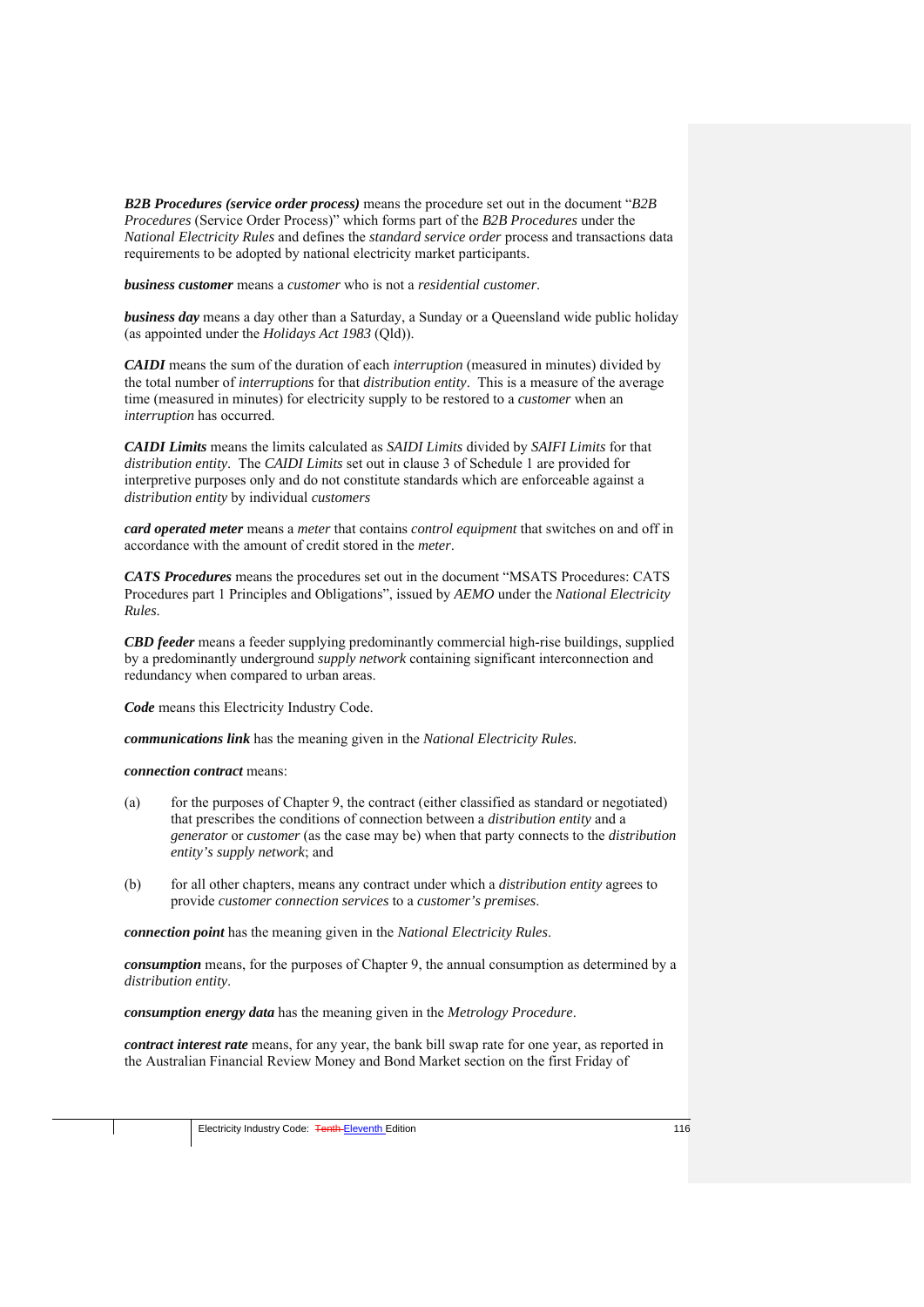December of the previous year, less one full percentage point, or such other rate approved by the *QCA*.

*control equipment* means the equipment needed to switch a circuit(s) on or off by a device installed or operated by the *distribution entity*. For example, local or remote timing devices would form part of *control equipment*. This equipment forms part of a *metering installation* for the purpose of testing and inspection.

*controlled load* means those loads that are controlled by means of control equipment, and are separately metered from the remaining load at the connection point. For example, a residential hot water heating circuit will be a controlled load in Queensland and may have a timing device known as the ripple frequency control system.

*co-ordination agreement* has the meaning given in the *Electricity Act*.

*credit history information* means:

- (a) providing the *retail entity* with permission to obtain a credit check of the credit history of the *customer*; and
- (b) any other information that relates to the credit history of the *customer* that is reasonably required for the *retail* or *distribution entity* to assess the ability of the *customer* to meet its financial obligations under a *retail* or *connection contract.*

*current transformer* means a transformer for use with *meters* or protection devices in which the current in the secondary winding is, within prescribed limits, proportional to and in phase with the current in the primary winding.

*customer* has the meaning given in the *Electricity Act*.

*Customer Charter* means the charter prepared by the *distribution entity* under clause 3.2 or the *retail entity* under clause 4.5.

*customer connection services* has the meaning given in the *Electricity Act*.

*customer information* means information relating to a specific *small customer* obtained by a *marketer*, its employees, agents or contractors through the process of *marketing retail contracts* to the *small customer*, and includes information obtained without the consent of the *small customer*.

*customer retail services* has the meaning given in the *Electricity Act*.

*data logger* has the meaning given in the *National Electricity Rules*

*defective* or *defect* means the condition where the *metering equipment* does not measure or record the flow of electricity to a level of accuracy prescribed in the *National Electricity Rules*.

*disconnection warning* means a notice in writing issued in accordance with clause 3.6 or clause 4.18.

*distribution area* for a *distribution entity* is the area specified in its *distribution authority* as its distribution area.

*distribution authority* has the meaning given in the *Electricity Act*.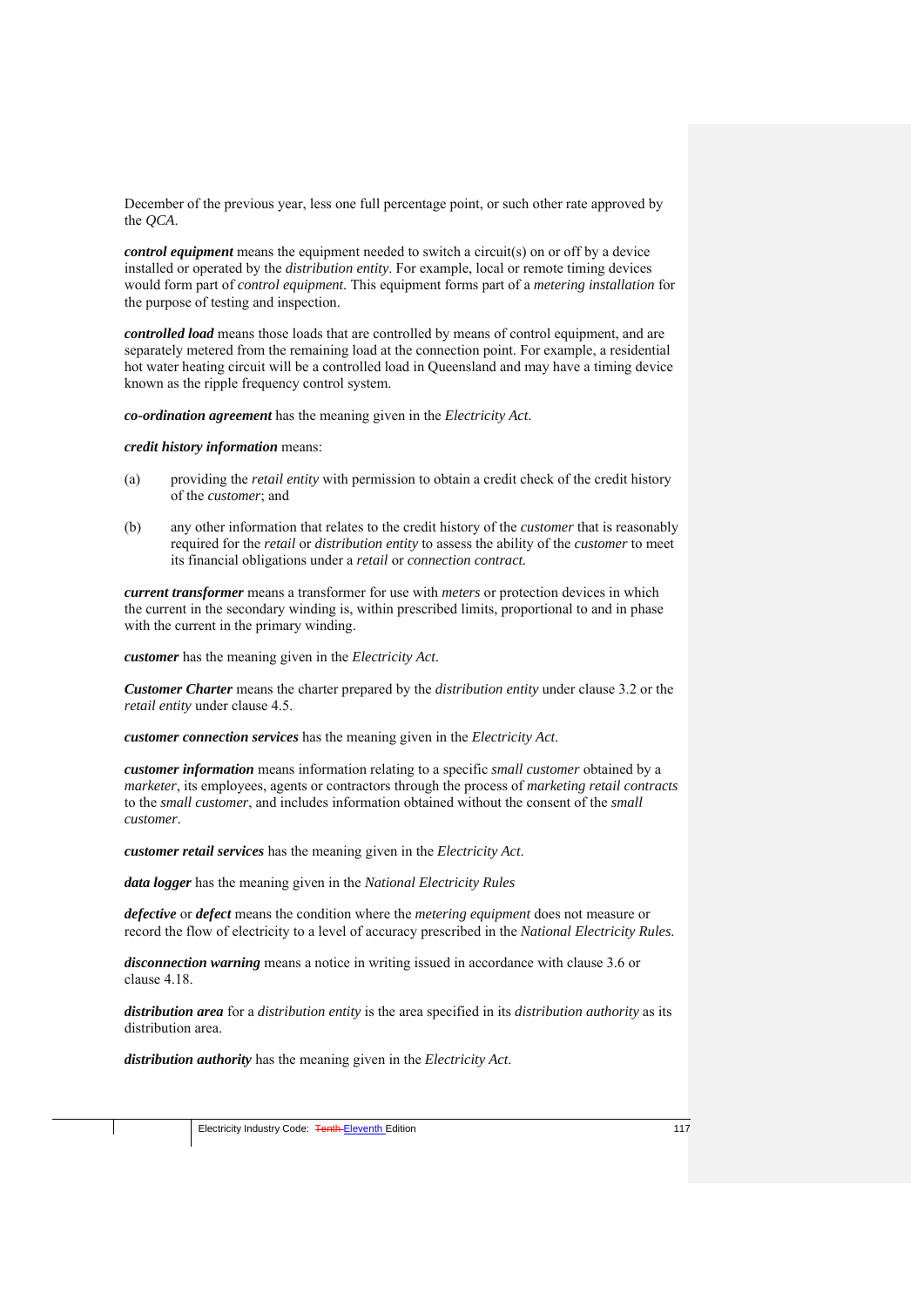*distribution entity* means an entity that holds a *distribution authority*.

*distribution non-network charges* means charges of a *distribution entity* set out in the *distribution entity's* price list that:

- (a) are referable to a specific request by a *small customer* or its *retail entity*; or
- (b) are referable to a requirement under *electricity legislation*,

and do not include *network charges*.

*dual fuel contract* means a single *negotiated retail contract* for the sale of electricity and for the sale and supply of gas by a *retail entity* to a *customer*.

*electrical installation* has the meaning given in the *Electricity Act*.

*Electrical Safety Act* means the *Electrical Safety Act 2002* (Qld).

*Electrical Safety Regulation* means the *Electrical Safety Regulation 2002* (Qld).

*Electricity Act* means the *Electricity Act 1994* (Qld).

*Electricity Connection and Metering Manual, ECMM*, means the document of that title produced by either the *ENERGEX distribution entity* or *Ergon Energy distribution entity*.

*electricity legislation* means the *Electricity Act*, *Electrical Safety Act*, the *Electricity - National Electricity Scheme (Queensland) Act 1997* (Qld) and regulations, standards, codes, protocols and rules made under those Acts.

*Electricity Regulation* means the *Electricity Regulation 2006* (Qld).

*emergency* means an emergency due to the actual or imminent occurrence of an event which in any way endangers or threatens to endanger the safety or health of any person, or normal operation of the *supply network* or *transmission grid*, in the state of Queensland or which destroys or damages, or threatens to destroy or damage, any property in the state of Queensland.

*ENERGEX* means ENERGEX Limited (ACN 078 849 055).

*energy data* has the meaning given in the *Metrology Procedure.*

*energy data services* has the meaning given in the *Metrology Procedure*.

*Energy and Water Ombudsman Queensland* means the Energy and Water Ombudsman Queensland established by the *Energy Ombudsman Act 2006* (Qld).

*Ergon Energy* means Ergon Energy Corporation Limited (ACN 087 646 062).

*Essential Energy* means Essential Energy established under the *Energy Services Corporations Act 1995* (NSW).

*excluded locations* means the locations specified in Schedule 2.

*explicit informed consent* is the consent provided by a *customer* where:

(a) the *customer* provides express conscious agreement;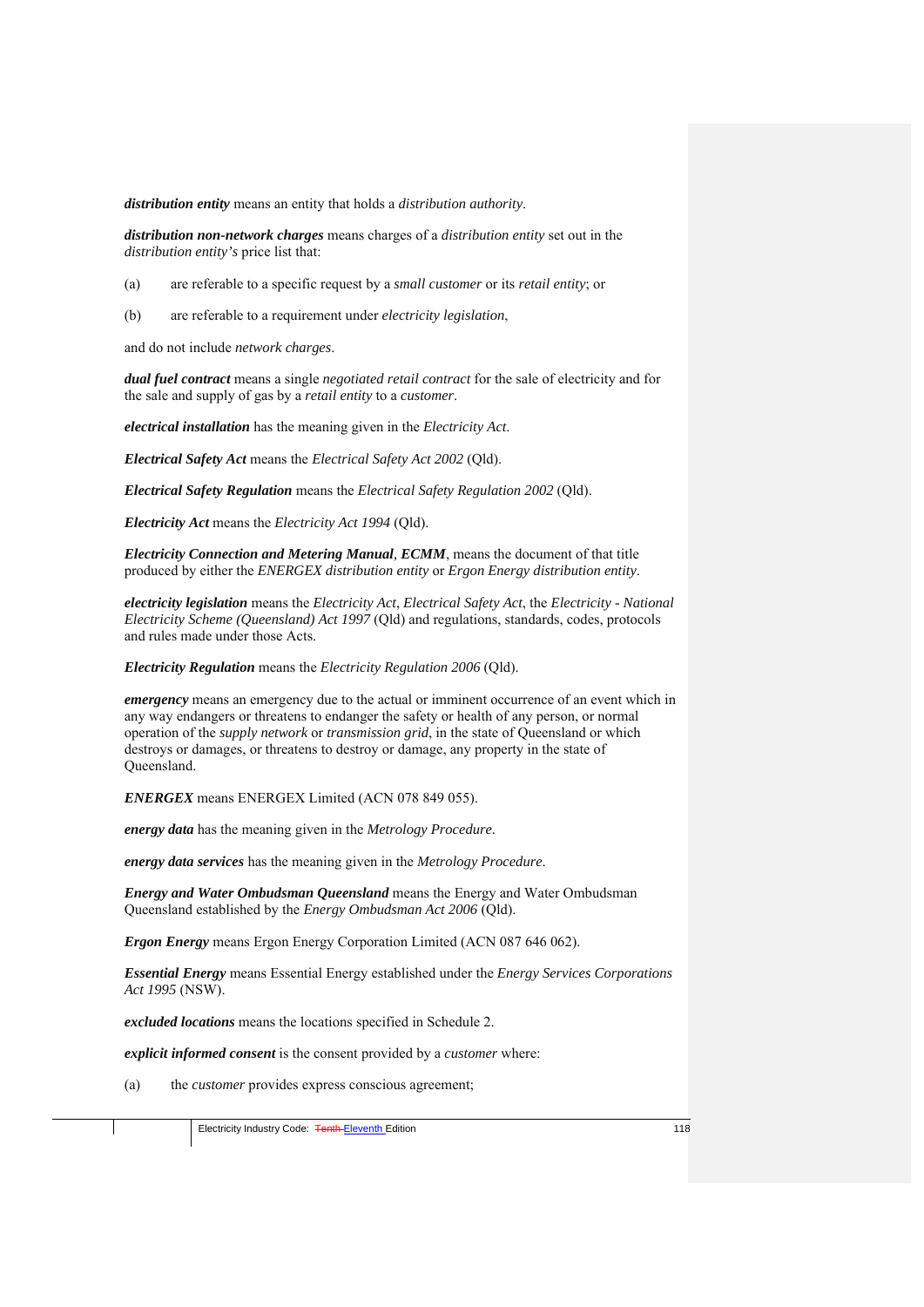- (b) the relevant *retail entity* has fully and adequately disclosed all matters relevant to that *customer*, including each specific purpose for which the consent will be used; and
- (c) all disclosures referred to in paragraph (b) are truthful and have been provided in plain English.

*export* or *exported* means the direction of flow of electricity at a *connection point* or *point of supply* where that electricity flows from a *transmission grid* or a *supply network* into a load, as specified in the National Metering Identifier Procedure published by *AEMO*.

*Fair Trading Act* means the *Fair Trading Act 1989* (Qld).

*feeder type* means a *CBD feeder*, *isolated feeder*, *long rural feeder*, *short rural feeder* or *urban feeder* as the case may be.

*final meter reading* means the last recording of *actual energy data* for a *customer* when they vacate an address or change *retail entity*.

*financial year* means a year commencing 1 July and ending 30 June.

*financially responsible retail entity* has the meaning given in the *Electricity Act*.

*first-tier* means the status of load when the electricity purchased at a *connection point* directly and in its entirety from the *area retail entity* from the *NEM* and which is classified as a *first-tier load* in accordance with Chapter 2 of the *National Electricity Rules*.

*fixed term* means the term specified by a *fixed-term contract*.

*fixed-term contract* means a *negotiated retail contract* which has start and finish dates set expressly under the terms and conditions of that *negotiated retail contract*.

*force majeure event* means an event outside the control of a *retail entity* or a *small customer*.

*FRC commencement date* means 1 July 2007.

*generator* means the operator of one or more generating units that produce 50 hertz alternating current at a voltage suitable for connection to the *supply network*, where the generating units supply electricity to the *supply network* without providing any electricity internally to an enduser's load (other than a small amount to operate the generating unit, if necessary).

*GSL payment* means a *guaranteed service level* payment to be made in accordance with clause 2.5 for the amounts set out in clause 2.5.10.

*GST* has the meaning it has in the *A New Tax System (Goods and Services Tax) Act 1999*  (Cwlth).

*guaranteed service level* means a guaranteed service level set out in clause 2.5.

*hot water supply* means a hot water supply connected on a controlled supply tariff, for example Tariff 31 or Tariff 33.

*IES generator* means an 'inverter energy system' and represents generating units that produce direct current and then convert that direct current to 50 hertz alternating current suitable for synchronising to the power system supplied by the *supply network*. For example, a solar cell or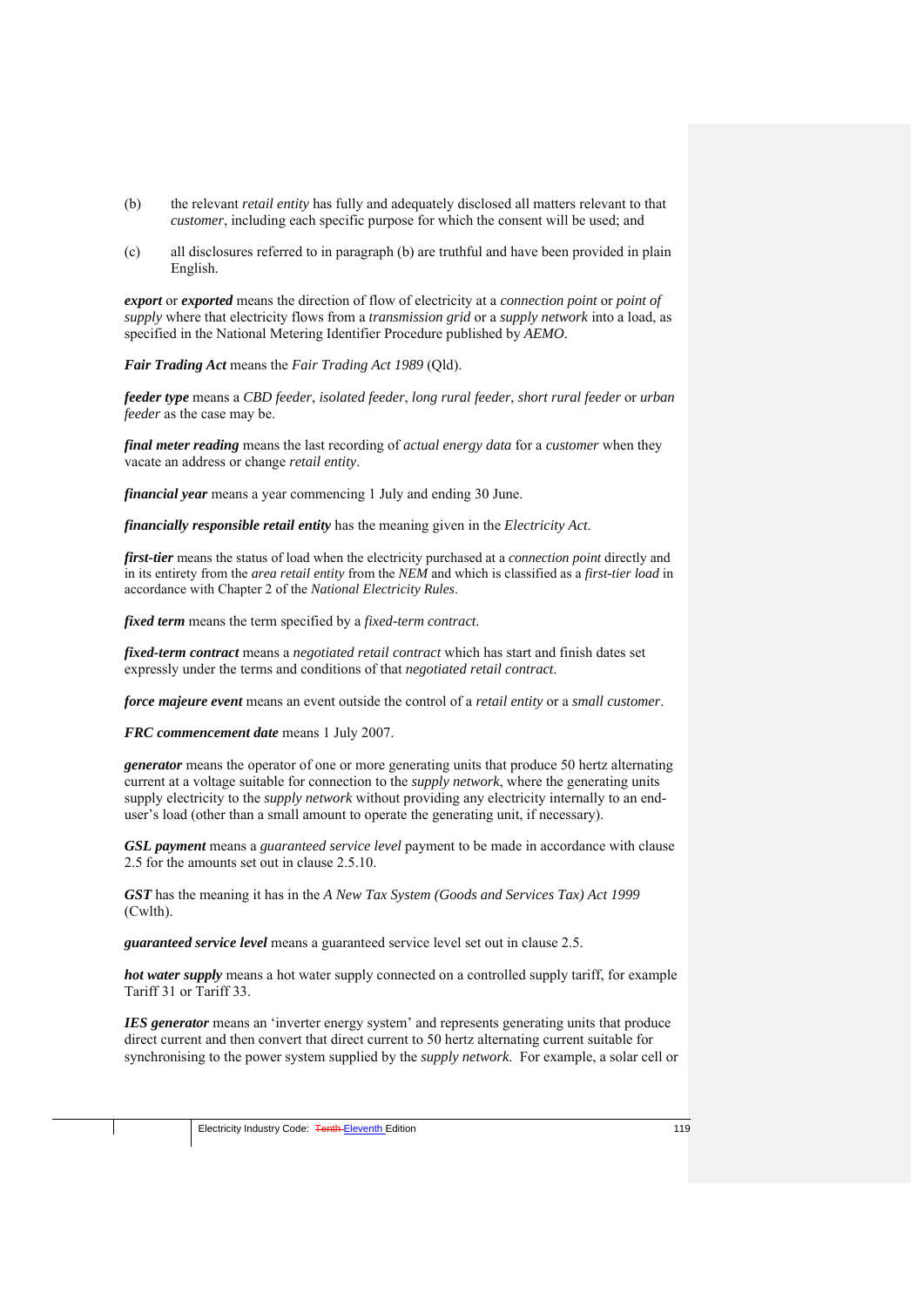PV *generator* or fuel cell, where the direct current produced by these devices in passed through an inverter and transformed to 240 volt single phase 50 hertz alternating current.

*import* or *imported* means the direction of flow of electricity at a *connection point* or *point of supply* where that electricity flows from a *customer* or a *generator* to a *transmission grid* or a *supply network*, as specified in the National Metering Identifier Procedure published by *AEMO*.

*Information Exchange Committee* has the meaning given in the *National Electricity Rules*.

*in-situ termination* means a termination of a *retail contract* where the *customer* is not vacating his or her *premises*.

*instalment plan* means a plan for a *customer* to pay to the *retail entity*, by periodic instalments, all arrears (including any disconnection or reconnection charges) and charges relating to continued usage of electricity but, to avoid doubt, does not include an informal arrangement under which a *customer* is granted additional time to pay an amount owed.

*instrument transformer* has the meaning given in the *Metrology Procedure*.

*interruption* means any temporary unavailability of electricity supply to a *customer* associated with an outage of the *supply network* including outages affecting a single *premises*, but does not include disconnection.

*interruption duration GSL* has the meaning given in clause 2.5.9(a)(i).

*interruption frequency GSL* has the meaning given in clause 2.5.9(a)(ii).

*interval energy data* has the meaning given in the *Metrology Procedure*.

*interval meter* has the meaning given in the *Metrology Procedure*.

*isolated feeder* means a feeder which is not connected to the national grid, but excludes the Mt Isa-Cloncurry *supply network*, as that network is defined in the *Electricity Act*.

*Isolated generator* means one or more generating units that are connected to an *isolated power system*.

*Isolated power system* means a *supply network* that does not form part of and is not connected to the *national grid* and may include an *isolated feeder.*

*large customer* means any *customer* who is not a *small customer*.

*large market customer* has the meaning given the *Electricity Act*.

*large non-market customer* has the meaning given in the *Electricity Act*.

*LARGE NMI* means the description given to a *connection point* where the flow of electricity at the *connection point* is equal to or greater than 100 *MWh* per annum.

*life support equipment* has the meaning set out in clause 4.20.3.

*local holiday* means a show holiday or special holiday appointed for a particular district under the *Holidays Act 1983* (Qld).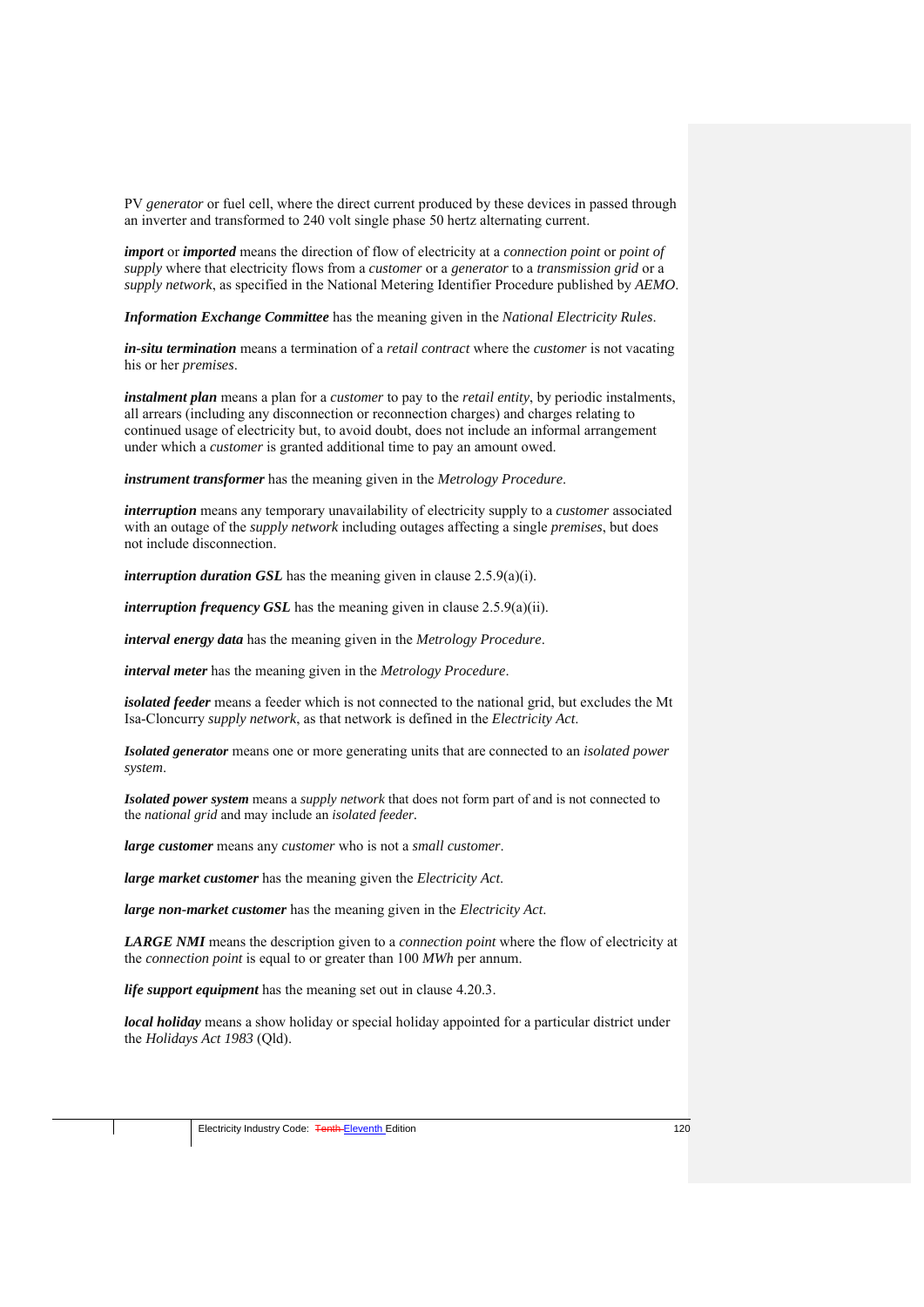*long rural feeder* means a feeder which is not a *CBD feeder*, *urban feeder* or *isolated feeder* with a total feeder route length greater than 200 km.

*major event day* means a day determined under clause 3 of Schedule 1.

*market customer* has the meaning given in the *Electricity Act*.

*market NMI* means a *NMI* for which the *customer* is a *market customer*.

*marketer* means a person who carries on the business of *marketing retail contracts* and includes a *retail entity* and *non-regulated marketer*.

*marketing* includes, but is not limited to, advertising, sales, promotions, market research, public relations, discussions or negotiations by any means in the nature of a personal contact with a *small customer* whether solicited or unsolicited for the purposes of entering into a *retail contract*.

*marketing complaint* means a complaint associated with a *retailer's* actions in seeking to sign up a *small customer* for a market *contract*.

*marketing contact* means a contact made by a *marketer* with a *small customer* for the purposes of *marketing* a *contract*.

*MDP* means either a *Metering Provider* category D or a metering data agent.

*measurement element* has the meaning given in the *Metrology Procedure*.

*meter* has the meaning given in the *National Electricity Rules*.

*metering data* has the meaning given that term in the *National Electricity Rules*.

*metering equipment* means network assets that include the *meter*, *current transformer*, *voltage transformer*, associated wiring and fittings that together convert and display the electricity flowing in a power conductor at a location within the local vicinity of that power conductor.

*metering installation* has the meaning given in the *Metrology Procedure*.

*metering installation database* has the meaning given in the *Metrology Procedure*.

*metering point* has the meaning given in the *National Electricity Rules*.

*Metering Provider* has the meaning given in the *Metrology Procedure*.

*Metrology Procedure* has the meaning given in the *National Electricity Rules.*

*minimalist transitioning approach* means the approach set out in clause 6.8.

*minimum service standard* means a service standard set out in clause 2.4.

*Minister* means the Minister under the *Electricity Act*.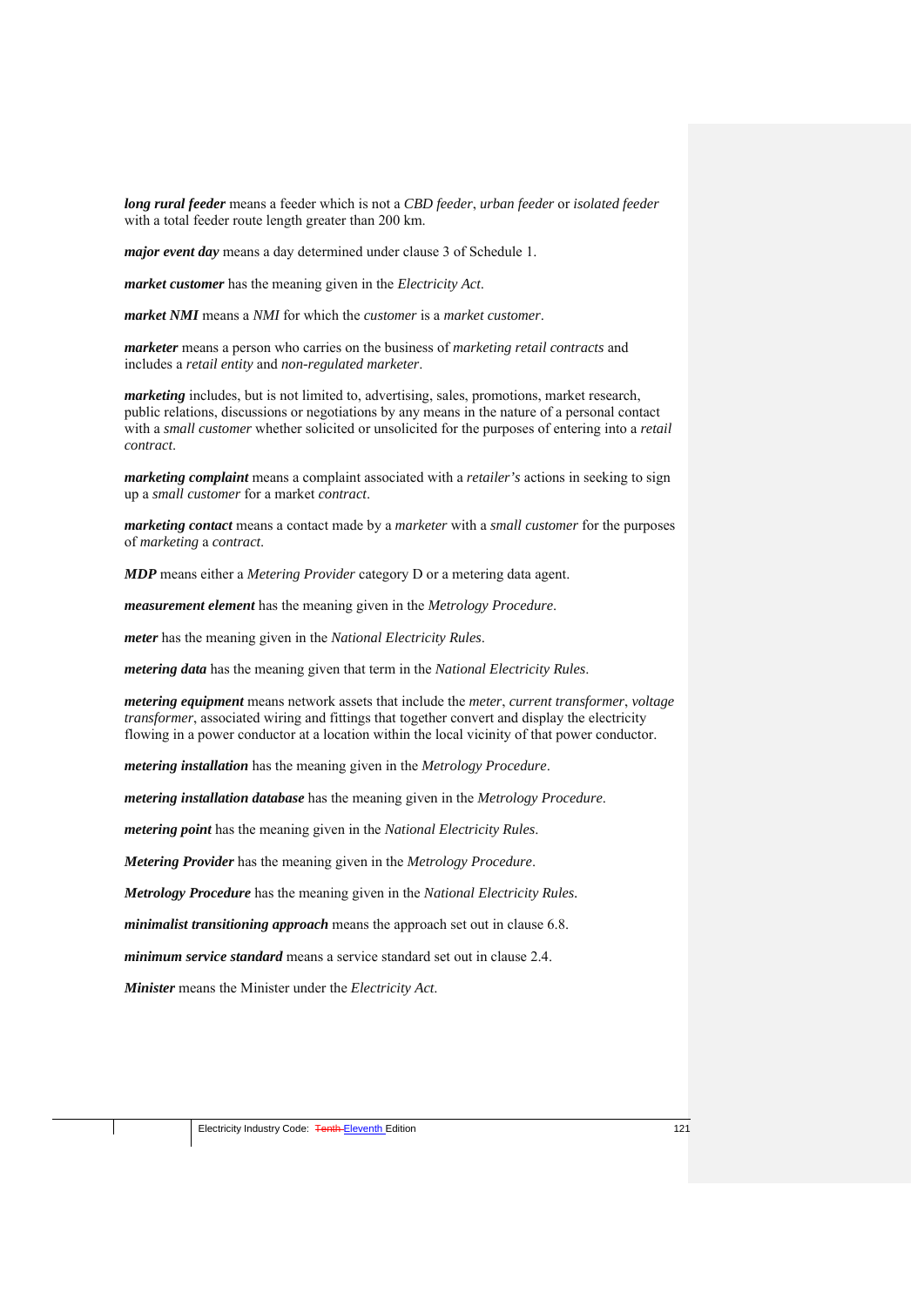*move-in customer* means a *customer* who starts consuming *customer retail services* from a *premises* without first applying to a *retail entity* for the provision of such services.7

*MSATS* means the Market Settlement and Transfer Solution operated by *AEMO*.

*MWh* means megawatt hours.

*National Electricity Law* has the meaning given in the Electricity - National Scheme (Queensland) Act 1997 (Qld).

*National Electricity Rules* means the rules made under the *National Electricity Law* applied as the law of Queensland.

*national grid* has the meaning given in the *National Electricity Rules*

*Natural Disaster Relief and Recovery Arrangements* means Natural Disaster Relief and Recovery Arrangements, administered by the Commonwealth Department of Transport and Regional Services.

*negotiated connection contract* has the meaning given in the *Electricity Act*.

*negotiated retail contract* has the meaning given in the *Electricity Act*.

*NEM* means the wholesale electricity market operated by *AEMO* under the *National Electricity Rules*.

*NEM settlements* means the process operated by *AEMO* for clearing the financial transactions associated with export and import of wholesale electricity in the national electricity market.

*network charges* has the meaning given in the *Electricity Act*.

*network management plan* means the plan outlined in clause 2.3.

*NMI* has the meaning given in the *National Electricity Rules*.

*NMI checksum* means a National Metering Identifier Checksum associated with a *NMI*.

*NMI classification code* has the meaning given in the *CATS Procedures*.

*NMI premises* has the meaning given in the *Electricity Act*.

*NMI standing data* means the approved data items associated with a *NMI* that are available to prospective *retail entities*, as specified in the *CATS Procedures*.

*non-market customer* has the meaning given in the *Electricity Act*.

*non-market NMI* means a *NMI* for which the *customer* is a *non-market customer*.

*non-regulated marketer* means a person who carries on the business of *marketing retail contracts* for the provision of *customer retail services* to *small customers* but does not have an authority issued by the *regulator*.

1

<sup>7</sup> Under the *Electricity Act* a *small customer* is taken to have entered into a *standard retail contract* under section 51(2) where the *customer* has not applied for *customer retail services* under section 48C but the customer's *premises* are connected to a *supply network*.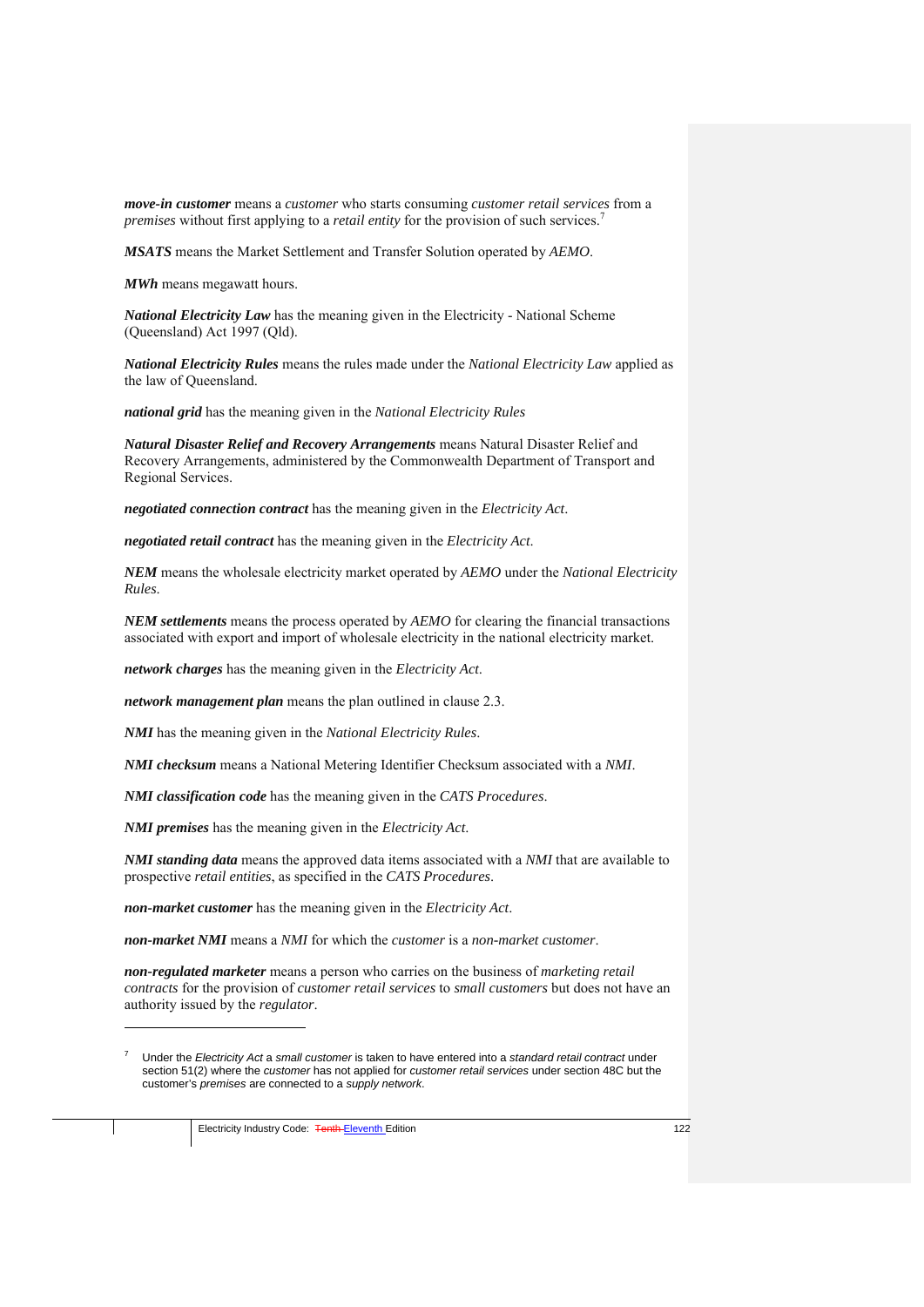*notice period* has the meaning given in clause 4.4.5.

*notified prices* has the meaning given in the *Electricity Act*.

*off peak hot water* means hot water which is charged under an off-peak *controlled load* electricity tariff.

*Origin Energy* means Origin Energy Electricity Limited (ACN 071 052 287).

*planned interruption* means an *interruption* for which the *distribution entity* has, or should have, given a notice under clause 2.5.8 or for which the *distribution entity* is excused from giving a notice under this *Code*, or *electricity legislation* or contractual arrangements with a *customer*.

*point of supply* means the point at which supply is established between a *distribution entity* and a *generator* or *customer* as defined in the SAA Wiring Rules (*AS* 3000).

*power system security and reliability standards* has the meaning given in the *National Electricity Rules*.

*premises* has the meaning given in the *Electricity Act*.

*price change* includes any change to a tariff rate or charge or type of tariff applying to a *small customer* but excludes any change to *distribution non-network charges*.

*QCA* has the meaning given in the *Electricity Act*.

*quarter* means a period of three months commencing 1 January, 1 April, 1 July and 1 October as the case may be.

*regulator* has the meaning given in the *Electricity Act*.

*regulatory control period* has the meaning given in the *National Electricity Rules*.

*remote acquisition* has the meaning given in the *National Electricity Rules*.

*residential customer* means a *customer* who acquires electricity for domestic use.

*responsible person* has the meaning given under the *National Electricity Rules*.

*retail area* has the meaning given in the *Electricity Act*.

*retail authority* has the meaning given in the *Electricity Act*.

*retail contract* means either a *standard retail contract* or *negotiated retail contract*.

*retail entity* means an entity that holds a *retail authority* and, if a person is providing *customer retail services* as a *retailer of last resort*, that *retailer of last resort*.

*retailer of last resort* has the meaning given in the *Electricity Regulations.*

*SAIDI* means the sum of the duration of each *interruption* (measured in minutes) divided by the total number of *customers* (averaged over the *financial year*) of that *distribution entity*.

*SAIDI Limits* mean the limits set out in clause 1 of Schedule 1.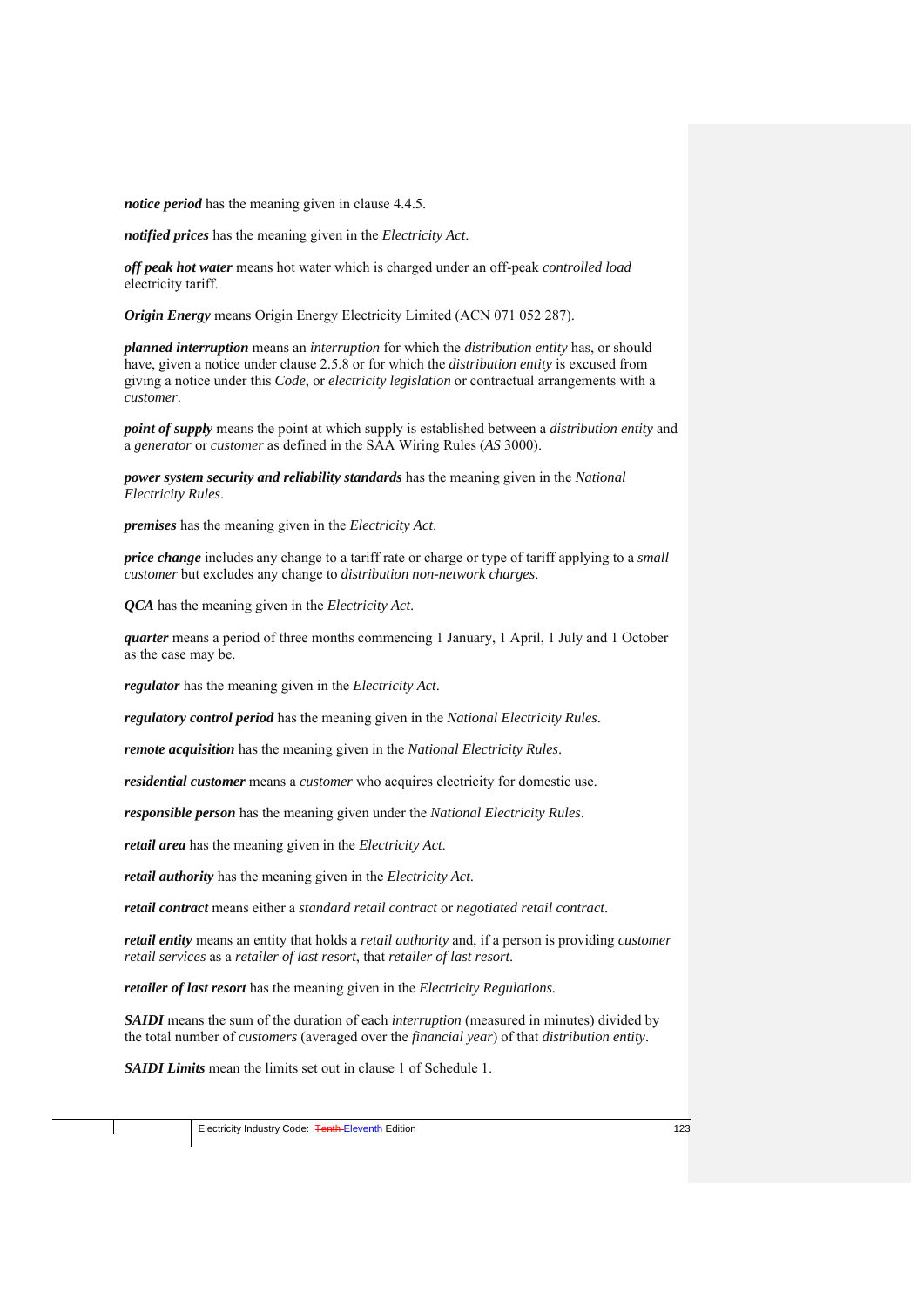*SAIFI* means the total number of *interruptions* divided by the total number of *customers* (averaged over the *financial year*) of that *distribution entity*.

*SAIFI Limits* mean the limits set out in clause 2 of Schedule 1.

*salesperson* means an employee or contractor acting on behalf of a *marketer* in the *marketing* of *retail contracts*, and *salespeople* has a corresponding meaning.

*sampling plan* has the meaning given in the *Metrology Procedure*.

*scheduled meter reading* means the *meter* reading on a cycle that equates to the *customer's billing cycle*, usually monthly or quarterly.

*second-tier* means the status of load when electricity is purchased at a *connection point* in its entirety other than directly from the *area retail entity* or the *NEM* and which is classified as a *second-tier load* in accordance with Chapter 2 of the *National Electricity Rules*.

*security deposit* means an amount of money or other arrangement acceptable to the *retail entity*  as a security against a *customer* defaulting on a bill. To avoid doubt, a *security deposit* does not include an insurance levy whereby a *customer* makes a non-refundable payment that is used to insure against non-payment by that *customer*.

*service order request* mean a request for service raised in accordance with the *B2B Procedures (service order process)* as applicable to Queensland, or as otherwise varied by agreement between the parties in accordance with the *National Electricity Rules*.

*short rural feeder* means a feeder with a total feeder route length less than 200 km, and which is not a *CBD feeder*, *urban feeder* or *isolated feeder*.

*small business customer* means a *customer* who is both a *small customer* and a *business customer*.

*small customer* has the meaning given in the *Electricity Act*.

*SMALL NMI* means the description given to a *connection point* where the flow of electricity at the *connection point* is less than 100 *MWh* per annum.

*small residential customer* means a *customer* who is both a *small customer* and a *residential customer*.

*special meter reading* means an *actual meter reading* that occurs at a time other than the time of a *scheduled meter reading*.

*standard co-ordination agreement* has the meaning given in the *Electricity Act*.

*standard connection contract* has the meaning given in the *Electricity Act*.

*standard retail contract* has the meaning given in the *Electricity Act*.

*standard service order* means a category of service activity as defined in the *B2B Procedures (service order process)* as applicable in Queensland.

*substituted* means the substitution of an *actual meter reading* under the circumstances described in clause 9.4.4(c).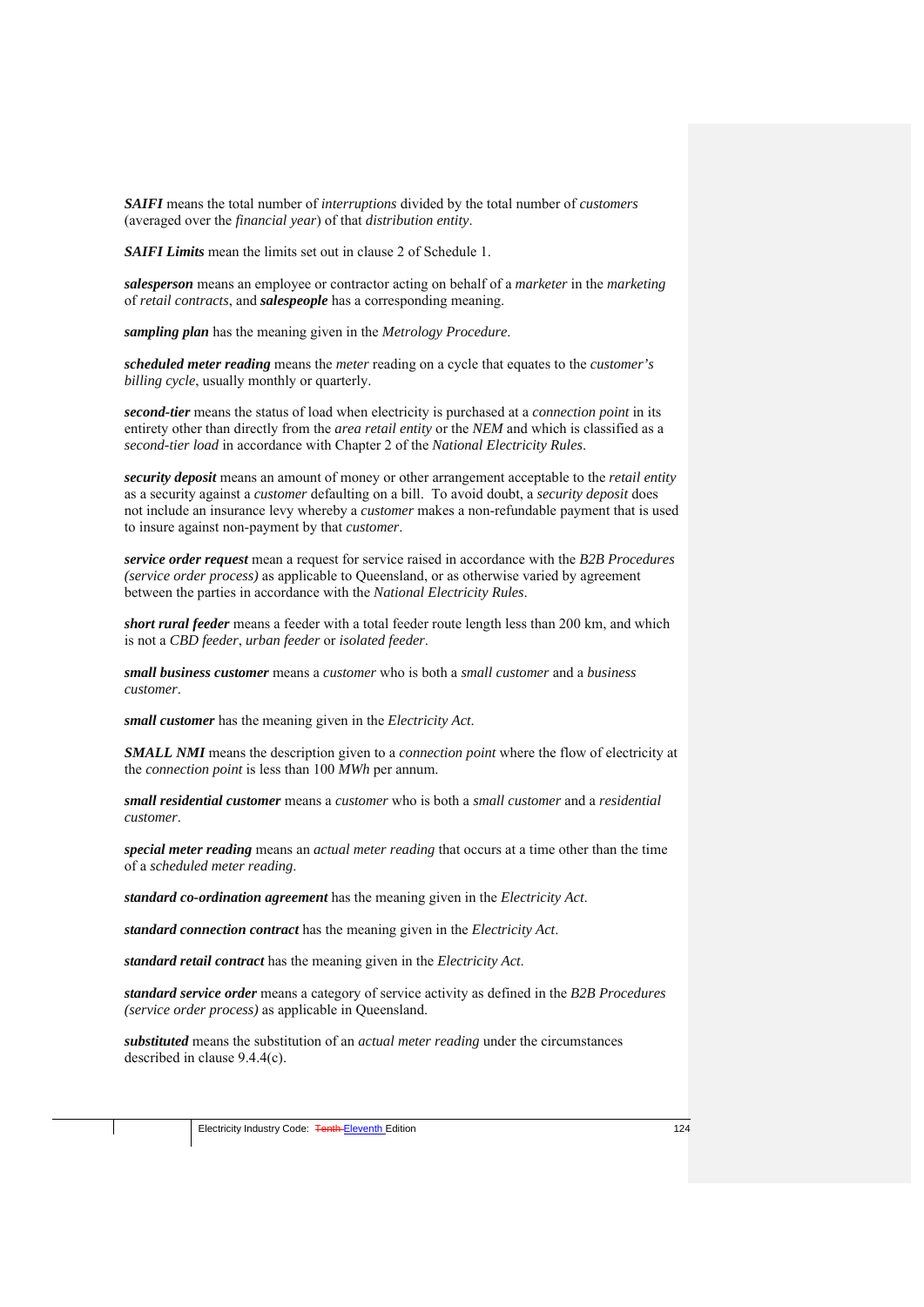*substituted meter reading* means a *meter* reading for which the *energy data* has been *substituted*.

*summer preparedness plan* means the plan outlined under clause 2.2.

*supply network* has the meaning given in the *Electricity Act*.

*system operator* means a person who *AEMO* has appointed as an agent under Chapter 4 of the *National Electricity Rules* and who is registered as a system operator with *AEMO* under Chapter 2 of the *National Electricity Rules*.

*termination notice* has the meaning given in clause 4.4.1.

*transmission grid* has the meaning given in the *Electricity Act*.

*unique match* means the return of a single set of *NMI* and *NMI Checksum* in response to a request made by a *retail entity* under clause 6.4.1(a) of this *Code*.

*urban feeder* means a feeder with annual actual maximum demand per total feeder route length greater than 0.3 MVA/km and which is not a *CBD feeder*, *short rural feeder*, *long rural feeder* or an *isolated feeder*.

*vacation notice* has the meaning given in clause 4.4.2.

*voltage transformer* means a transformer for use with *meters* or protection devices in which voltage across the secondary terminals is, within prescribed limits, proportional to and in phase with the voltage across the primary terminals.

*wholesale market customer* is a market customer in the wholesale market as defined in the *National Electricity Rules*.

*Y Value* means the value of the variable 'y' that applies to the type 6 *metering installation*, as specified in Schedule 3 of the *Metrology Procedures*.

Other grammatical forms of words defined in the dictionary are taken to have a corresponding meaning.

## **10.1.2 Interpretation**

Unless the contrary intention appears, a reference in this *Code* to:

- (a) **(headings)** headings are for convenience only and do not affect the interpretation of this *Code*;
- (b) **(variations or replacement)** a document (including this *Code*) includes any variation or replacement of it;
- (c) **(clauses, schedules and annexures)** a clause, schedule or annexure is a reference to a clause in, or schedule or annexure, to this *Code*;
- (d) **(reference to statutes)** a statute, ordinance, code or other law includes regulations and other instruments under it and consolidations, amendments, reenactments or replacements of any of them;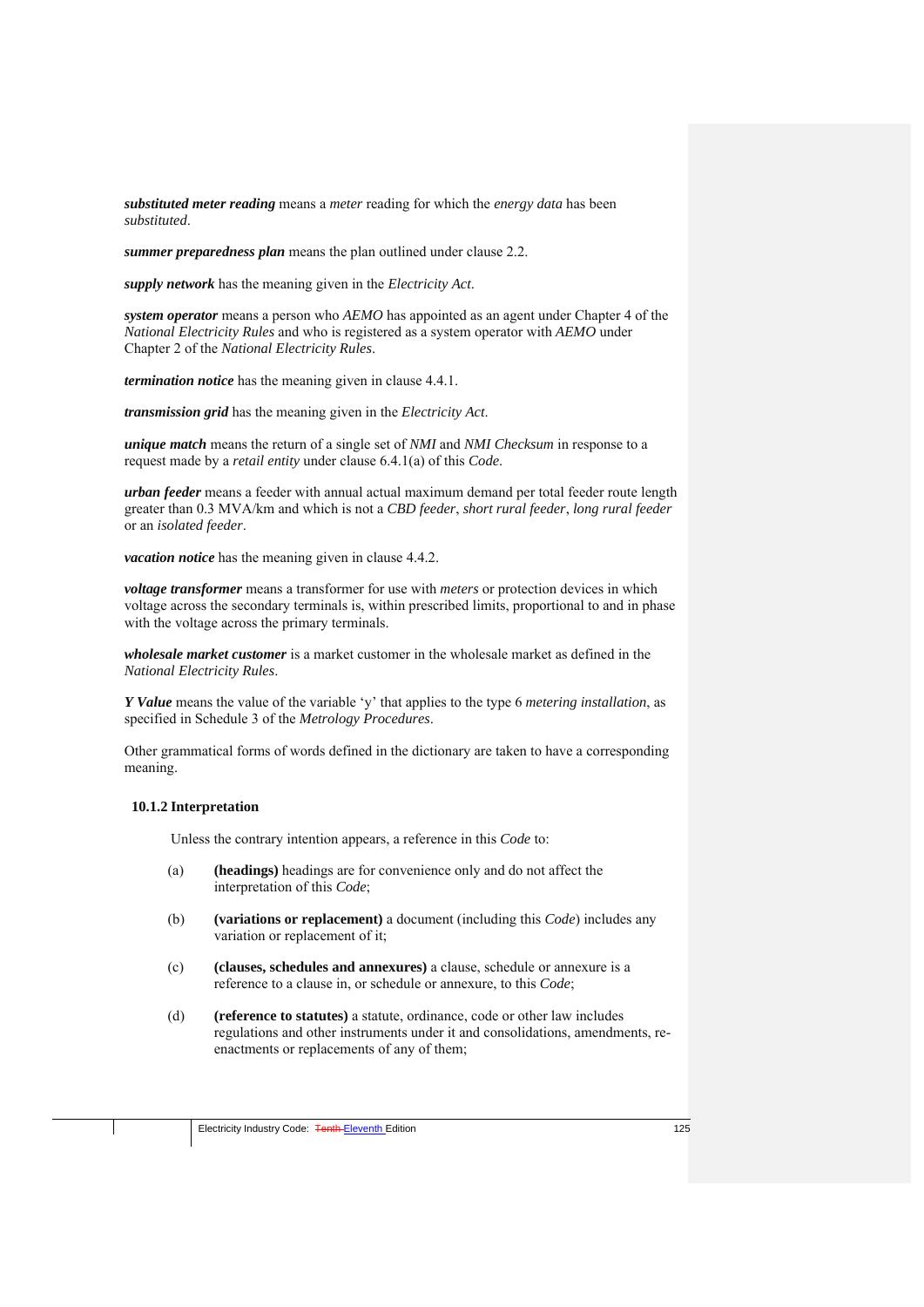- (e) **(law)** law means common law, principles of equity, and laws made by parliament (and laws made by parliament include State, Territory and Commonwealth laws and regulations and other instruments under them, and consolidations, amendments, re-enactments or replacements of any of them);
- (f) **(singular includes plural)** the singular includes the plural and vice versa;
- (g) **(person)** the word "person" includes an individual, a firm, a body corporate, a partnership, a joint venture, an unincorporated body or association, or any government agency;
- (h) **(dollars)** \$ is a reference to the lawful currency of Australia;
- (i) **(calculation of time)** if a period of time dates from a given day or the day of an act or event, it is to be calculated exclusive of that day;
- (j) **(reference to a day)** a day is to be interpreted as the period of time commencing at midnight and ending 24 hours later;
- (k) **(meaning not limited)** the words "include", "including" or "for example" are not used as, nor are they to be interpreted as, words of limitation, and, when introducing an example, do not limit the meaning of the words to which the example relates to that example or examples of a similar kind;
- (l) **(next business day)** if an event under this agreement must occur on a stipulated day which is not a *business day* then the stipulated day will be taken to be the next *business day*;
- (m) **(reference to anything)** anything (including any amount) is a reference to the whole and each part of it; and
- (n) **(footnotes)** footnotes are for reference only and do not affect the interpretation of the *Code*.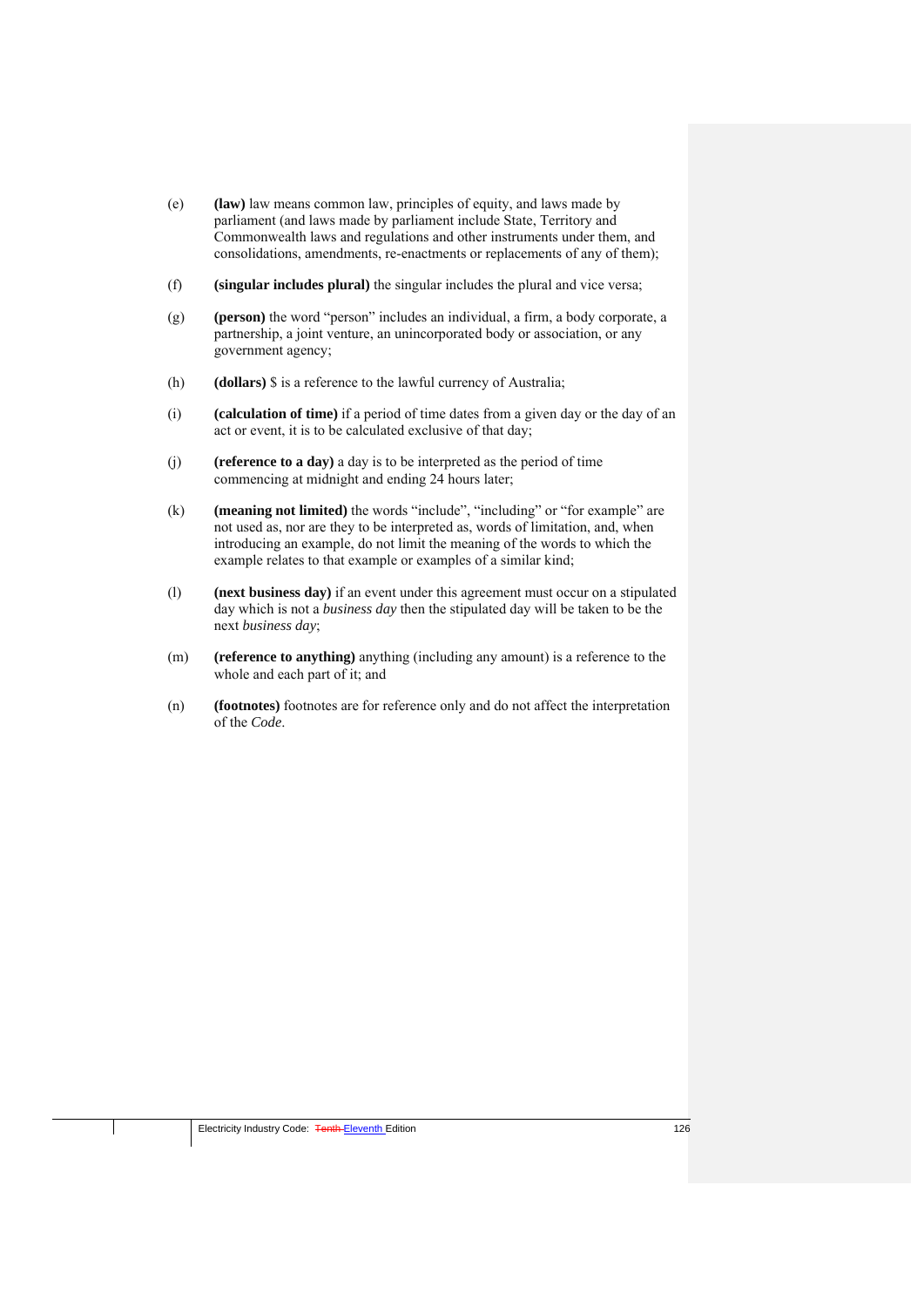# Schedule 1 - Reliability limits

# *1 SAIDI Limits*

# **1.1** *ENERGEX*

| feeder type | 2007/8 | 2008/9 | 2009/10 | 2010/11 | 2011/12 | 2012/13 | 2013/14 | 2014/15 |
|-------------|--------|--------|---------|---------|---------|---------|---------|---------|
| CBD         | 20     | 20     | 20      | 15      | 15      | 15      |         | 15      |
| urban       | 134    | 122    | 110     | 106     | 102     | 98102   | 94102   | 90102   |
| short rural | 244    | 232    | 220     | 218     | 216     | 214216  | 212216  | 210216  |

# **1.2** *Ergon Energy*

| feeder type | 2007/8 | 2008/9 | 2009/10 | 2010/11 | 2011/12 | 2012/13 | 2013/14 | 2014/15 |
|-------------|--------|--------|---------|---------|---------|---------|---------|---------|
| urban       | 195    | 180    | 150     | 149     | 148     | 147     | 146     | 145     |
| short rural | 550    | 500    | 430     | 424     | 418     | 412     | 406     | 400     |
| long rural  | 1090   | 1040   | 980     | 964     | 948     | 932     | 916     | 900     |

# *2 SAIFI Limits*

# **2.1** *ENERGEX*

| feeder type | 2007/8 | 2008/9 | 2009/10 | 2010/11 | 2011/12 | 2012/13 | 2013/14 | 2014/15 |
|-------------|--------|--------|---------|---------|---------|---------|---------|---------|
| CBD         | 0.33   | 0.33   | 0.33    | 0.15    | 0.15    | 0.15    | 0.15    | 0.15    |
|             |        |        |         |         |         | 4,201.2 | 4.181.2 | 4.161.2 |
| urban       | 1.54   | 1.43   | 1.32    | 1.26    | 1.22    |         |         |         |
|             |        |        |         |         |         | 2.382.4 | 2.342.4 | 2.302.4 |
| short rural | 2.63   | 2.56   | 2.50    | 2.46    | 2.42    |         |         |         |

## **2.2** *Ergon Energy*

| --          | --     |        |         |         |         |         |         |         |
|-------------|--------|--------|---------|---------|---------|---------|---------|---------|
| feeder type | 2007/8 | 2008/9 | 2009/10 | 2010/11 | 2011/12 | 2012/13 | 2013/14 | 2014/15 |
| urban       | 2.50   | 2.30   | 2.00    | 1.98    | .96     | 1.94    | 1.92    | 1.90    |
| short rural | 5.00   | 4.50   | 4.00    | 3.95    | 3.90    | 3.85    | 3.80    | 3.75    |
| long rural  | 8.50   | 7.80   | 7.50    | 7.40    | 7.30    | 7.20    | 7.10    | 7.00    |
|             |        |        |         |         |         |         |         |         |

# *3 CAIDI Limits (interpretive only)*

# **3.1** *ENERGEX*

| feeder type | 2007/8 | 2008/9 | 2009/10 | 2010/11 | 2011/12 | 2012/13 | 2013/14 | 2014/15 |
|-------------|--------|--------|---------|---------|---------|---------|---------|---------|
| CBD         |        |        |         | 100     | 100     | 100     | 100     | 100     |
| urban       | 87     | 85     | 83      | 84      | 84      | 8284    | 8084    | 7884    |
| short rural | 93     | 91     | 88      | 89      | 89      | 9089    | 9189    | 9189    |

## **3.2** *Ergon Energy*

|             | ິ      |        |         |         |         |         |         |         |
|-------------|--------|--------|---------|---------|---------|---------|---------|---------|
| feeder type | 2007/8 | 2008/9 | 2009/10 | 2010/11 | 2011/12 | 2012/13 | 2013/14 | 2014/15 |
| urban       |        |        | 75      | 75      | 76      | 76      | 76      |         |
| short rural | 110    | 111    | 108     | 107     | 107     | 107     | 107     | 107     |
| long rural  | 128    | 133    | 131     | 130     | 130     | 129     | 129     | 129     |

Note:  $\frac{1}{1}$ 

1 CAIDI Limits are shown for interpretative purposes only, being derived from the *minimum service standards* for *SAIDI Limits* and *SAIFI Limits*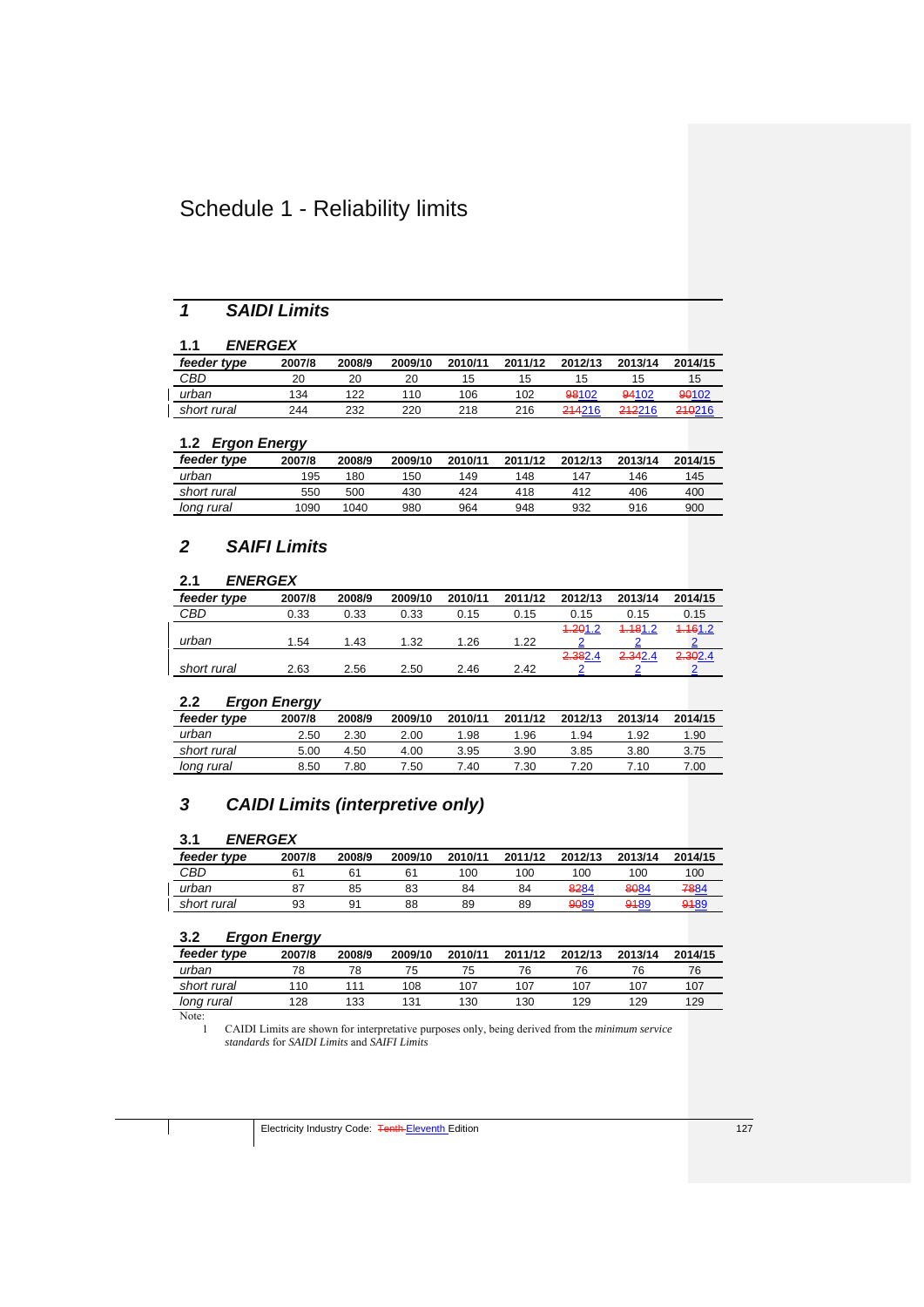# **3 Determination of a** *major event day*

The following material is reprinted with permission from ANSI.Std. 1366- 2003 "*IEEE Guide for Electric Power Distribution Reliability Indices*" Copyright 2003\* by IEEE. The IEEE disclaims any responsibility or liability resulting from the placement and use in the described manner.

## **3.1 Explanation and Purpose**

The following process ("**Beta Method**") is used to identify *major event days*  which are to be excluded from the *minimum service standards* under clause  $2.4.3(c)$ .

Its purpose is to allow major events to be studied separately from daily operation, and in the process, to better reveal trends in daily operation that would be hidden by the large statistical effect of major events.

A *major event day* under the Beta Method is one in which the daily total system (ie, not on a *feeder type* basis) *SAIDI* value ("**daily** *SAIDI* **value**") exceeds a threshold value, T*MED*. The *SAIDI* index is used as the basis of determining whether a day is a *major event day* since it leads to consistent results regardless of utility size and because *SAIDI* is a good indicator of operational and design stress.

In calculating the daily total system *SAIDI*, any *interruption* that spans multiple days is deemed to accrue on the day on which the *interruption* begins. That is, all minutes without supply resulting from an *interruption*  beginning on a *major event day* are deemed to have occurred on the *major event day,* including those minutes without supply occurring on following days*.*

### **3.2 Determining a** *major event day*

1

The *major event day* identification threshold value T*MED* is calculated at the end of each *financial year* for each *distribution entity* for use during the next *financial year* as follows:

- (a) Collect daily *SAIDI* values for the last five *financial year*s. If fewer than five years of historical data are available, use all available historical data for the lesser period.
- (b) Only those days that have a daily *SAIDI* value will be used to calculate the T*MED* (ie, days that did not have any *interruptions* are not included).
- (c) Take the natural logarithm (In) of each daily *SAIDI* value in the data set.
- (d) Find  $\alpha$  (Alpha), the average of the logarithms (also known as the logaverage) of the data set.

From Std. 1366-2003 "IEEE Guide for Electric Power Distribution Reliability Indices". Copyright 2003 IEEE. All rights reserved.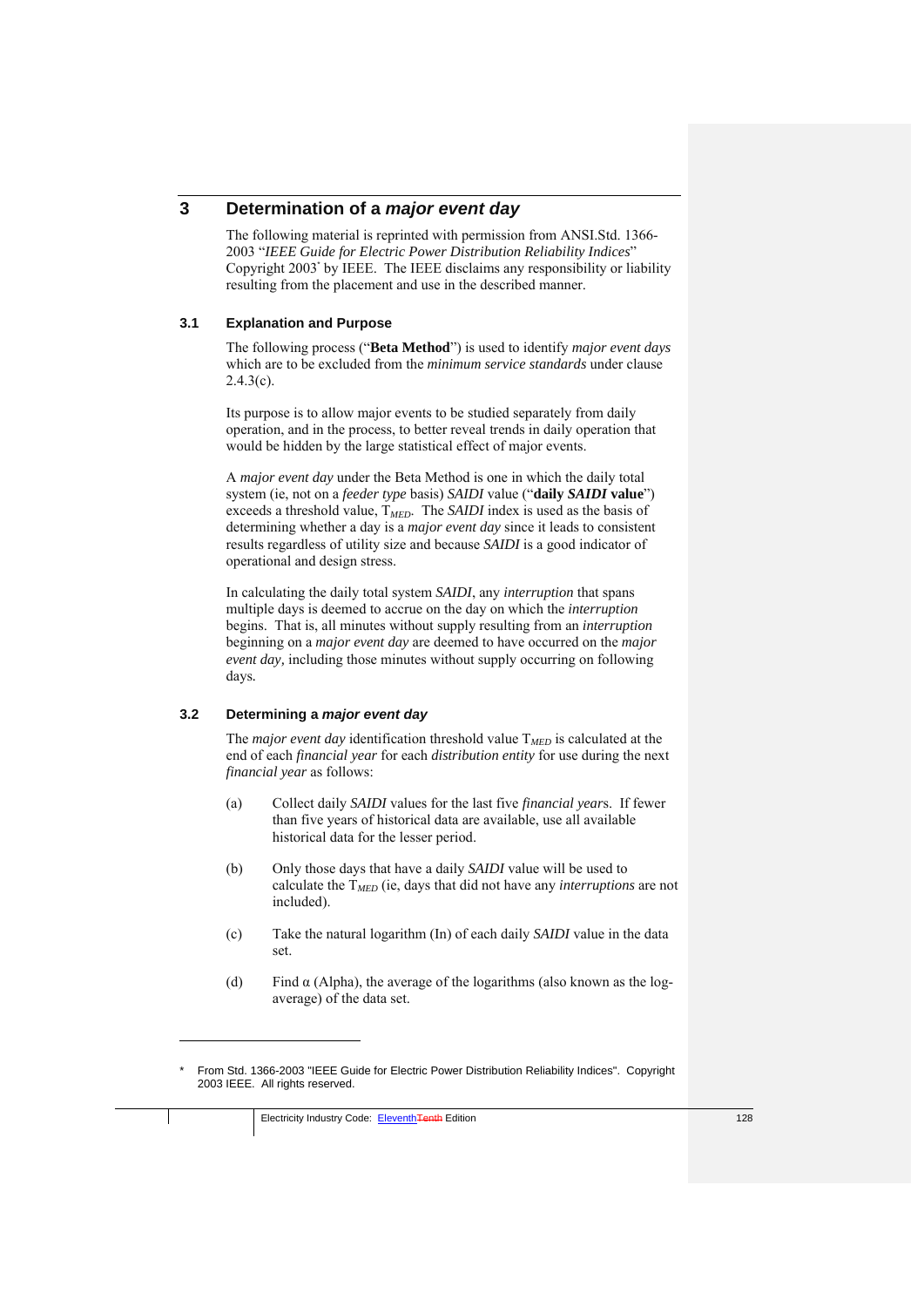- (e) Find β (Beta), the standard deviation of the logarithms (also known as the log-standard deviation) of the data set.
- (f) Complete the *major event day* threshold T*MED* using the following equation:

 $T_{MED}$  =  $e^{(\alpha + 2.5 \beta)}$ 

(g) Any day with daily *SAIDI* value greater than the threshold value T*MED* which occurs during the subsequent *financial year* is classified as a *major event day*. \*

## **3.3 Treatment of a** *major event day*

To avoid doubt, a *major event day*, and all *interruptions* beginning on that day, are excluded from the calculation of a *distribution entity's SAIDI* and *SAIFI* in respect of all of its *feeder types*.

1

<sup>\*</sup> From Std. 1366-2003 "IEEE Guide for Electric Power Distribution Reliability Indices". Copyright 2003 IEEE. All rights reserved.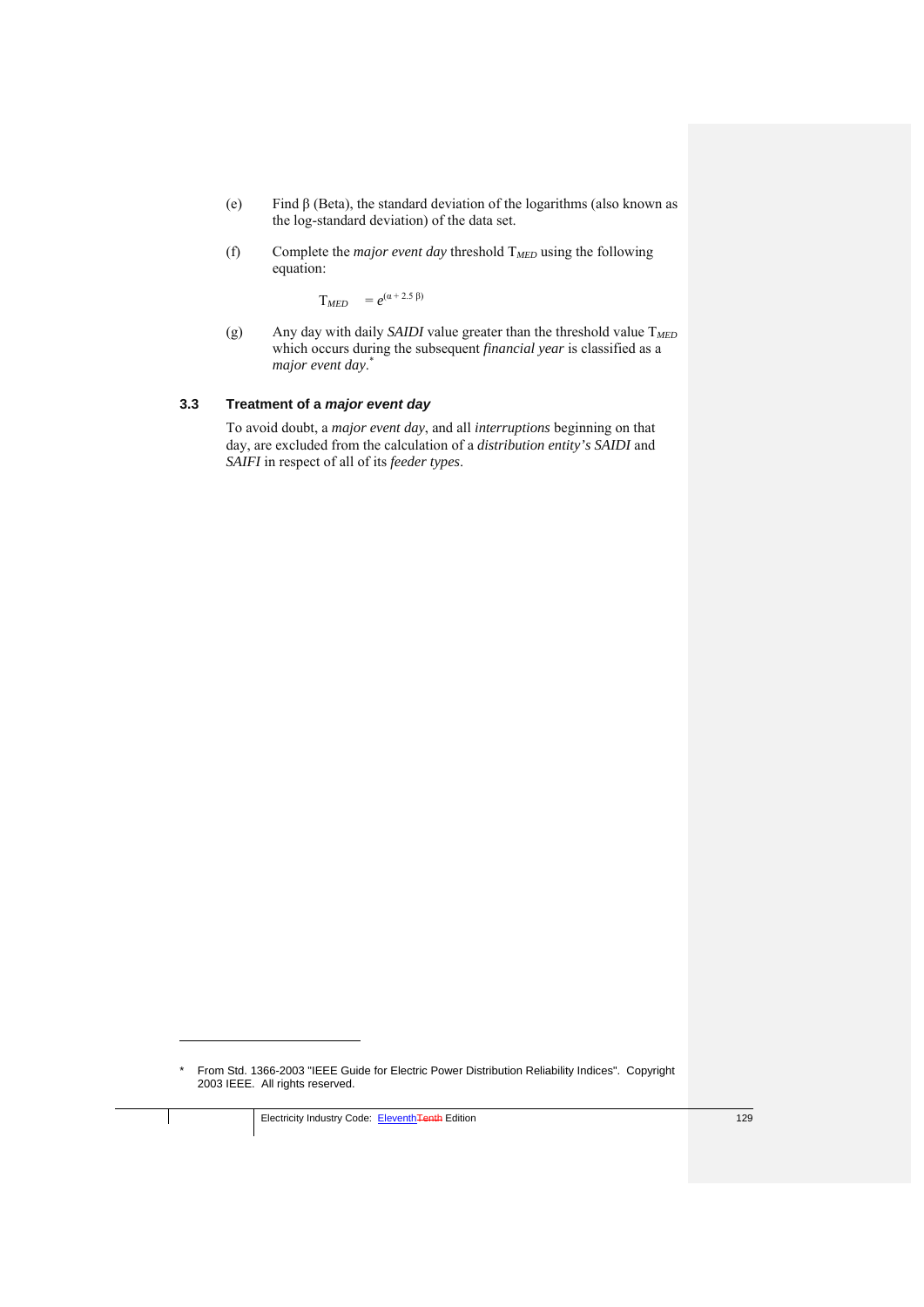# **Electricity Industry Code**

# Schedule 2 - Excluded Locations

| <b>Suburb</b>           | <b>Postcode</b> | <b>Suburb</b>         | Postcod |
|-------------------------|-----------------|-----------------------|---------|
| Amity                   | 4183            | Running Creek         | 4287    |
| Dunwich                 | 4183            | Avoca                 | 4306    |
| Herring Lagoon          | 4183            | Linville              | 4306    |
| North Stradbroke Island | 4183            | Moore                 | 4306    |
| Point Lookout           | 4183            | Mt Stanley            | 4306    |
| Coochiemudlo Island     | 4184            | Cambroon              | 4552    |
| Karragarra Island       | 4184            | <b>Boreen Point</b>   | 4565    |
| Lamb Island             | 4184            | Cooroibah             | 4565    |
| Macleay Island          | 4184            | Cooroibah Heights     | 4565    |
| Russell Island          | 4184            | Cootharaba            | 4565    |
| Beechmont               | 4211            | North Shore           | 4565    |
| Natural Bridge          | 4211            | Ringtail Creek        | 4565    |
| Numinbah                | 4211            | Teewah                | 4565    |
| Numinbah Valley         | 4211            | Anderleigh            | 4570    |
| Austinville             | 4213            | Curra                 | 4570    |
| Springbrook             | 4213            | Goomboorian           | 4570    |
| South Stradbroke Island | 4216            | Kia Ora               | 4570    |
| Pine Creek              | 4275            | Neerdie               | 4570    |
| Witheren                | 4275            | Rossmount             | 4570    |
| Allenview               | 4285            | <b>Toolara Forest</b> | 4570    |
| Woodhill                | 4285            | Wallu                 | 4570    |
| <b>Barney View</b>      | 4287            | Cooloola Cove         | 4580    |
| Mt Lindesay             | 4287            | Tin Can Bay           | 4580    |
| Palen Creek             | 4287            | Rainbow Beach         | 4581    |
| Rathdowney              | 4287            | Inskip                | 4581    |

| Suburb                   | <b>Postcode</b> | <b>Suburb</b>         | <b>Postcode</b> |
|--------------------------|-----------------|-----------------------|-----------------|
|                          | 4183            | <b>Running Creek</b>  | 4287            |
|                          | 4183            | Avoca                 | 4306            |
| agoon                    | 4183            | Linville              | 4306            |
| adbroke Island           | 4183            | Moore                 | 4306            |
| kout                     | 4183            | Mt Stanley            | 4306            |
| udlo Island              | 4184            | Cambroon              | 4552            |
| a Island                 | 4184            | <b>Boreen Point</b>   | 4565            |
| nd                       | 4184            | Cooroibah             | 4565            |
| sland                    | 4184            | Cooroibah Heights     | 4565            |
| land                     | 4184            | Cootharaba            | 4565            |
| ıt                       | 4211            | North Shore           | 4565            |
| ridge                    | 4211            | Ringtail Creek        | 4565            |
| Ĩ.                       | 4211            | Teewah                | 4565            |
| n Valley                 | 4211            | Anderleigh            | 4570            |
| e                        | 4213            | Curra                 | 4570            |
| $\overline{\mathrm{ok}}$ | 4213            | Goomboorian           | 4570            |
| adbroke Island           | 4216            | Kia Ora               | 4570            |
| k                        | 4275            | Neerdie               | 4570            |
|                          | 4275            | Rossmount             | 4570            |
| Ī.                       | 4285            | <b>Toolara Forest</b> | 4570            |
|                          | 4285            | Wallu                 | 4570            |
| iew                      | 4287            | Cooloola Cove         | 4580            |
| say                      | 4287            | Tin Can Bay           | 4580            |
| ek                       | 4287            | Rainbow Beach         | 4581            |
| ev                       | 4287            | Inskip                | 4581            |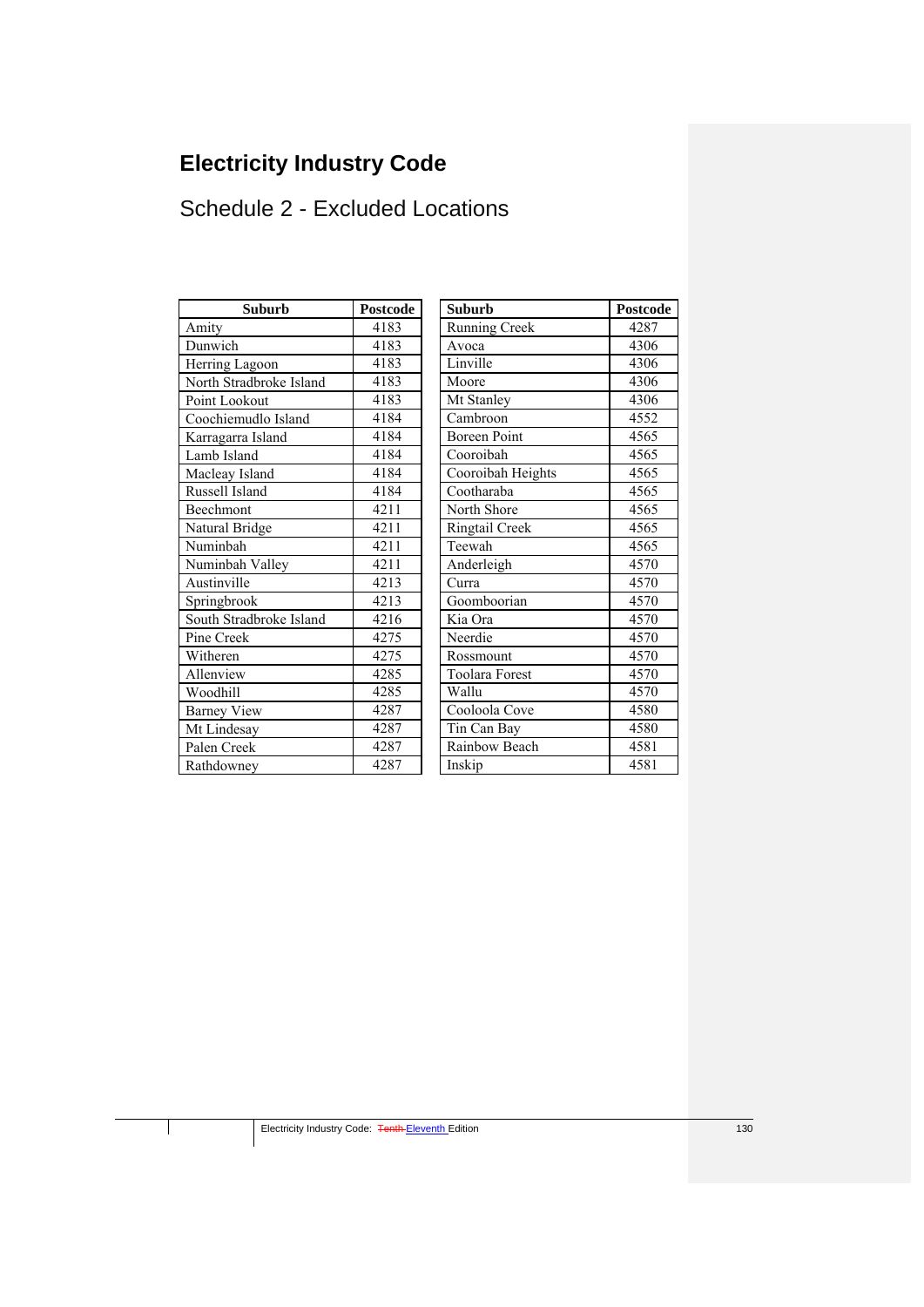# **Electricity Industry Code**

Schedule 3 - Not used

*Consultation note - following table to be deleted.*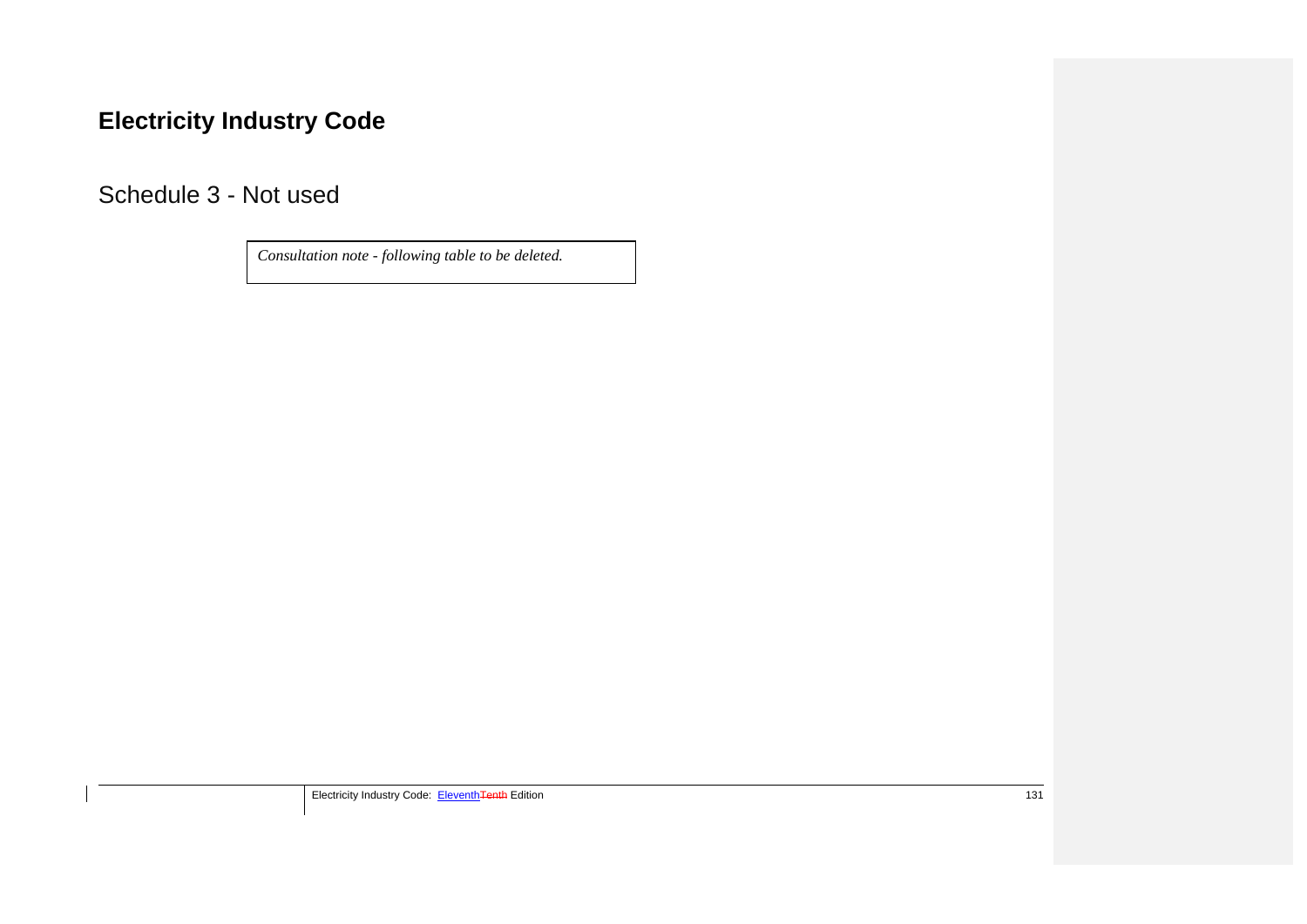|                                               | <b>Customer type</b>                        |                                                                                                          | Less than 100MWh pa                                                                                        | Equal to or greater than 100MWh pa                                                                |
|-----------------------------------------------|---------------------------------------------|----------------------------------------------------------------------------------------------------------|------------------------------------------------------------------------------------------------------------|---------------------------------------------------------------------------------------------------|
|                                               |                                             |                                                                                                          | <b>NMI classification: SMALL</b>                                                                           | <b>NMI classification: LARGE</b>                                                                  |
|                                               | Already on<br>Negotiated                    | Meter type:<br>Meter read as:                                                                            | n/a                                                                                                        | Already has remotely read interval meter.<br>Remotely read interval meter read as interval meter. |
|                                               | <b>Customer Sale</b>                        | Contract (as that Meter install code in MSATS                                                            |                                                                                                            | Remotely read interval meter: COMMS1-4                                                            |
|                                               | term was defined<br>Act 1994 prior to       | in the Electricity Meter data used for wholesale                                                         |                                                                                                            | No                                                                                                |
|                                               | the enactment of<br>the Electricity         | settlement?                                                                                              |                                                                                                            |                                                                                                   |
|                                               | and Other<br>Legislation                    | Meter data used in preparation<br>of NSLP (pre peel-off if<br>Amendment Act applicable) on/after 1/7/07? |                                                                                                            | Yes                                                                                               |
|                                               | 2006) at 1/7/07                             | Is meter data used for CLP<br>calculation?                                                               |                                                                                                            | Yes, if meter is registered as controlled load meter.                                             |
| 1st tier Negotiated<br><b>Retail Contract</b> | Goes on<br>Negotiated<br>Retail<br>Contract | Meter type:                                                                                              | Accumulation meter existing.<br>Manually read interval meter (comms ready) for new &<br>replacement.       | Must install remotely read interval meter.                                                        |
|                                               |                                             | Meter read as:                                                                                           | Accumulation meter read as accumulation meter.<br>Manually read interval meter read as accumulation meter. | Remotely read interval meter read as interval meter.                                              |
|                                               | on/after 1/7/07                             | Meter install code in MSATS                                                                              | <b>Accumulation meter: BASIC</b><br>Interval meter: BASIC                                                  | Remotely read interval meter: COMMS1-4                                                            |
|                                               |                                             | Meter data used for wholesale<br>settlement?                                                             | <b>No</b>                                                                                                  | No                                                                                                |
|                                               |                                             | Meter data used in preparation<br>of NSLP (pre peel-off if<br>applicable) on/after 1/7/07?               | No                                                                                                         | Yes                                                                                               |
|                                               |                                             | Is meter data used for CLP<br>calculation?                                                               | Yes, if meter is registered as controlled load meter.                                                      | Yes, if meter is registered as controlled load meter.                                             |

Electricity Industry Code: Eleventh Tenth-Edition 132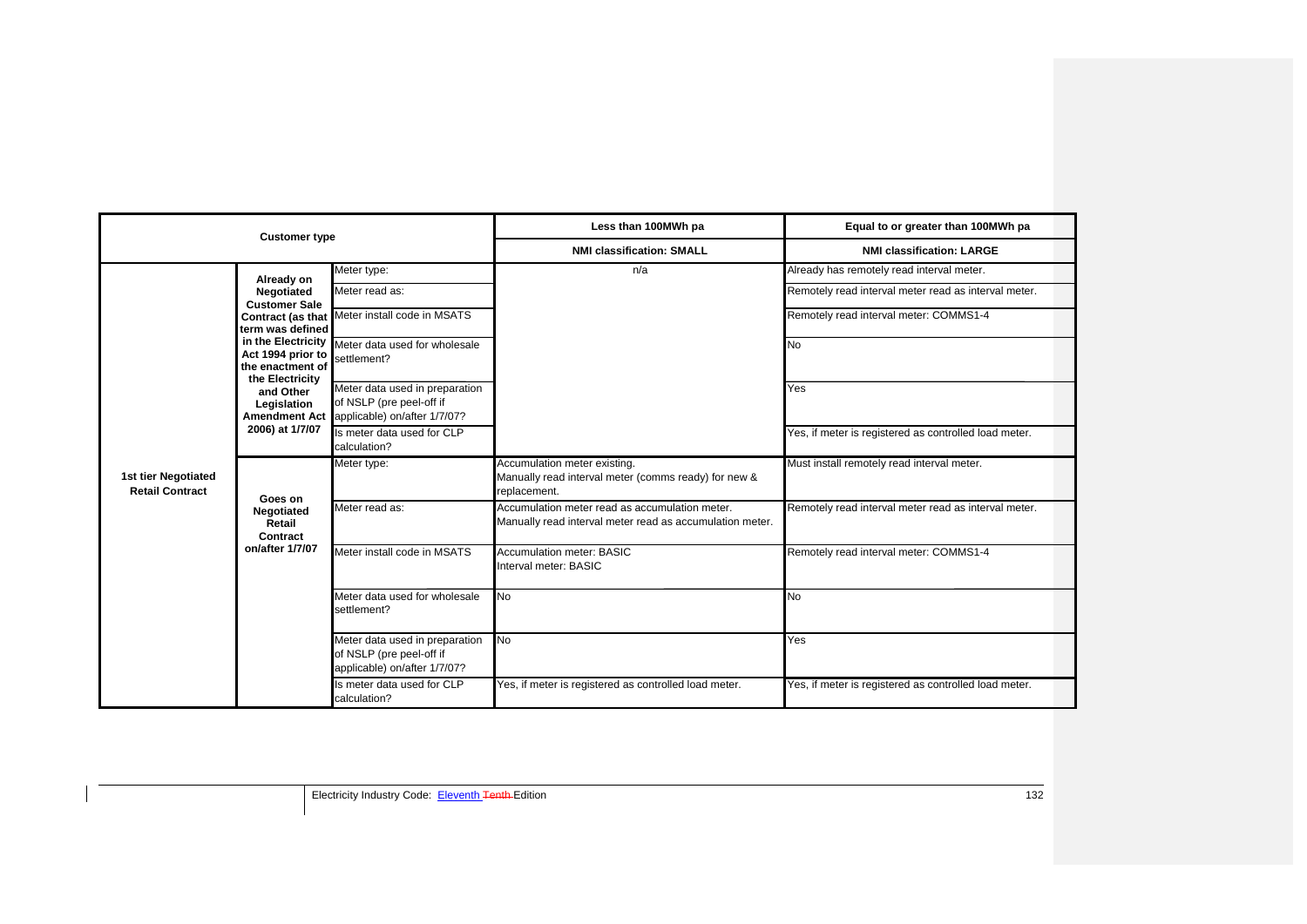|                                  | <b>Customer type</b>                          |                                                                                               | Less than 100MWh pa                                                                                           | Equal to or greater than 100MWh pa                    |
|----------------------------------|-----------------------------------------------|-----------------------------------------------------------------------------------------------|---------------------------------------------------------------------------------------------------------------|-------------------------------------------------------|
|                                  |                                               |                                                                                               | <b>NMI classification: SMALL</b>                                                                              | <b>NMI classification: LARGE</b>                      |
|                                  |                                               | Meter type:                                                                                   | n/a                                                                                                           | Already has remotely read interval meter.             |
|                                  |                                               | Meter read as:                                                                                |                                                                                                               | Remotely read interval data                           |
|                                  |                                               | Meter install code in MSATS                                                                   |                                                                                                               | Remotely read interval meter: COMMS1-4                |
|                                  | Already on<br>retail contract                 | Meter data used for wholesale<br>settlement?                                                  |                                                                                                               | Yes                                                   |
|                                  | at 1/7/07                                     | Meter data used in preparation<br>of NSLP (pre peel-off if<br>applicable) on/after 1/7/07?    |                                                                                                               | Yes                                                   |
|                                  |                                               | Is meter data used for CLP<br>calculation?                                                    |                                                                                                               | Yes, if meter is registered as controlled load meter. |
| 2nd tier (all contract<br>types) | Goes on retail<br>contract<br>on/after 1/7/07 | Meter type:                                                                                   | Accumulation meter existing.<br>Manually read interval meter (comms ready) for new &<br>replacement.          | Must install remotely read interval meter.            |
|                                  |                                               | Meter read as:                                                                                | Accumulation meter read as accumulation meter.<br>Manually read interval meter read as accumulation<br>meter. | Remotely read interval meter read as interval meter.  |
|                                  |                                               | Meter install code in MSATS                                                                   | Accumulation meter: BASIC<br>Interval meter: BASIC                                                            | Remotely read interval meter: COMMS1-4                |
|                                  |                                               | settlement?                                                                                   | Meter data used for wholesale Yes, profile will be applied if meter is registered as<br><b>BASIC</b>          | Yes                                                   |
|                                  |                                               | Meter data used in preparation No<br>of NSLP (pre peel-off if<br>applicable) on/after 1/7/07? |                                                                                                               | Yes                                                   |
|                                  |                                               | Is meter data used for CLP<br>calculation?                                                    | Yes, if meter is registered as controlled load meter.                                                         | Yes, if meter is registered as controlled load meter. |

**Notes**

- "Comms ready' refers to manually read interval meters that are capable of having a communication device added so they can become part of a type 4 metering installation without replacing the meter

- An interval meter, whether manually read or remotely read, once installed, must not be replaced by an accumulation meter.

- A remotely read interval meter may only be converted to a manually read interval meter if the consumption drops below 100MWh per annum.

- Ergon Energy does not have a controlled load peel-off in its distribution area.

Electricity Industry Code: Eleventh Tenth Edition 133